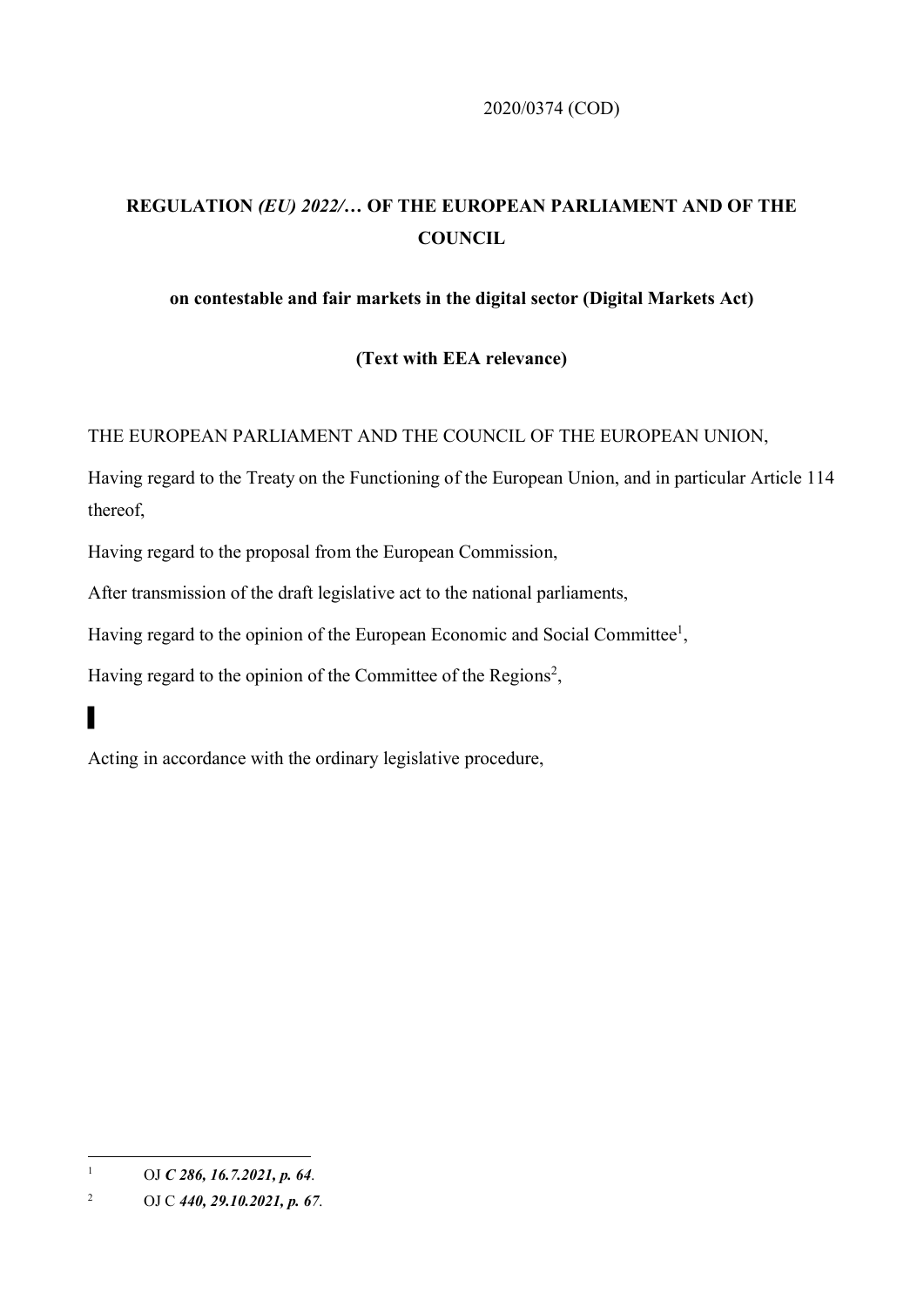## Whereas:

- (1) Digital services in general and online platforms in particular play an increasingly important role in the economy, in particular in the internal market, by *enabling businesses to reach users throughout the Union, by facilitating cross-border trade and by opening entirely* new business opportunities *to a large number of companies* in the Union *to the benefit of consumers in the Union*.
- (2) At the same time, *among those digital services, core platform services* feature a number of characteristics that can be exploited by *the undertakings providing them*. *An example of such* characteristics of core platform services *is* extreme scale economies, which often result from nearly zero marginal costs to add business users or end users. Other *such* characteristics of core platform services are very strong network effects, an ability to connect many business users with many end users through the multisidedness of these services, a significant degree of dependence of both business users and end users, lock-in effects, a lack of multi-homing for the same purpose by end users, vertical integration, and data driven-advantages. All these characteristics*,* combined with unfair *practices* by *undertakings providing the core platform* services*,* can have the effect of substantially undermining the contestability of the core platform services, as well as impacting the fairness of the commercial relationship between *undertakings providing* such services and their business users and end users*. In practice, this leads* to rapid and potentially farreaching decreases in business users' and end users' choice, and therefore can confer *on*  the provider of those services the position of a so-called gatekeeper. *At the same time, it should be recognised that services which act in a non-commercial purpose capacity such as collaborative projects should not be considered as core platform services for the purpose of this Regulation.*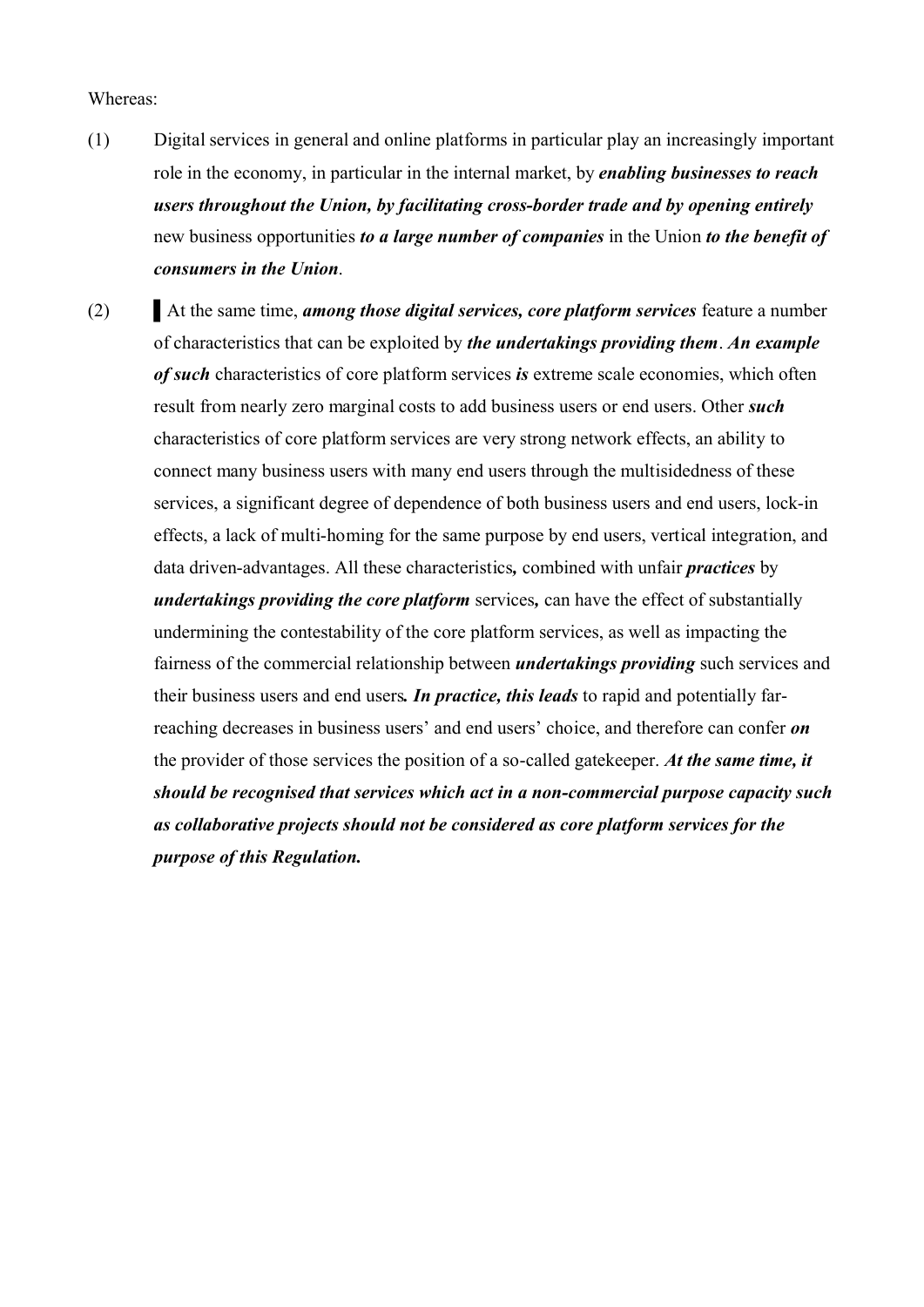- (3) A small number of large *undertakings providing* core platform services have emerged with considerable economic power *that would qualify them to be designated as gatekeepers pursuant to this Regulation*. Typically, *such gatekeepers* feature an ability to connect many business users with many end users through their services*,* which, in turn, *enables* them to leverage their advantages, such as their access to large amounts of data, from one area of activity to *another*. Some of th*o*se *gatekeepers* exercise control over whole platform ecosystems in the digital economy and are structurally extremely difficult to challenge or contest by existing or new market operators, irrespective of how innovative and efficient *those market operators* may be. Contestability is reduced *in particular* due to the existence of very high barriers to entry or exit, including high investment costs, which cannot, or not easily, be recuperated in case of exit, and *the* absence of*,* or reduced access to*,* some key inputs in the digital economy, such as data. As a result, the likelihood increases that the underlying markets do not function well*,* or will soon fail to function well.
- (4) The combination of those features of gatekeeper is likely to lead*,* in many cases*,* to serious imbalances in bargaining power and, consequently, to unfair practices and conditions for business users*,* as well as *for* end users of core platform services provided by gatekeepers, to the detriment of prices, quality, *fair competition,* choice and innovation *in the market*.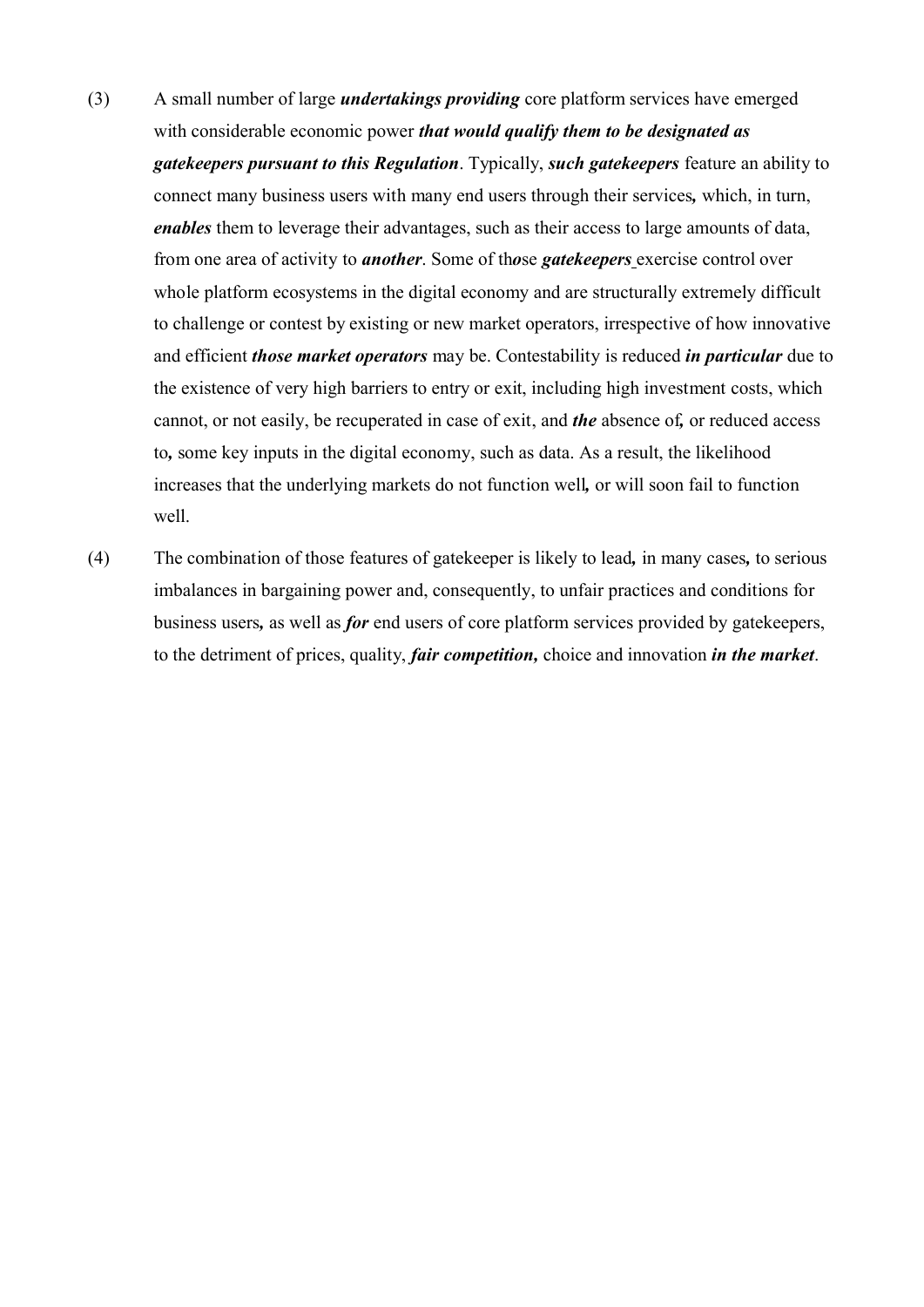- (5) It follows that the market processes are often incapable of ensuring fair economic outcomes with regard to core platform services. *Although* Articles 101 and 102 *of the Treaty on the Functioning of the European Union (TFEU) apply* to the conduct of gatekeepers, *the* scope *of those provisions* is limited to certain instances of market power*, for example* dominance on specific markets and of anti-competitive behaviour*, and* enforcement occurs ex post and requires an extensive investigation of often very complex facts on a case by case basis. Moreover, existing Union law does not address, or does not address effectively, the challenges to the *effective* functioning of the internal market posed by the conduct of gatekeepers *that* are not necessarily dominant in competition-law terms.
- (6) Gatekeepers have a significant impact on the internal market, providing gateways for a large number of business users to reach end users everywhere in the Union and on different markets. The adverse impact of unfair practices on the internal market and *the* particularly weak contestability of core platform services, including *the* negative societal and economic implications *of such unfair practices*, have led national legislators and sectoral regulators to act. A number of ▌ regulatory solutions have already been adopted *at national level* or proposed to address unfair practices and the contestability of digital services or at least with regard to some of them. This has created **i** divergent regulatory solutions *which results in the* fragmentation of the internal market, thus raising the risk of increased compliance costs due to different sets of national regulatory requirements.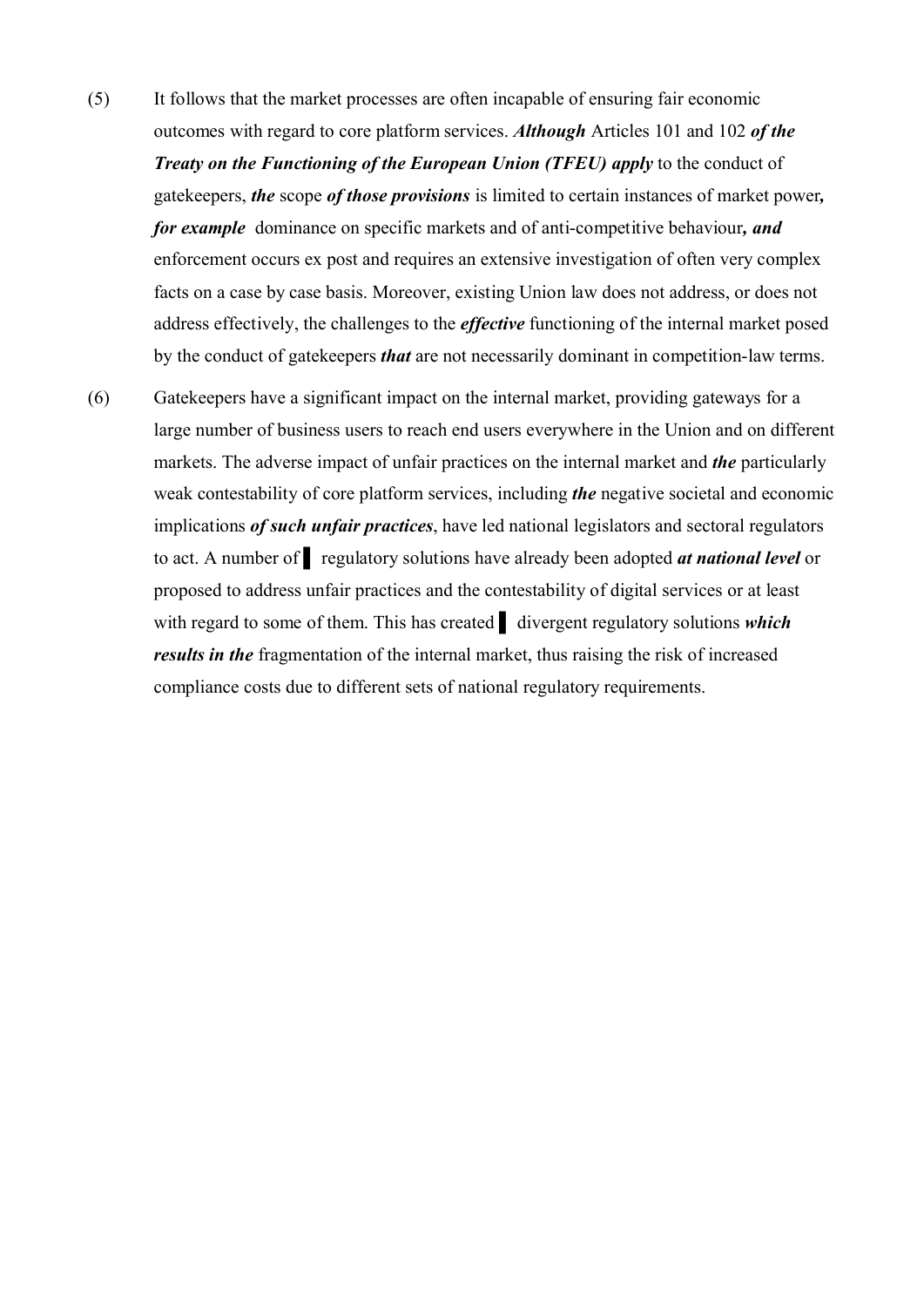- (7) Therefore, *the purpose of this Regulation is to contribute to the proper functioning of the internal market by laying down rules to ensure contestability and fairness for the markets in the digital sector in general, and for business users and end users of core platform services provided by gatekeepers in particular.* Business users and end users of core platform services provided by gatekeepers should be afforded appropriate regulatory safeguards throughout the Union against the unfair *practices* of gatekeepers*,* in order to facilitate cross-border business within the Union and thereby improve the proper functioning of the internal market*,* and to *eliminate* existing or likely emerging fragmentation in the specific areas covered by this Regulation. Moreover, while gatekeepers tend to adopt global or at least pan-European business models and algorithmic structures, they can adopt, and in some cases have adopted, different business conditions and practices in different Member States, which is liable to create disparities between the competitive conditions for the users of core platform services provided by gatekeepers, to the detriment of integration *of* the internal market.
- (8) By approximating diverging national laws, *it is possible to eliminate* obstacles to the freedom to provide and receive services, including retail services, within the internal market. A targeted set of *legal obligations* should therefore be established at Union level to ensure contestable and fair digital markets featuring the presence of gatekeepers within the internal market *to the benefit of the Union's economy as a whole and ultimately of the Union's consumers*.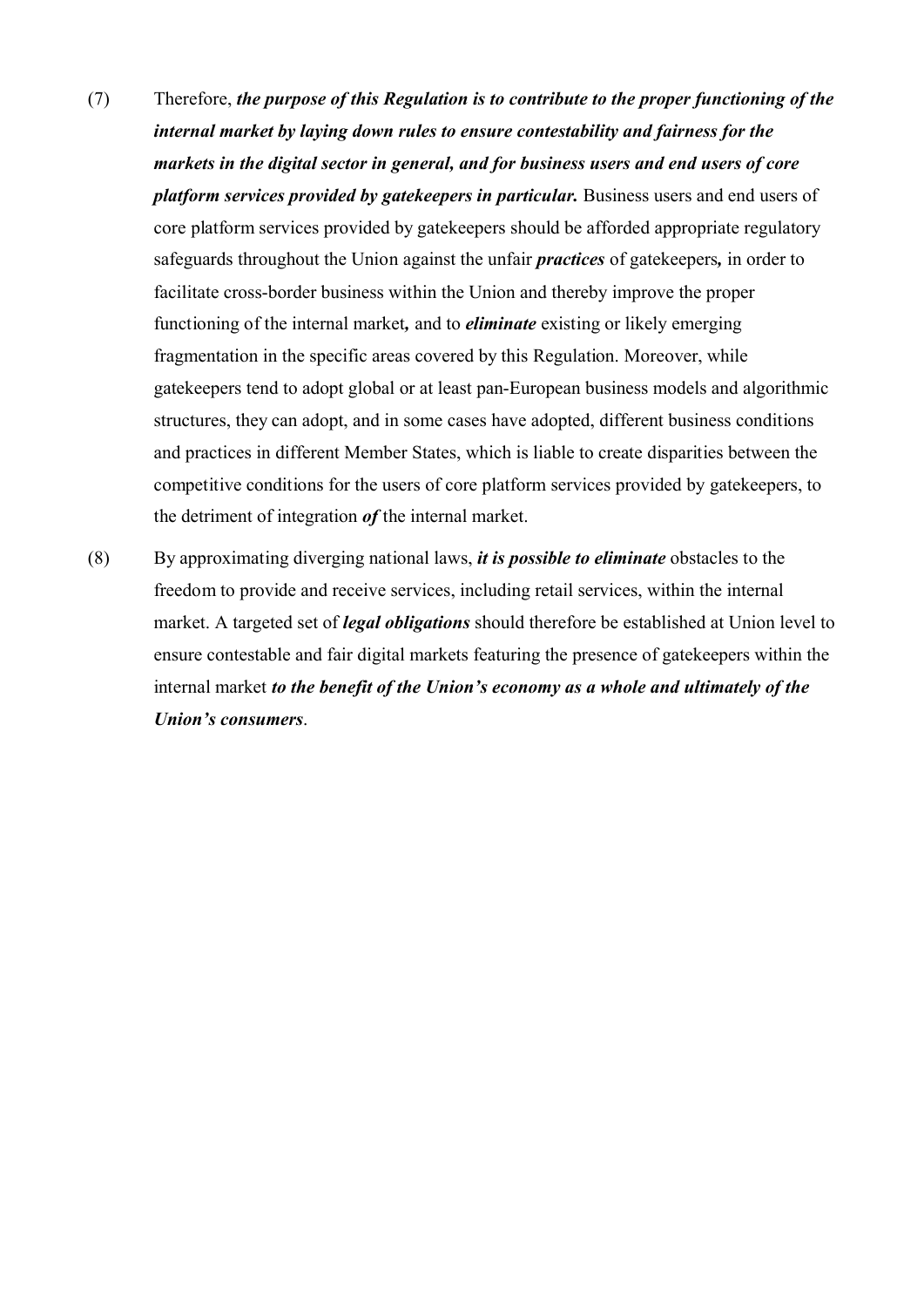- (9) *Fragmentation of the internal market can only effectively be averted if Member States are prevented from applying national rules which are within the scope of and pursue the same objectives as this Regulation. That does not preclude the possibility of applying to gatekeepers within the meaning of this Regulation other national ules which pursue other legitimate public interest objectives as set out in the TFEU or which pursue overriding reasons of public interest as recognised by the case law of the Court of Justice of the European Union ('the Court of Justice').*▌
- *(10) At the same time, since this Regulation aims to complement the enforcement of competition law, it should apply without prejudice to Articles 101 and 102 TFEU, to the corresponding national competition rules and to other national competition rules regarding unilateral conduct that are based on an individualised assessment of market positions and behaviour, including its actual or likely effects and the precise scope of the prohibited behaviour, and which provide for the possibility of undertakings to make efficiency and objective justification arguments for the behaviour in question, and to national rules concerning merger control. However, the application of those rules should not affect the obligations imposed on gatekeepers under this Regulation and their uniform and effective application in the internal market.*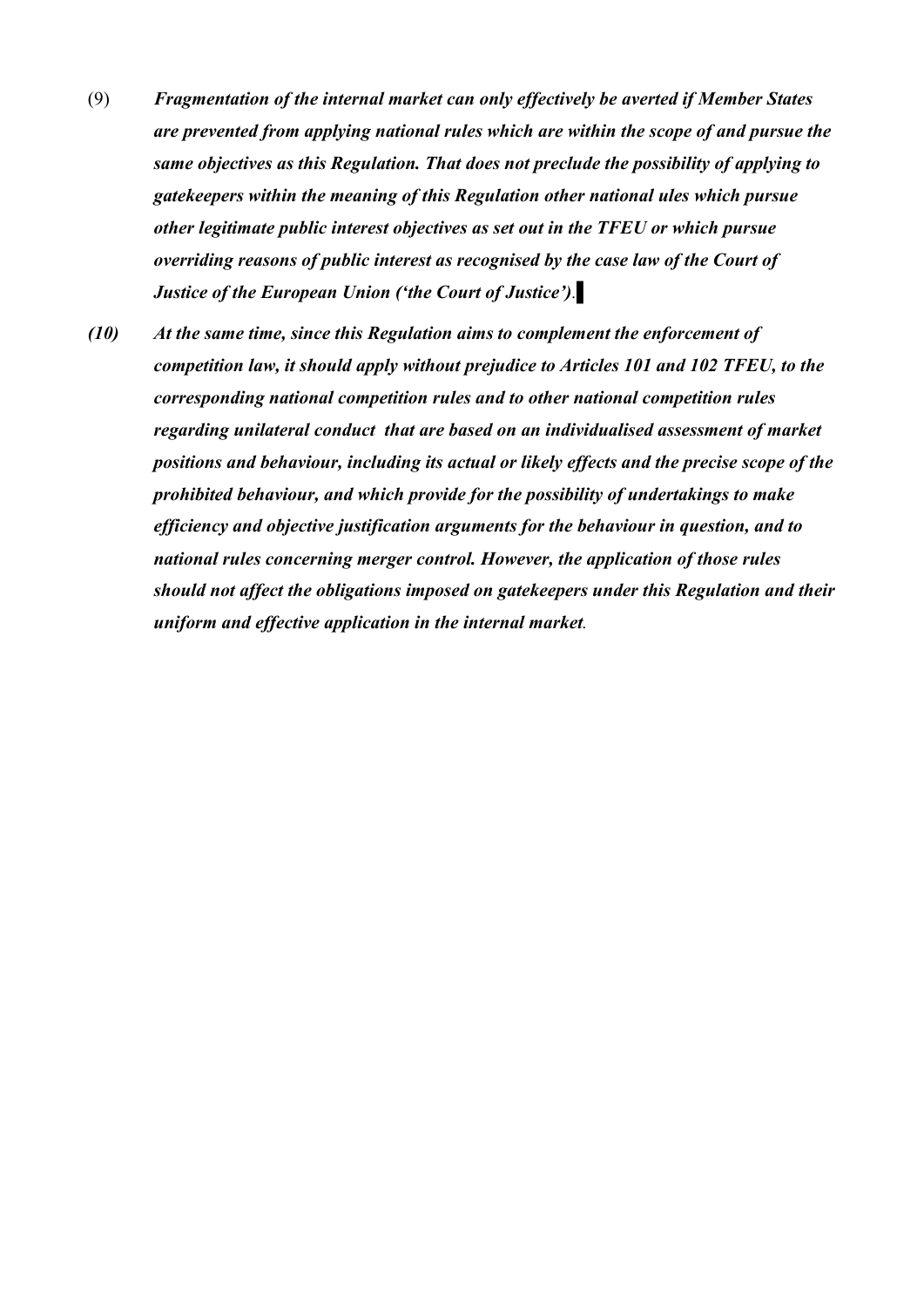(*11*) Articles 101 and 102 TFEU and the corresponding national competition rules concerning anticompetitive multilateral and unilateral conduct as well as merger control have as their objective the protection of undistorted competition on the market. This Regulation pursues an objective that is complementary to, but different from that of protecting undistorted competition on any given market, as defined in competition-law terms, which is to ensure that markets where gatekeepers are present are and remain contestable and fair, independently from the actual, likely or presumed effects of the conduct of a given gatekeeper covered by this Regulation on competition on a given market. This Regulation therefore aims *to* protect a different legal interest from *that protected by* those rules and *it should apply* without prejudice to their application.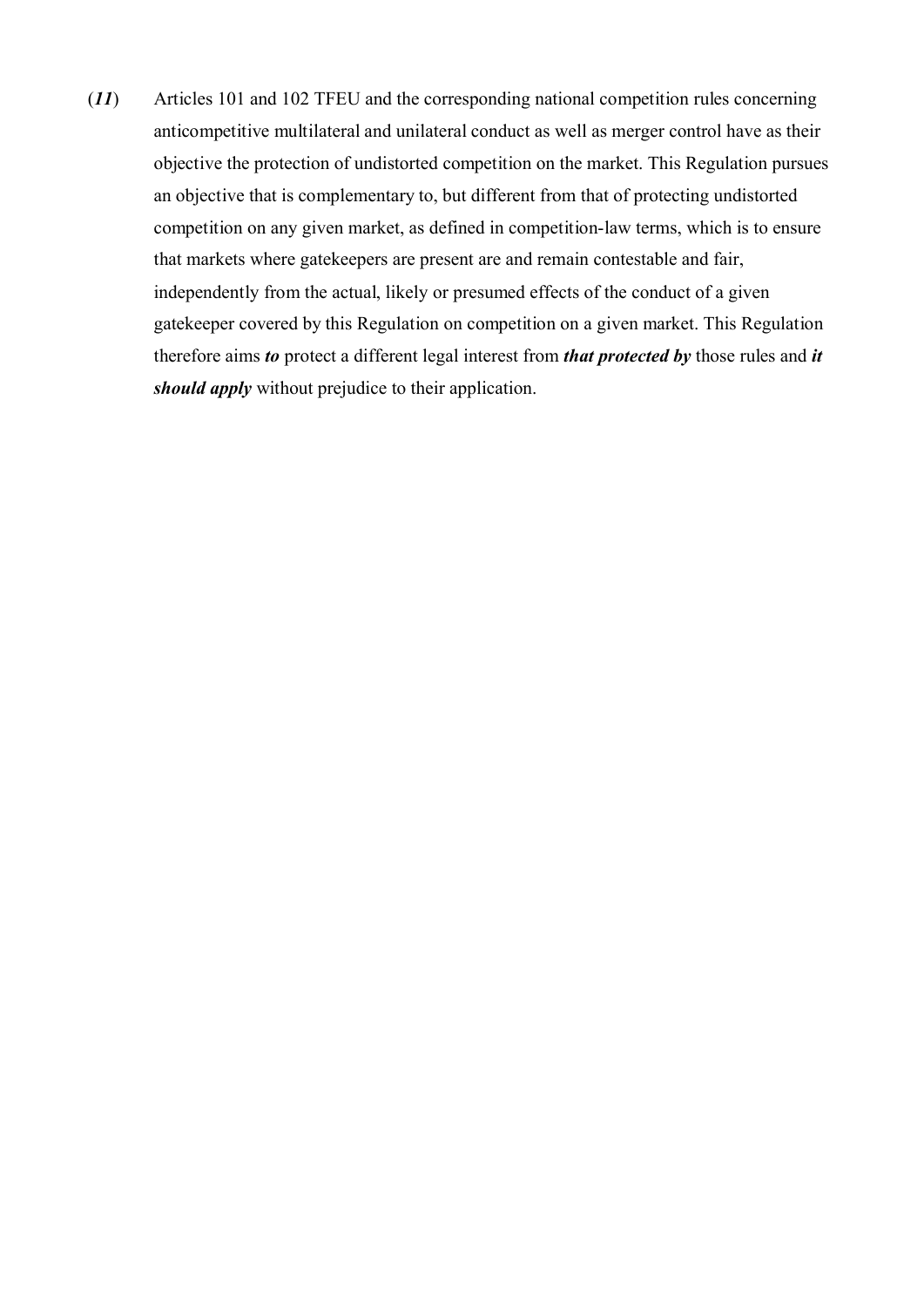(*12*) *This Regulation should also apply without prejudice to the rules resulting from other acts of Union law regulating certain aspects of the provision of services covered by this Regulation, in particular Regulations (EU) 2016/679***<sup>3</sup>** *, (EU) 2019/1150<sup>4</sup> and (EU) 2022/ …5+ of the European Parliament and of the Council, and Directives 2002/58/EC<sup>6</sup> , 2005/29/EC<sup>7</sup> , 2010/13/EU<sup>8</sup> , (EU) 2015/2366<sup>9</sup> , (EU) 2019/790<sup>10</sup> and (EU) 2019/882<sup>11</sup> of the European Parliament and of the Council, , and Council Directive 93/13/EEC<sup>12</sup>, as well as national rules aimed at enforcing or, implementing those Union legal acts.* ▌

 $\overline{3}$ *<sup>3</sup> Regulation (EU) 2016/679 of the European Parliament and of the Council of 27 April 2016 on the protection of natural persons with regard to the processing of personal data and on the free movement of such data, and repealing Directive 95/46/EC (General Data Protection Regulation) (OJ L 119, 4.5.2016, p. 1).*

*<sup>4</sup> Regulation (EU) 2019/1150 of the European Parliament and of the Council of 20 June 2019 on promoting fairness and transparency for business users of online intermediation services (OJ L 186, 11.7.2019, p. 57).*

- *<sup>5</sup> Regulation (EU) 2022/… of the European Parliament and of the Council of … on a Single Market for Digital Services (Digital Services Act) and amending Directive 2000/31/EC (OJ L …, …, p. …).*
- *<sup>+</sup> OJ: Please insert in the text the number of the Regulation contained in document PE-CONS …/22 (2020/0361(COD)) and insert the number, date, title and OJ reference of that Regulation in the footnote.*
- *<sup>6</sup> Directive 2002/58/EC of the European Parliament and of the Council of 12 July 2002 concerning the processing of personal data and the protection of privacy in the electronic communications sector (OJ L 201, 31.7.2002, p. 37).*
- *<sup>7</sup> Directive 2005/29/EC of the European Parliament and of the Council of 11 May 2005 concerning unfair business-to-consumer commercial practices in the internal market and amending Council Directive 84/450/EEC, Directives 97/7/EC, 98/27/EC and 2002/65/EC of the European Parliament and of the Council and Regulation (EC) No 2006/2004 of the European Parliament and of the Council ('Unfair Commercial Practices Directive') (OJ L 149, 11.6.2005, p. 22).*
- *<sup>8</sup> Directive 2010/13/EU of the European Parliament and of the Council of 10 March 2010 on the coordination of certain provisions laid down by law, regulation or administrative action in Member States concerning the provision of audiovisual media services (Audiovisual Media Services Directive) (OJ L 95, 15.4.2010, p. 1).*
- *<sup>9</sup> Directive (EU) 2015/2366 of the European Parliament and of the Council of 25 November 2015 on payment services in the internal market, amending Directives 2002/65/EC, 2009/110/EC and 2013/36/EU and Regulation (EU) No 1093/2010, and repealing Directive 2007/64/EC ( OJ L 337, 23.12.2015, p. 35).*
- *<sup>10</sup> Directive (EU) 2019/790 of the European Parliament and of the Council of 17 April 2019 on copyright and related rights in the Digital Single Market and amending Directives 96/9/EC and 2001/29/ (OJ L 130, 17.5.2019, p. 92).*
- *<sup>11</sup> Directive (EU) 2019/882 of the European Parliament and of the Council of 17 April 2019 on the accessibility requirements for products and services (OJ L 151, 7.6.2019, p. 70).*
- *<sup>12</sup> Council Directive 93/13/EEC of 5 April 1993 on unfair terms in consumer contracts (OJ L 95, 21.4.1993, p. 29).*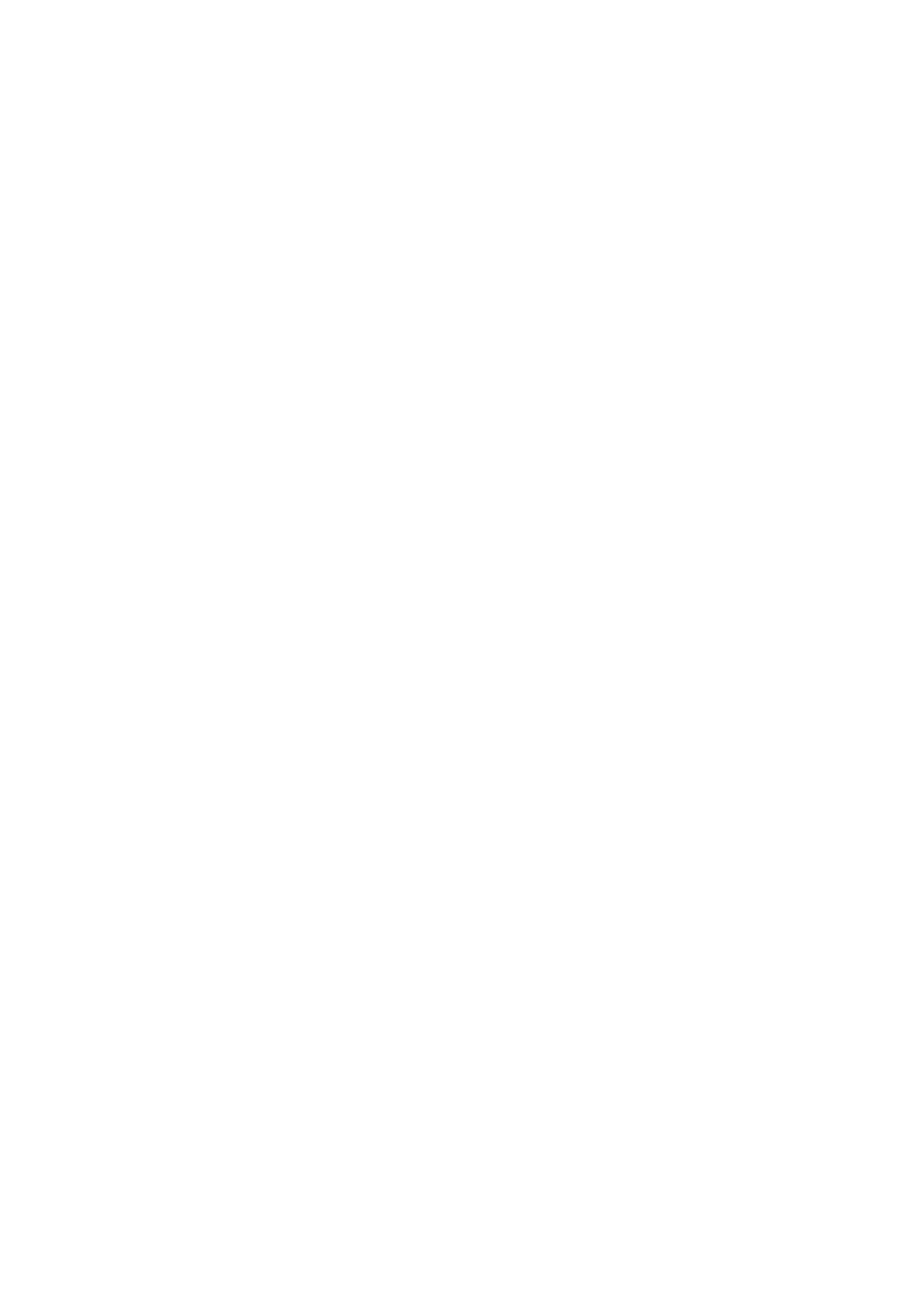(*13*) Weak contestability and unfair practices in the digital sector are more frequent and pronounced for certain digital services than for others. This is the case in particular for widespread and commonly used digital services that mostly directly intermediate between business users and end users and where features such as extreme scale economies, very strong network effects, an ability to connect many business users with many end users through the multisidedness of these services, lock-in effects, a lack of multi-homing or vertical integration are the most prevalent. Often, there is only one or very few large *undertakings providing* those digital services. Th*o*se *undertakings* have emerged most frequently as gatekeepers for business users and end users*,* with far-reaching impacts*. In particular, they have gained* the ability to easily set commercial conditions and terms in a unilateral and detrimental manner for their business users and end users. Accordingly, it is necessary to focus only on those digital services that are most broadly used by business users and end users and where **a** concerns about weak contestability and unfair practices by gatekeepers are more apparent and pressing from an internal market perspective.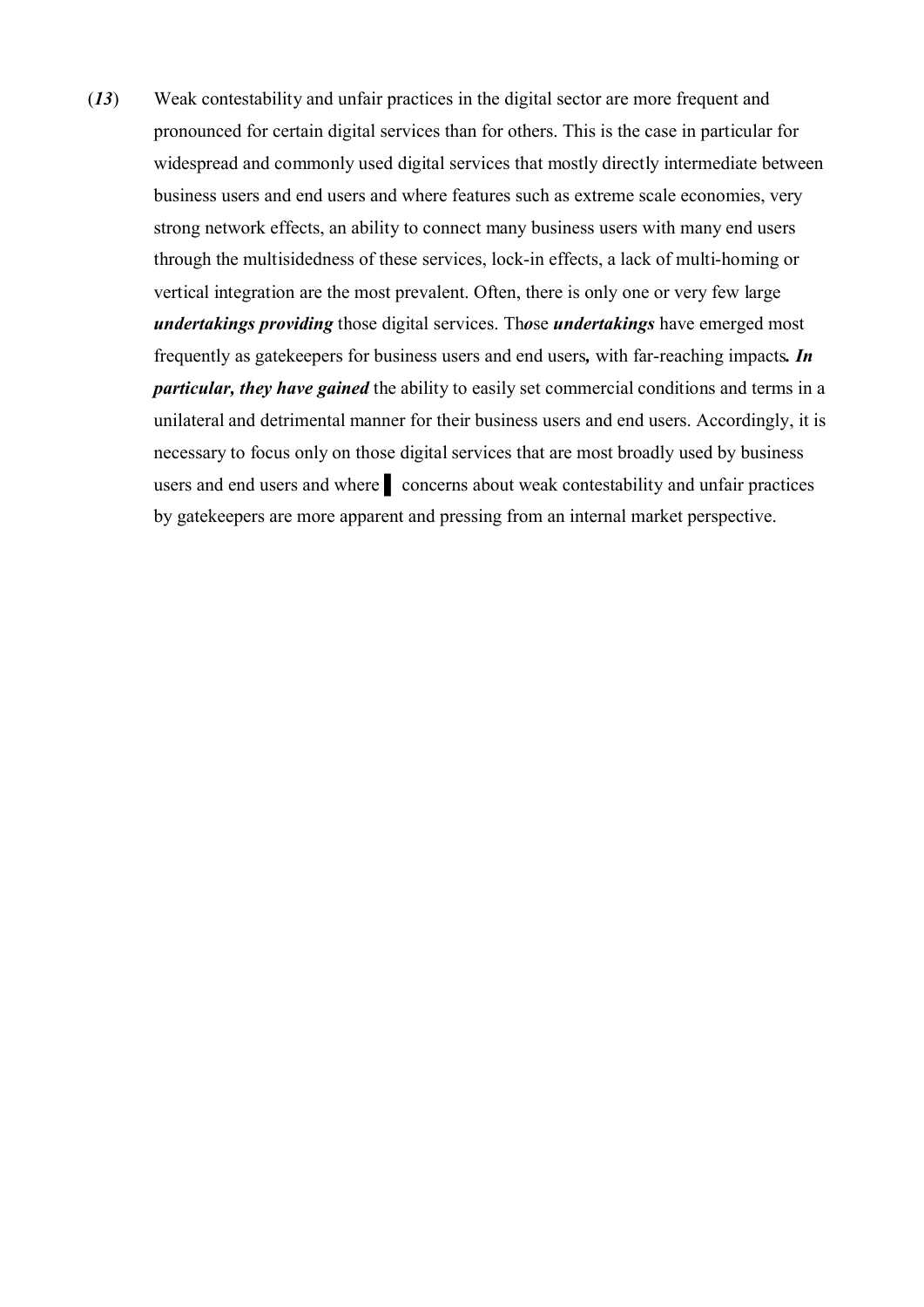(*14*) In particular, online intermediation services, online search engines, operating systems, online social networking, video sharing platform services, number-independent interpersonal communication services, cloud computing services*, virtual assistants, web browsers* and online advertising services*, including advertising intermediation services,*  all have the capacity to affect a large number of end users and businesses, which entails a risk of unfair business practices. *T*herefore*, they* should be included in the definition of core platform services and fall into the scope of this Regulation. Online intermediation services *can* also be active in the field of financial services, and they *can* intermediate or be used to provide such services as listed non-exhaustively in Annex II to Directive (EU) 2015/1535 of the European Parliament and of the Council<sup>13</sup>. For the purposes of this *Regulation, the definition of core platform services should be technology neutral and should be understood to encompass those provided on or through various means or devices, such as connected TV or embedded digital services in vehicles.* In certain circumstances, the notion of end users should encompass users that are traditionally considered business users, but in a given situation do not use the core platform services to provide goods or services to other end users, such as for example businesses relying on cloud computing services for their own purposes.

 $13$ Directive (EU) 2015/1535 of the European Parliament and of the Council of 9 September 2015 laying down a procedure for the provision of information in the field of technical regulations and of rules on Information Society services **(**OJ L 241, 17.9.2015, p. 1**)**.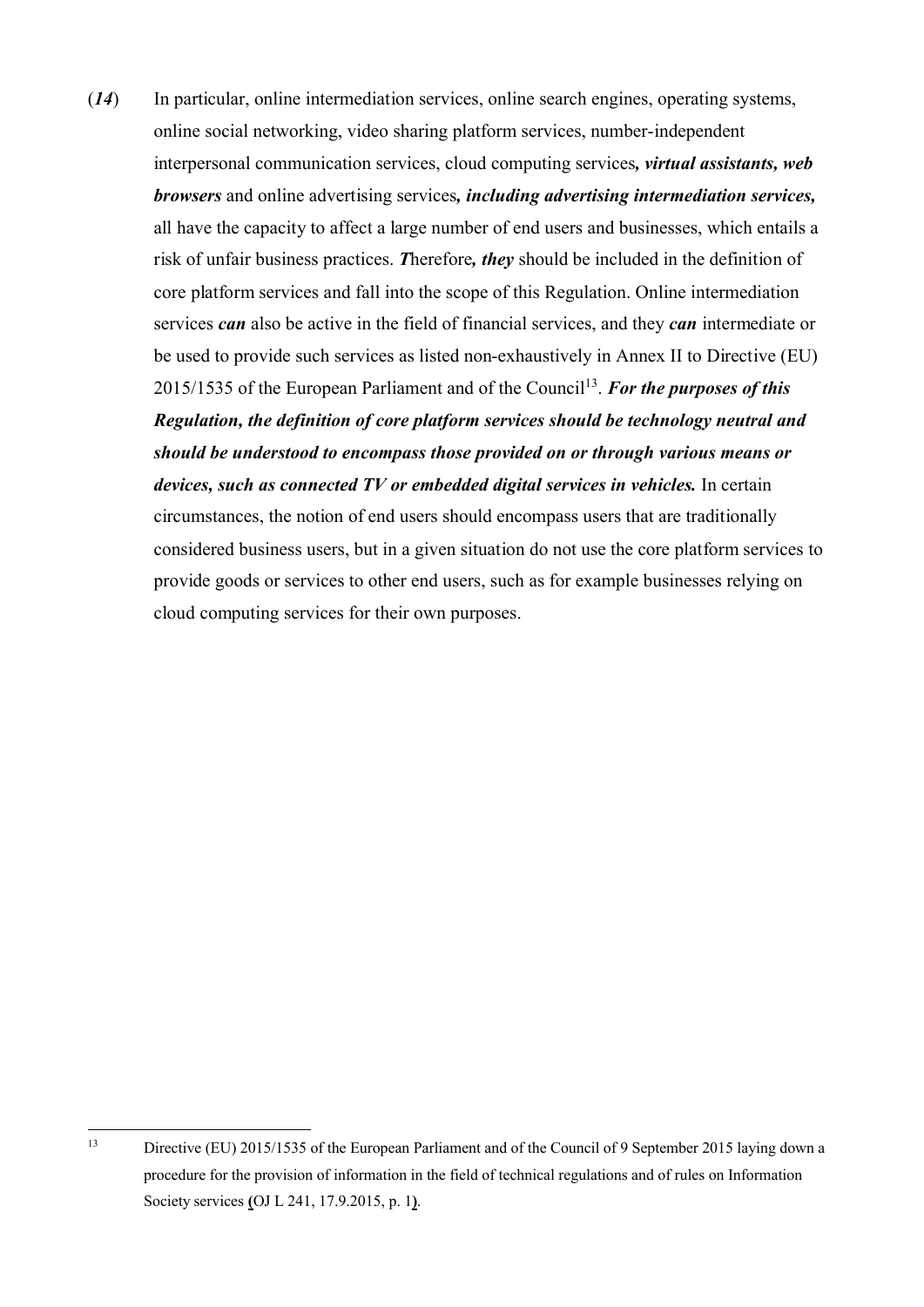- (15) The fact that a digital service qualifies as a core platform service ▌ does not *in itself* give rise to sufficiently serious concerns of contestability *or* unfair practices. It is only when a core platform service constitutes an important gateway and is operated by *an undertaking* with a significant impact in the internal market and an entrenched and durable position, or by *an undertaking* that will foreseeably *enjoy* such a position in the near future, that such concerns arise. Accordingly, the targeted set of harmonised rules in this Regulation should apply only to undertakings designated on the basis of th*o*se three objective criteria, and they should only apply to those of their core platform services that individually constitute an important gateway for business users to reach end users. *The fact that it is possible that an undertaking providing core platform services not only intermediates between business users and end users, but also between end users and end users, for example in the case of number-independent interpersonal communications services, should not preclude the conclusion that such an undertaking is or could be an important gateway for business users to reach end users.*
- (16) In order to ensure the effective application of this Regulation to *undertakings providing* core platform services which are most likely to satisfy th*o*se objective requirements, and where unfair *practices* weakening contestability *are* most prevalent and *have the most*  impact, the Commission should be able to directly designate as gatekeepers those *undertakings providing* core platform services which meet certain quantitative thresholds. Such undertakings should in any event be subject to a fast designation process which should start *once this Regulation becomes applicable*.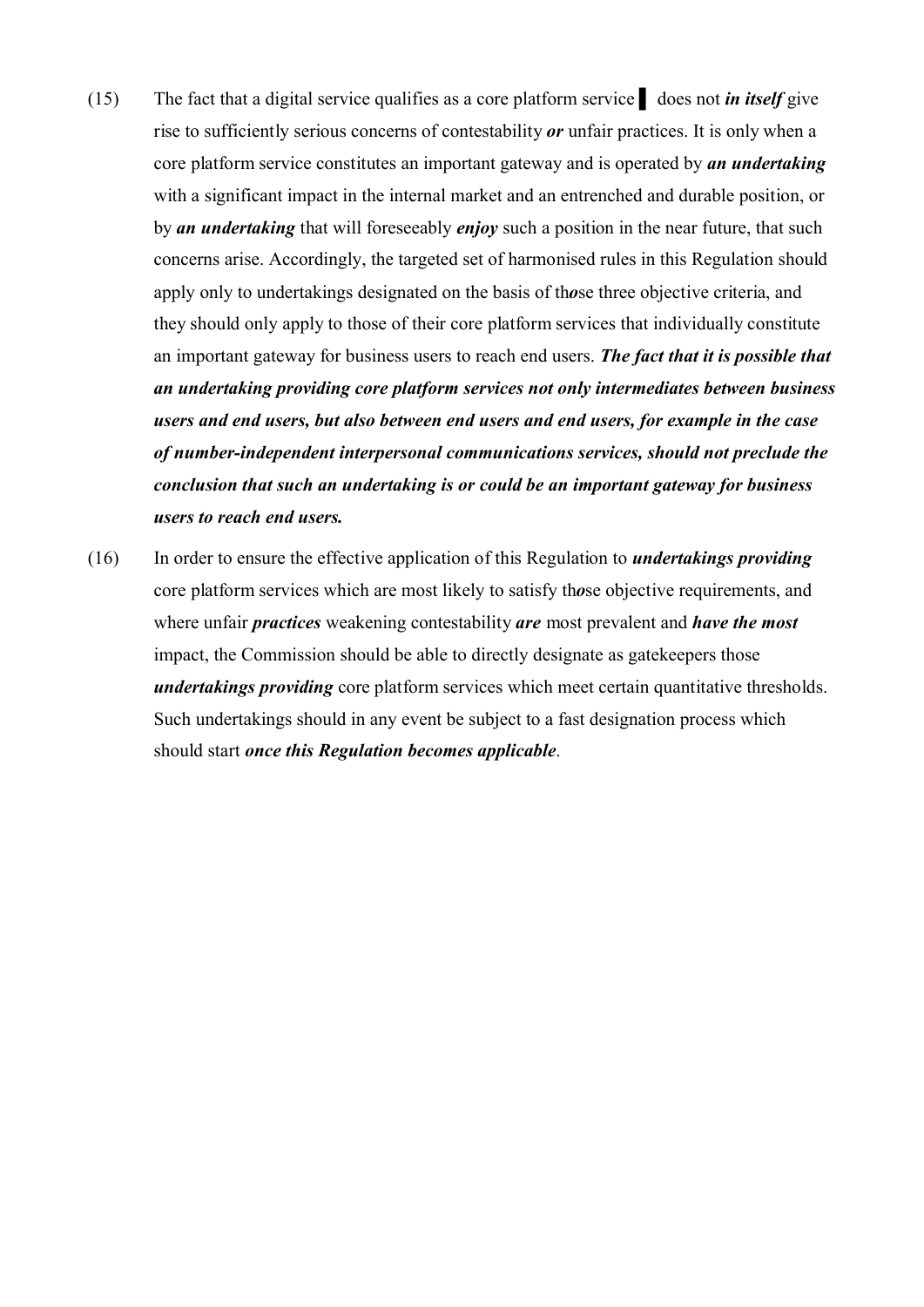(17) *The fact that an undertaking has a* very significant turnover in the Union and *provides* a core platform service in at least three Member States constitute*s* compelling indication that *that undertaking* has a significant impact on the internal market. This is equally true where *an undertaking providing* a core platform service in at least three Member States has a very significant market capitalisation or equivalent fair market value. Therefore, *an undertaking providing* a core platform service should be presumed to have a significant impact on the internal market where it provides a core platform service in at least three Member States and where either its group turnover realised in the *Union* is equal to or exceeds a specific, high threshold*,* or the market capitalisation of the group is equal to or exceeds a certain high absolute value. For *undertakings providing* core platform services that belong to undertakings that are not publicly listed, the equivalent fair market value ▌ should be *used as the reference*. *It should be possible for t*he Commission *to* use its power to adopt delegated acts to develop an objective methodology to calculate that value. A high group turnover *realised in the Union* in conjunction with the threshold *number* of users in the Union of core platform services reflects a relatively strong ability to monetise th*o*se users. A high market capitalisation relative to the same threshold number of users in the Union reflects a relatively significant potential to monetise th*o*se users in the near future. This monetisation potential in turn reflects*,* in principle*,* the gateway position of the undertakings concerned. Both indicators*,* in addition*, reflect* the financial capacity *of the undertakings concerned*, including their ability to leverage their access to financial markets to reinforce their position. This *can,* for example*,* happen where this superior access is used to acquire other undertakings, *an* ability *which* has in turn been shown to have potential negative effects on innovation. Market capitalisation can also *reflect* the expected future position and effect on the internal market of the *undertakings* concerned, *despite* a potentially relatively low current turnover. The market capitalisation value *should* be based on a level that reflects the average market capitalisation of the largest publicly listed undertakings in the Union over an appropriate period.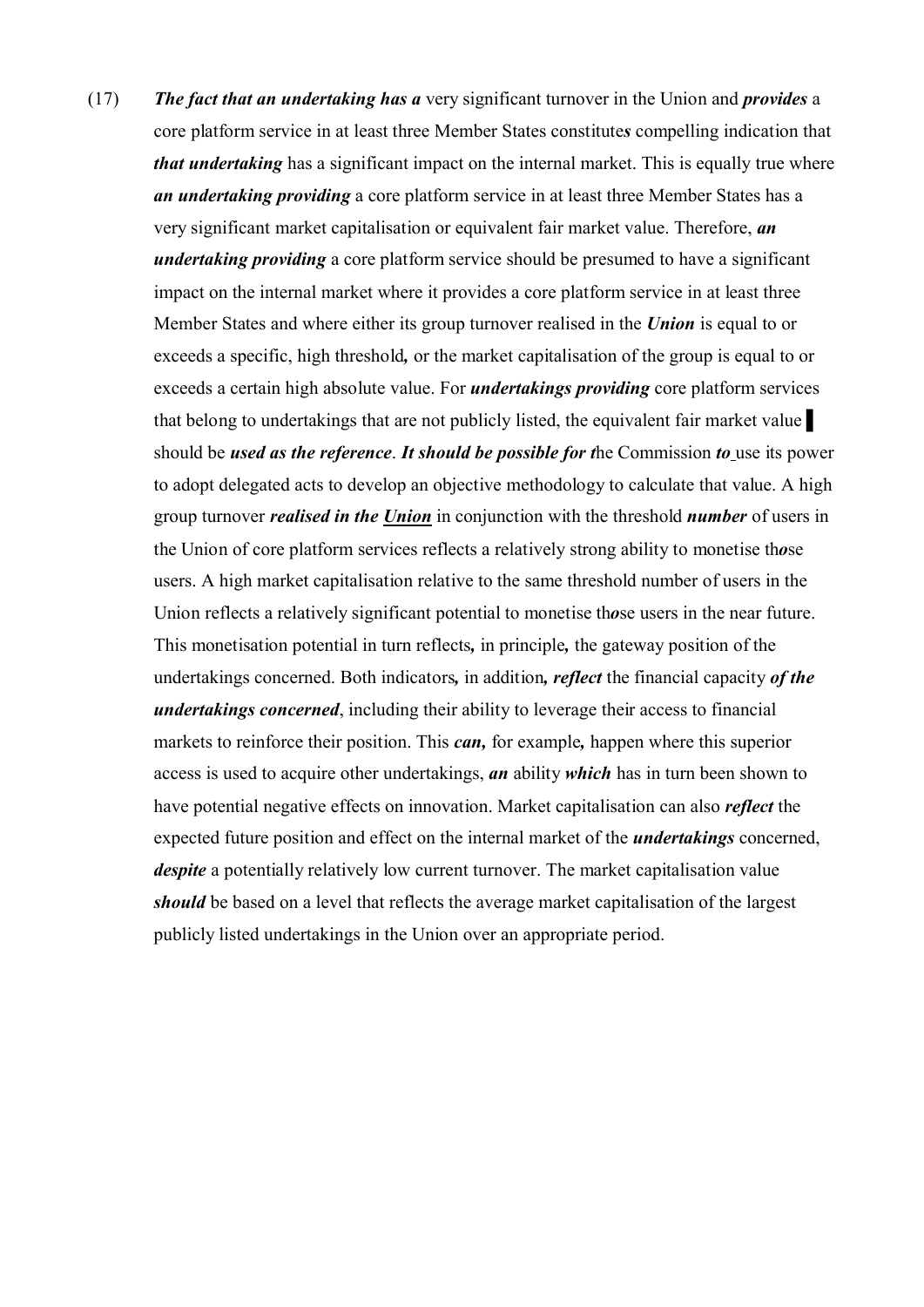- (18) *Whereas a* market capitalisation ▌ at or above the threshold *in the last financial year* should *give rise to a* presumption that *an undertaking providing* core platform services has a ▌ significant impact on the internal *market, a sustained* market *capitalisation of the undertaking providing core platform services at or above the threshold over three or more years should be considered as further strengthening that presumption*.
- (19) *By contrast,* there *could* be a number of factors concerning market capitalisation that would require an in-depth assessment in determining whether *an undertaking providing* core platform services should be deemed to have a significant impact on the internal market. This *could* be the case where the market capitalisation of the *undertaking providing* core platform services in preceding financial years was significantly lower than the *threshold and* the volatility of its market capitalisation over the observed period was disproportionate to overall equity market volatility or its market capitalisation trajectory relative to market trends was inconsistent with a rapid and unidirectional growth.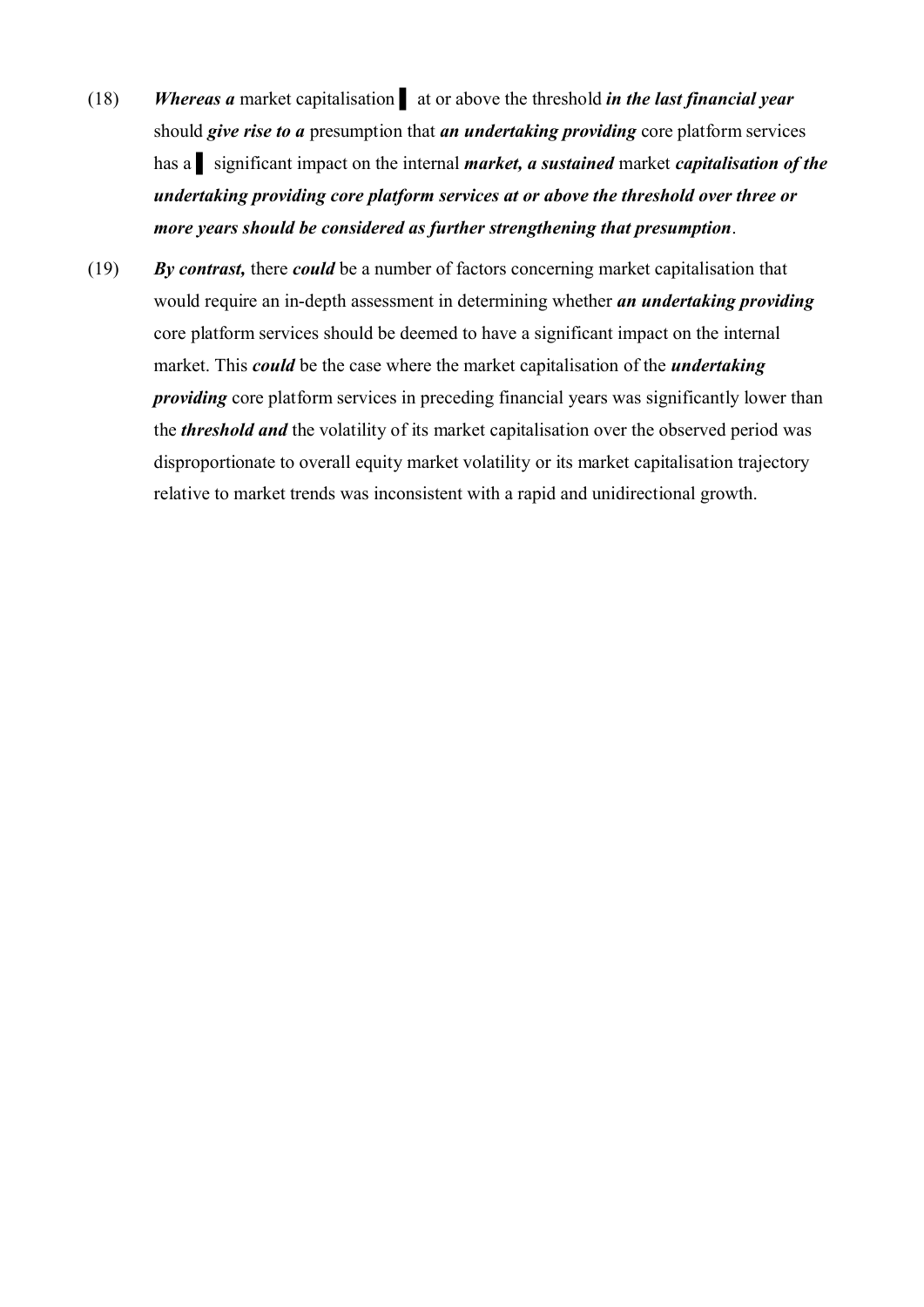(20) *Having a* very high number of business users that depend on a core platform service to reach a very high number of monthly active end users *enables* the *undertaking providing* that service to influence the operations of a substantial part of business users to its advantage and indicate*,* in principle*,* that th*at undertaking is* an important gateway. The respective relevant levels for those numbers should be set representing a substantive percentage of the entire population of the Union when it comes to end users and of the entire population of businesses using platforms to determine the threshold for business users. *Active end users and business users should be identified and calculated in such a way as to adequately represent the role and reach of the specific core platform service in question. In order to provide legal certainty for gatekeepers, the elements to determine the number of active end users and business users per core platform service should be set out in an Annex to this Regulation. Such elements can be affected by technological and other developments. The Commission should therefore be empowered to adopt a delegated act to amend this Regulation by updating the methodology and the list of indicators used to determine the number of active end users and active business users.*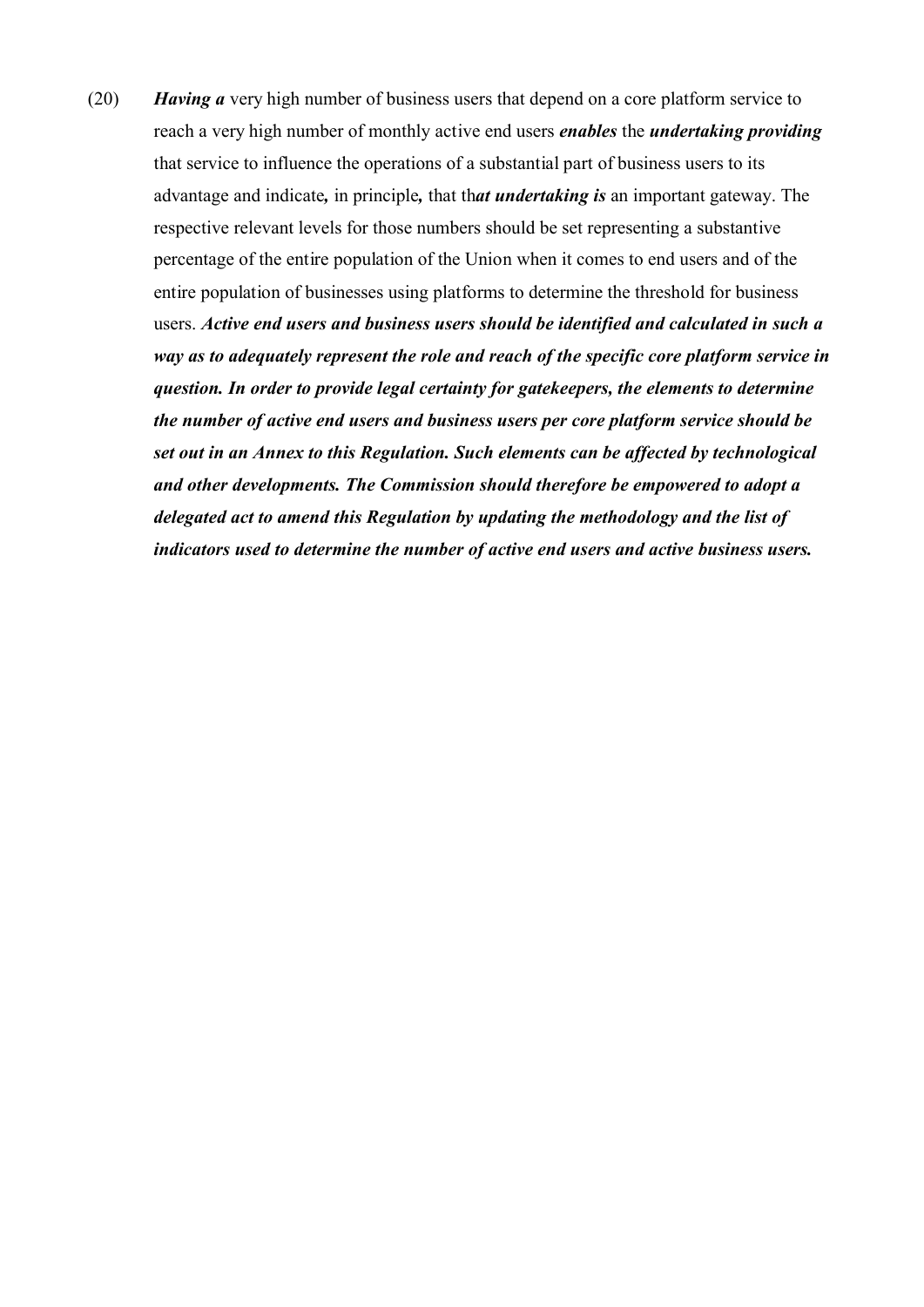- (21) An entrenched and durable position in its operations or the foreseeability of *enjoying* such a position *in the* future occurs notably where the contestability of the position of the *undertaking providing* the core platform service is limited. This is likely to be the case where that *undertaking* has provided a core platform service in at least three Member States to a very high number of business users and end users *over a period of* at least *3*  years.
- (22) Such thresholds can be *affected* by market and technical developments. The Commission should therefore be empowered to adopt delegated acts to specify the methodology for determining whether the quantitative thresholds are met, and to regularly adjust it to market and technological developments where necessary. *Such delegated acts should not amend the quantitative thresholds set out in this Regulation*.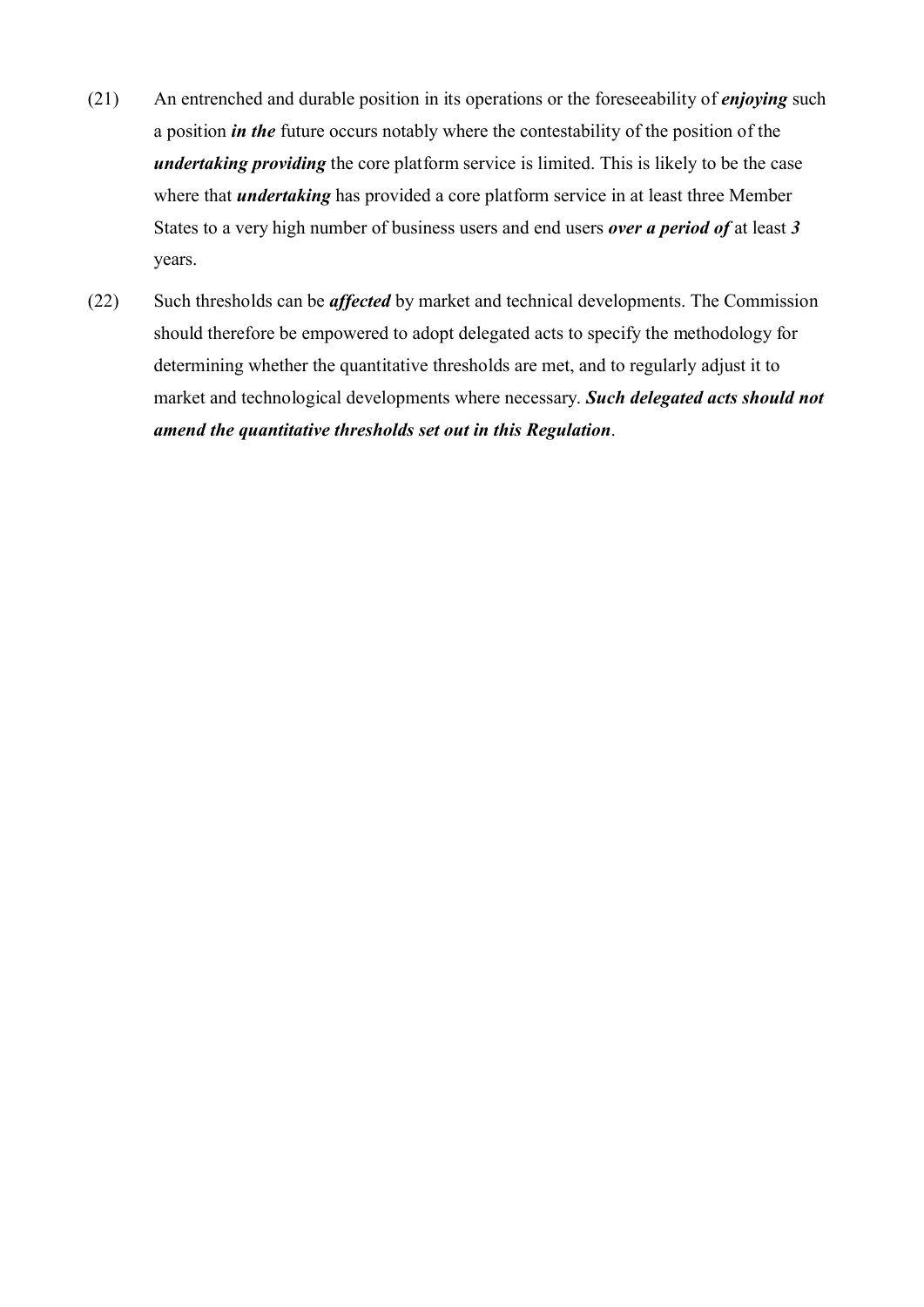(23) *An undertaking providing* core platform services *should be able, in exceptional* circumstances*, to rebut the presumption* that the *undertaking* has a ▌ significant impact on the internal *market by demonstrating that, although it meets the quantitative thresholds set out in this Regulation, it does not fulfil the* requirements *for designation as a gatekeeper*. The burden of adducing evidence that the presumption deriving from the fulfilment of *the* quantitative thresholds should not ▌ apply ▌ should be borne by *that undertaking.* In its assessment *of the evidence and arguments produced*, the Commission should take into account only th*ose* elements which directly relate to the *quantitative criteria, namely the impact of the undertaking providing* core platform services *on the internal market beyond revenue or market cap, such as its size in absolute terms, and the number of Member States in which* it is *present; by how much the actual business user and end user numbers exceed the thresholds and the importance of the core platform service provided, considering its overall scale of activities; and the number of years for which the thresholds have been met*. Any justification on economic grounds seeking to *enter into market definition or to* demonstrate efficiencies deriving from a specific type of behaviour by the *undertaking providing* core platform services should be discarded, as it is not relevant to the designation as a gatekeeper. *If the arguments submitted are not sufficiently substantiated because they do not manifestly put into question the presumption, it should be possible for the Commission to reject the arguments within the timeframe of 45 working days provided for the designation.* The Commission should be able to take a decision by relying on *information available on* the quantitative thresholds where the *undertaking providing* core platform services obstructs the investigation by failing to comply with the investigative measures taken by the Commission.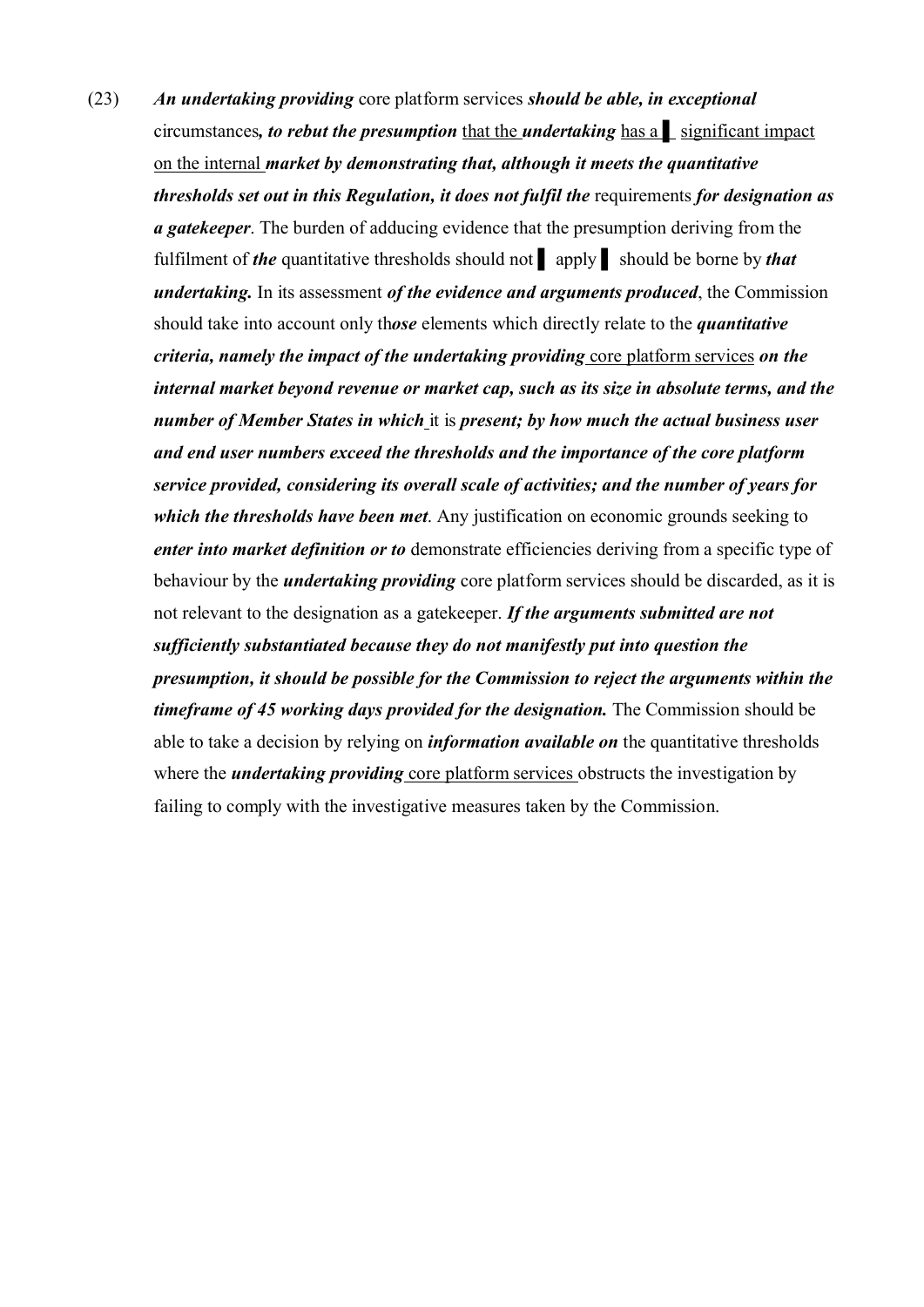(24) Provision should also be made for the assessment of the gatekeeper role of *undertakings providing* core platform services which do not satisfy all of the quantitative thresholds, in light of the overall objective requirements that they have a significant impact on the internal market, act as an important gateway for business users to reach end users and benefit from a durable and entrenched position in their operations or it is foreseeable that it will do so in the near future. *When the undertaking providing core platform services is a medium-sized, small or micro enterprise, the assessment should carefully take into account whether such an undertaking would be able to substantially undermine the contestability of the core platform services, since this Regulation primarily targets large undertakings with considerable economic power rather than medium-sized, small or micro enterprises.*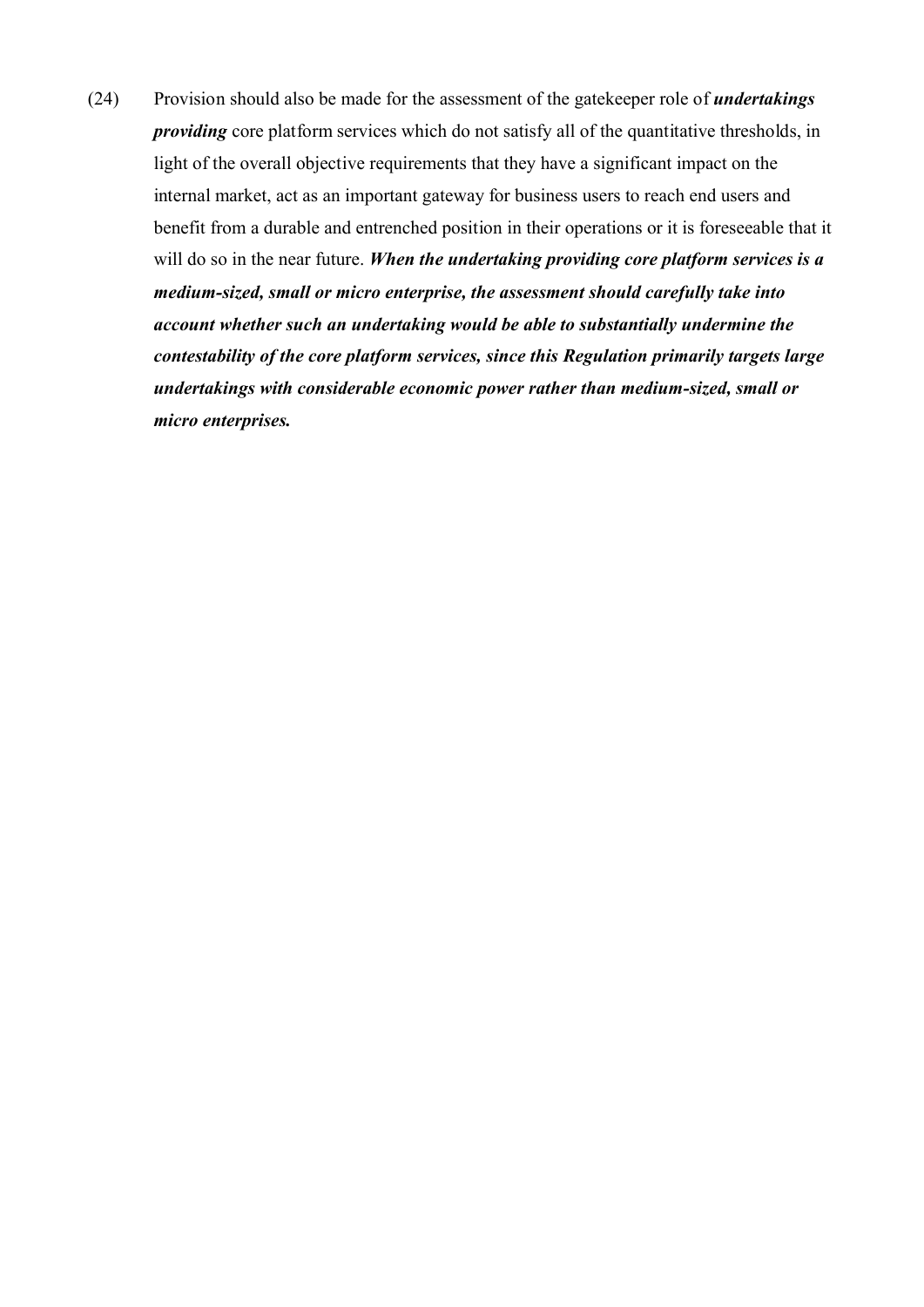(25) Such an assessment can only be done in light of a market investigation, while taking into account the quantitative thresholds. In its assessment the Commission should pursue the objectives of preserving and fostering innovation *and* the quality of digital products and services, the degree to which prices are fair and competitive, and the degree to which quality or choice for business users and for end users is or remains high. Elements *can be taken into account* that are specific to the *undertakings providing* core platform services concerned, such as extreme scale *or scope* economies, very strong network effects, *datadriven advantages,* an ability to connect many business users with many end users through the multisidedness of th*o*se services, lock-in effects, ▌ lack of multi-homing*, conglomerate corporate structure* or vertical integration,. In addition, a very high market capitalisation, a very high ratio of equity value over profit or a very high turnover derived from end users of a single core platform service can *be used as indicators of* the leveraging potential of such *undertakings and of the tipping of the market in their favour*. Together with market capitalisation, high *relative* growth *rates are* examples of dynamic parameters that are particularly relevant to identifying such *undertakings providing* core platform services *for which it is* foresee*able that they will* become entrenched. The Commission should be able to take a decision by drawing adverse inferences from facts available where the *undertaking providing* core platform services significantly obstructs the investigation by failing to comply with the investigative measures taken by the Commission.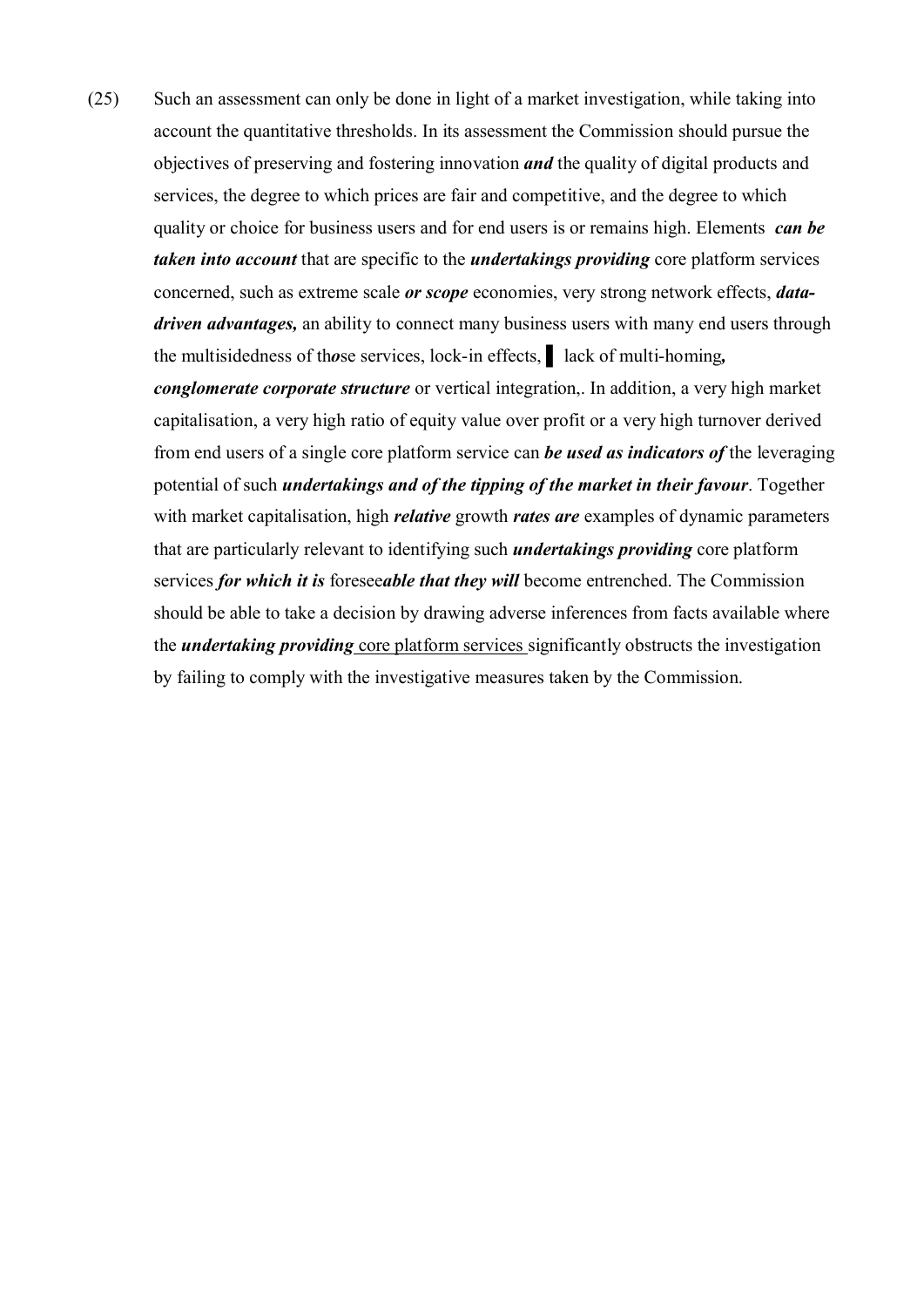- (26) A particular subset of rules should apply to those *undertakings providing* core platform services *for which it is* foresee*able that they will* enjoy an entrenched and durable position in the near future. The same specific features of core platform services make them prone to tipping: once *an undertaking providing the* service has obtained a certain advantage over rivals or potential challengers in terms of scale or intermediation power, its position *could* become unassailable and the situation *could* evolve to the point that it is likely to become durable and entrenched in the near future. Undertakings can try to induce this tipping and emerge as gatekeeper by using some of the unfair conditions and practices regulated *under* this Regulation. In such a situation, it appears appropriate to intervene before the market tips irreversibly.
- (27) However, such early intervention should be limited to imposing only those obligations that are necessary and appropriate to ensure that the services in question remain contestable and *enable* the qualified risk of unfair conditions and practices *to be avoided*. Obligations that prevent the *undertaking providing* core platform services concerned from *enjoying* an entrenched and durable position in its operations, such as those preventing <u>Leveraging</u>, and those that facilitate switching and multi-homing are more directly geared towards this purpose. To ensure proportionality, the Commission should moreover apply from that subset of obligations only those that are necessary and proportionate to achieve the objectives of this Regulation and should regularly review whether such obligations should be maintained, suppressed or adapted.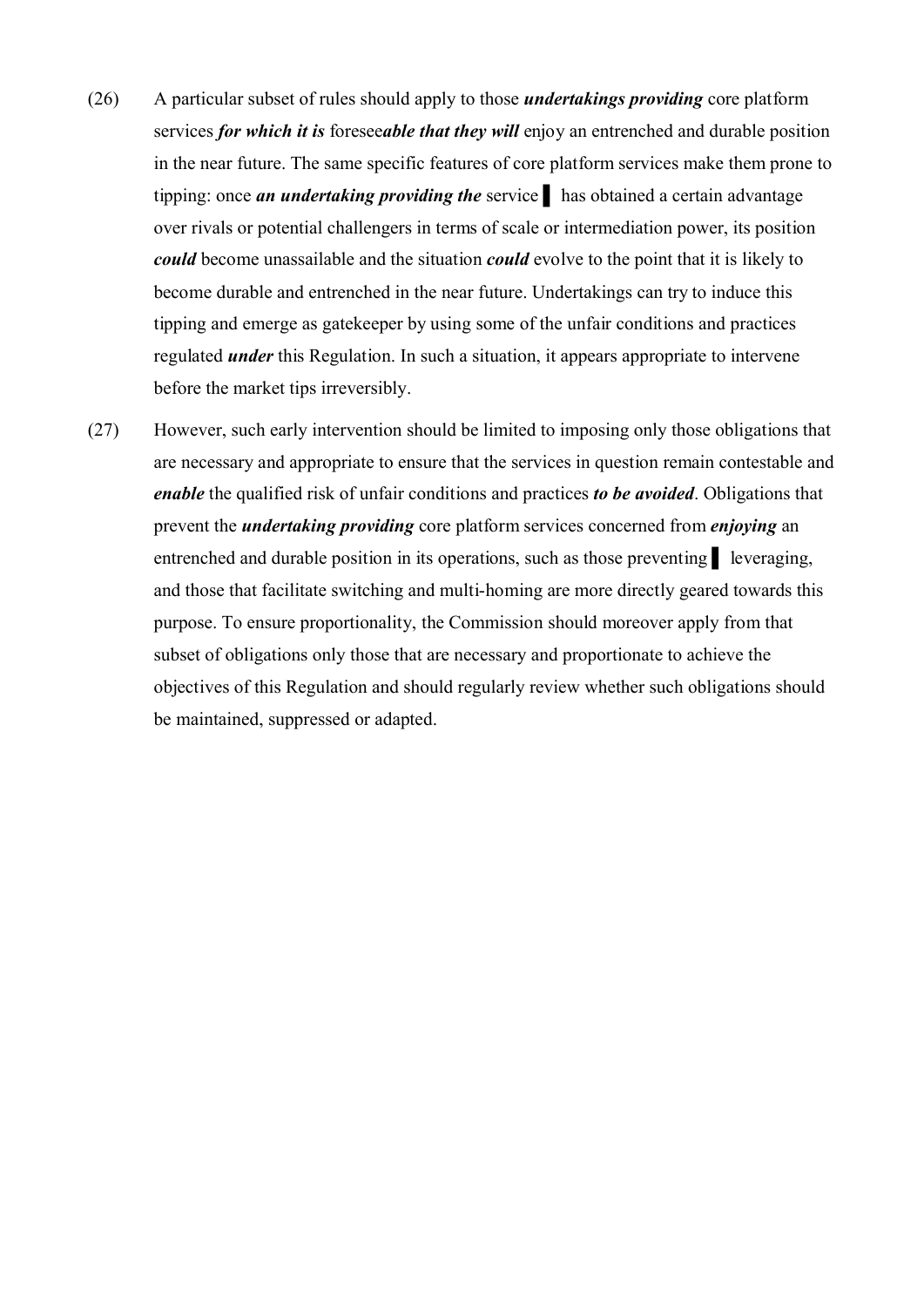- (28) *Applying only those obligations that are necessary and proportionate to achieve the objectives of this Regulation* should allow the Commission to intervene in time and effectively, while fully respecting the proportionality of the measures *considered*. It should also reassure actual or potential market participants about the contestability *and fairness* of the services concerned.
- (29) *G*atekeepers should comply with the obligations laid down in this Regulation in respect of each of the core platform services listed in the relevant designation decision. The *obligations* should apply taking into account the conglomerate position of gatekeepers, where applicable. Furthermore, *it should be possible for* the Commission *to* impose *implementing measures* on the gatekeeper *by decision*▌*. Those implementing measures*  should be designed in an effective manner, having regard to the features of core platform services *and the* possible circumvention risks*,* and in compliance with the principle of proportionality and the fundamental rights of the undertakings concerned*,* as well as those of third parties.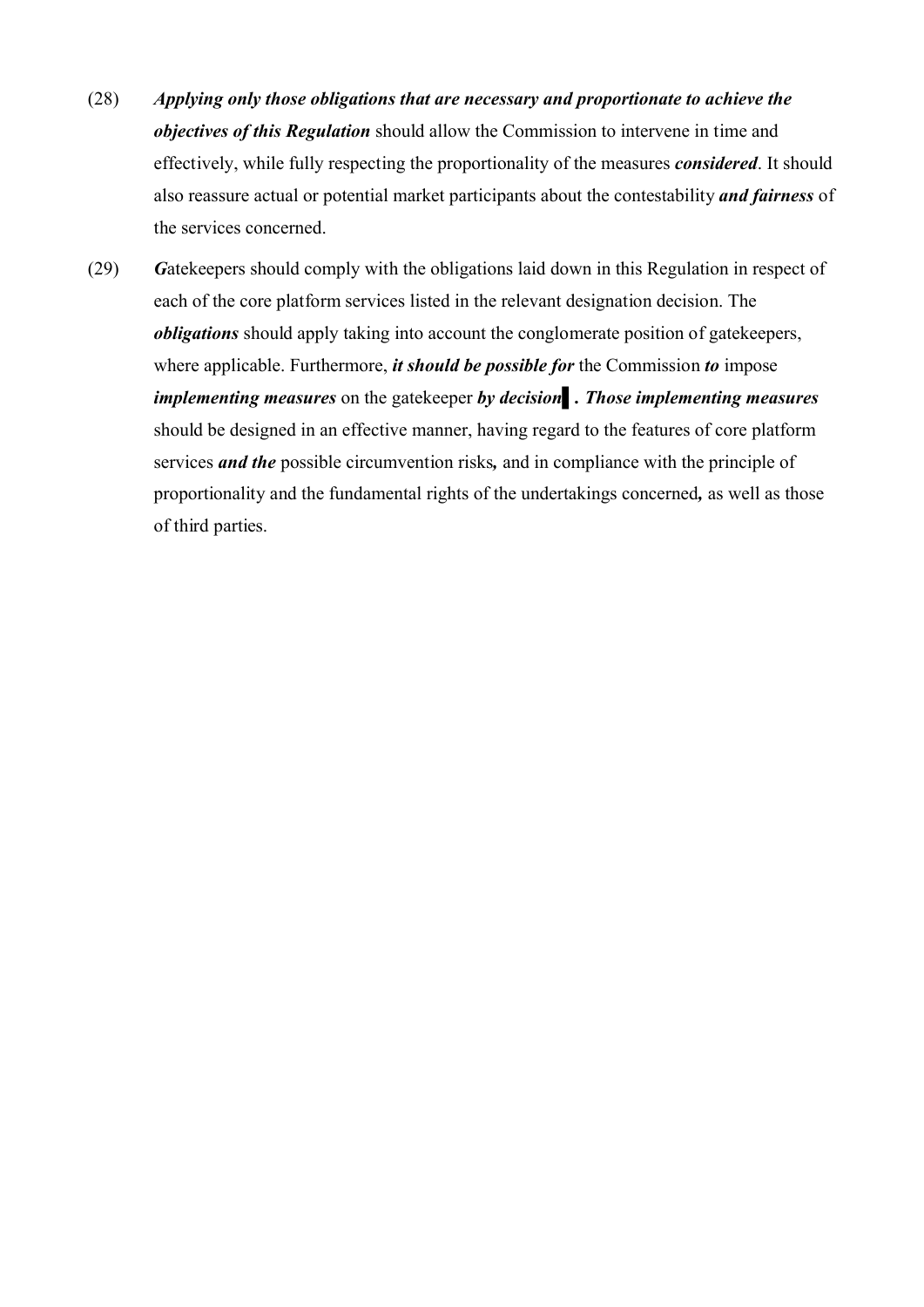(30) The very rapidly changing and complex technological nature of core platform services requires a regular review of the status of gatekeepers, including those that *it is* foreseen *will*  enjoy a*n entrenched and* durable position in their operations in the near future. To provide all of the market participants, including the gatekeepers, with the required certainty as to the applicable legal obligations, a time limit for such regular reviews is necessary. It is also important to conduct such reviews on a regular basis and at least every *3* years.

*Furthermore, it is important to clarify that not every change in the facts on the basis of which an undertaking providing core platform services was designated as a gatekeeper should require amendment of the designation decision. Amendment will only be necessary if the change in the facts also leads to a change in the assessment. Whether or not that is the case should be based on a case-by-case assessment of the facts and circumstances.*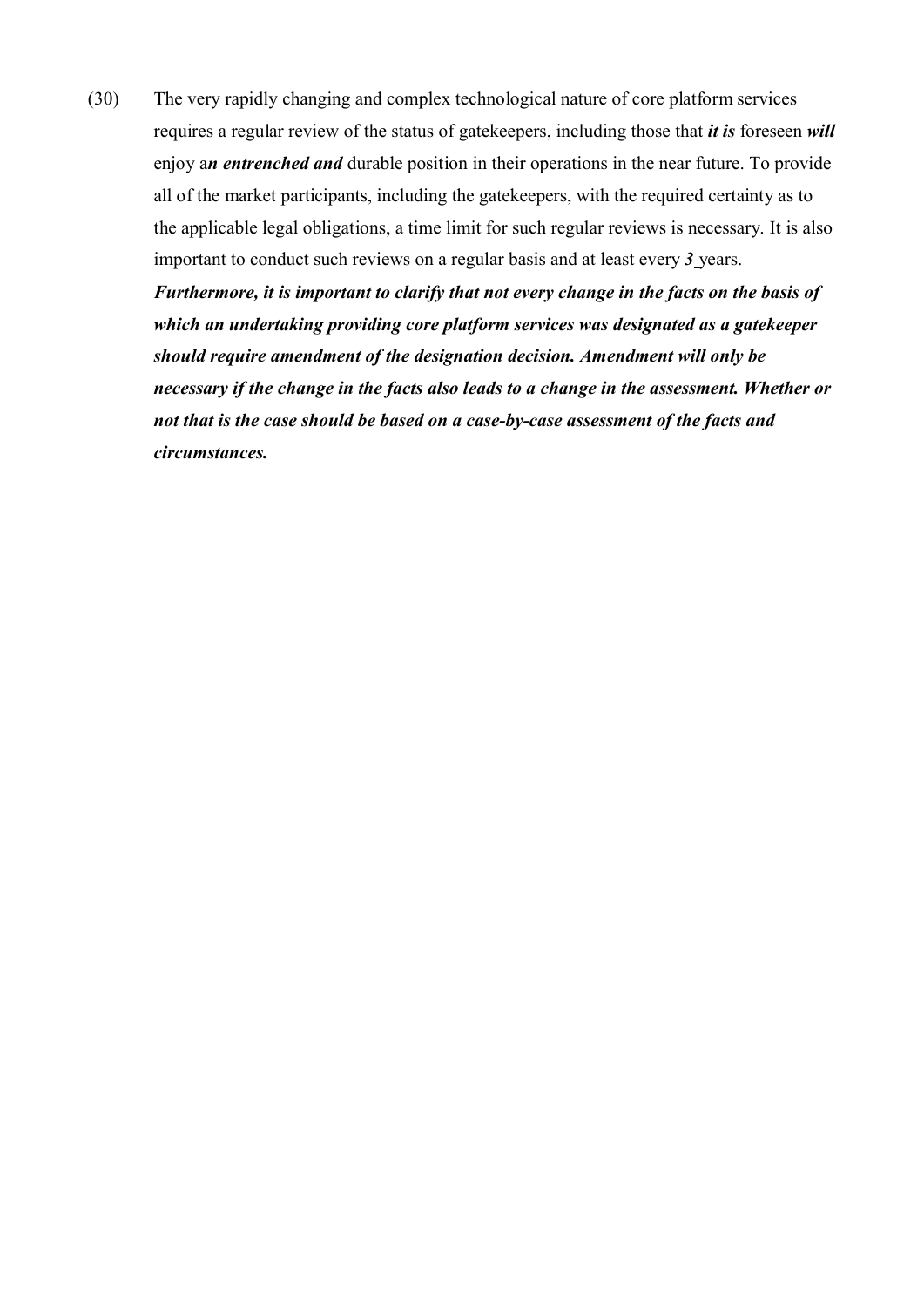(*31*) To safeguard the *contestability and* fairness of core platform services provided by gatekeepers, it is necessary to provide in a clear and unambiguous manner for a set of harmonised *rules* with regard to those services. Such rules are needed to address the risk of harmful effects of **practices** by gatekeepers, to the benefit of the business environment in the services concerned, of users and ultimately of society as a whole. *The obligations correspond to those practices that are considered as undermining contestability or as being unfair, or both, when taking into account the features of the digital sector and which have a particularly negative direct impact on business users and end users. It should be possible for the obligations laid down by this Regulation to specifically take into account the nature of the core platform services provided. The obligations in this Regulation should not only ensure contestability and fairness with respect to core platform services listed in the designation decision, but also with respect to other digital products and services into which gatekeepers leverage their gateway position, which are often provided together with, or in support of, the core platform services*.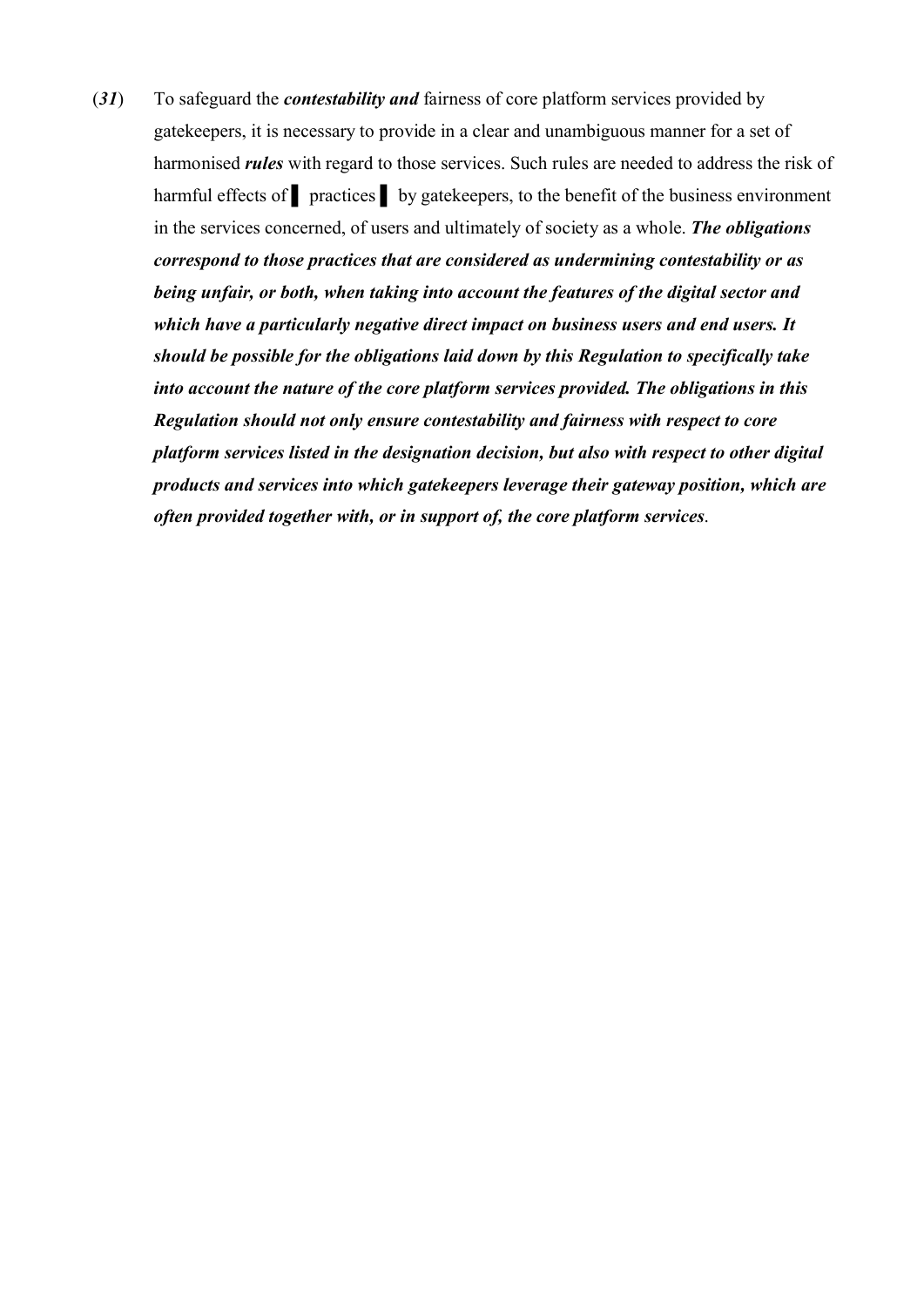(*32*) *For the purpose of* this Regulation*, contestability should relate to the ability of undertakings to effectively overcome barriers to entry and expansion and challenge the gatekeeper on the merits of their products and services. The features of* core platform services *in the digital sector, such as network effects, strong economies of scale, and benefits from data have limited the contestability of those services and the related ecosystems. Such a weak contestability reduces the incentives to innovate and improve products and services for the gatekeeper, its business users, its challengers and customers and thus negatively affects the innovation potential of the wider online platform economy. Contestability of the services in the digital sector can also be limited if there is more than one gatekeeper for a core platform service. This Regulation should therefore ban certain practices by gatekeepers that are liable to increase barriers to entry or expansion, and impose certain obligations on gatekeepers that tend to lower those barriers. The obligations should also address situations where the position of the gatekeeper may be entrenched to such an extent that inter-platform competition is not effective in the short term, meaning that intra-platform competition needs to be created or increased*.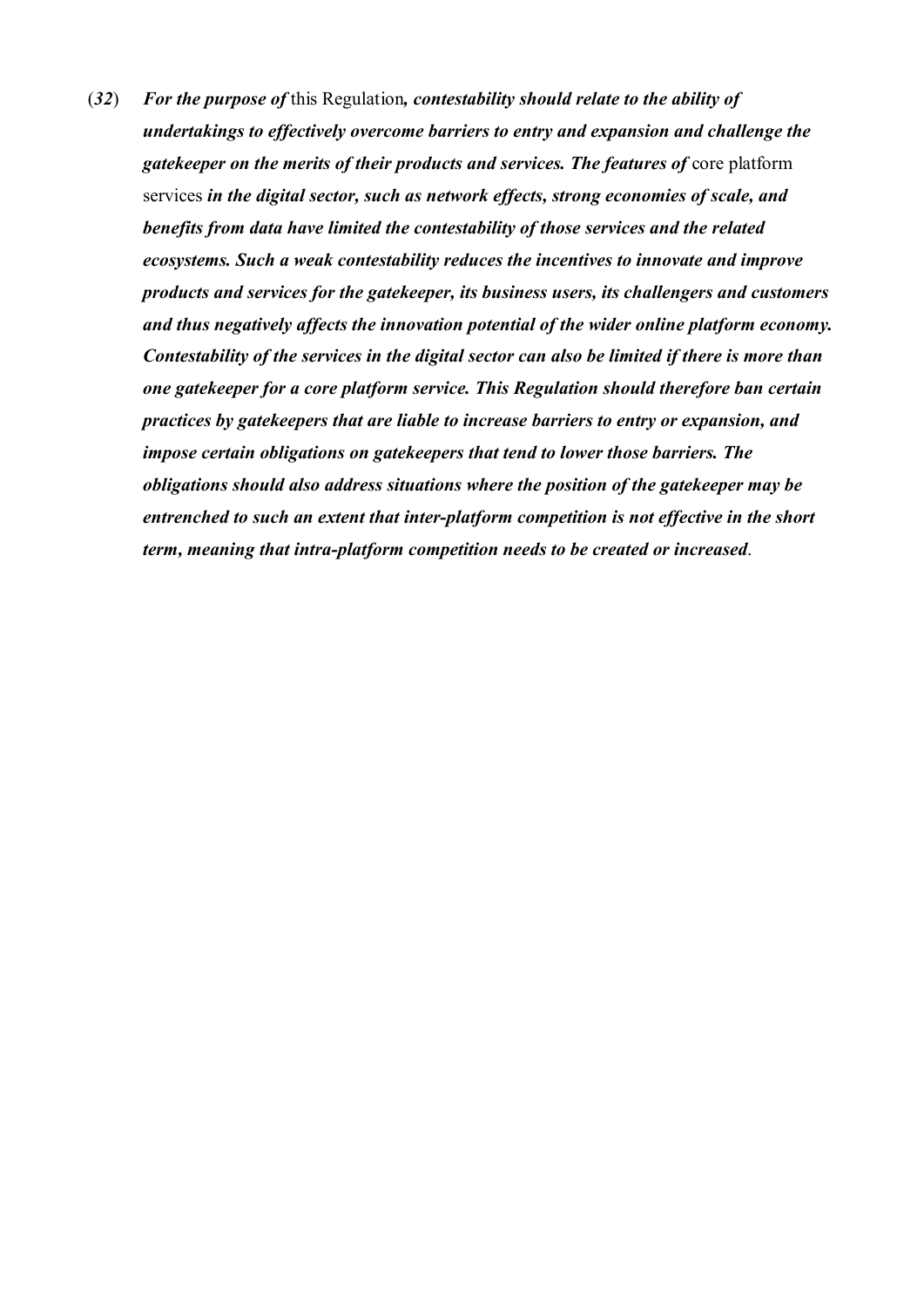(*33*) *For the purpose of this Regulation, unfairness should relate to an imbalance between the rights and obligations of business users where the gatekeeper obtains a disproportionate advantage. Market participants, including business users of core platform services and alternative providers of services provided together with, or in support of, such core platform services,* should *have the ability to adequately capture the benefits resulting from their innovative or other efforts. Due to their gateway position and superior bargaining power, it is possible that gatekeepers engage in behaviour that does not allow others to capture fully the benefits of their own contributions, and unilaterally set unbalanced conditions for the use of their core platform services or services provided together with, or in support of, their core platform services. Such imbalance is not excluded by the fact that the gatekeeper offers a particular service free of charge to a specific group of users, and may also consist in excluding or discriminating against business users, in particular if the latter compete with the services provided by the gatekeeper. This Regulation should therefore impose obligations on gatekeepers addressing such behaviour*.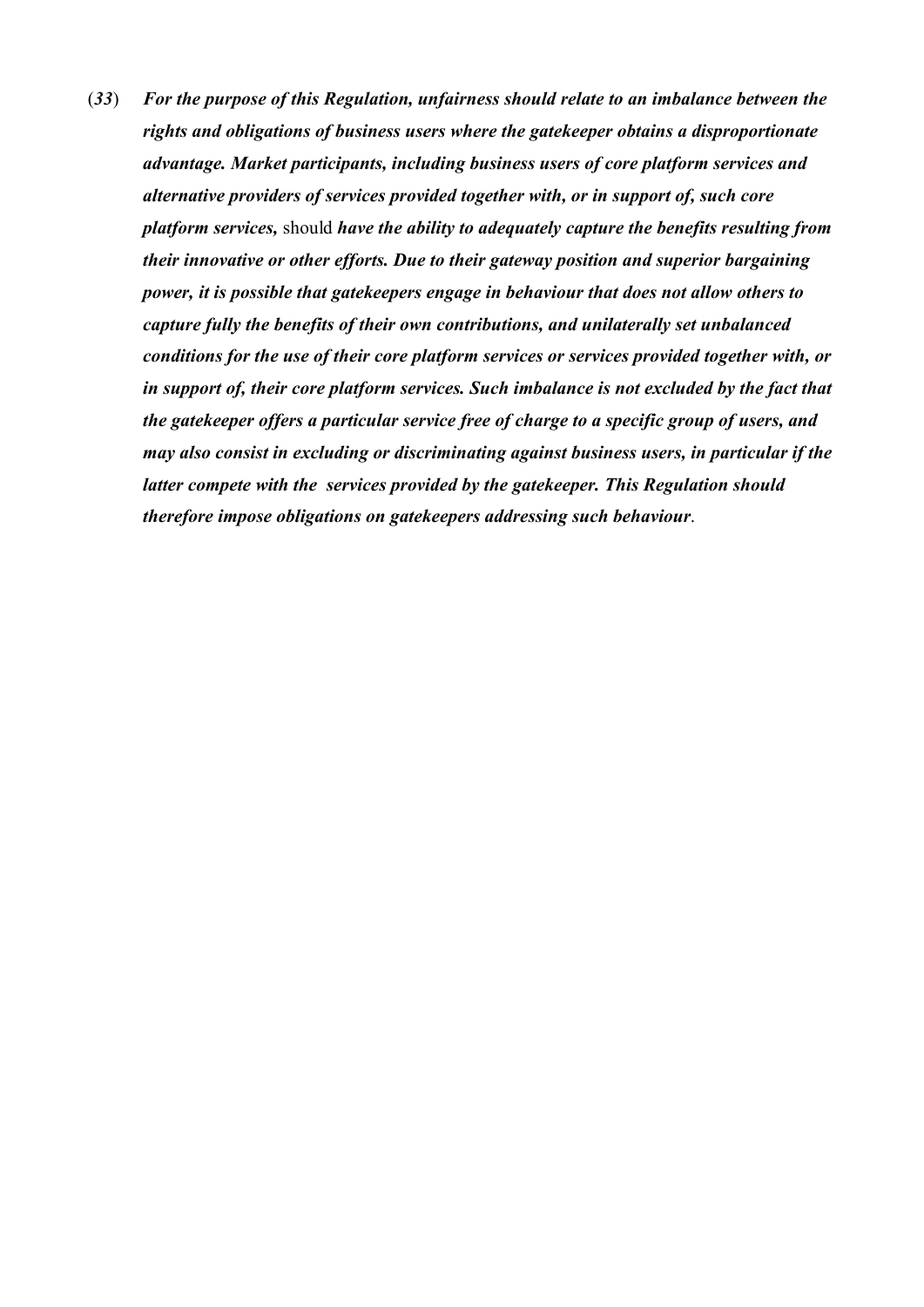- *(34) Contestability and fairness are intertwined. The lack of, or weak, contestability for a certain service can enable a gatekeeper to engage in unfair practices. Similarly, unfair practices by a gatekeeper can reduce the possibility of business users or others to contest the gatekeeper's position. A particular obligation in this Regulation may, therefore, address both elements.*
- (35) The obligations laid down in this Regulation are *therefore* necessary to address identified public policy concerns, there being no alternative and less restrictive measures that would effectively achieve the same result, having regard to need to safeguard public order, protect privacy and fight fraudulent and deceptive commercial practices.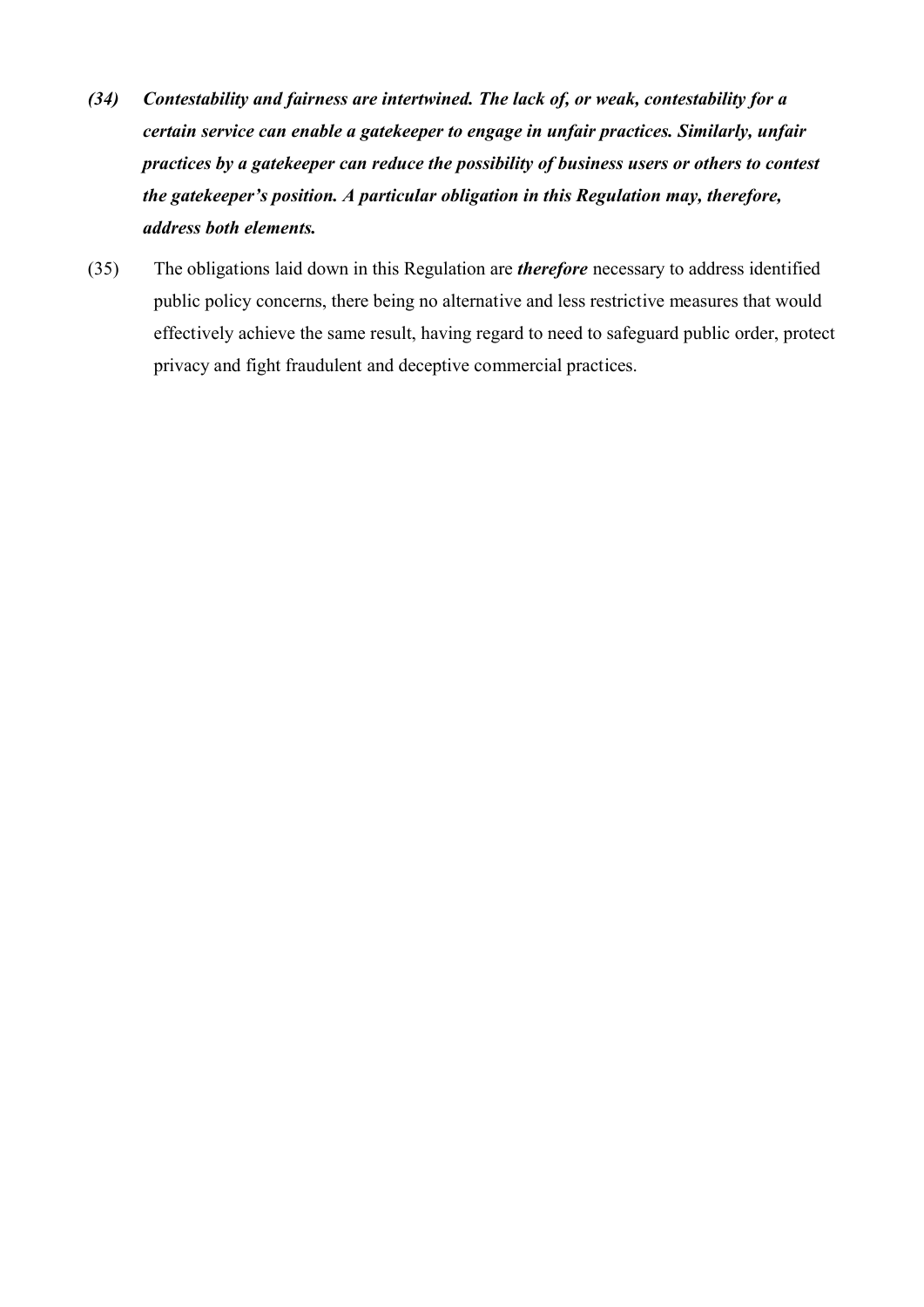(36) *Gatekeepers often directly collect personal data of end users for the purpose of providing online advertising services when end users use third party websites and software applications. Third parties also provide gatekeepers with personal data of their end* users *in order to make use of certain services provided by the gatekeepers in the context of their core platform* services*, such as custom audiences. The processing, for the purpose of providing online advertising services, of personal data from third parties using core platform services* gives *gatekeepers* potential advantages in terms of accumulation of data, thereby raising barriers to entry. *This is because gatekeepers process personal data from a significantly larger number of third parties than other undertakings. Similar advantages result from the conduct of (i) combining end user personal data collected from a core platform service with data collected from other services, (ii) cross-using personal data from a core platform service in other services provided separately by the gatekeeper, notably services which are not provided together with, or in support of, the relevant core platform service, and vice-versa, or (iii) signing-in end users to different services of gatekeepers in order to combine personal data.* To ensure that gatekeepers do not unfairly undermine the contestability of core platform services, *gatekeepers* should enable ▌ end users to freely choose to opt-in to such *data processing and sign-in* practices by offering a less personalised *but equivalent* alternative*, and without making the use of the core platform service or certain functionalities thereof conditional upon the end user's consent. This* should *be without prejudice to the gatekeeper processing personal data or signing in end users to a service, relying on the legal basis under Article 6(1), points (c), (d) and (e), of Regulation (EU) 2016/679, but not on Article 6(1), points (b) and (f) of that Regulation*.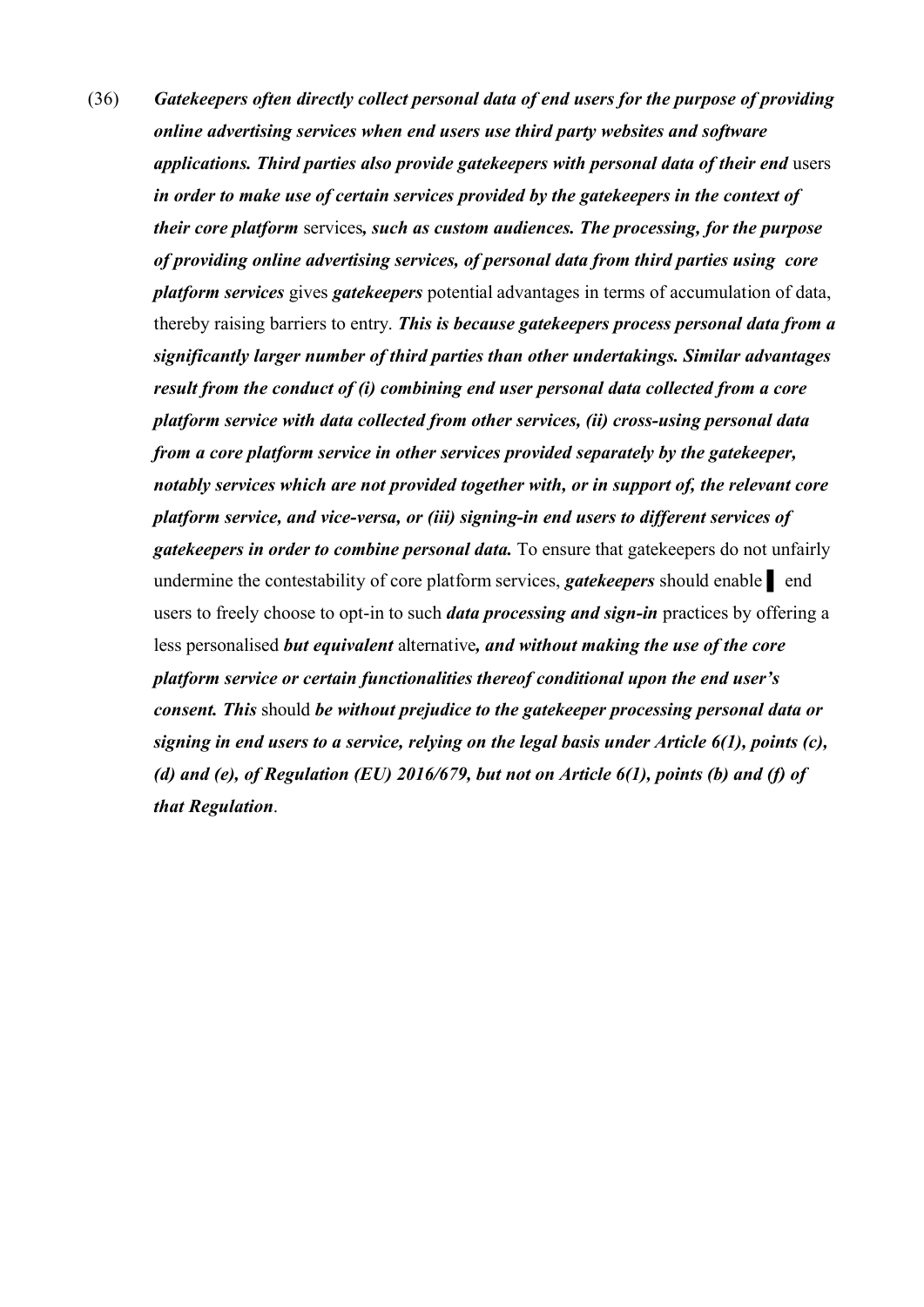*(37) The less personalised alternative should not be different or of degraded quality compared to the service provided to the end users who provide consent, unless a degradation of quality is a direct consequence of the gatekeeper not being able to process such personal data or signing in end users to a service. Not giving consent should not be more difficult than giving consent. When the gatekeeper requests consent, it should proactively present a user-friendly solution to the end user to provide, modify or withdraw consent in an explicit, clear and straightforward manner. In particular, consent should be given by a clear affirmative action or statement establishing a freely given, specific, informed and unambiguous indication of agreement by the end user, as defined in Regulation (EU) 2016/679. At the time of giving consent, and only where applicable, the end user should be informed that not giving consent can lead to a less personalised offer, but that otherwise the core platform service will remain unchanged and that no functionalities will be suppressed. Exceptionally, if consent cannot be given directly to the gatekeeper's core platform service, end users should be able to give consent through each third party service that makes use of that core platform service, to allow the gatekeeper to process personal data for the purposes of providing online advertising services.*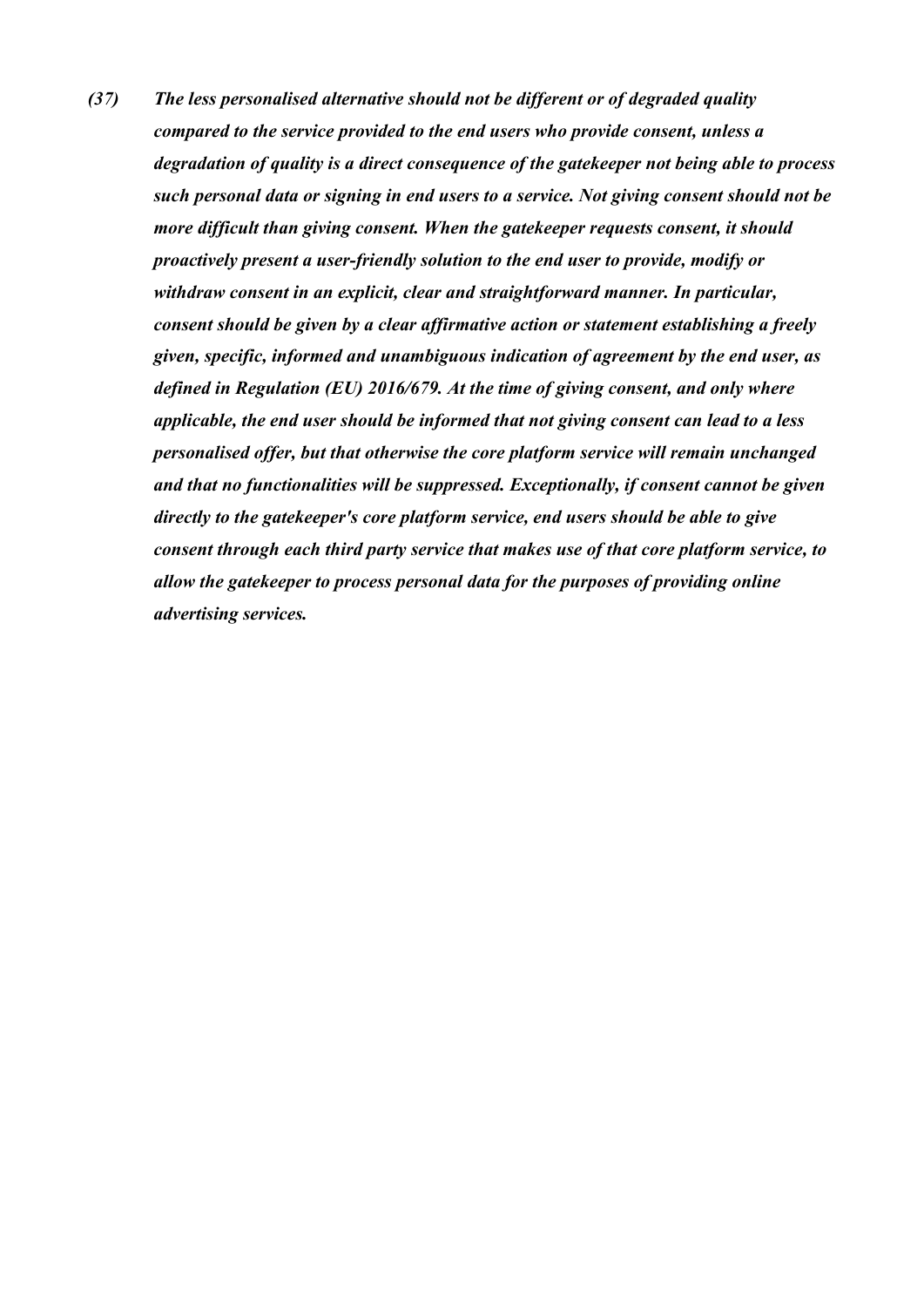*Lastly, it should be as easy to withdraw consent as to give it. Gatekeepers should not design, organise or operate their online interfaces in a way that deceives, manipulates or otherwise materially distorts or impairs the ability of end users to freely give consent. In particular, gatekeepers should not be allowed to prompt end users more than once a year to give consent for the same processing purpose in respect of which they initially did not give consent or withdrew their consent. This Regulation is without prejudice to Regulation (EU) 2016/679, including its enforcement framework, which remains fully applicable with respect to any claims by data subjects relating to an infringement of their rights under that Regulation.*

*(38) Children merit specific protection with regard to their personal data, in particular as regards the use of their personal data for the purposes of commercial communication or creating user profiles. The protection of children online is an important objective of the Union and should be reflected in the relevant Union law. [In this context, due regard should be given to Regulation (EU) 2022/…<sup>+</sup> ]. Nothing in this Regulation exempts gatekeepers from the obligation to protect children laid down in applicable Union law.*

1

*<sup>+</sup> OJ: Please insert in the text the number of the Regulation contained in document PE-CONS …/22 (2020/0361(COD)).*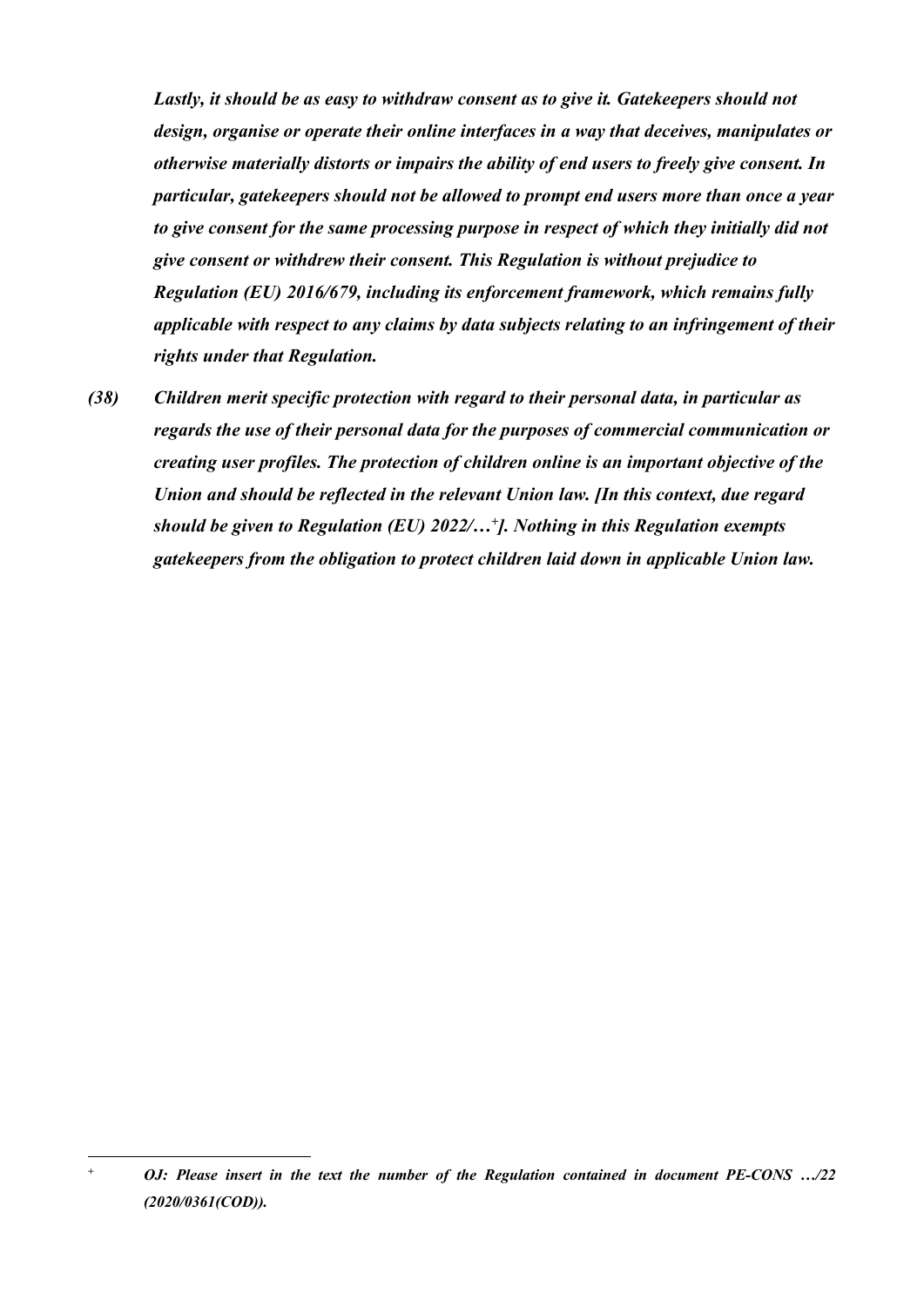(*39*) *In certain cases, for instance through the imposition of contractual terms and conditions, gatekeepers can* restrict the ability of business users of their online intermediation services to offer *products* or services to end users under more favourable conditions, including price, through other online intermediation services *or through direct online sales channels. Where such restrictions relate to third party* online intermediation services, *they limit inter-platform* contestability, which in turn limits choice of alternative online intermediation *services* for end users. *Where such restrictions relate to direct online sales channels, they unfairly limit the freedom of business users to use such channels.* To ensure that business users of online intermediation services of gatekeepers can freely choose alternative online intermediation services *or direct online sales channels*  and differentiate the conditions under which they offer their products or services to ▌ end users, it should not be accepted that gatekeepers limit business users from choosing to differentiate commercial conditions, including price. Such a restriction should apply to any measure with equivalent effect, such as increased commission rates or de-listing of the offers of business users.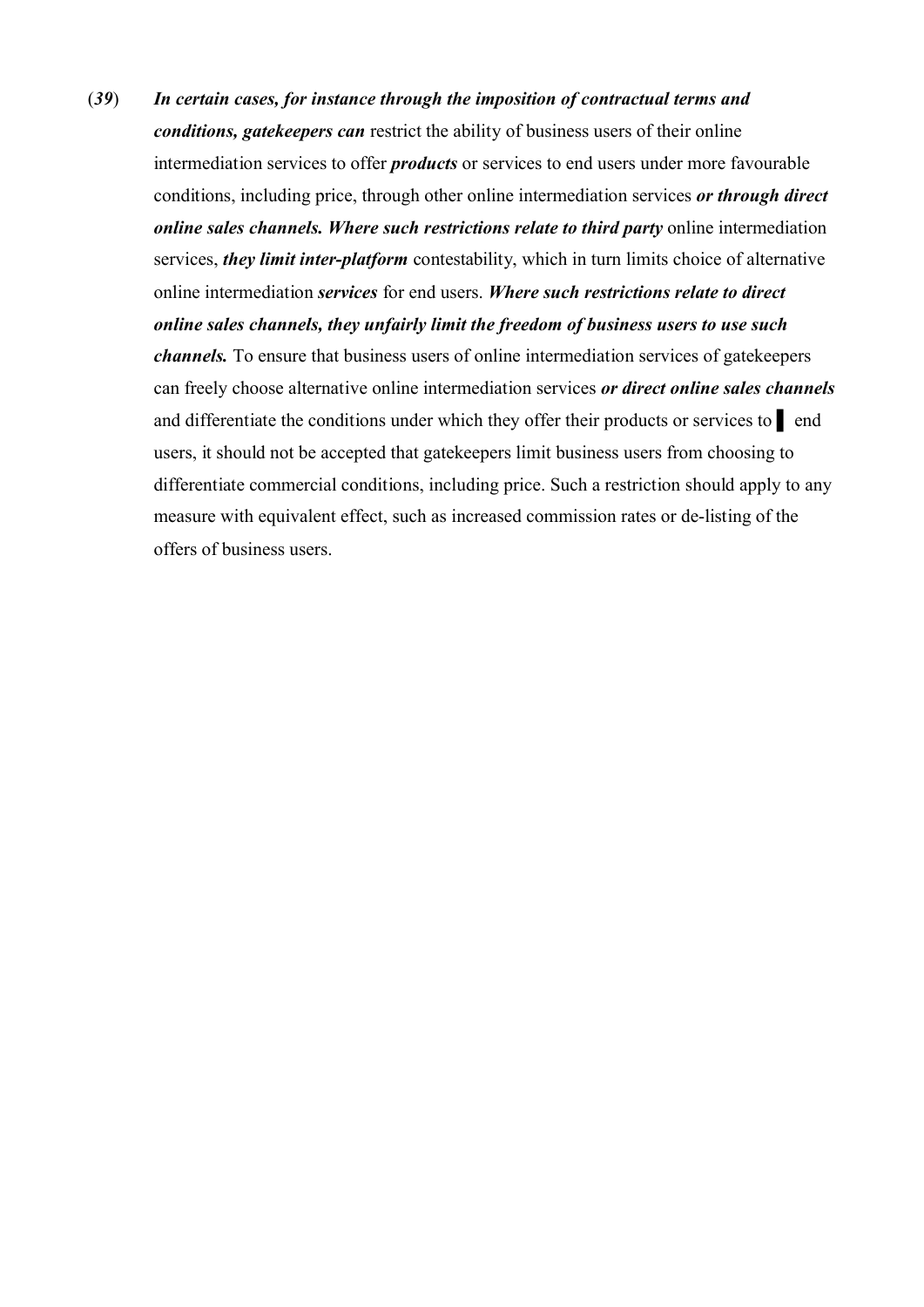(*40*) To prevent further reinforcing their dependence on the core platform services of gatekeepers, *and in order to promote multi-homing,* the business users of th*o*se gatekeepers should be free *to* promot*e* and choos*e* the distribution channel *that* they consider most appropriate *for the purpose of* interact*ing* with any end users that th*o*se business users have already acquired through core platform services provided by the gatekeeper *or through other distribution channels. This should apply to the promotion of offers, including* through *a software application* of the *business user, and any form of communication and conclusion of contracts between* business *users and end users. An acquired end user is an end user who has already entered into a commercial relationship with the* business *user and, where applicable, the gatekeeper has been directly or indirectly remunerated by the business user for facilitating the initial acquisition* of the *end user by the business user. Such commercial relationships can be on either a paid or a free basis, such as free trials or free service tiers, and can have been entered into either on the* core platform service *of the gatekeeper or through any other channel. Conversely, end users should also be free to choose offers of such business users and to enter into contracts with them either through core platform services of* the gatekeeper*, if applicable, or from a direct distribution channel of the business user or another indirect distribution channel that such business user uses*.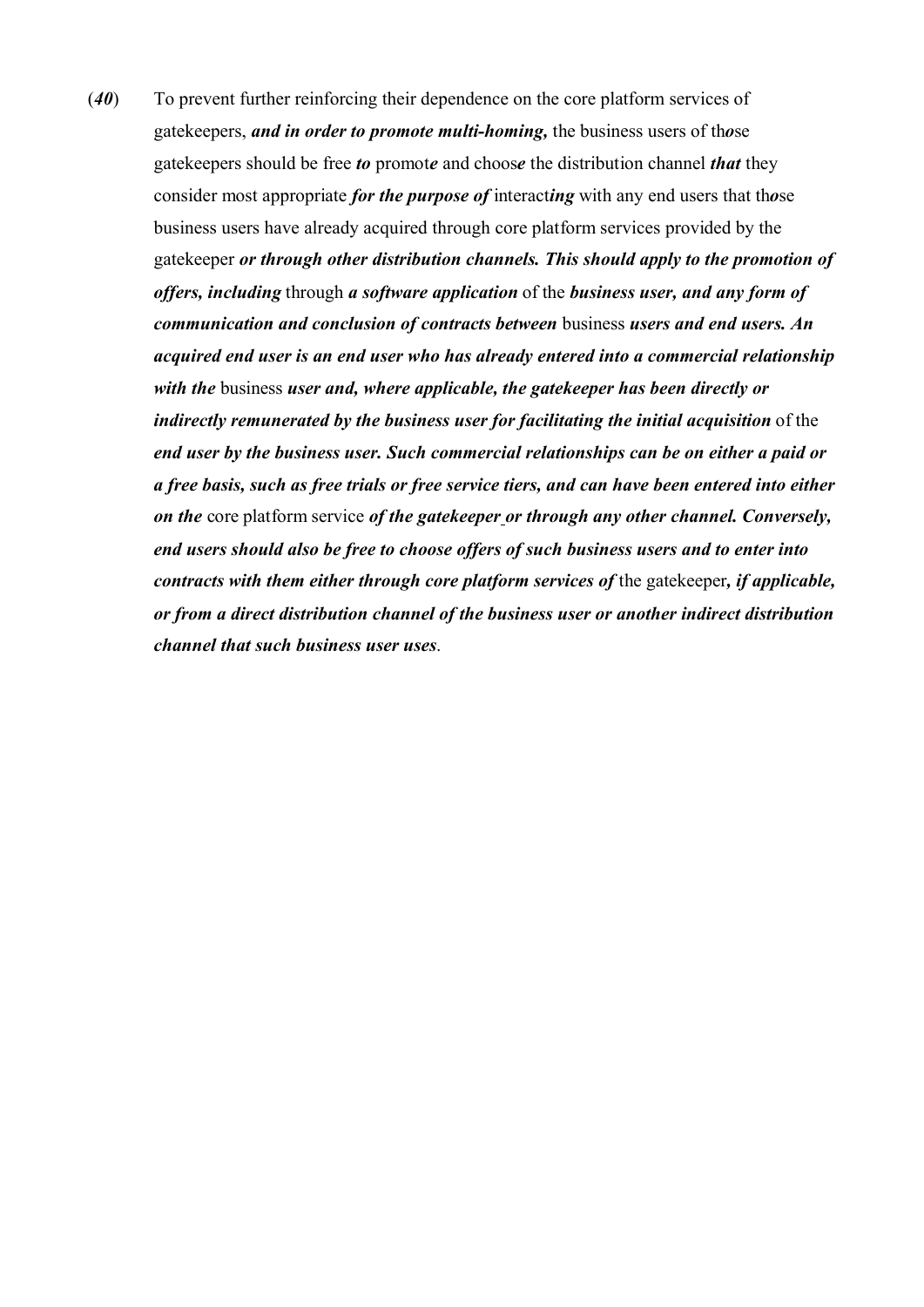- *(41) The ability of end users to acquire content, subscriptions, features or other items outside the core platform services of the gatekeeper should not be undermined or restricted. In particular, a situation should be avoided whereby gatekeepers restrict end users from access to, and use of, such services via a software application running on their core platform service. For example, subscribers to online content purchased outside a software application, software application store or virtual assistant should not be prevented from accessing such online content on a software application on the core platform service of the gatekeeper simply because it was purchased outside such software application, software application store or virtual assistant.*
- (*42*) To safeguard a fair commercial environment and protect the contestability of the digital sector it is important to safeguard the right of business users *and end users, including whistleblowers,* to raise concerns about unfair *practices by gatekeepers raising any issue of non-compliance with the relevant Union or national law* with any relevant administrative or other public authorities*, including national courts*. For example, *it is possible that* business users *or end users will* want to complain about different types of unfair practices, such as discriminatory access conditions, unjustified closing of business user accounts or unclear grounds for product *de-listings*. Any practice that would in any way inhibit *or hinder those users in* raising *their* concerns or *in* seeking available redress, for instance by means of confidentiality clauses in agreements or other written terms, should therefore be prohibited. This *prohibition* should be without prejudice to the right of business users and gatekeepers to lay down in their agreements the terms of use including the use of lawful complaints-handling mechanisms, including any use of alternative dispute resolution mechanisms or of the jurisdiction of specific courts in compliance with respective Union and national law*.* This should ▌ also be without prejudice to the role gatekeepers play in the fight against illegal content online.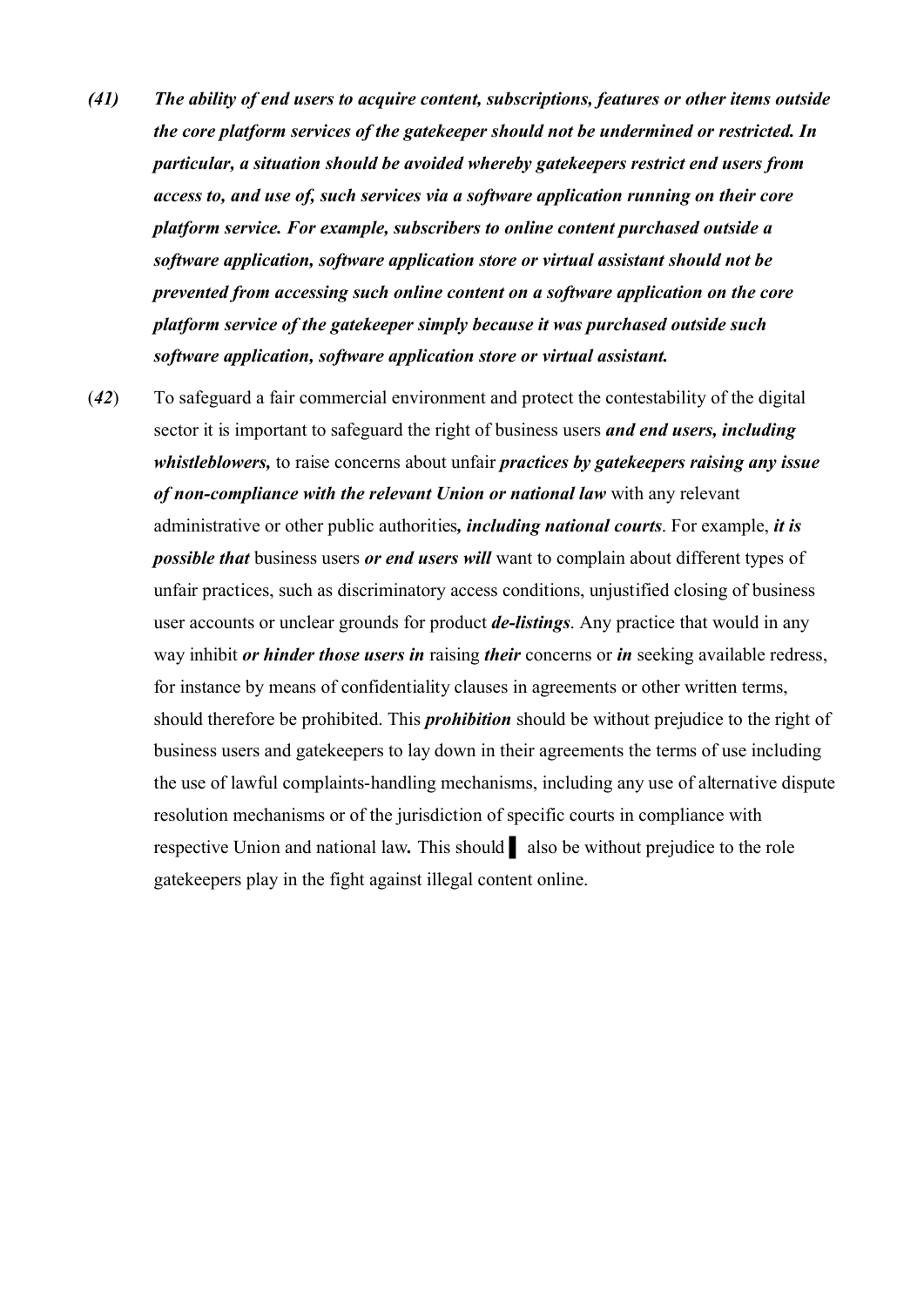(*43*) *Certain services provided together with, or in support of, relevant core platform services of the gatekeeper, such as* identification services*, web browser engines, payment services or technical services that support the provision of payment services, such as payment systems for in-app purchases,* are crucial for business users to conduct their business *and* allow them ▌ to optimise services*. In particular, each browser is built on a web browser engine, which is responsible for key browser functionality such as speed, reliability and web compatibility. When gatekeepers operate and impose web browser engines, they are in a position to determine the functionality and standards that will apply not only to their own web browsers*, but also to *competing web browsers and, in turn, to web software applications*. ▌ Gatekeepers should therefore not use their position to require their dependent business users to *use any of the core platform* services provided by the gatekeeper itself as part of the provision of services or products by th*o*se business users*. In order to avoid a situation in which gatekeepers indirectly impose on business users* their *own services provided together with, or in support of, core platform services, gatekeepers should also be prohibited from requiring* end users *to use such services, when that requirement would be imposed in the context of the service provided to end users by the business user using the core platform service of the gatekeeper. That prohibition aims to protect the freedom of the business user to choose alternative* services *to the ones of the gatekeeper, but should not be construed as obliging the business user to offer such alternatives to its end* users.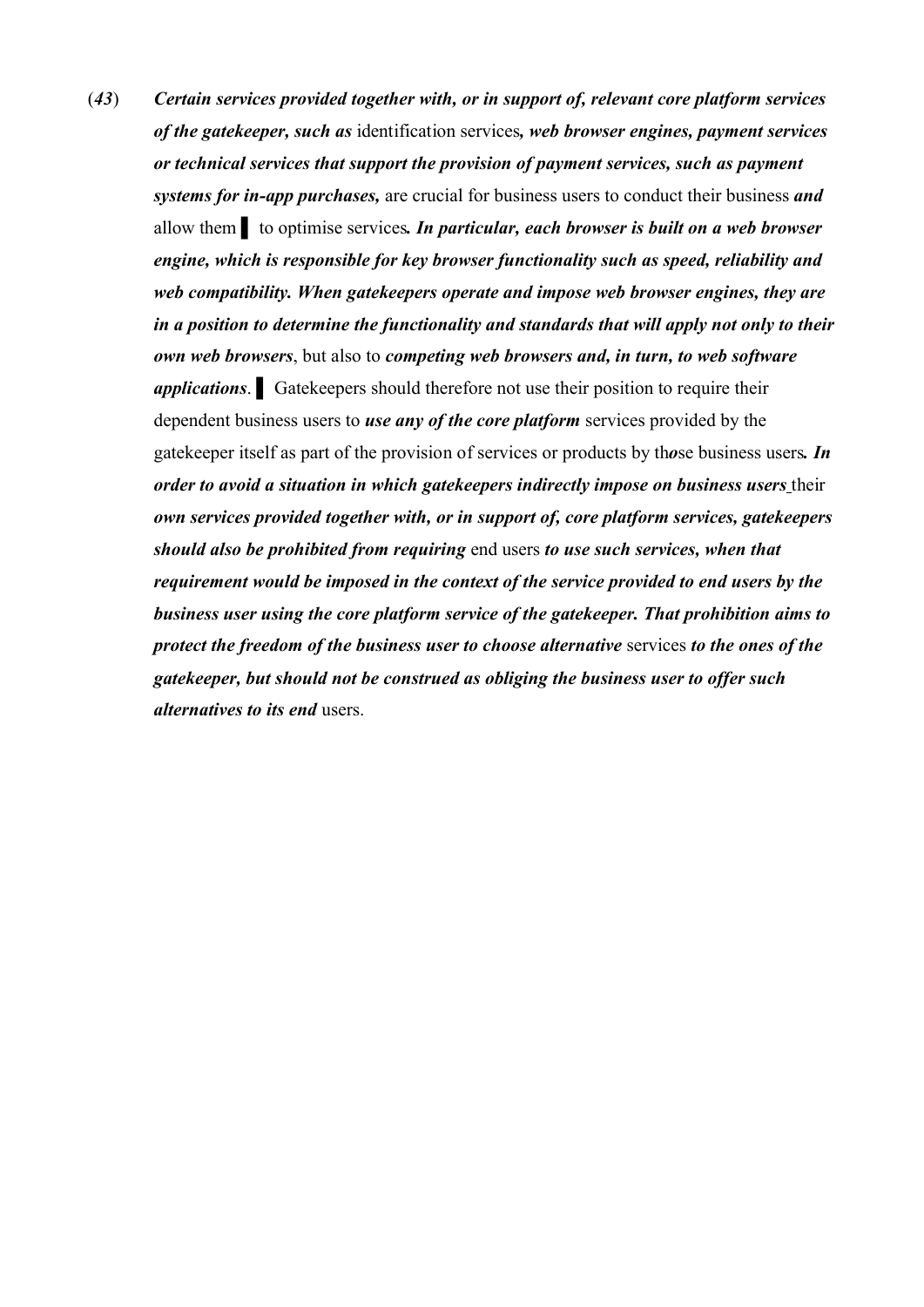(*44*) *The conduct of requiring business users or* end users *to subscribe to, or register with, any other core platform* services *of* gatekeepers *listed in the designation decision as a condition for using, accessing, signing up for or registering with a core platform service gives the gatekeeper a means of capturing and locking-in new business users and end users for their core platform services by ensuring that business users cannot access one core platform* service *without also at least registering or creating an account for the purposes of receiving a second core platform service. That conduct also gives gatekeepers a potential advantage in terms of accumulation of data. As such, this conduct is liable to raise barriers to entry and should be prohibited*.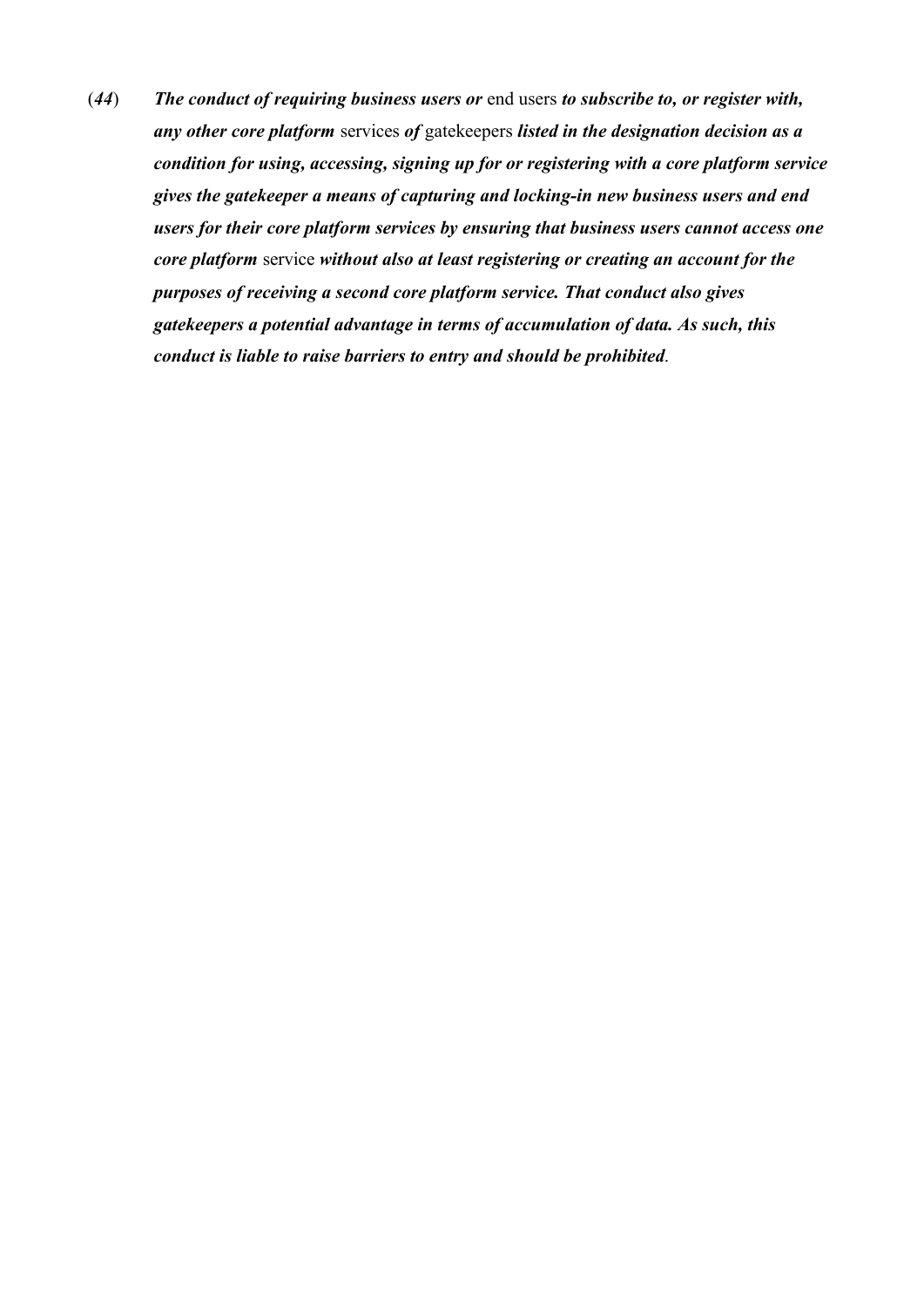(*45*) The conditions under which gatekeepers provide online advertising services to business users*,* including both advertisers and publishers*,* are often non-transparent and opaque. This opacity is partly linked to the practices of a few platforms, but is also due to the sheer complexity of modern day programmatic advertising. Th*at* sector is considered to have become *less transparent* after the introduction of new privacy legislation ▌. This often leads to a lack of information and knowledge for advertisers and publishers about the conditions of the *online* advertising services they *purchase* and undermines their ability to switch *between undertakings providing* online advertising services. Furthermore, the costs of online advertising *services under these conditions* are likely to be higher than they would be in a fairer, more transparent and contestable platform environment. Th*o*se higher costs are likely to be reflected in the prices that end users pay for many daily products and services relying on the use of online advertising *services*. Transparency obligations should therefore require gatekeepers to provide advertisers and publishers to whom they supply online advertising services, when requested*, with free of charge* information that allows both sides to understand the price paid for each of the different *online* advertising services provided as part of the relevant advertising value chain. *This information should be provided, upon request, to an advertiser at the level of an individual advertisement in relation to the price and fees charged to that advertiser and, subject to an agreement by the publisher owning the inventory where the advertisement is displayed, the remuneration received by that consenting publisher. The provision of this information on a daily basis will allow advertisers to receive information that has a sufficient level of granularity necessary to compare the costs of using the online advertising services of gatekeepers with the costs of using online advertising services of alternative undertakings. Where some publishers do not provide their consent to the sharing of the relevant information with the advertiser, the gatekeeper should provide the advertiser with the information about the daily average remuneration received by those publishers for the relevant advertisements. The same obligation and principles of sharing the relevant information concerning the provision of online advertising services should apply in respect of requests by publishers. Since gatekeepers can use different pricing models for the provision of online advertising services to advertisers and publishers, for instance a price per impression, per view or any other criterion, gatekeepers should also provide the method with which each of the prices and remunerations are calculated.*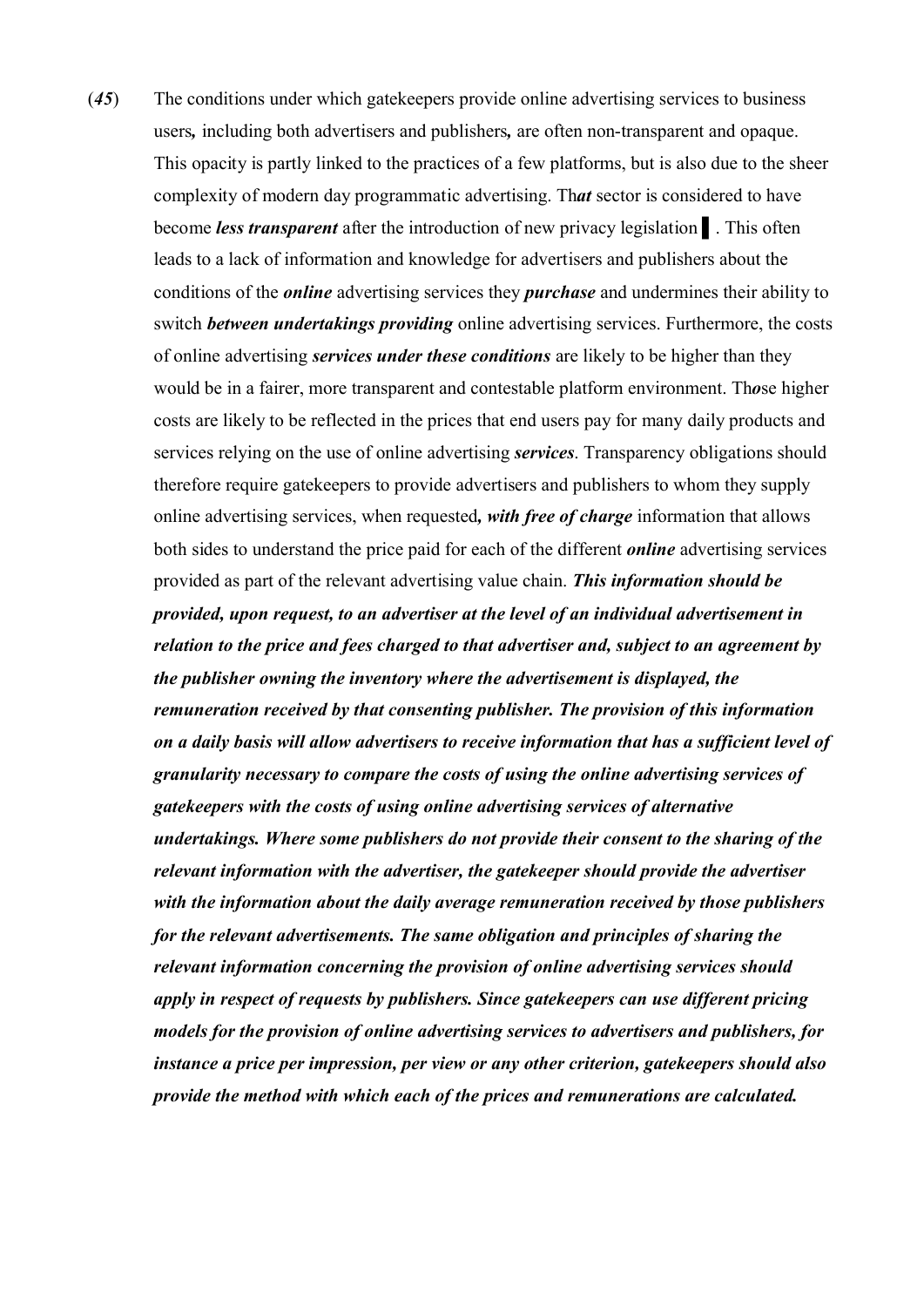(*46*) *In certain circumstances, a* gatekeeper *has* a dual role as *an undertaking providing* core platform services*,* whereby it provides a core platform service*, and possibly other services provided together with, or in support of, that core platform service* to its business users, while also competing *or intending to compete* with those same business users in the provision of the same or similar services or products to the same end users. In th*o*se circumstances, a gatekeeper *can* take advantage of its dual role to use data, generated *or provided* by its business users *in the context of activities by those business users when using* the core platform *services or the services provided together with, or in support of, those core platform services*, for the purpose of its own services *or products. The data of the business user can also include any data generated by or provided during the activities* of its *end* users. This *can* be the case, for instance, where a gatekeeper provides an online marketplace or *a software* app*lication* store to business users, and at the same time *provides* services as an *undertaking providing online retail services or* software *application* ▌. To prevent gatekeepers from unfairly benefitting from their dual role, it *is necessary to* ensure that they *do not use* any aggregated or non-aggregated data, which *could* include anonymised and personal data that is not publicly available to *provide* similar services to those of their business users. Th*at* obligation should apply to the gatekeeper as a whole, including but not limited to its business unit that competes with the business users of a core platform service.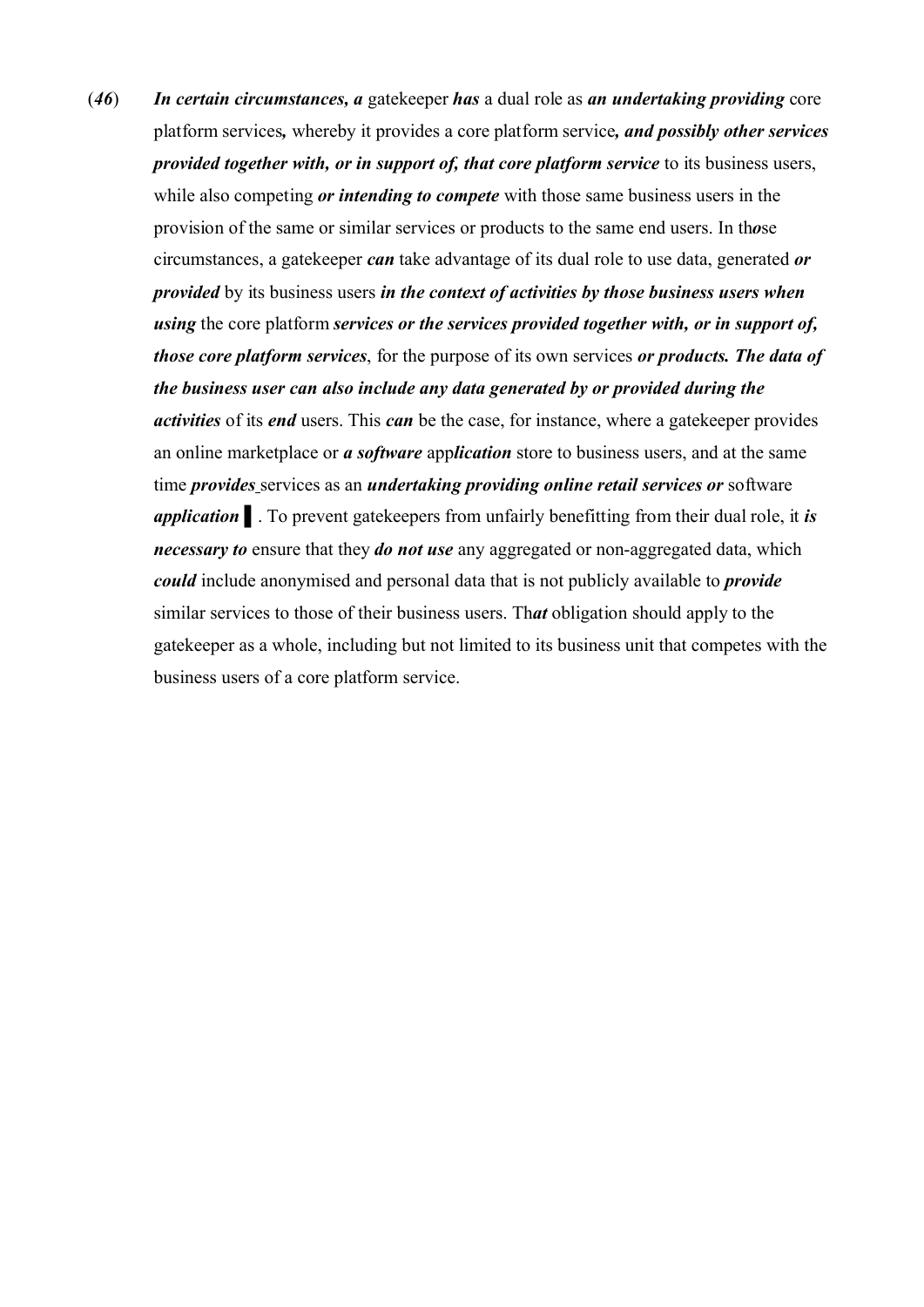- (*47*) Business users *can* also purchase *online* advertising services from *an undertaking providing* core platform services for the purpose of providing goods and services to end users. In this case, it *can happen* that the data are not generated on the core platform service, but are provided to the core platform service by the business user or are generated based on its operations through the core platform service concerned. In certain instances, that core platform service providing advertising *can* have a dual role *as both an undertaking providing online advertising services* and *an undertaking providing services competing with business users*. Accordingly, the obligation prohibiting a dual role gatekeeper from using data of business users should apply also with respect to the data that a core platform service has received from businesses for the purpose of providing *online* advertising services related to that core platform service.
- (*48*) In relation to cloud computing services, th*e* obligation *not to use the data of business users* should extend to data provided or generated by business users of the gatekeeper in the context of their use of the cloud computing service of the gatekeeper, or through its software application store that allows end users of cloud computing services access to software applications. *That* obligation should not affect the right of gatekeepers to use aggregated data for providing *other services provided together with, or in support of, its core platform service, such as* data analytics services, subject to compliance with *Regulation (EU) 2016/679 and* Directive 2002/58/EC*,* as well as with the relevant obligations in this Regulation concerning *such* services.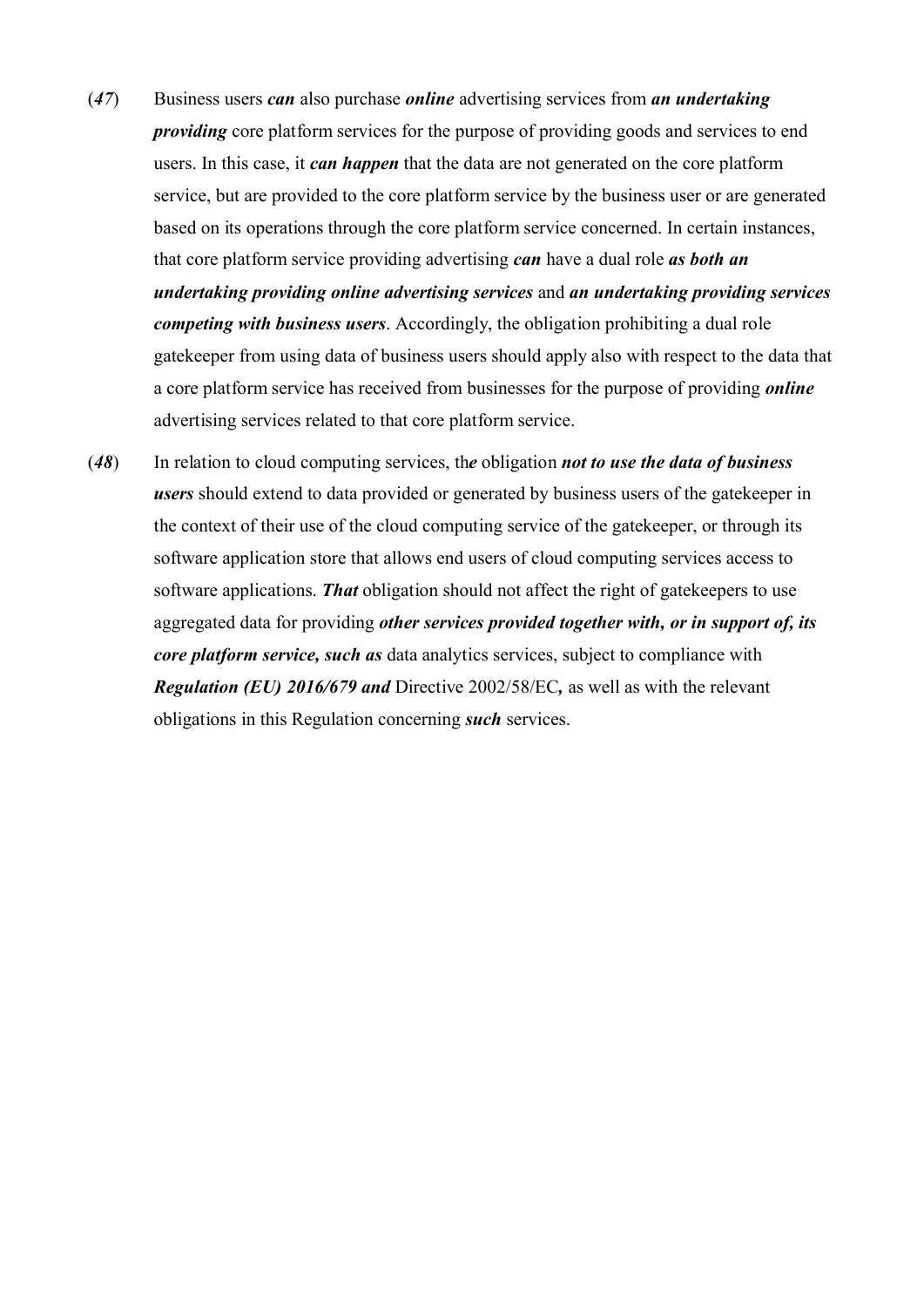(*49*) A gatekeeper *can* use different means to favour its own *or third party* services or products on its *operating system, virtual assistant or web browser*, to the detriment of the same or similar services that end users could obtain through *other* third parties. This *can* for instance *happen* where certain software applications or services are pre-installed by a gatekeeper. To enable end user choice, gatekeepers should not prevent end users from uninstalling any ▌ software applications on its *operating system. It should be possible for the gatekeeper to restrict such un-installation only when such software applications are essential to the functioning of the operating system or the device. Gatekeepers should also allow end users to easily change the default settings on the operating system, virtual assistant and web browser when those default settings* favour their own software applications *and services. This includes prompting a choice screen, at the moment of the users' first use of an online search engine, virtual assistant or web browser of the gatekeeper listed in the designation decision, allowing end users to select an alternative default service when the operating system of the gatekeeper directs end users to those online search engine, virtual assistant or web browser and when the virtual assistant or the web browser of the gatekeeper direct the user to the online search engine listed in the designation decision*.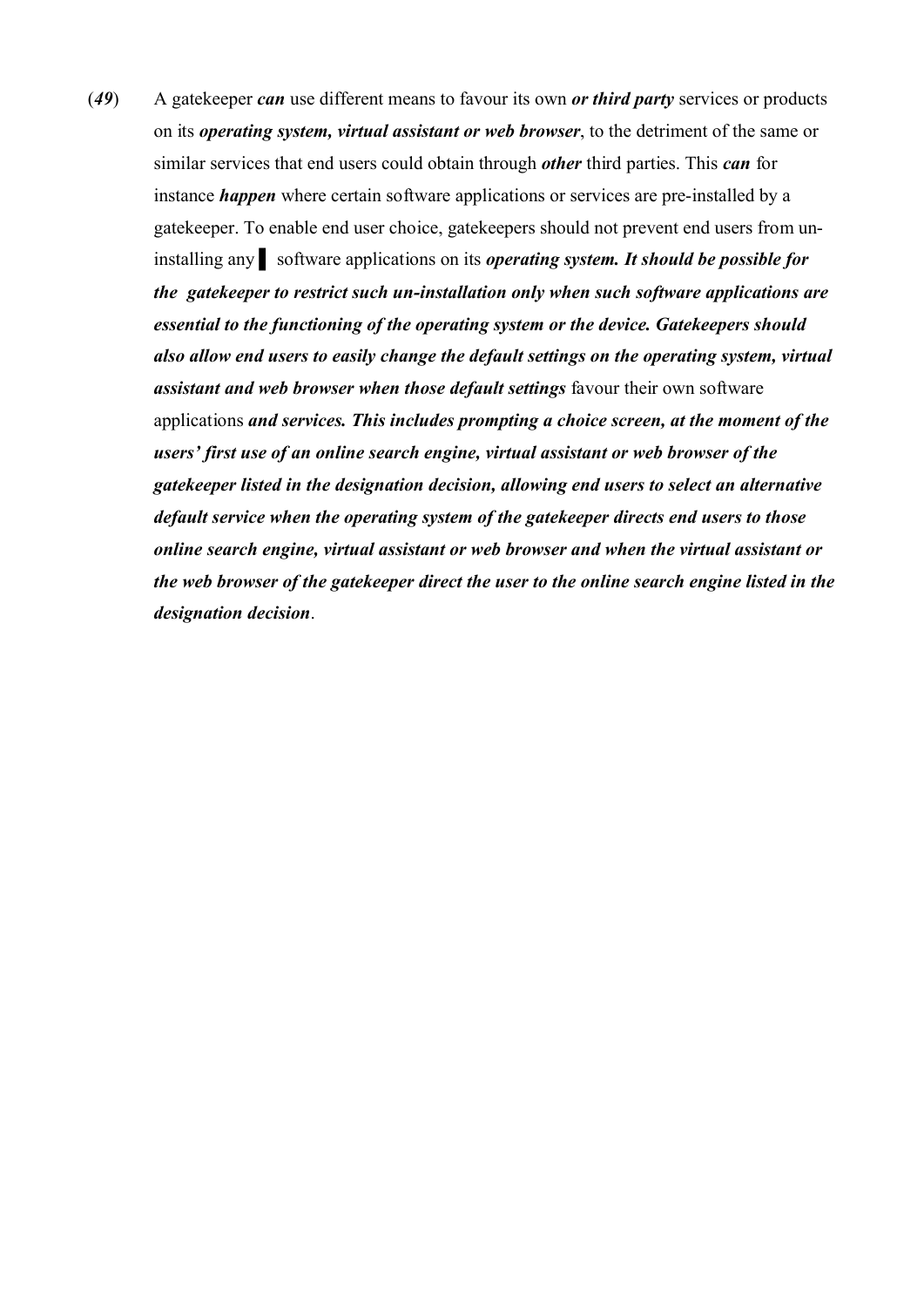(*50*) The rules that *a* gatekeeper set*s* for the distribution of software applications *can,* in certain circumstances*,* restrict the ability of end users to install and effectively use third party software applications or software application stores on *hardware or* operating systems of th*at* gatekeeper and restrict the ability of end users to access *such* software applications or software application stores outside the core platform services of that gatekeeper. Such restrictions *can* limit the ability of developers of software applications to use alternative distribution channels and the ability of end users to choose between different software applications from different distribution channels and should be prohibited as unfair and liable to weaken the contestability of core platform services. *To ensure contestability, the gatekeeper should furthermore allow the third party software applications or software application stores to prompt the end user to decide whether that service should become the default and enable that change to be carried out easily.* In order to ensure that third party software applications or software application stores do not endanger the integrity of the hardware or operating system provided by the gatekeeper*, it should be possible for* the gatekeeper concerned *to* implement proportionate technical or contractual measures to achieve that goal if the gatekeeper demonstrates that such measures are necessary and justified and that there are no less*-*restrictive means to safeguard the integrity of the hardware or operating system. *The integrity of the hardware or the operating system should include any design options that need to be implemented and maintained in order for the hardware or the operating system to be protected against unauthorised access, by ensuring that security controls specified for the hardware or the operating system concerned cannot be compromised. Furthermore, in order to ensure that third party software applications or software application stores do not undermine end users' security, it should be possible for the gatekeeper to implement strictly necessary and proportionate measures and settings, other than default settings, enabling end users to effectively protect security in relation to third party software applications or software application stores if the gatekeeper demonstrates that such measures and settings are strictly necessary and proportionate and that there are no less-restrictive means to achieve that goal. The gatekeeper should be prevented from implementing such measures as a default setting or as pre-installation.*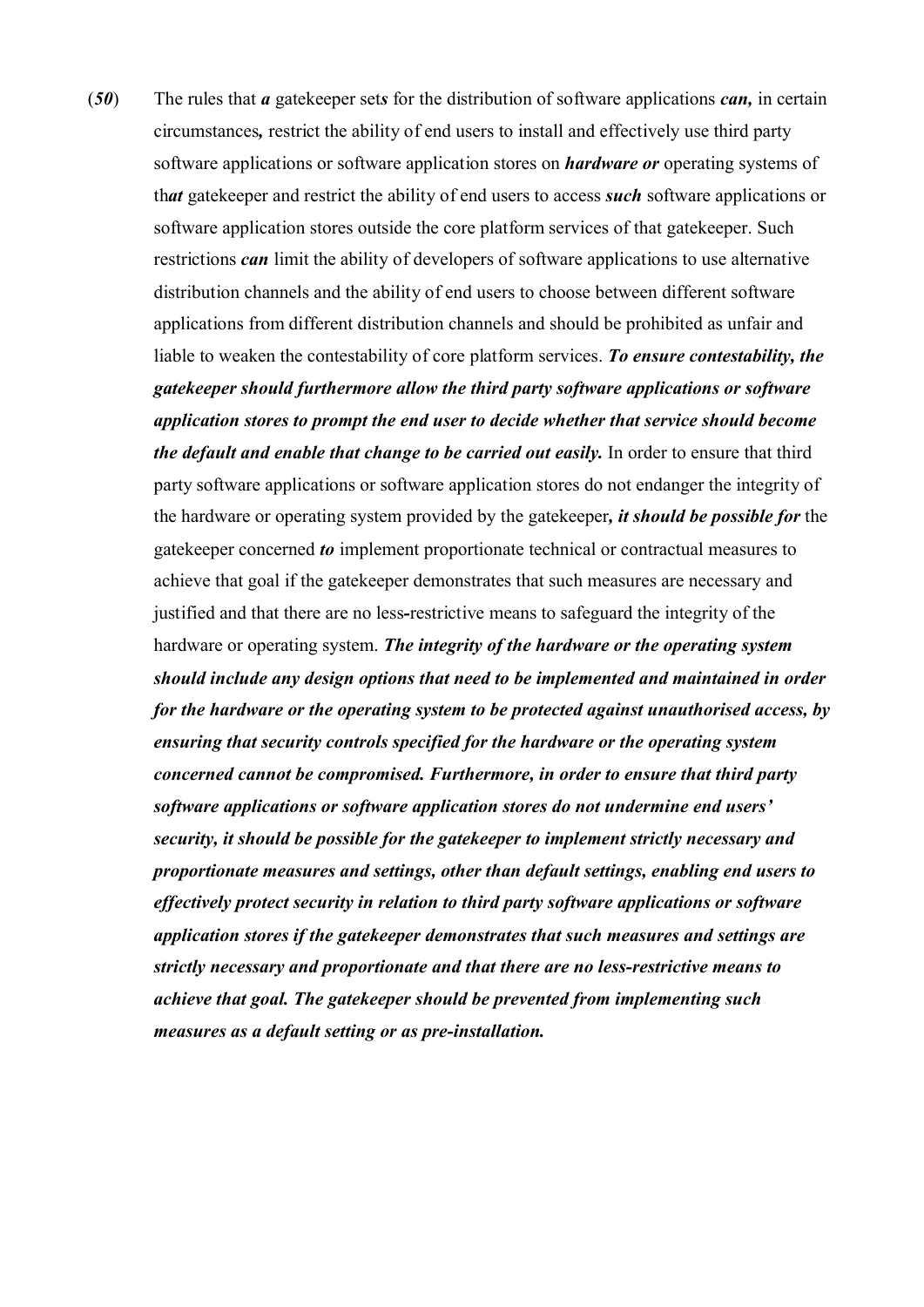(*51*) Gatekeepers are often vertically integrated and offer certain products or services to end users through their own core platform services, or through a business user over which they exercise control which frequently leads to conflicts of interest. This can include the situation whereby a gatekeeper *provides* its own online intermediation services through an online search engine. When offering those products or services on the core platform service, gatekeepers can reserve a better position, in terms of ranking, *and related indexing and crawling, for their own offering than that of* the products *or services* of third parties also operating on that core platform service. This can occur for instance with products or services, including other core platform services, which are ranked in the results communicated by online search engines, or which are partly or entirely embedded in online search engines results, groups of results specialised in a certain topic, displayed along with the results of an online search engine, which are considered or used by certain end users as a service distinct or additional to the online search engine. Other instances are those of software applications which are distributed through software application stores*, or videos distributed through a video-sharing platform*, or products or services that are given prominence and display in the newsfeed of a*n online* social network*ing service*, or products or services ranked in search results or displayed on an online marketplace*, or products or services offered through a virtual assistant. Such reserving of a better position of gatekeeper's own offering can take place even before ranking following a query, such as during crawling and indexing. For example, already during crawling, as a discovery process by which new and updated content is being found, as well as indexing, which entails storing and organising of the content found during the crawling process, the gatekeeper can favour its own content over that of third parties*. In those circumstances, the gatekeeper is in a dual-role position as intermediary for third party *undertakings* and as *undertaking directly providing* products or services. Consequently, *such* gatekeepers have the ability to undermine directly the contestability for those products or services on th*o*se core platform services, to the detriment of business users which are not controlled by the gatekeeper.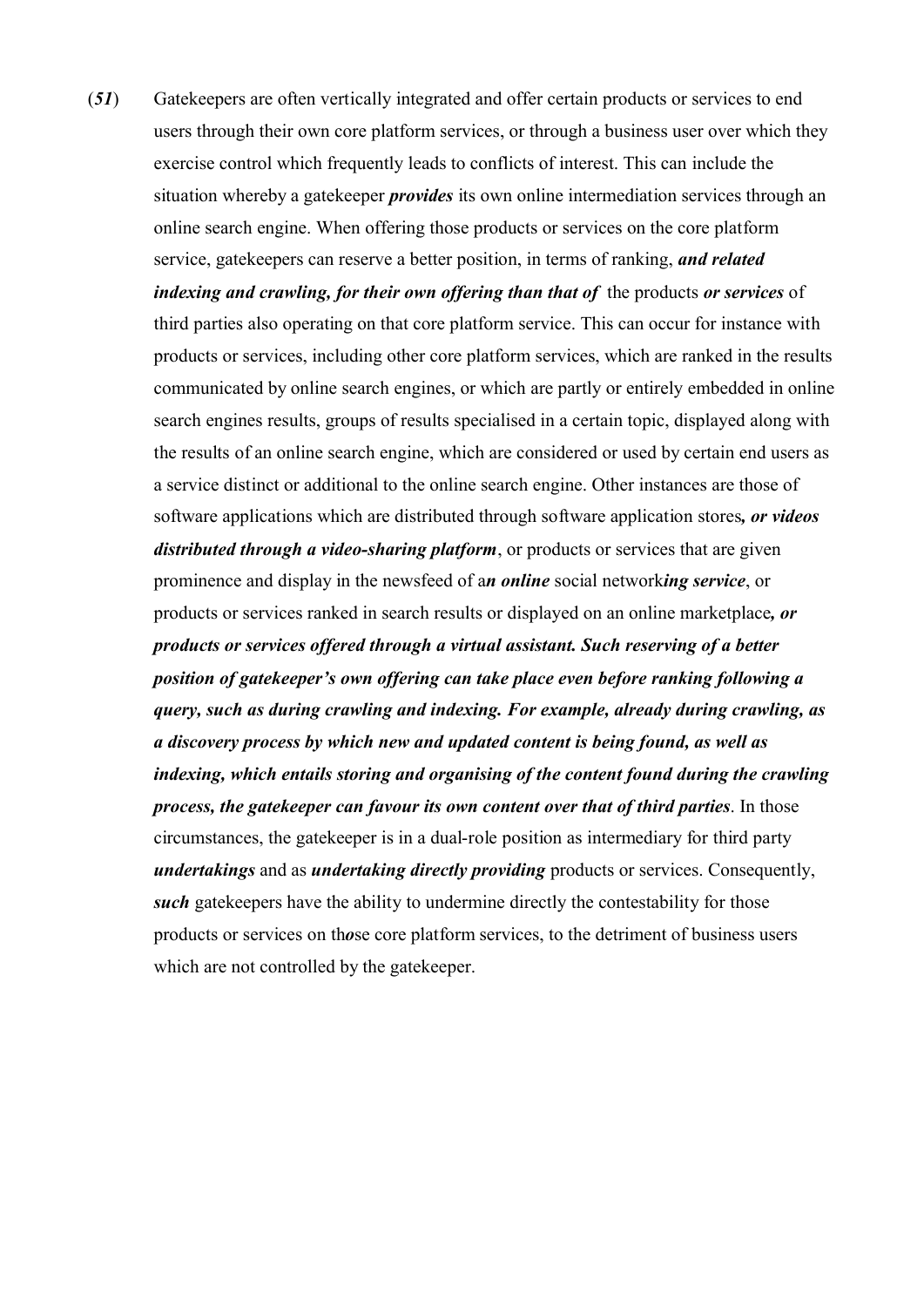(*52*) In such situations, the gatekeeper should not engage in any form of differentiated or preferential treatment in ranking on the core platform service, *and related indexing and crawling,* whether through legal, commercial or technical means, in favour of products or services it offers itself or through a business user which it controls. To ensure that this obligation is effective, the conditions that apply to such ranking *should* also *be* generally fair *and transparent*. Ranking should in this context cover all forms of relative prominence, including display, rating, linking or voice results *and should also include instances where a core platform service presents or communicates only one result to the end user*. To ensure that this obligation is effective and cannot be circumvented*,* it should also apply to any measure that *has* an equivalent effect to the differentiated or preferential treatment in ranking. The guidelines adopted pursuant to Article 5 of Regulation (EU) 2019/1150 should also facilitate the implementation and enforcement of this obligation.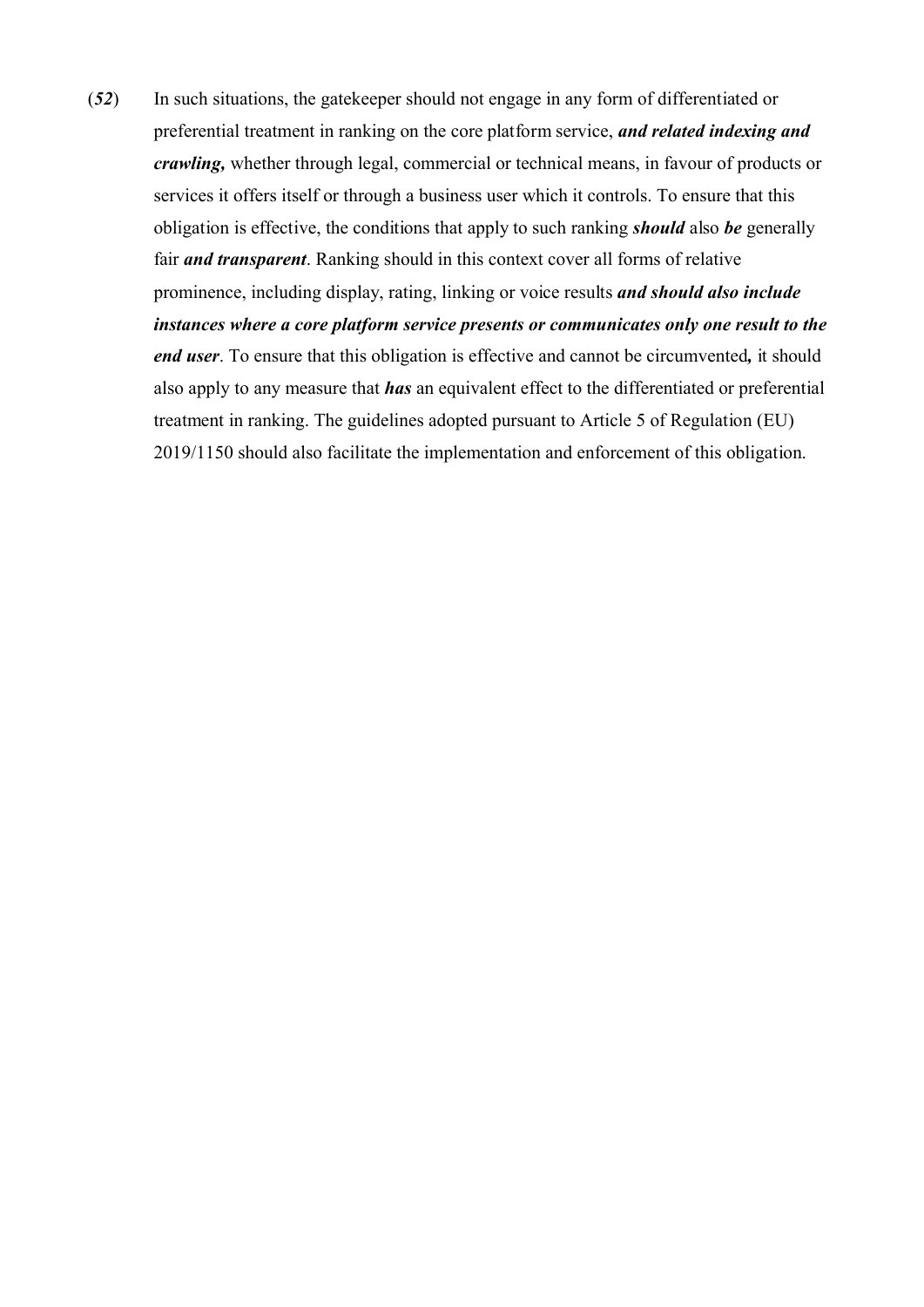- (*53*) Gatekeepers should not restrict or prevent the free choice of end users by technically *or otherwise* preventing switching between or subscription to different software applications and services. This would allow more *undertakings* to offer their services, thereby ultimately providing greater choice to the end user*s*. Gatekeepers should ensure a free choice irrespective of whether they are the manufacturer of any hardware by means of which such software applications or services are accessed and shall not raise artificial technical *or other* barriers so as to make switching impossible or ineffective. The mere offering of a given product or service to consumers, including by means of pre-installation, as well as the improvement of the offering to end users, such as price reductions or increased quality, should not be construed as constituting a prohibited barrier to switching.
- (*54*) Gatekeepers can hamper the ability of end users to access online content and services*,* including software applications. Therefore, rules should be established to ensure that the rights of end users to access an open internet are not compromised by the conduct of gatekeepers. Gatekeepers can also technically limit the ability of end users to effectively switch between different *undertakings providing i*nternet access service ▌, in particular through their control over *hardware or* operating systems . This distorts the level playing field for *i*nternet access services and ultimately harms end users. It should therefore be ensured that gatekeepers do not unduly restrict end users in choosing *the undertaking providing* their *i*nternet access service ▌*.*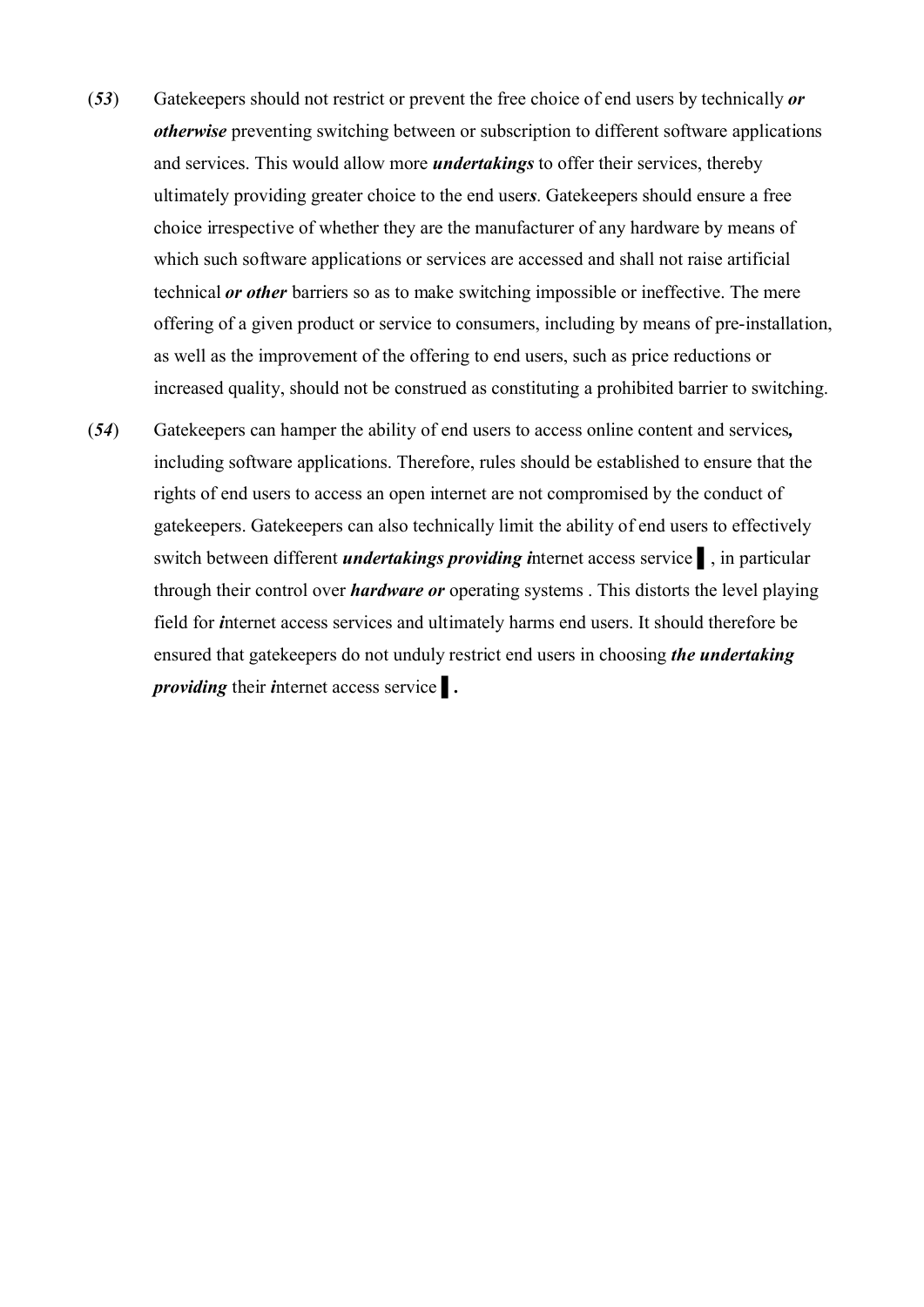- *(55) A gatekeeper can provide services or hardware, such as wearable devices, that access hardware or software features of a device accessed or controlled via an operating system or virtual assistant in order to offer specific functionalities to end users. In that case, competing service or hardware providers, such as providers of wearable devices, require equally effective interoperability with, and access for the purposes of interoperability to, the same hardware or software features to be able to provide a competitive offering to end users.*
- (*56*) Gatekeepers *can* also have a dual role as developers of operating systems and device manufacturers, including any technical functionality that such a device may have. For example, a gatekeeper that is a manufacturer of a device *can* restrict access to some of the functionalities in th*at* device, such as near-field-communication technology *secure elements and processors, authentication mechanisms and* the software used to operate *those technologies*, which *can* be required for the effective provision of *a* service ▌ *provided together with, or in support of, the core platform service* by the gatekeeper *as well as by any potential third party undertaking providing such service.*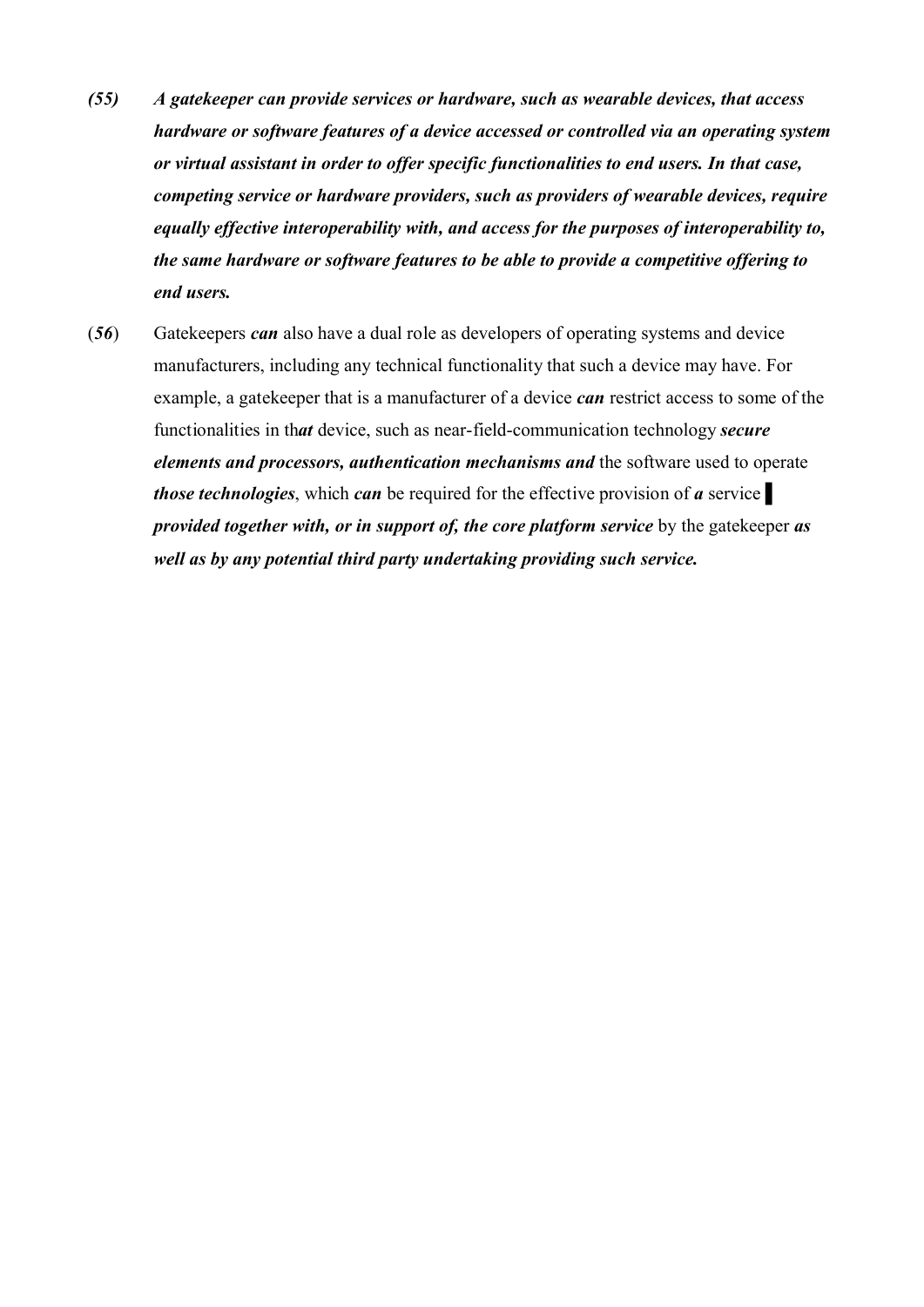*(57) If dual roles are used in a manner that prevents alternative service and hardware providers from having access under equal conditions to the same operating system, hardware or software features that are available or used by the gatekeeper in the provision of its own complementary or supporting services or hardware, this could significantly undermine innovation by such alternative providers, as well as choice for end users. The gatekeepers should, therefore, be required to ensure, free of charge, effective interoperability with, and access for the purposes of interoperability to, the same operating system, hardware or software features that are available or used in the provision of its own complementary and supporting services and hardware. Such access can equally be required by software applications related to the relevant services provided together with or in support of the core platform service in order to effectively develop and provide functionalities interoperable with those provided by gatekeepers. The aim of the obligations is to allow competing third parties to interconnect through interfaces or similar solutions to the respective features as effectively as the gatekeeper's own services or hardware.*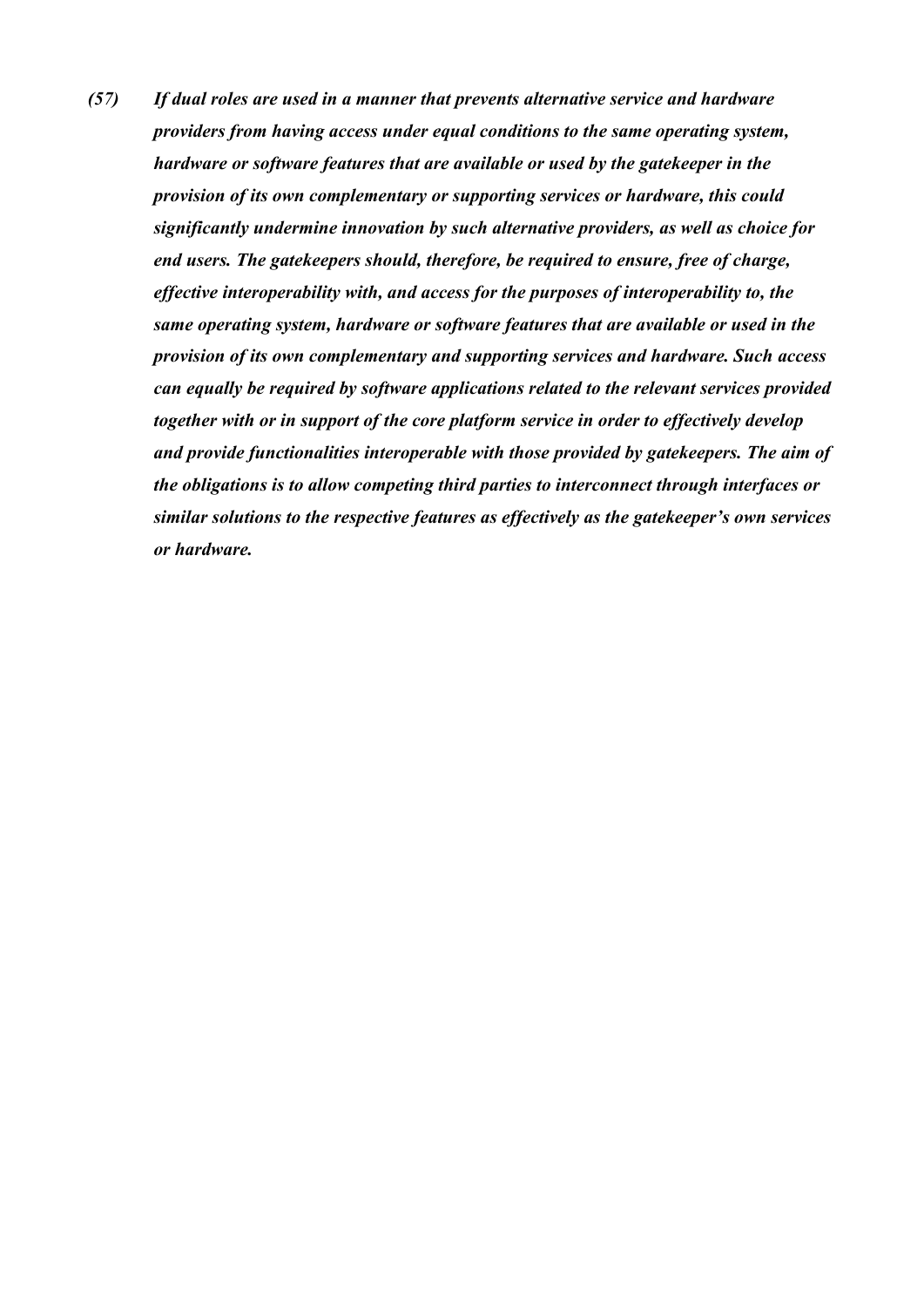(*58*) The conditions under which gatekeepers provide online advertising services to business users including both advertisers and publishers are often non-transparent and opaque. This often leads to a lack of information for advertisers and publishers about the effect of a given ad*vertisement*. To further enhance fairness, transparency and contestability of online advertising services *listed in the* designat*ion decision* as well as those that are fully integrated with other core platform services of the same *undertaking*, at gatekeepers should **provide advertisers and publishers,** *and third parties authorised by advertisers and publishers,* when requested, with free of charge access to the *gatekeepers'*  performance measuring tools *and the data, including aggregated and non-aggregated data,* necessary for advertisers, *authorised third parties such as* advertising agencies acting on behalf of a company placing advertising, as well as for publishers to carry out their own independent verification of the provision of the relevant online advertising services.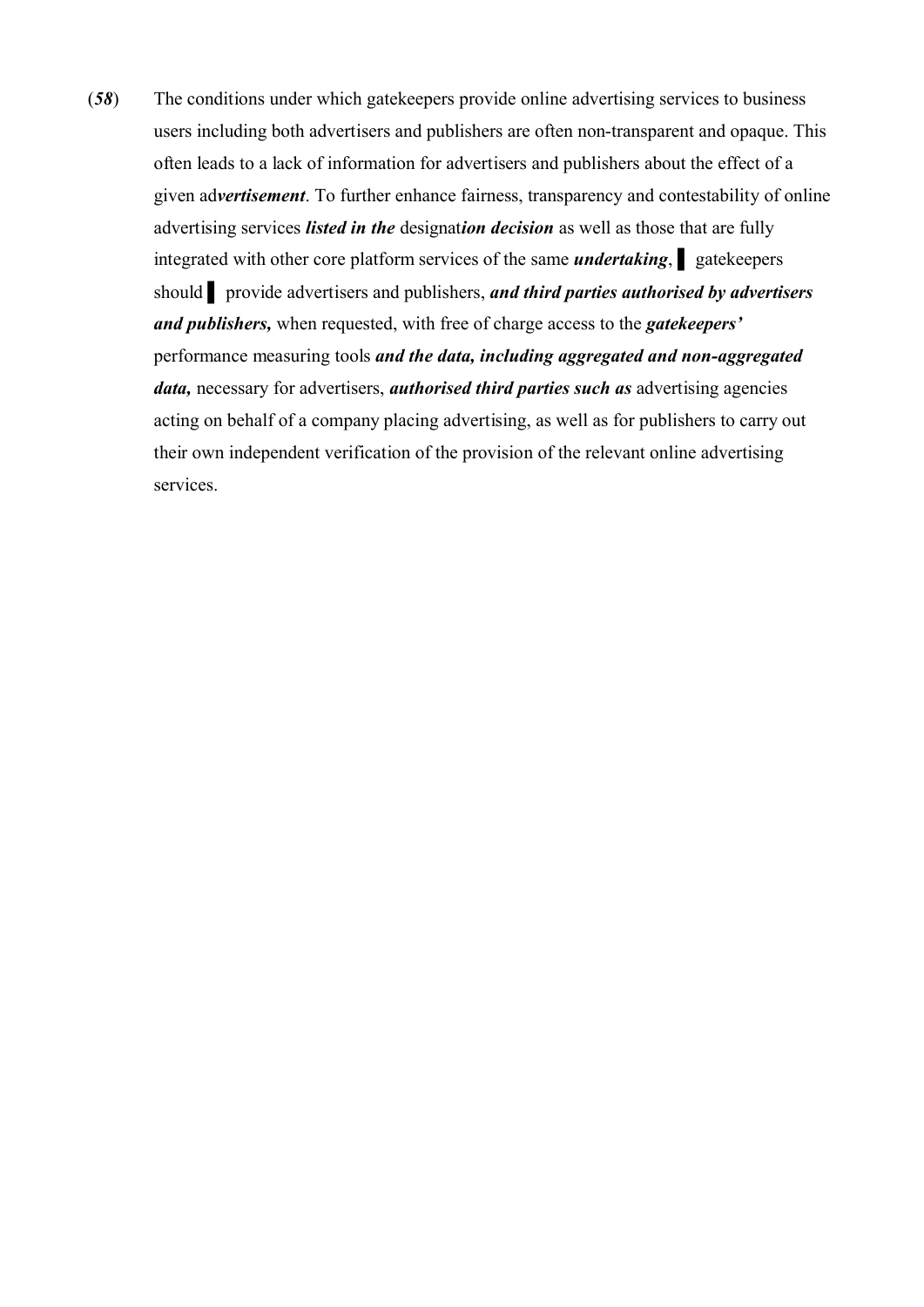(*59*) Gatekeepers benefit from access to vast amounts of ▌ data that they collect while providing the core platform services*,* as well as ▌ other digital services. To ensure that gatekeepers do not undermine the ▌ contestability of core platform services*, or* the innovation potential of ▌ the dynamic digital sector*,* by restricting *switching or multi-homing, end* users*, as well as third parties authorised by an end user,* should be granted effective and ▌ immediate access to the data they provided or *that was generated through* their *activity on* the relevant core ▌ platform services of the gatekeeper*. The data should be received in a format that can be immediately and effectively accessed and used by the end user or the relevant third party authorised by the end user to which the data is ported. Gatekeepers should also ensure, by means of appropriate and high quality technical measures, such as application programming interfaces, that end users or third parties authorised by end users can freely port the data continuously and in real time*. This should apply also to any other data at different ▌ levels of aggregation necessary to effectively enable such ▌ portability. *For the avoidance of doubt, the obligation on the gatekeeper to ensure effective portability of data under this Regulation complements the right to data portability under the Regulation (EU) 2016/679*. Facilitating switching or *multi-homing* should lead, in ▌ turn, to an increased choice for ▌ end users and *acts as* an ▌ incentive for gatekeepers and business users to innovate.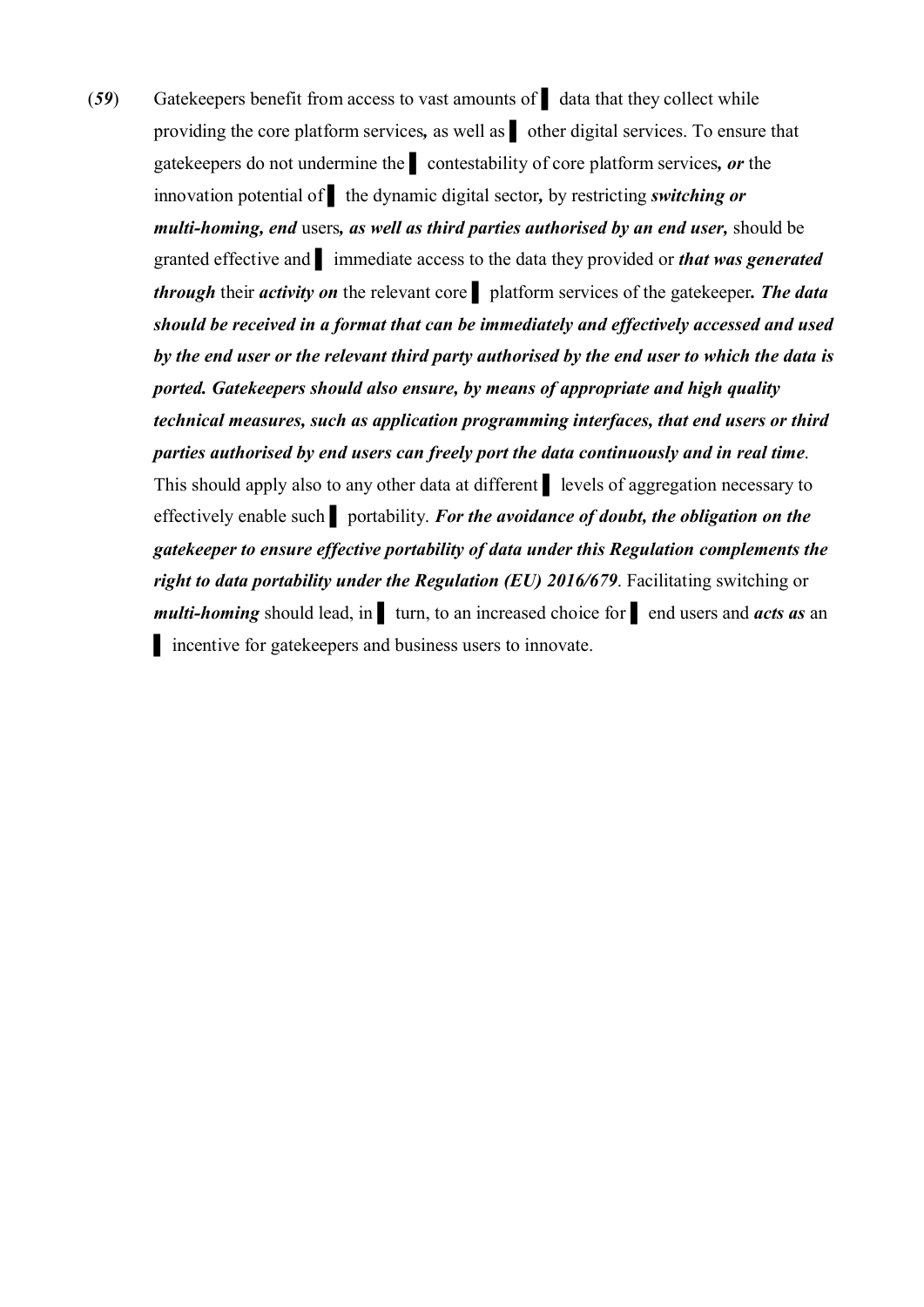(*60*) Business users that use ▌ core platform services provided by gatekeepers*,* and end users of such business users provide and generate a vast amount of data ▌. In order to ensure that business users have access to the relevant data thus generated, the gatekeeper should, upon their request, *provide effective* access, free of charge, to such data. Such access should also be given to third parties contracted by the business user, who are acting as processors of this data for the business user. *The access should include access to d*ata provided or generated by the same business users and the same end users of th*o*se business users in the context of other services provided by the same gatekeeper*, including services provided together with or in support of core platform services*where this is inextricably linked to the relevant request. To this end, a gatekeeper should not use any contractual or other restrictions to prevent business users from accessing relevant data and should enable business users to obtain consent of their end users for such data access and retrieval, where such consent is required under Regulation (EU) 2016/679 and Directive 2002/58/EC. Gatekeepers should also *ensure the continuous and real time* access to *such* data ▌ by means of appropriate technical measures, such as for example putting in place high quality application programming interfaces *or integrated tools for small volume business users*.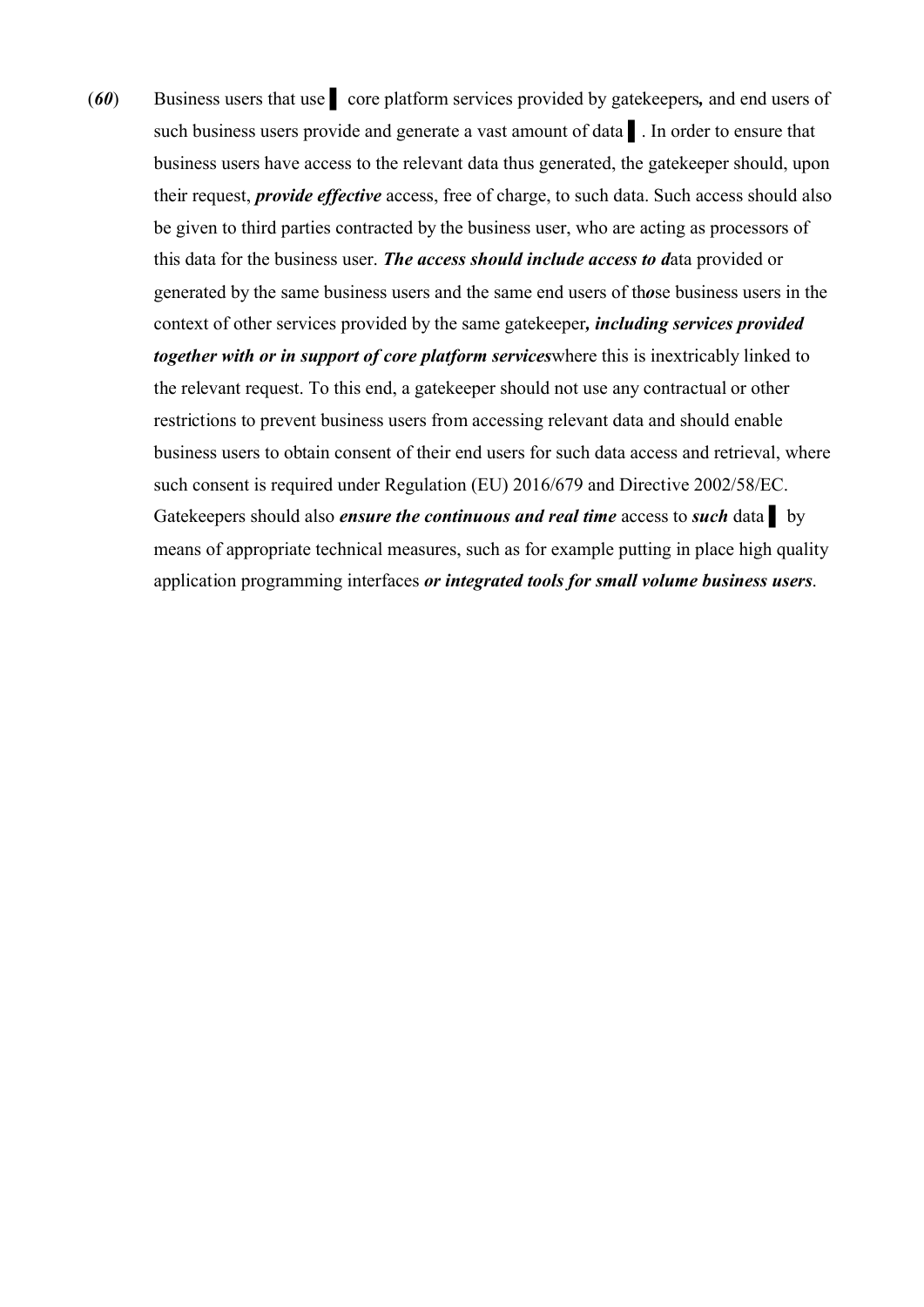(*61*) The value of online search engines to their respective business users and end users increases as the total number of such users increases. *Undertakings providing* online search engines collect and store aggregated datasets containing information about what users searched for, and how they interacted with, the results *with which* they were *provided*. *Undertakings providing* online search engine services collect these data from searches undertaken on their own online search engine service and, where applicable, searches undertaken on the platforms of their downstream commercial partners. Access by gatekeepers to such ranking, query, click and view data constitutes an important barrier to entry and expansion, which undermines the contestability of online search engine services. Gatekeepers should therefore be *required* to provide access, on fair, reasonable and *nondiscriminatory* terms, to th*o*se ranking, query, click and view data in relation to free and paid search generated by consumers on online search engine services to other *undertakings providing* such services, so that th*o*se third-party *undertakings* can optimise their services and contest the relevant core platform services. Such access should also be given to third parties contracted by a search engine provider, who are acting as processors of this data for that search engine. When providing access to its search data, a gatekeeper should ensure the protection of the personal data of end users*, including against possible re-identification risks,* by appropriate means, *such as anonymisation of such personal data,* without substantially degrading the quality or usefulness of the data. *The relevant data is anonymised if personal data is irreversibly altered in such a way that information does not relate to an identified or identifiable natural person or where personal data is rendered anonymous in such a manner that the data subject is not or is no longer identifiable.*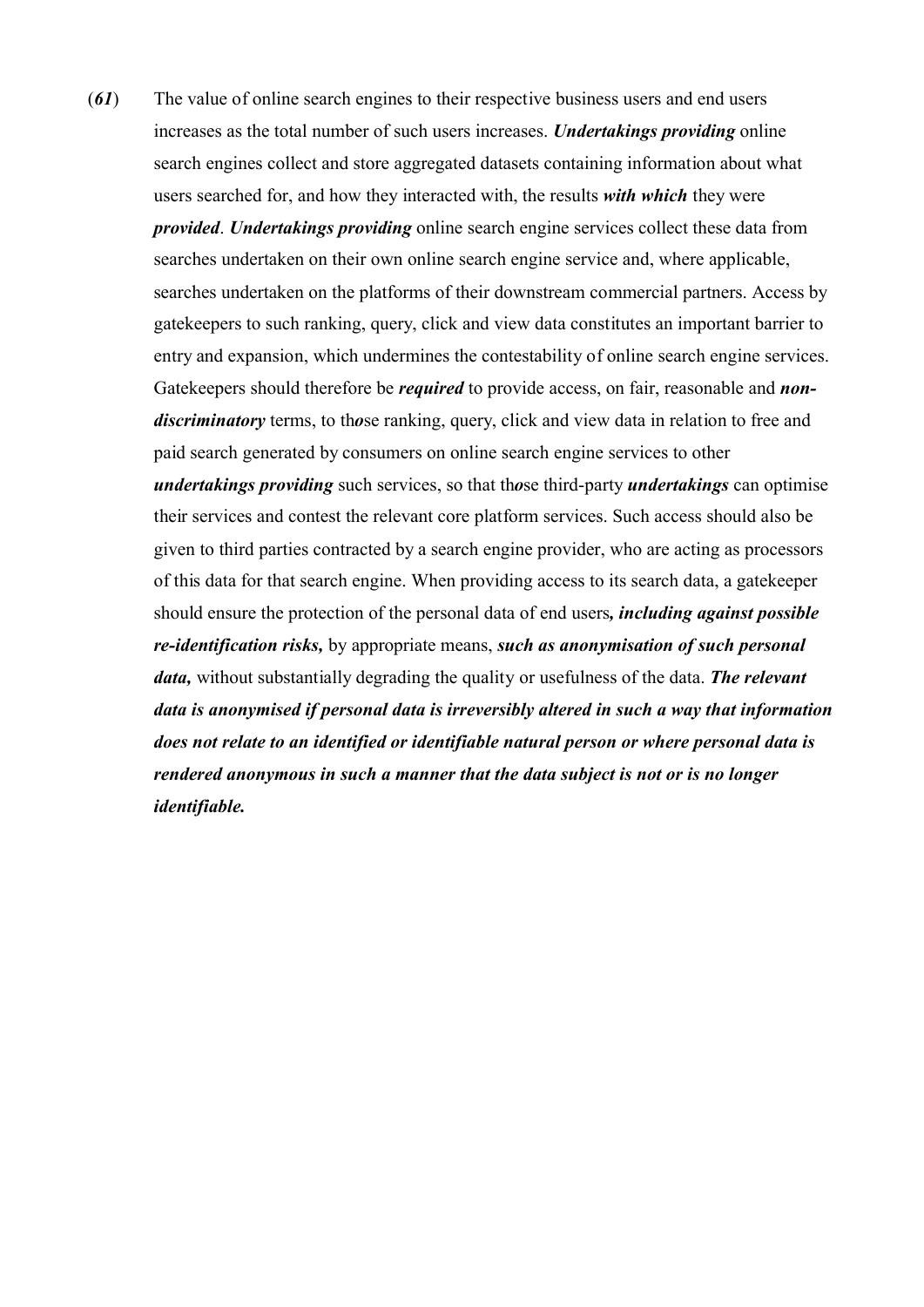- (*62*) *For software application stores, online search engines and online social networking services listed in the designation decision, gatekeepers should publish and apply general conditions of access that should be fair, reasonable and non-discriminatory. Those general conditions should provide for a Union based alternative dispute settlement mechanism that is easily accessible, impartial, independent and free of charge for the business user, without prejudice to the business user's own cost and proportionate measures aimed at preventing the abuse of the dispute settlement mechanism by business users. The dispute settlement mechanism should be without prejudice to the right of business users to seek redress before judicial authorities in accordance with Union and national law.* In particular*,* gatekeepers which provide access to software application stores *are* an important gateway for business users that seek to reach end users. In view of the imbalance in bargaining power between those gatekeepers and business users of their software application stores, those gatekeepers should not be allowed to impose general conditions, including pricing conditions, that would be unfair or lead to unjustified differentiation. Pricing or other general access conditions should be considered unfair if they lead to an imbalance of rights and obligations imposed on business users or confer an advantage on the gatekeeper which is disproportionate to the service provided by the gatekeeper to business users or lead to a disadvantage for business users in providing the same or similar services as the gatekeeper. The following benchmarks can serve as a yardstick to determine the fairness of general access conditions: prices charged or conditions imposed for the same or similar services by other providers of software application stores; prices charged or conditions imposed by the provider of the software application store for different related or similar services or to different types of end users; prices charged or conditions imposed by the provider of the software application store for the same service in different geographic regions; prices charged or conditions imposed by the provider of the software application store for the same service the gatekeeper *provides*  to itself. This obligation should not establish an access right and it should be without prejudice to the ability of providers of software application stores*, online search engines and online social networking services* to take the required responsibility in the fight against illegal and unwanted content as set out in Regulation *(EU) 2022/…<sup>+</sup>* .
	- *<sup>+</sup> OJ: Please insert in the text the number of the Regulation contained in document PE-CONS …/22 (2020/0361(COD)).*

1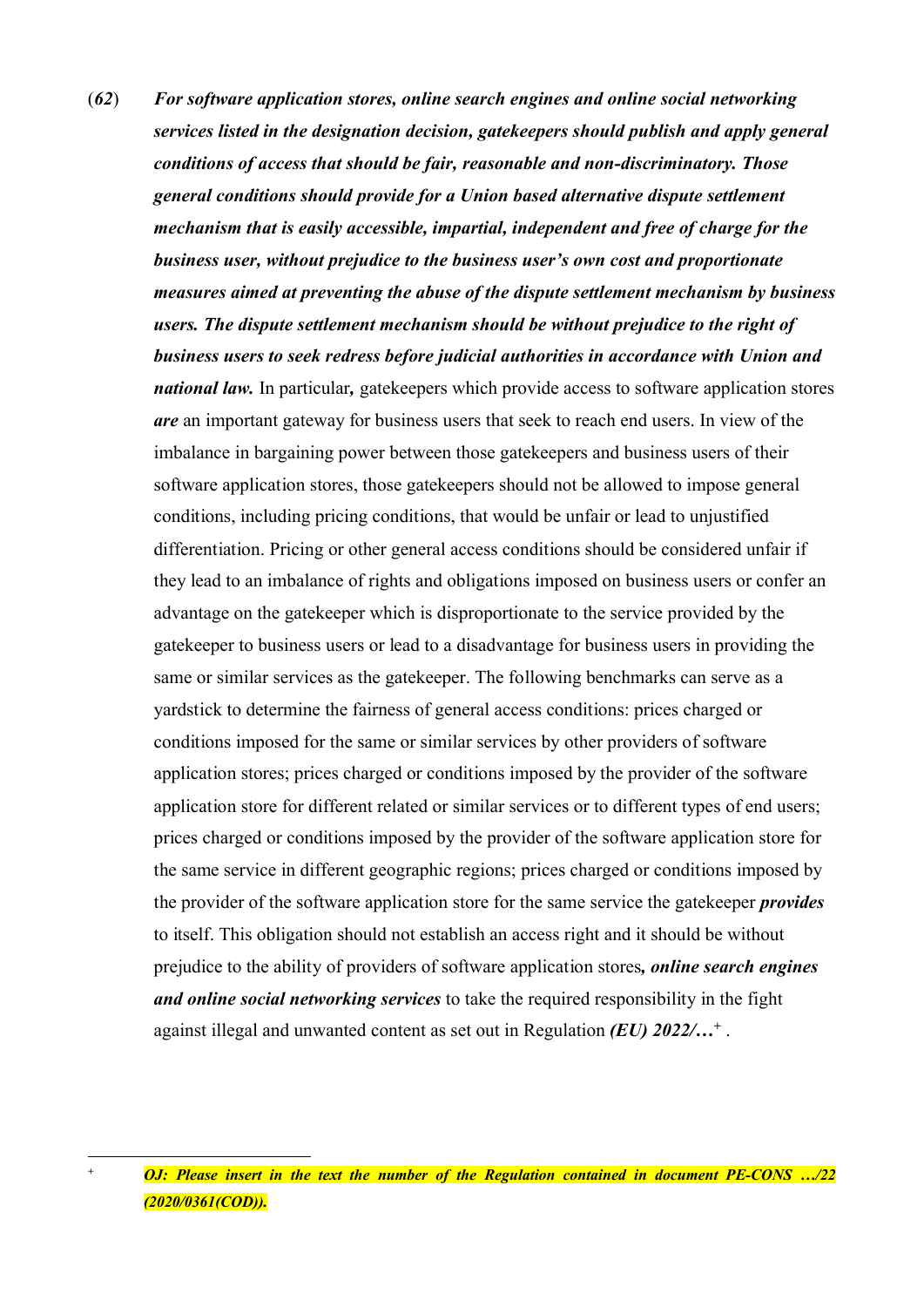*(63) Gatekeepers can hamper the ability of business users and end users to unsubscribe from a core platform service that they have previously subscribed to. Therefore, rules should be established to avoid a situation in which gatekeepers undermine the rights of business users and end users to freely choose which core platform service they use. To safeguard free choice of business users and end users, a gatekeeper should not be allowed to make it unnecessarily difficult or complicated for business users or end users to unsubscribe from a core platform service. Closing an account or un-subscribing should not be made be more complicated than opening an account or subscribing to the same service. Gatekeepers should not demand additional fees when terminating agreements with their end users or business users. Gatekeepers should ensure that the conditions for terminating contracts are always proportionate and can be exercised without undue difficulty by end users, such as, for example, in relation to the reasons for termination, the notice period, or the form of such termination. This is without prejudice to national legislation applicable in accordance with the Union law laying down rights and obligations concerning conditions of termination of provision of core platform services by end users.*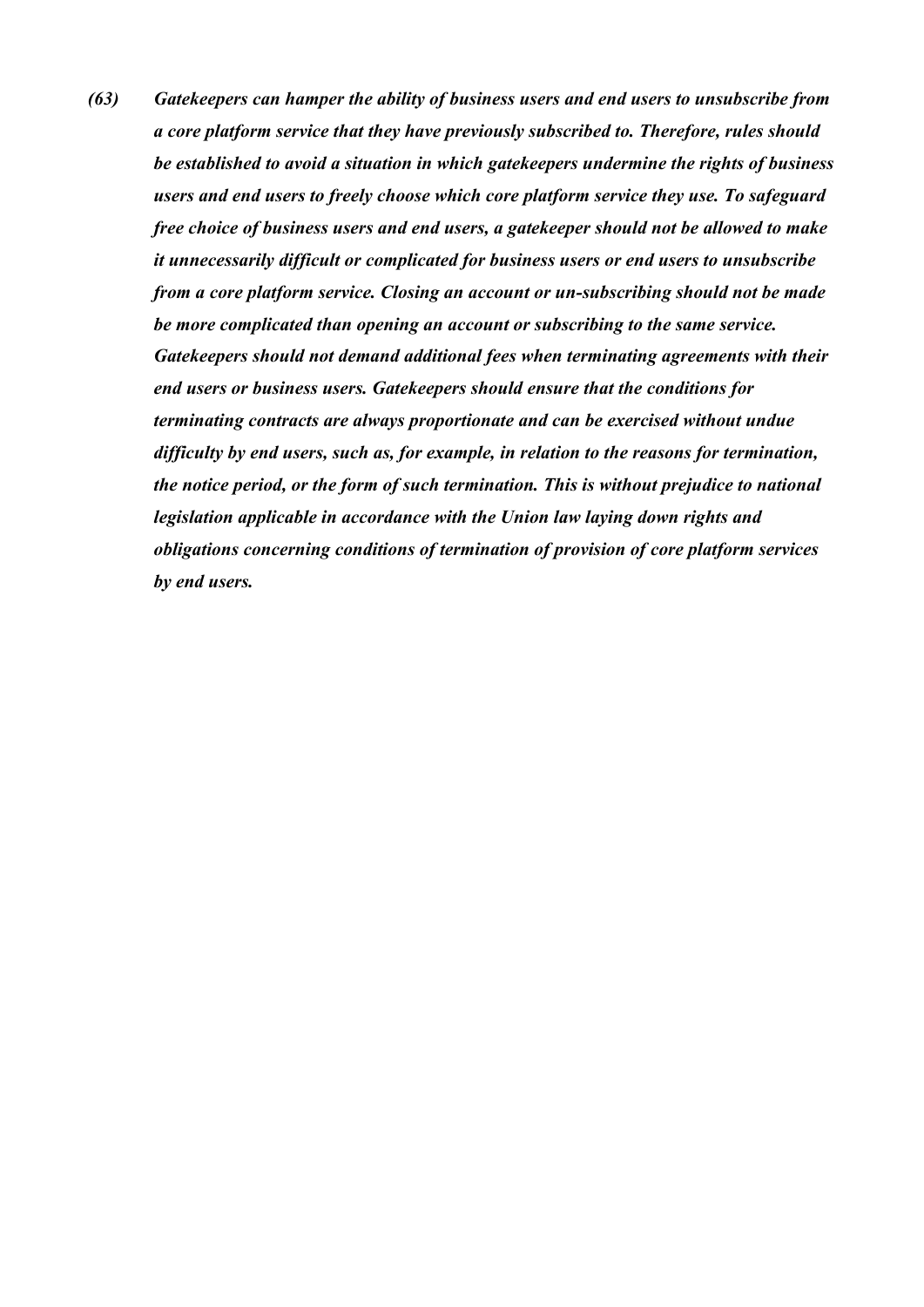*(64) The lack of interoperability allows gatekeepers that provide number-independent interpersonal communications services to benefit from strong network effects, which contributes to the weakening of contestability. Furthermore, regardless of whether end users 'multi-home', gatekeepers often provide number-independent interpersonal communications services as part of their platform ecosystem, and this further exacerbates entry barriers for alternative providers of such services and increases costs for end users to switch. Without prejudice to Directive (EU) 2018/1972 of the European Parliament and of the Council<sup>14</sup> and, in particular, the conditions and procedures laid down in Article 61 thereof, gatekeepers should therefore ensure, free of charge and upon request, interoperability with certain basic functionalities of their numberindependent interpersonal communications services that they provide to their own end users, to third party providers of such services. Gatekeepers should ensure interoperability for third party providers of number-independent interpersonal communications services that offer or intend to offer their number-independent interpersonal communications services to end users and business users in the Union. To facilitate the practical implementation of such interoperability, the gatekeeper concerned should be required to publish a reference offer laying down the technical details and general terms and conditions of interoperability with its number-independent interpersonal communications services. It should be possible for the Commission, if applicable, to consult the Body of European Regulators for Electronic Communications, in order to determine whether the technical details and the general terms and conditions published in the reference offer that the gatekeeper intends to implement or has implemented ensures compliance with this obligation.* 

 $14$ *<sup>14</sup> Directive (EU) 2018/1972 of the European Parliament and of the Council establishing the European Electronic Communications Code (OJ L 321, 17.12.2018, p. 36).*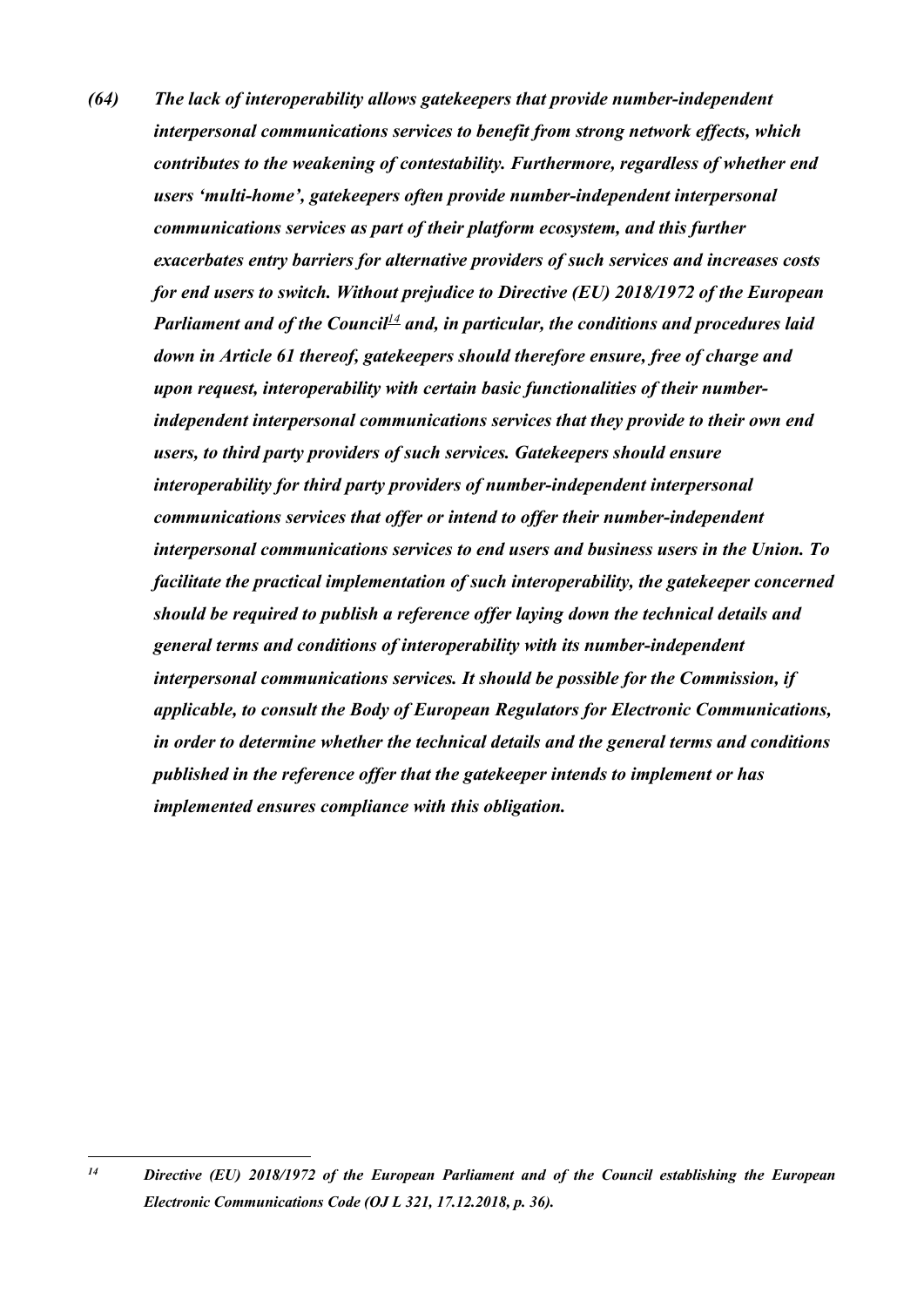*In all cases, the gatekeeper and the requesting provider should ensure that interoperability does not undermine a high level of security and data protection in line with their obligations laid down in this Regulation and applicable Union law, in particular Regulation (EU) 2016/679 and Directive 2002/58/EC. The obligation related to interoperability should be without prejudice to the information and choices to be made available to end users of the number-independent interpersonal communication services of the gatekeeper and the requesting provider under this Regulation and other Union law, in particular Regulation (EU) 2016/679.*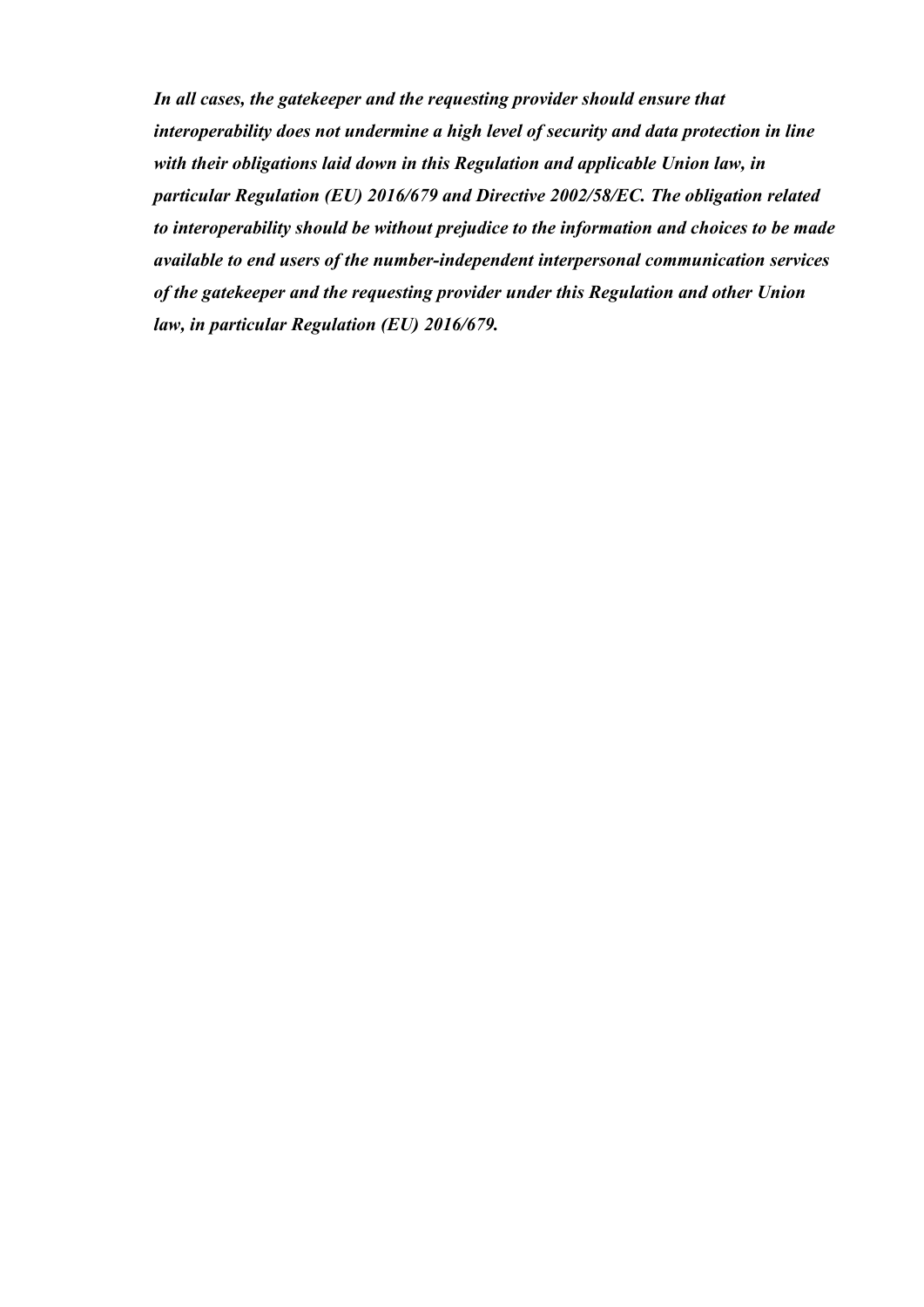(*65*) To ensure the effectiveness of the obligations laid down by this Regulation, while also making certain that th*o*se obligations are limited to what is necessary to ensure contestability and tackling the harmful effects of the unfair *practices* by gatekeepers, it is important to clearly define and circumscribe them so as to allow the gatekeeper to *fully* comply with them, *whilst* full*y complying with applicable law, and in particular*  Regulation (EU) 2016/679 and Directive 2002/58/EC *and legislation on* consumer protection, cyber security*,* product safety *and accessibility requirements, including Directive (EU) 2019/882 and Directive (EU) 2016/2102 of the European Parliament and of the Council<sup>15</sup>*. The gatekeepers should ensure the compliance with this Regulation by design. *Therefore, t*he necessary measures should be*, ,* integrated *as much as possible* into the technological design used by the gatekeepers. ▌ It may in certain cases be appropriate for the Commission, following a dialogue with the gatekeeper concerned *and, after enabling third parties to make comments*, to further specify some of the measures that the gatekeeper concerned should adopt in order to effectively comply with ▌ obligations that are susceptible of being further specified *or, in the event of circumvention, with all obligations. In particular, such further specification should be possible where the implementation of an obligation susceptible to being further specified can be affected by variations of services within a single category of core platform services. For this purpose, it should be* possib*le for the gatekeeper to request the Commission to engage in a process whereby the Commission can further specify some of the measures that the gatekeeper concerned should adopt in order to effectively comply with those obligations.* 

 $15$ *<sup>15</sup> Directive (EU) 2016/2102 of the European Parliament and of the Council of 26 October 2016 on the accessibility of the websites and mobile applications of public sector bodies (OJ L 327, 2.12.2016, p. 1).*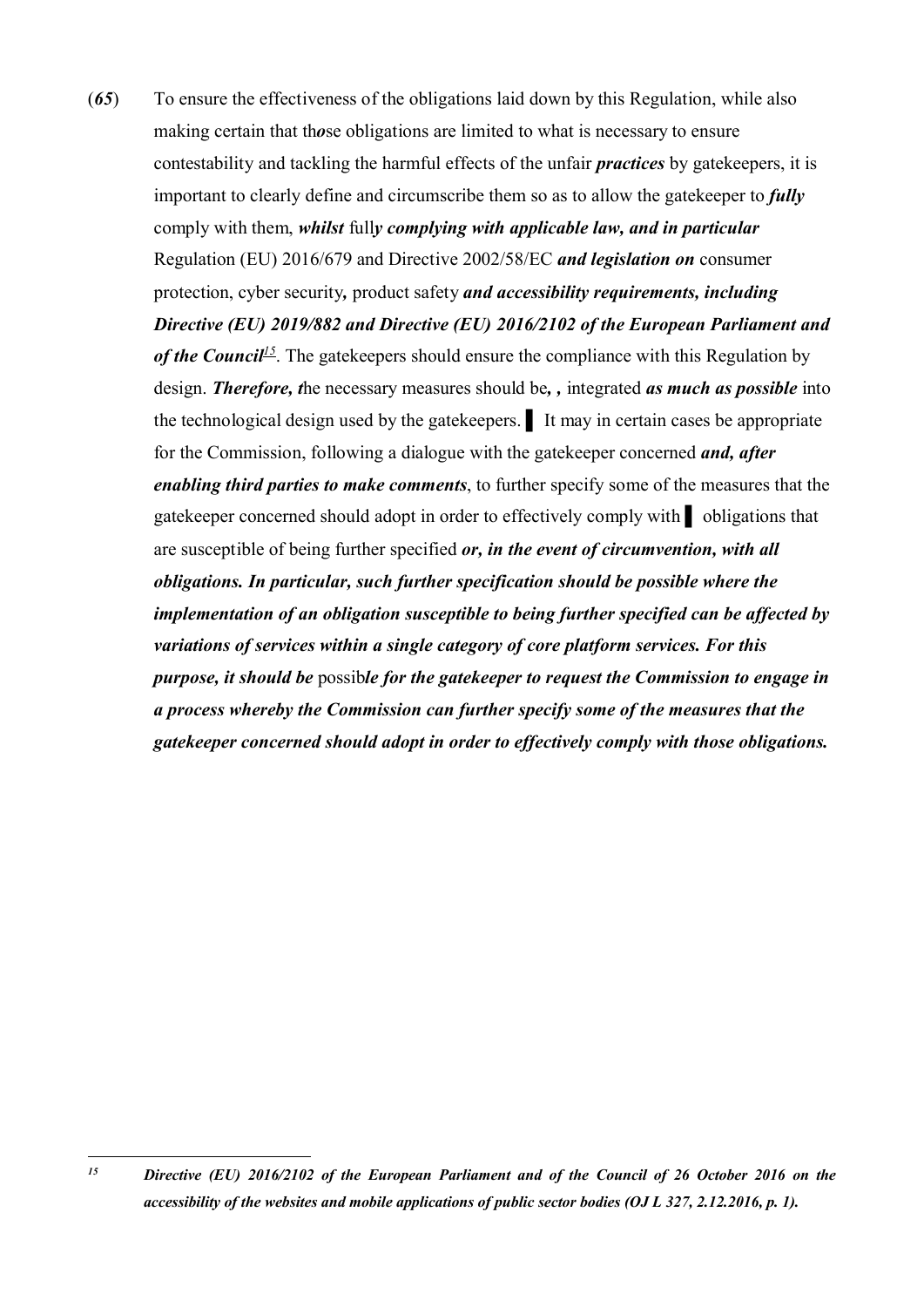*The Commission* should *have a discretion as to whether and when such further specification should be provided, while respecting the principles of equal treatment, proportionality, and good administration. In this respect, the Commission should provide the main reasons underlying its assessment, including the enforcement priorities that it has set. This process should not be used to undermine the effectiveness of this Regulation. Furthermore, this process is without prejudice to the powers of the Commission to adopt a decision establishing non-compliance with any of the obligations laid down in this* Regulation *by a gatekeeper, including the possibility to impose fines or periodic penalty payments. The Commission should be able to reopen proceedings, including where the specified measures turn out not to be effective. A reopening due to an ineffective specification adopted by decision should enable the Commission to amend the specification prospectively. The Commission should also be able to set a reasonable time period within which the proceedings can be reopened if the specified measures turn out not to be effective*.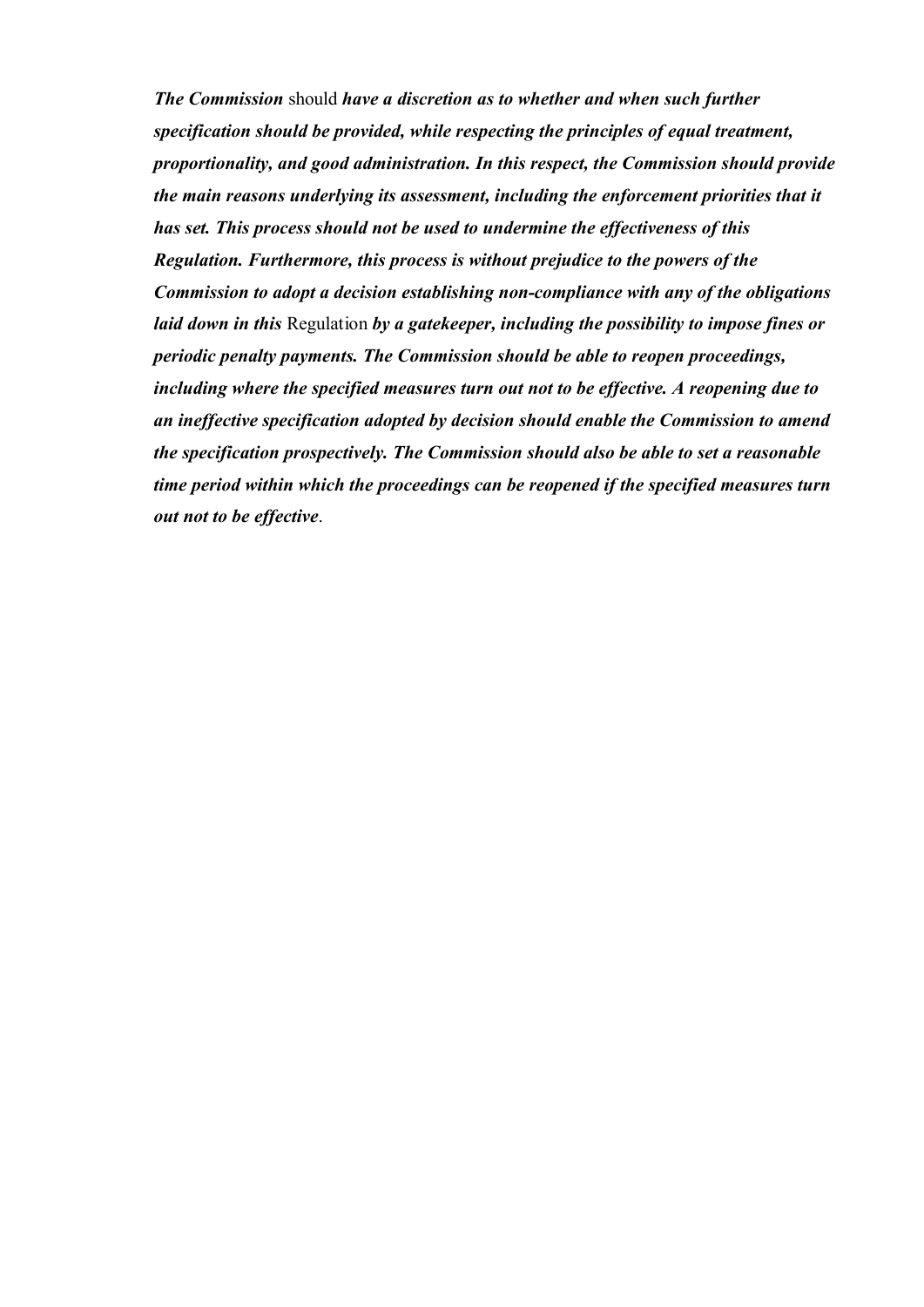- (*66*) As an additional element to ensure proportionality, gatekeepers should be given an opportunity to request the suspension, to the extent necessary, of a specific obligation in exceptional circumstances that lie beyond the control of the gatekeeper, such as an unforeseen external shock that has temporarily eliminated a significant part of end user demand for the relevant core platform service, where compliance with a specific obligation is shown by the gatekeeper to endanger the economic viability of the Union operations of the gatekeeper concerned. *The Commission should identify the exceptional circumstances justifying the suspension and review it on a regular basis in order to assess whether the conditions for granting it are still viable.*
- (*67*) In exceptional circumstances*,* justified on the limited grounds of public ▌ health or public security *laid down in Union law and interpreted by the Court of Justice*, the Commission should be able to decide that *a specific* obligation does not apply to a specific core platform service. *If harm is caused to such* public interests *that could* indicate that the cost to society as a whole of enforcing a certain obligation *is,* in a *specific* exceptional case*,* too high and thus disproportionate. *Where appropriate, the Commission should be able* to facilitate compliance *by assessing whether a* limited *and duly justified* suspension *or* exemption *is justified. This* should ensure the proportionality of the obligations in this Regulation without undermining the intended ex ante effects on fairness and contestability. *Where such an exemption is granted, the Commission should review its decision every year.*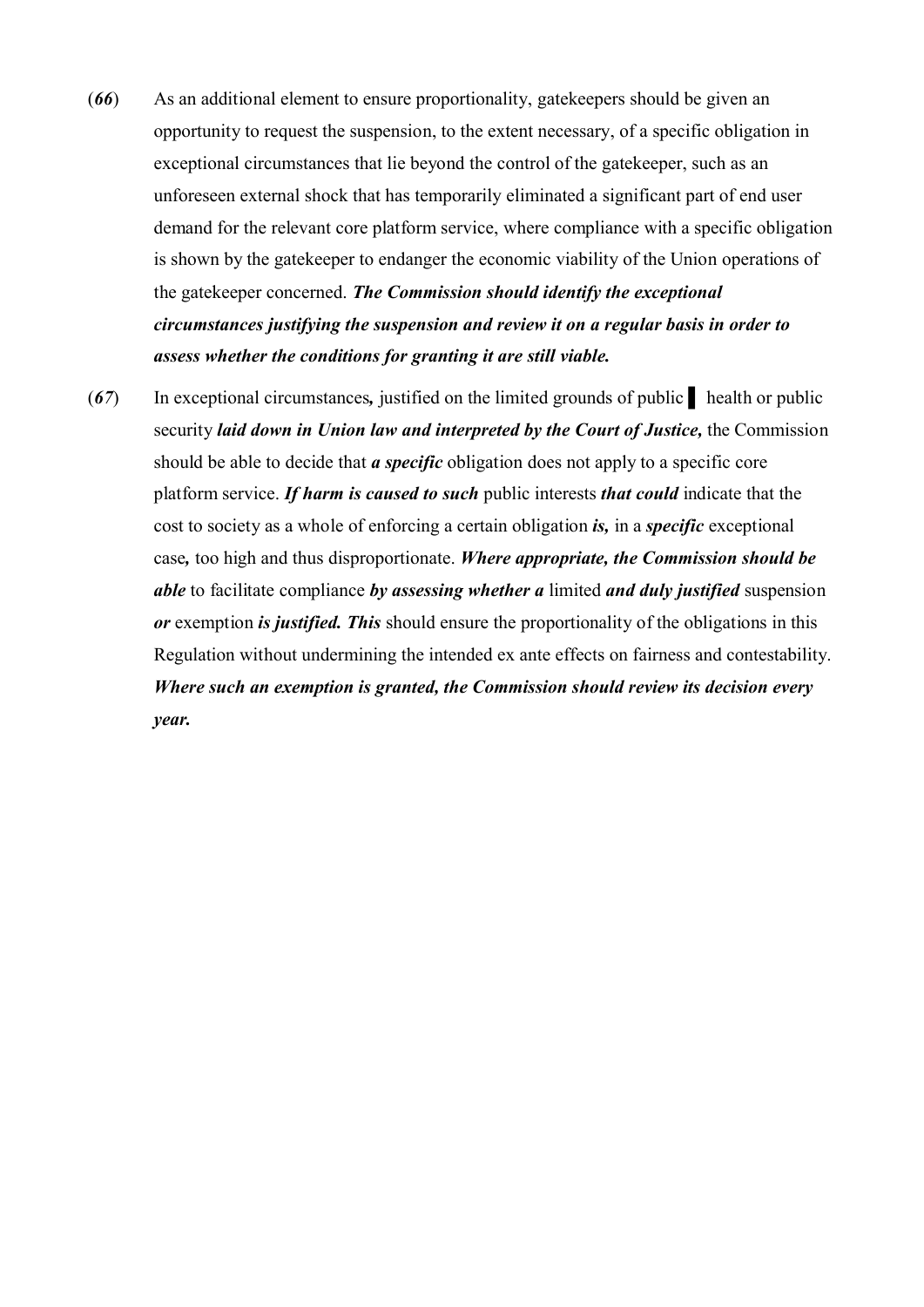*(68) Within the timeframe for complying with their obligations under this Regulation, gatekeepers should inform the Commission, through mandatory reporting, about the measures they intend to implement or have implemented in order to ensure effective compliance with those obligations, including those measures concerning compliance with Regulation (EU) 2016/679, to the extent they are relevant for compliance with the obligations provided under this Regulation, which should allow the Commission to fulfil its duties under this Regulation. In addition, a clear and comprehensible nonconfidential summary of such information should be made publicly available while taking into account the legitimate interest of gatekeepers in the protection of their business secrets and other confidential information. This non-confidential publication should enable third parties to assess whether the gatekeepers comply with the obligations laid down in this Regulation. Such reporting should be without prejudice to any enforcement action by the Commission at any time following the reporting. The Commission should publish online the non-confidential summary of the report, as well as all other public information based on information obligations under this Regulation, in order to ensure accessibility of such information in a usable and comprehensive manner, in particular for small and medium enterprises (SMEs).*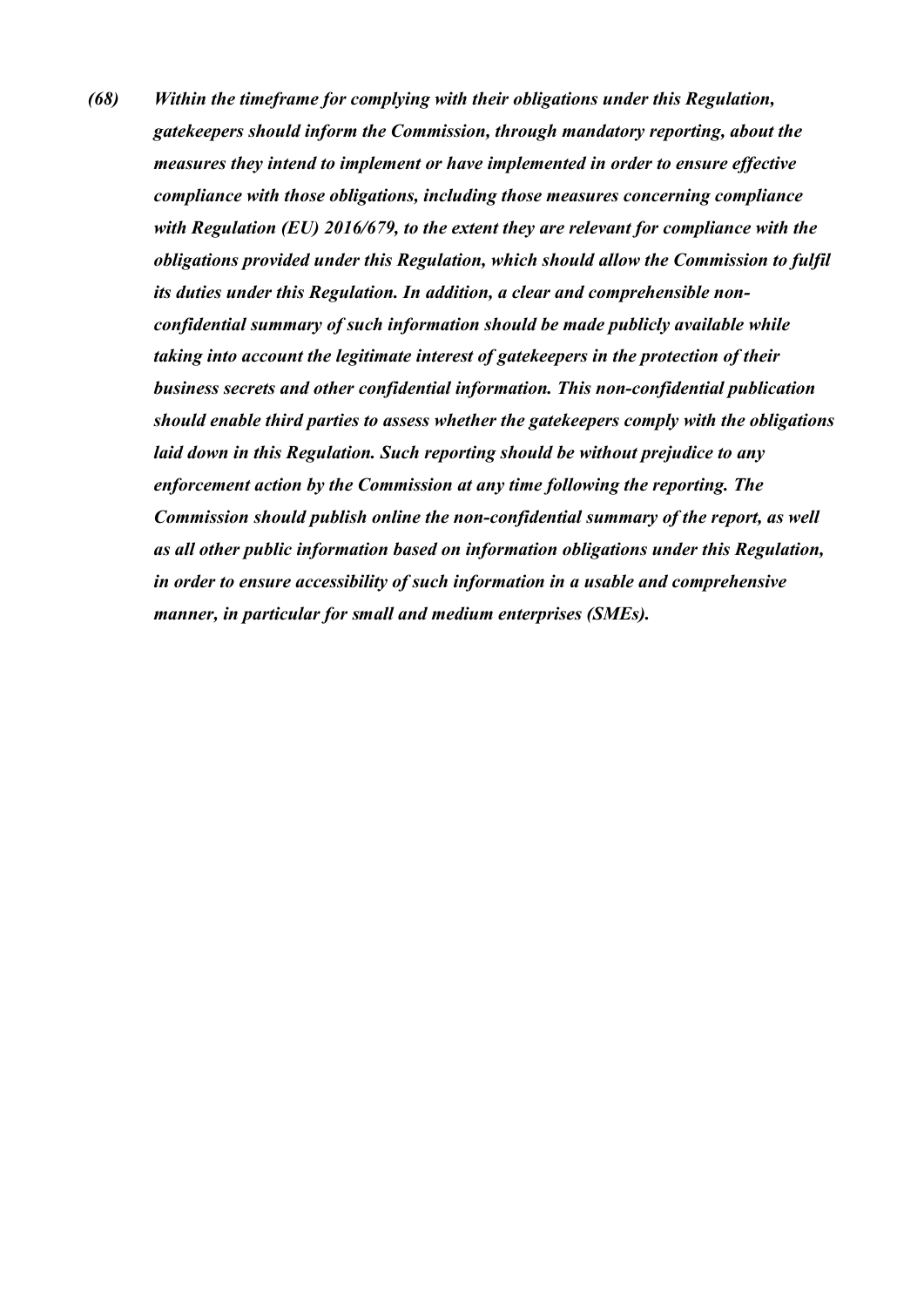*(69) The obligations of gatekeepers should only be updated after a thorough investigation into the nature and impact of specific practices that may be newly identified, following an in-depth investigation, as unfair or limiting contestability in the same manner as the unfair practices laid down in this Regulation while potentially escaping the scope of the current set of obligations. The Commission should be able to launch an investigation with a view to determining whether the existing obligations need to be updated, either on its own initiative or following a justified request of at least three Member States. When presenting such justified requests, it should be possible for Member States to include information on newly introduced offers of products, services, software or features which raise concerns of contestability or fairness, whether implemented in the context of existing core platform services or otherwise. Where, following a market investigation, the Commission deems it necessary to modify essential elements of this Regulation, such as the inclusion of new obligations that depart from the same contestability or fairness issues addressed by this Regulation, the Commission should advance a proposal to amend this Regulation.*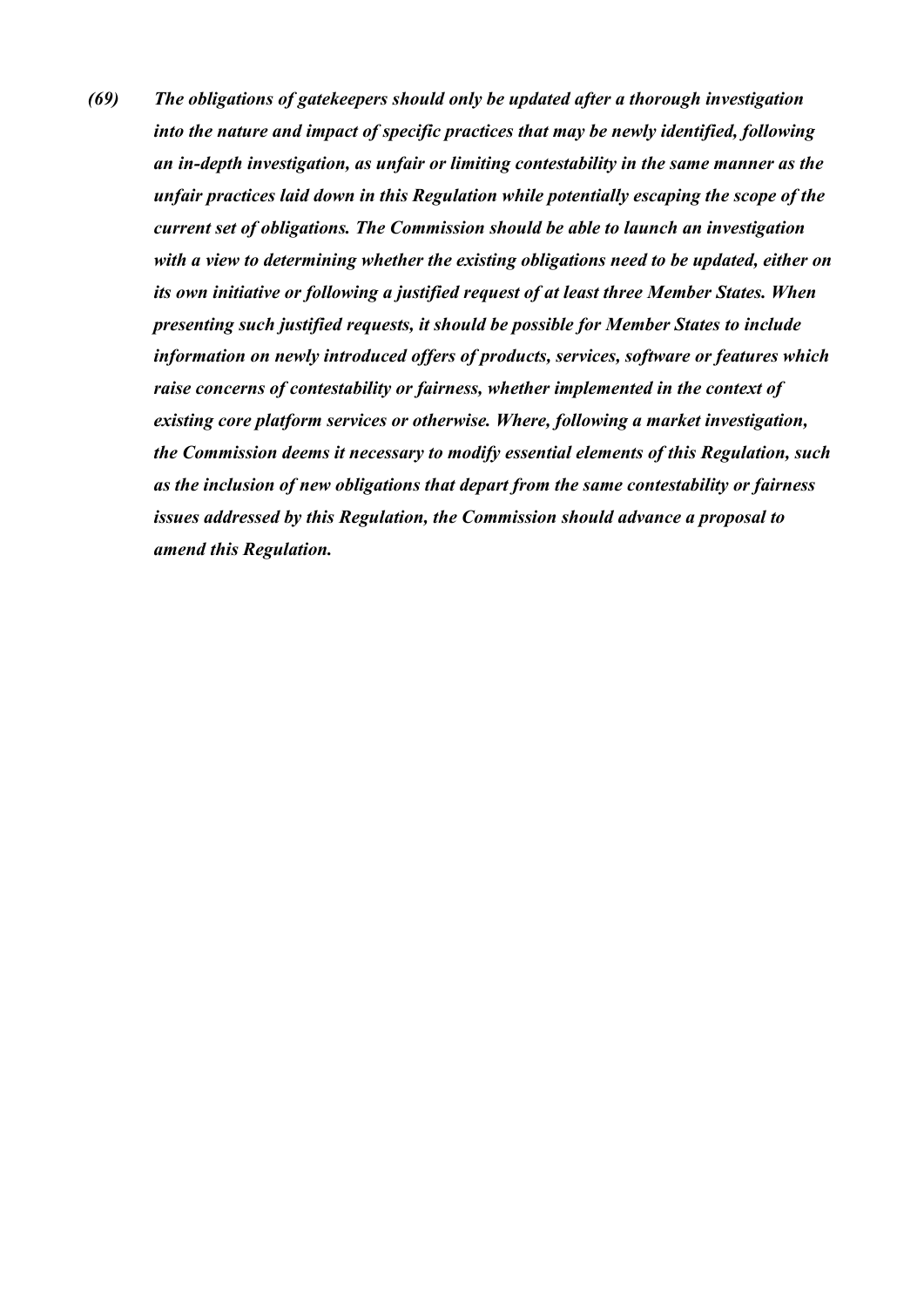*(70) Given the substantial economic power of gatekeepers, it is important that these obligations are applied effectively and are not circumvented. To that end, the rules in question should apply to any practices by a gatekeeper, irrespective of its form and irrespective of whether it is of a contractual, commercial, technical or any other nature, insofar as the practice corresponds to the type of practice that is the subject of one of the obligations laid down by this Regulation. Gatekeepers should not engage in behaviour that would undermine the effectiveness of the prohibitions and obligations laid down in this Regulation. Such behaviour includes the design used by the gatekeeper, the presentation of end-user choices in a non-neutral manner, or using the structure, function or manner of operation of a user interface or a part thereof to subvert or impair user autonomy, decision-making, or choice. Furthermore, the gatekeeper should not be allowed to engage in any behaviour undermining interoperability as required under this Regulation, such as for example by using unjustified technical protection measures, discriminatory terms of service, unlawfully claiming a copyright on application programming interfaces or providing misleading information. Gatekeepers should not be allowed to circumvent their designation by artificially segmenting, dividing, subdividing, fragmenting or splitting their core platform services to circumvent the quantitative thresholds laid down in this Regulation.*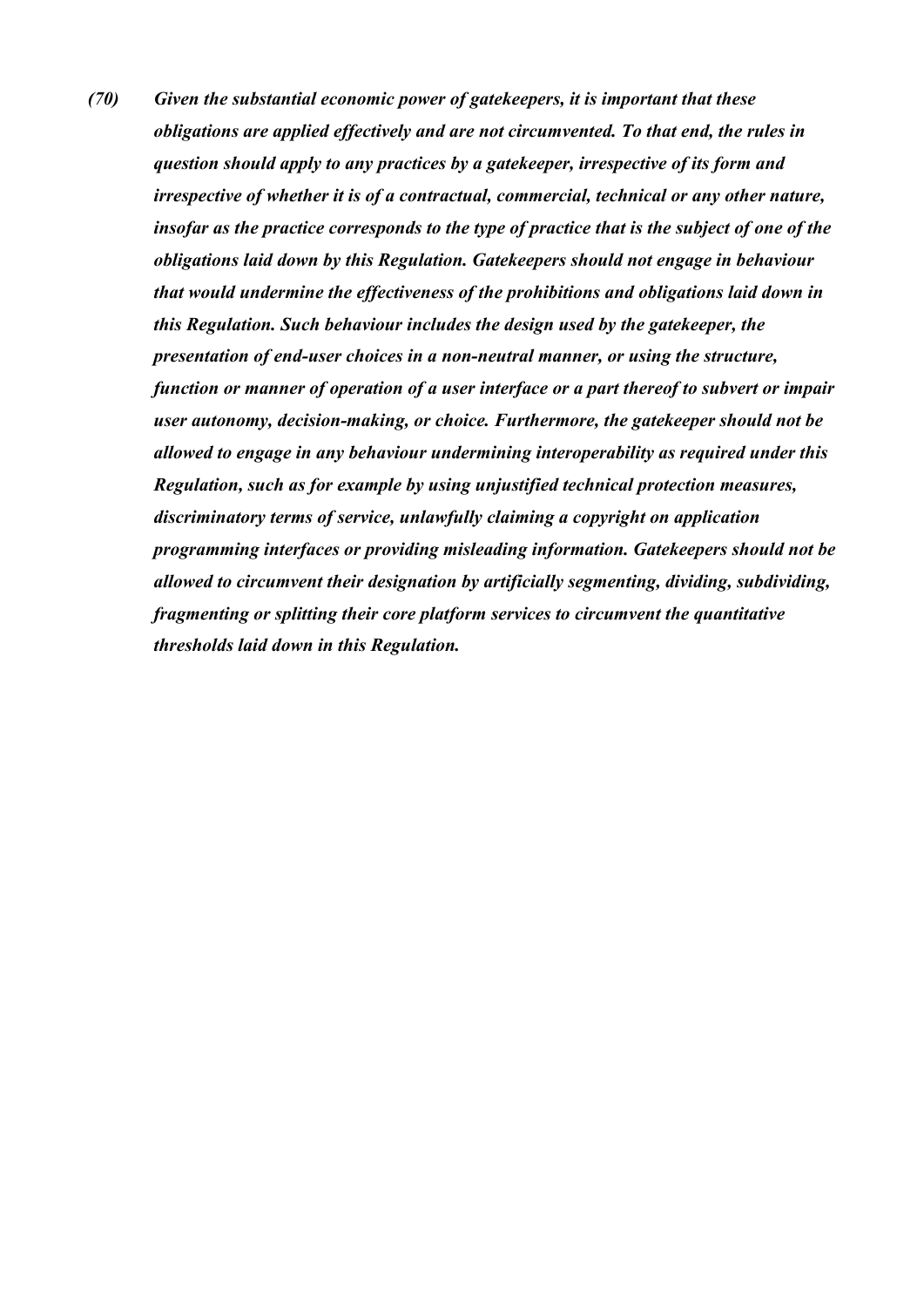*(71) To ensure the effectiveness of the review of gatekeeper status, as well as the possibility to adjust the list of core platform services provided by a gatekeeper, the gatekeepers should inform the Commission of all of their intended acquisitions, prior to their implementation, of other undertakings providing core platform services or any other services provided within the digital sector or other services that enable the collection of data. Such information should not only serve the review process regarding the status of individual gatekeepers, but will also provide information that is crucial to monitoring broader contestability trends in the digital sector and can therefore be a useful factor for consideration in the context of the market investigations provided for by this Regulation. Furthermore, the Commission should inform Member States of such information, given the possibility of using the information for national merger control purposes and as, under certain circumstances, it is possible for the competent national authority to refer those acquisitions to the Commission for the purposes of merger control. The Commission should also publish annually a list of acquisitions of which it has been informed by the gatekeeper. To ensure the necessary transparency and usefulness of such information for different purposes provided for by this Regulation, gatekeepers should provide at least information about the undertakings concerned by the concentration, their Union and worldwide annual turnover, their field of activity, including activities directly related to the concentration, the transaction value or an estimation thereof, a summary of the concentration, including its nature and rationale, as well as a list of the Member States concerned by the operation.*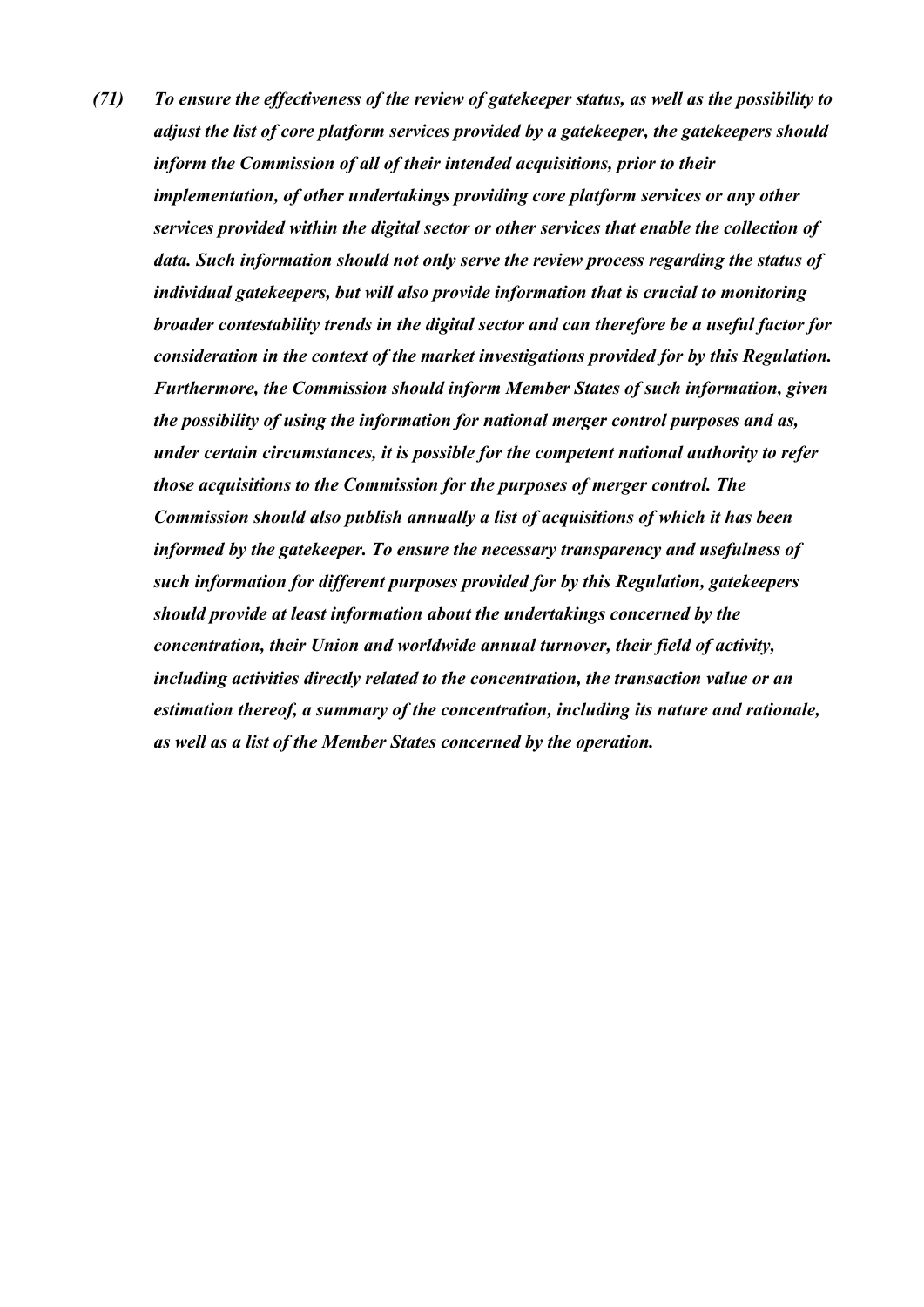(*72*) The data protection and privacy interests of end users are relevant to any assessment of potential negative effects of the observed practice of gatekeepers to collect and accumulate large amounts of data from end users. Ensuring an adequate level of transparency of profiling practices employed by gatekeepers*, including, but not limited to, profiling,* facilitates contestability of core platform services*. Transparency puts* external pressure on gatekeepers *not to make* deep consumer profiling the industry standard, given that potential entrants or *start-ups* cannot access data to the same extent and depth, and at a similar scale. Enhanced transparency should allow other *undertakings providing* core platform services to differentiate themselves better through the use of superior privacy *guarantees*. To ensure a minimum level of effectiveness of this transparency obligation, gatekeepers should at least provide a*n independently audited* description of the basis upon which profiling is performed, including whether personal data and data derived from user activity *in line with Regulation (EU) 2016/679* is relied on, the processing applied, the purpose for which the profile is prepared and eventually used, the *duration of the profiling, the* impact of such profiling on the gatekeeper's services, and the steps taken to *effectively* enable end users to be aware of the relevant use of such profiling, as well as *steps* to seek their consent *or provide them with the possibility of denying or withdrawing consent. The Commission should transfer the audited description to the European Data Protection Board to inform the enforcement of Union data protection rules. The Commission should be empowered to develop the methodology and procedure for the audited description, in consultation with the European Data Protection Supervisor, the European Data Protection Board, civil society and experts, in line with Regulation (EU) 2018/1725 of the European Parliament and of the Council<sup>16</sup> and comitology rules*.

1

*<sup>16</sup> Regulation (EU) 2018/1725 of the European Parliament and of the Council of 23 October 2018 on the protection of natural persons with regard to the processing of personal data by the Union institutions, bodies, offices and agencies and on the free movement of such data, and repealing Regulation (EC) No 45/2001 and Decision No 1247/2002/EC (OJ L 295, 21.11.2018, p. 39).*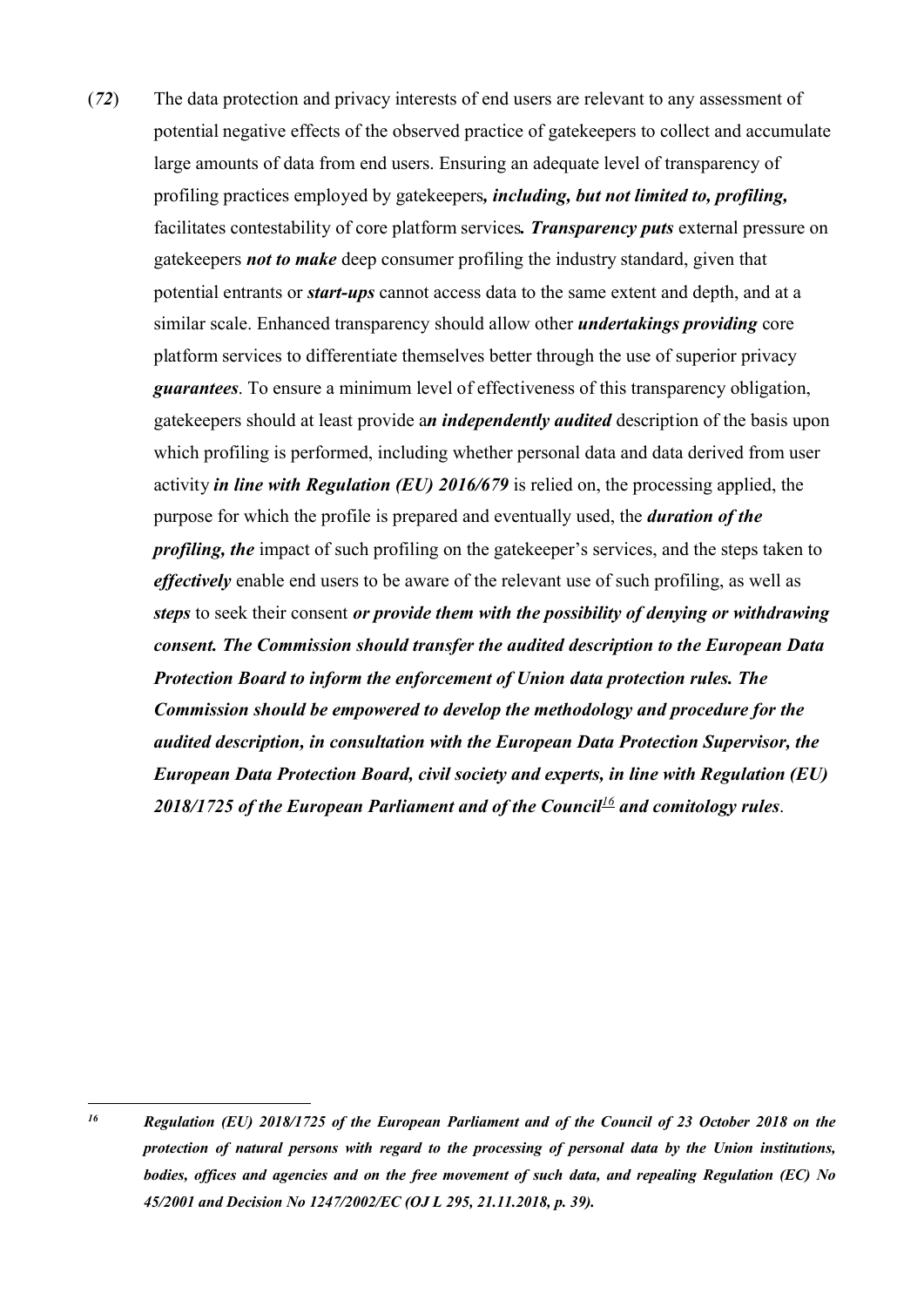(*73*) In order to ensure the full and lasting achievement of the objectives of this Regulation, the Commission should be able ▌ to assess whether *an undertaking providing* core platform services should be designated as a quantitative gatekeeper without meeting the quantitative thresholds laid down in this Regulation; whether systematic non-compliance by a gatekeeper warrants imposing additional remedies; *whether more services within the digital sector should be added to the list of core platform services; and whether* additional practices that are similarly unfair and limiting the contestability of digital markets *need to be investigated*. Such assessment should be based on market investigations to be *carried out* in an appropriate timeframe, by using clear <u>Ⅰ</u> procedures and deadlines, Ⅰ in order to support the ex ante effect of this Regulation on contestability and lairness in the digital sector, and to provide the requisite degree of legal **certainty** .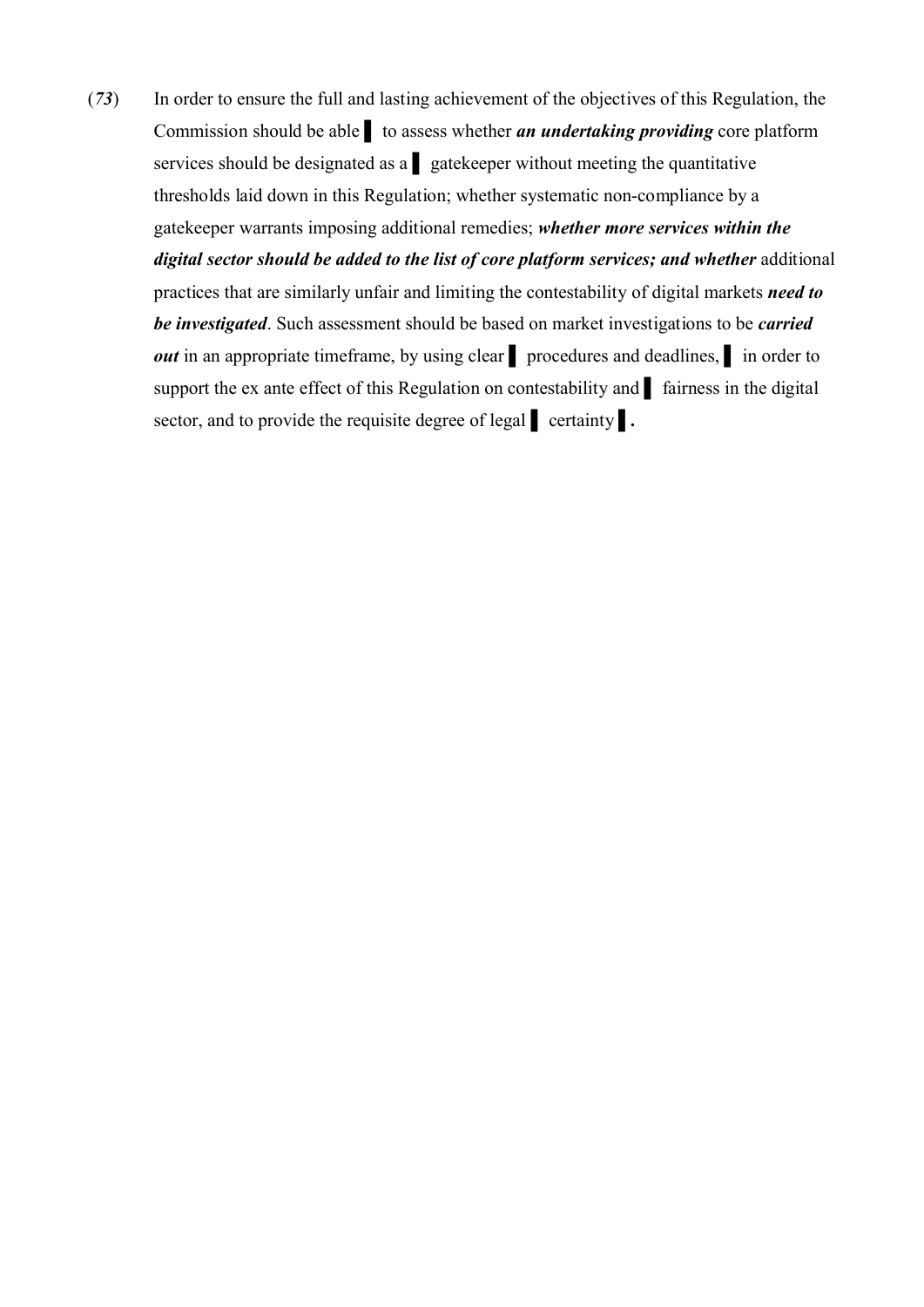(*74*) *The Commission should be able to find,* following a market investigation, *that* an undertaking providing a core platform service *fulfils* all of the overarching qualitative criteria for being identified as a gatekeeper. *That undertaking* should then, in principle, comply with all of the relevant obligations laid down by this Regulation. However, for gatekeepers that have been designated by the Commission *because it is foreseeable that they will* enjoy an entrenched and durable position in the near future, the Commission should only impose those obligations that are necessary and appropriate to prevent that the gatekeeper concerned achieves an entrenched and durable position in its operations. With respect to such emerging gatekeepers, the Commission should take into account that this status is in principle of a temporary nature, and it should therefore be decided at a given moment whether such *an undertaking providing* core platform services should be subjected to the full set of gatekeeper obligations because it has acquired an entrenched and durable position, or *the* conditions for designation are ultimately not met and therefore all previously imposed obligations should be waived.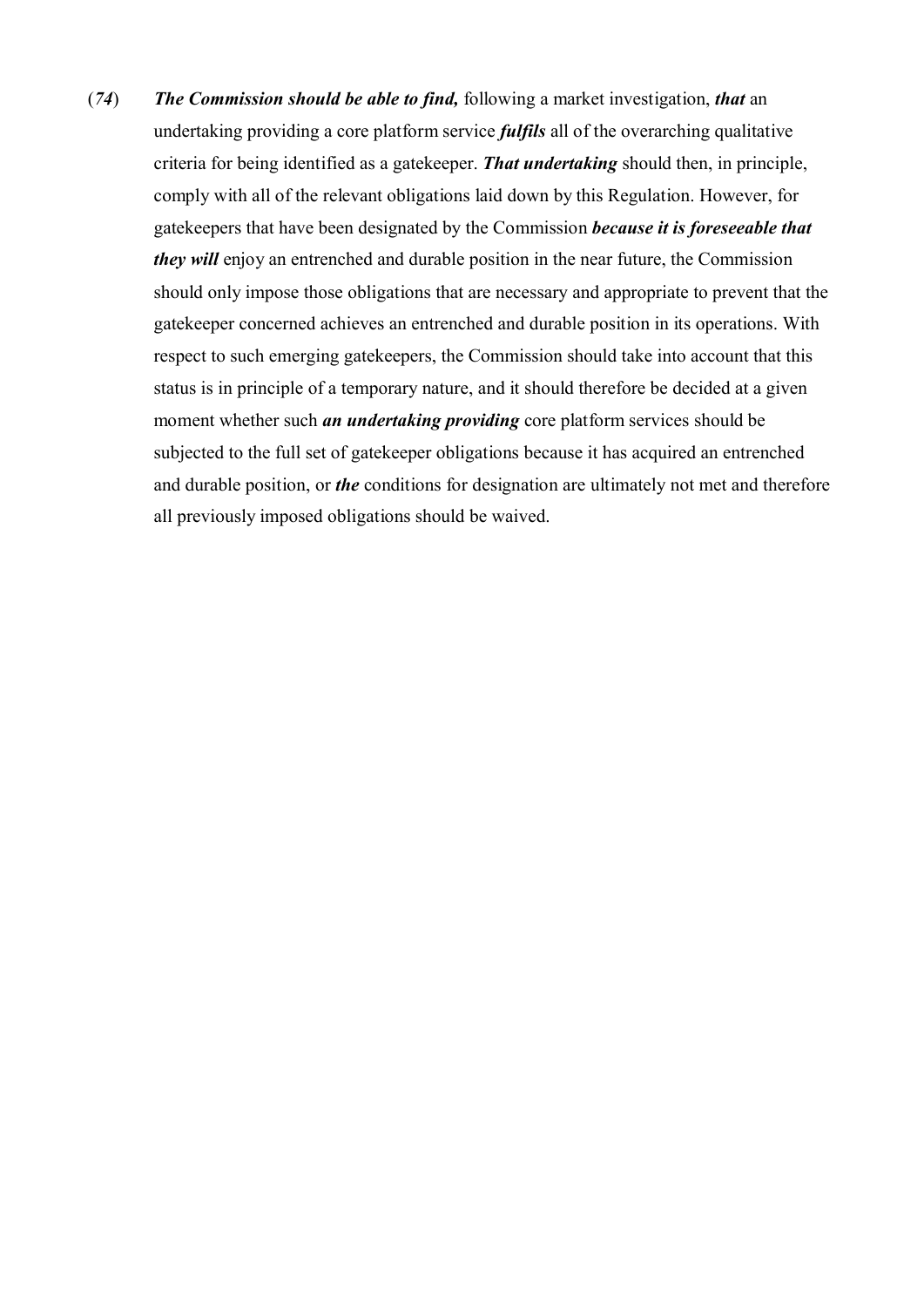(*75*) The Commission should investigate and assess whether additional behavioural, or, where appropriate, structural remedies are justified, in order to ensure that the gatekeeper cannot frustrate the objectives of this Regulation by systematic non-compliance with one or several of the obligations laid down in this Regulation*. This is the case where the Commission has issued against a* gatekeeper *at least three non-compliance decisions within the period of 8 years, which can concern different core platform services and different obligations laid down in this Regulation, and* if the gatekeeper *has maintained, extended or further strengthened its impact* in the internal market ▌, *the* economic dependency of *its* business users and end users on the gatekeeper's core platform services *or the entrenchment of its position. A gatekeeper should be deemed to have maintained, extended or* strengthened *its gatekeeper position where, despite the enforcement actions taken by the Commission, that gatekeeper still holds or has further consolidated or entrenched its importance as a gateway for business users to reach end users*. The Commission should ▌ in such cases have the power to impose any remedy, whether behavioural or structural, having due regard to the principle of proportionality. *In this context, the Commission should have the power to prohibit, to the extent that such remedy is proportionate and necessary in order to maintain or restore fairness and contestability as affected by the systematic non-compliance, during a limited time-period, the gatekeeper from entering into a concentration regarding those core platform services or the other services provided in the digital sector or services enabling the collection of data that are affected by the systematic non-compliance*. *In order to enable effective involvement of third parties and the possibility to test remedies* before *its application, the Commission should publish a detailed non-confidential summary of the case and the measures to be taken. The Commission should be able to reopen proceedings, including* where *the specified remedies turn out not to be effective. A reopening due to ineffective remedies adopted by decision should enable the Commission to amend the remedies prospectively. The Commission should also be able to set a reasonable time period within which it should be possible to reopen the proceedings if the remedies prove not to be effective*.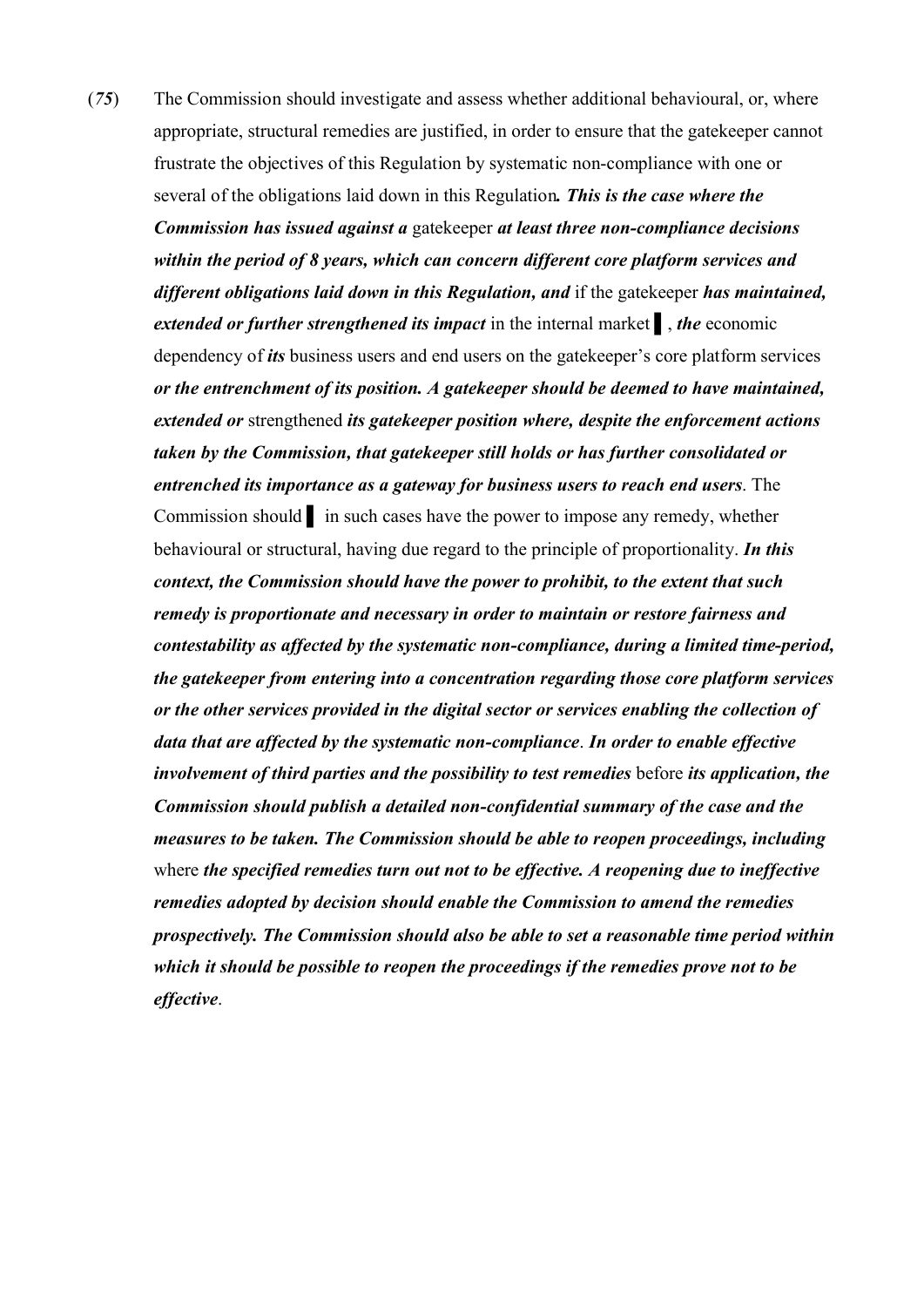- (*76*) Where, in the course of ▌ an investigation into *systematic* non-compliance, a gatekeeper offers commitments to the Commission, the latter should be able to adopt a decision making these commitments binding on the gatekeeper concerned, where it finds that the commitments ensure effective compliance with the obligations *set out in* this Regulation. Th*at* decision should also find that there are no longer grounds for action by the Commission *as regards the systematic non-compliance under investigation. In assessing whether the commitments offered by the gatekeeper are sufficient to ensure effective compliance with the obligations under this Regulation, the Commission should be allowed to take into account tests undertaken by the gatekeeper to demonstrate the effectiveness of the offered commitments in practice. The Commission should verify that the commitments decision is fully respected and reaches its objectives, and should be entitled to reopen the decision if it finds that the commitments are not effective*.
- (*77*) The services *in the digital sector and the types of practices relating to* these *services* can change quickly and to a significant extent. To ensure that this Regulation remains up to date and constitutes an effective and holistic regulatory response to the problems posed by gatekeepers, it is important to provide for a regular review of the lists of core platform services*,* as well as of the obligations provided for in this Regulation. This is particularly important to ensure that *a practice* that *is likely to* limit the contestability of core platform services or is unfair is identified. While it is important to conduct a review on a regular basis, given the dynamically changing nature of the digital sector, in order to ensure legal certainty as to the regulatory conditions, any reviews should be conducted within a reasonable and appropriate time-frame. Market investigations should also ensure that the Commission has a solid evidentiary basis on which it can assess whether it should propose to amend this Regulation in order to *review,* expand, or further detail, the lists of core platform services. They should equally ensure that the Commission has a solid evidentiary basis on which it can assess whether it should propose to amend the obligations laid down in this Regulation or whether it should adopt a delegated act updating such obligations.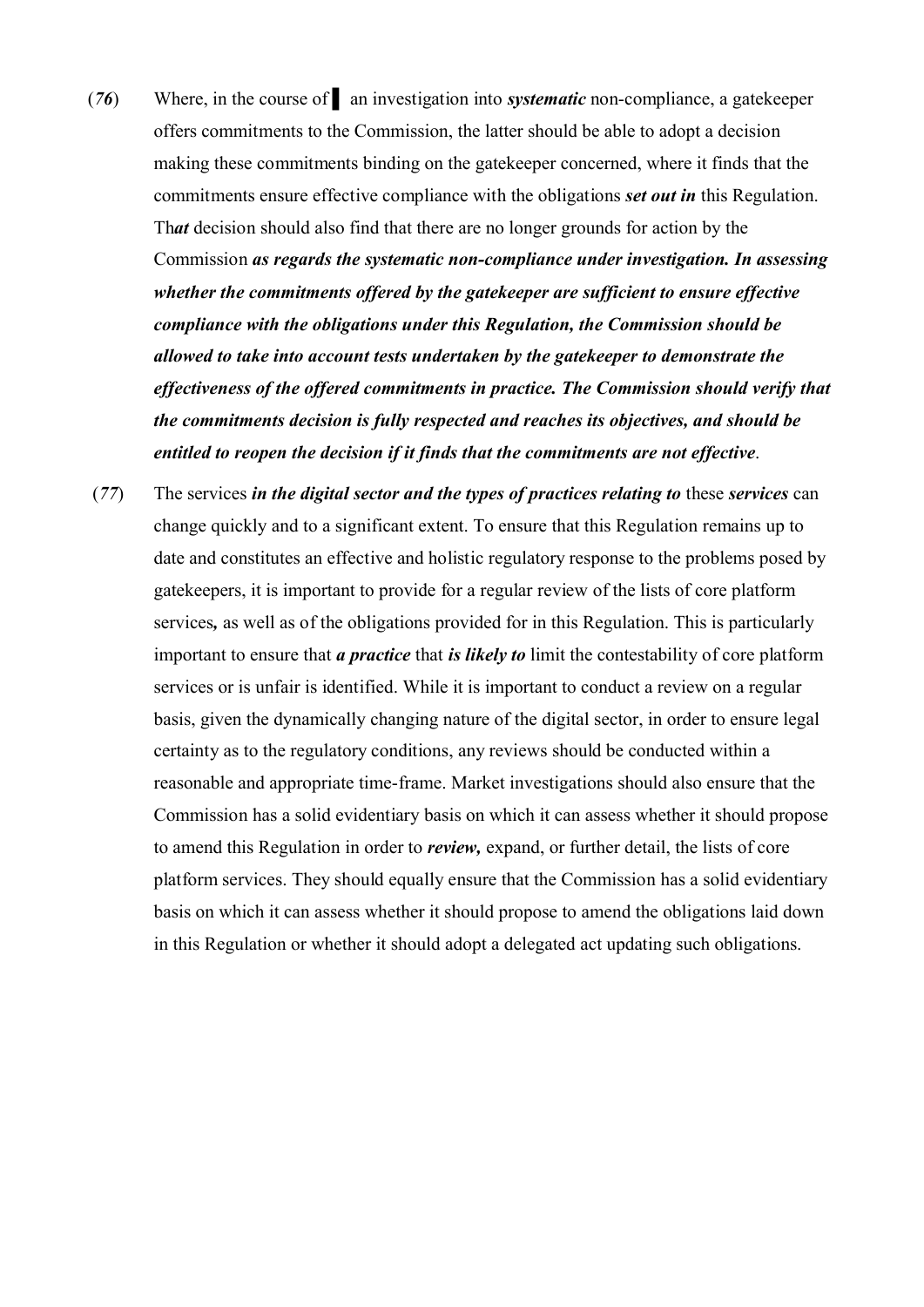- *(78) With regard to conduct by gatekeepers that is not covered by the obligations set out in this Regulation, the Commission should have the possibility to open a market investigation into new services and new practices for the purposes of identifying whether the obligations set out in this Regulation are to be supplemented by means of a delegated act falling within the scope detailed by the Regulation for such delegated acts, or by presenting a proposal to amend this Regulation. This is without prejudice to the possibility for the Commission to, in appropriate cases, open proceedings under Article 101 or 102 TFEU. Such proceedings should be conducted in accordance with Council Regulation (EC) No 1/2003<sup>17</sup>. In cases of urgency due to the risk of serious and irreparable damage to competition, the Commission should consider adopting interim measures in accordance with Article 8 of Regulation (EC) No 1/2003.*
- (*79*) In the event that gatekeepers engage in *a practice* that is unfair or that limits the contestability of the core platform services that are already designated under this Regulation but without *such practices* being explicitly covered by the obligations *laid down by this Regulation*, the Commission should be able to update this Regulation through delegated acts. Such updates by way of delegated act should be subject to the same investigatory standard and therefore following a market investigation. The Commission should also apply a predefined standard in identifying such *types of practices*. This legal standard should ensure that the type of obligations that gatekeepers *could* at any time face under this Regulation are sufficiently predictable.

 $17$ *<sup>17</sup> Council Regulation (EC) No 1/2003 of 16 December 2002 on the implementation of the rules on competition laid down in Articles 81 and 82 of the Treaty (OJ L 1, 4.1.2003, p. 1).*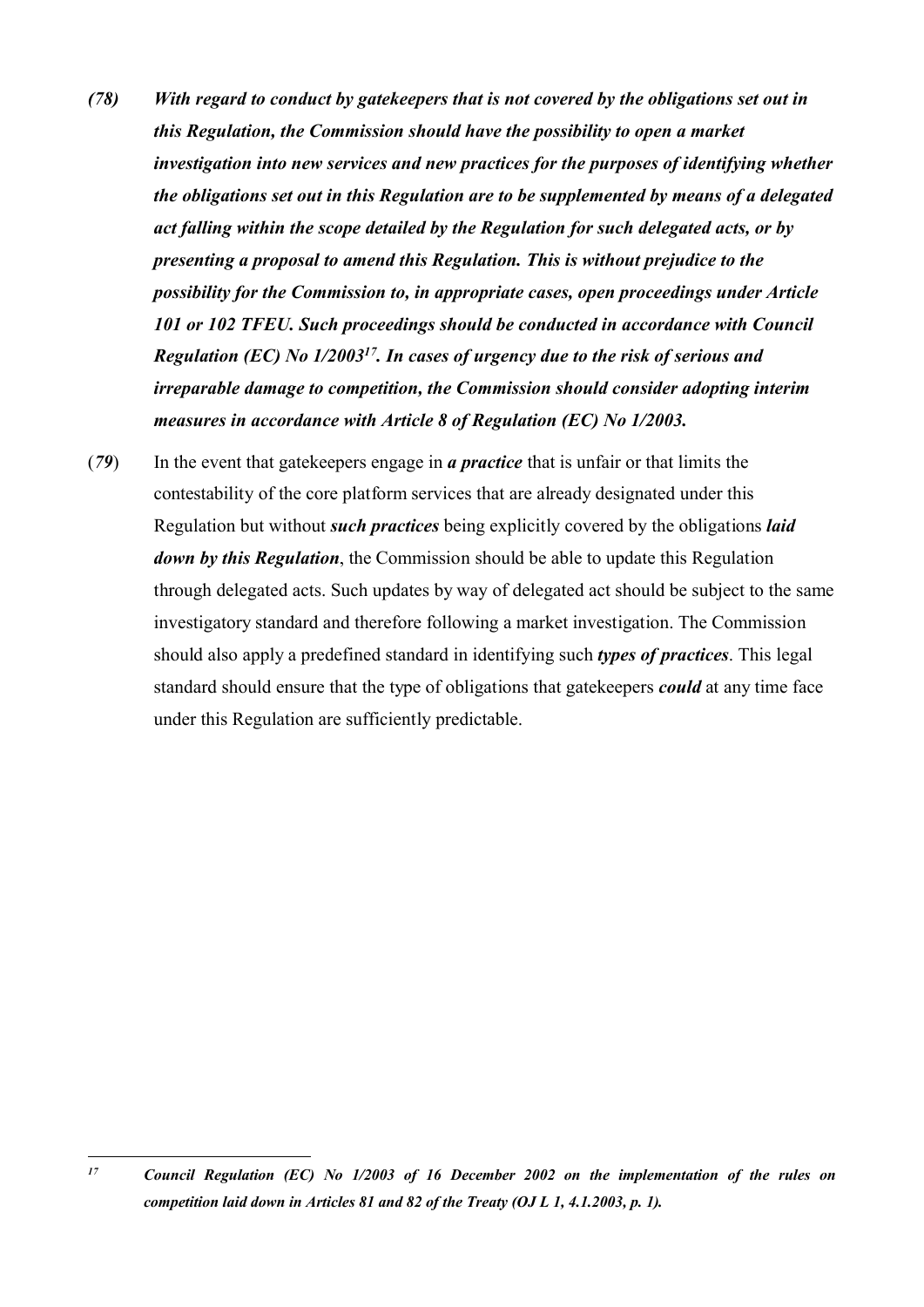- (*80*) In order to ensure effective implementation and compliance with this Regulation, the Commission should have strong investigative and enforcement powers, to allow it to investigate, enforce and monitor the rules laid down in this Regulation, while at the same time ensuring the respect for the fundamental right to be heard and to have access to the file in the context of the enforcement proceedings. The Commission should dispose of these investigative powers also for the purpose of carrying out market investigations*, including* for the purpose of updating and reviewing this Regulation.
- (*81*) The Commission should be empowered to request information necessary for the purpose of this Regulation ▌ . In particular, the Commission should have access to any relevant documents, data, database, algorithm and information necessary to open and conduct investigations and to monitor the compliance with the obligations laid down in this Regulation, irrespective of who possesses *such* information, and regardless of their form or format, their storage medium, or the place where they are stored.
- (*82*) The Commission should be able to directly request that undertakings or association of undertakings provide any relevant evidence, data and information. In addition, the Commission should be able to request any relevant information from *competent authorities* within the Member State, or from any natural person or legal person for the purpose of this Regulation. When complying with a decision of the Commission, undertakings are obliged to answer factual questions and to provide documents.
- (*83*) The Commission should also be empowered to *conduct* ▌ inspections *of any undertaking or association of undertakings* and to interview any persons who *could* be in possession of useful information and to record the statements made.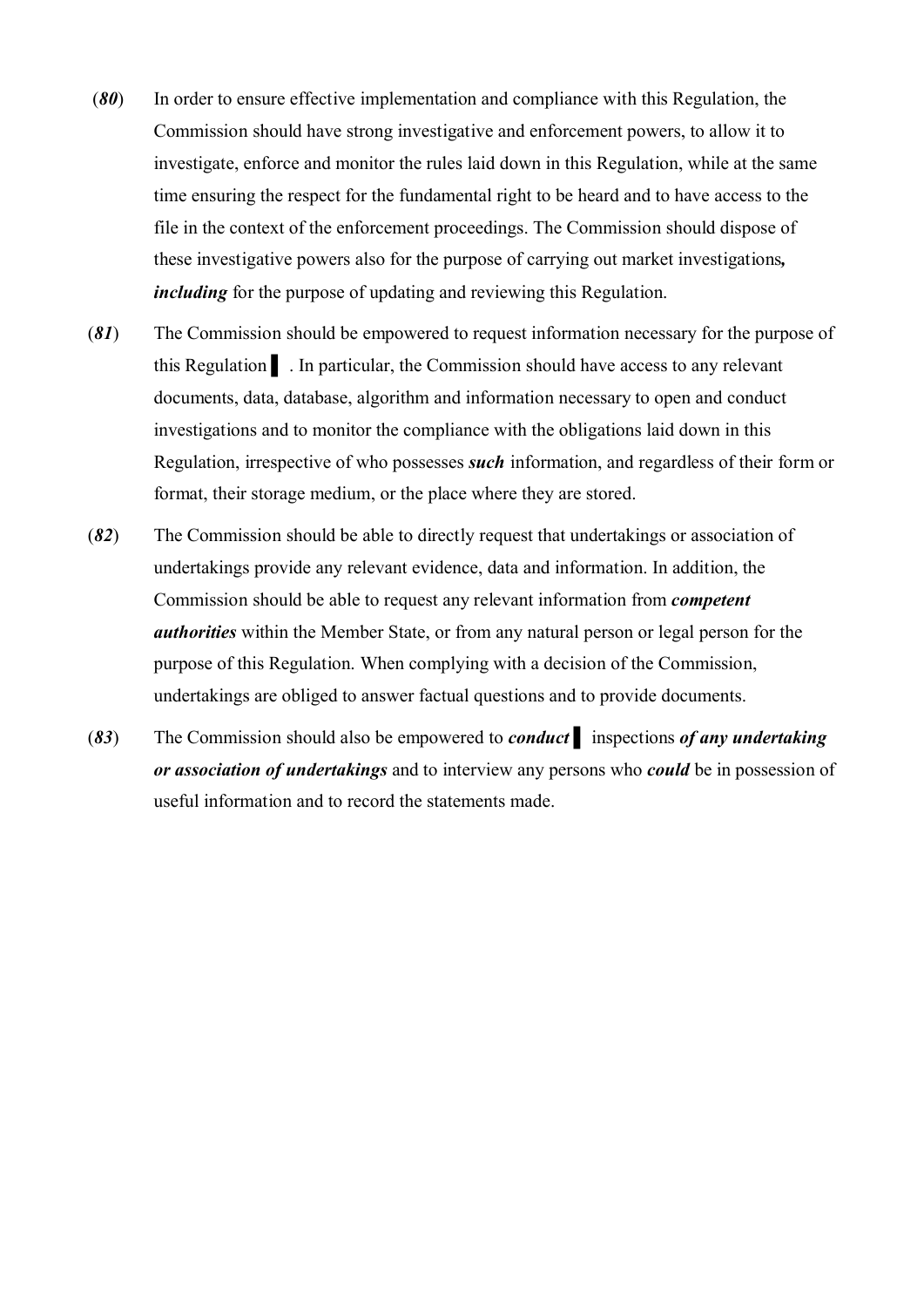- *(84) Interim measures can be an important tool to ensure that, while an investigation is ongoing, the infringement being investigated does not lead to serious and irreparable damage for business users or end users of gatekeepers. This tool is important to avoid developments that could be very difficult to reverse by a decision taken by the Commission at the end of the proceedings. The Commission should therefore have the power to impose interim measures by decision in the context of proceedings opened in view of the possible adoption of a decision of non-compliance. This power should apply in cases where the Commission has made a prima facie finding of infringement of obligations by gatekeepers and where there is a risk of serious and irreparable damage for business users or end users of gatekeepers. A decision imposing interim measures should only be valid for a specified period, either one ending with the conclusion of the proceedings by the Commission, or for a fixed period which can be renewed insofar as it is necessary and appropriate.*
- (*85*) The Commission should be able to take the necessary actions to monitor the effective implementation *of* and compliance with the obligations laid down in this Regulation. Such actions should include the ability of the Commission to appoint independent external experts, **and** auditors to assist the Commission in this process, including where applicable from competent *authorities of the Member States*, such as data or consumer protection authorities. *When appointing auditors, the Commission should ensure sufficient rotation.*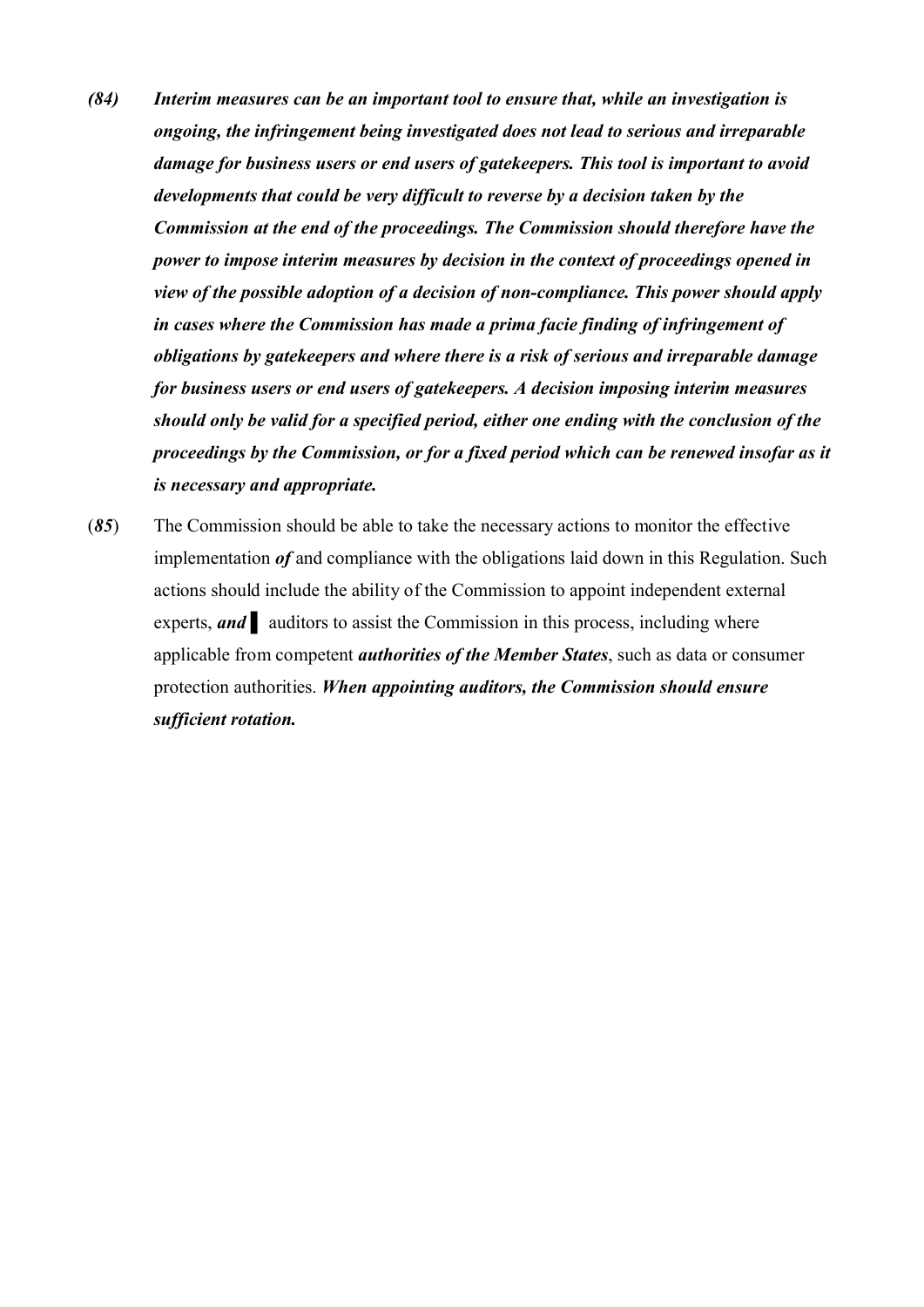- (*86*) Compliance with the obligations imposed *by* this Regulation should be enforceable by means of fines and periodic penalty payments. To that end, appropriate levels of fines and periodic penalty payments should also be laid down for non-compliance with the obligations and breach of the procedural rules subject to appropriate limitation periods*, in accordance with the principles of proportionality and ne bis in idem. The Commission and the relevant national authorities* should *coordinate their enforcement efforts in order to ensure that those principles are respected. In particular, the Commission should take into account any fines and penalties imposed on the same legal person for the same facts through a final decision in proceedings relating to an infringement of other Union or national rules, so as to ensure that the overall* fines and *penalties imposed correspond to the seriousness of the infringements committed*.
- (*87*) In order to ensure effective recovery of fines imposed on associations of undertakings for infringements that they have committed, it is necessary to lay down the conditions on which *it should be possible for* the Commission *to* require payment of the fine from the members of th*at* association *of undertakings* where *it* is not solvent.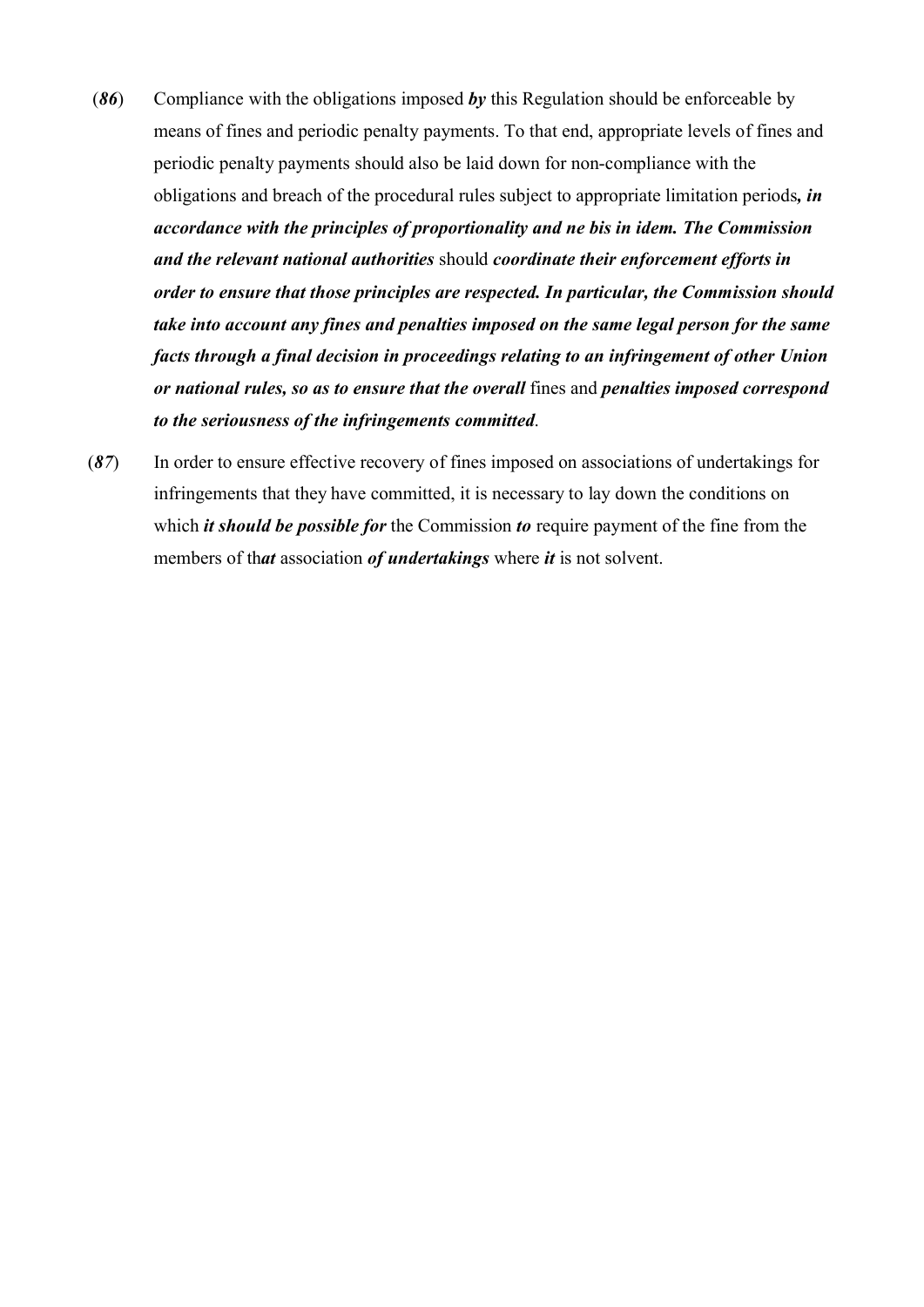- (*88*) In the context of proceedings carried out under this Regulation, the *undertaking* concerned should be accorded the right to be heard by the Commission and the decisions taken should be widely publicised. While ensuring the rights to good administration  $\mathbf{I}$ , the right of access to the file and the right to be heard, it is essential *to protect* confidential information ▌ . Furthermore, while respecting the confidentiality ▌ of the information, the Commission should ensure that any information on *which* the decision *is based* is disclosed to an extent that allows the addressee of the decision to understand the facts and considerations that led to the decision. *It is also necessary to ensure that the Commission only uses information collected pursuant to this Regulation for the purposes of this Regulation, except where specifically envisaged otherwise.* Finally, *it should be possible,*  under certain conditions*, for* certain business records, such as communication between lawyers and their clients, *to* be ▌ considered confidential if the relevant conditions are met.
- *(89) When preparing non-confidential summaries for publication in order to effectively enable interested third parties to provide comments, the Commission should give due regard to the legitimate interest of undertakings in the protection of their business secrets and other confidential information.*
- *(90) The coherent, effective and complementary enforcement of available legal instruments applied to gatekeepers requires cooperation and coordination between the Commission and national authorities within the remit of their competences. The Commission and national authorities should cooperate and coordinate their actions necessary for the enforcement of the available legal instruments applied to gatekeepers within the meaning of this Regulation and respect the principle of sincere cooperation laid down in Article 4 TFEU. It should be possible for the support from national authorities to the Commission to include providing the Commission with all necessary information in their possession or assistingthe Commission, at its request, with the exercise of its powers so that the Commission is better able to carry out its duties under this Regulation.*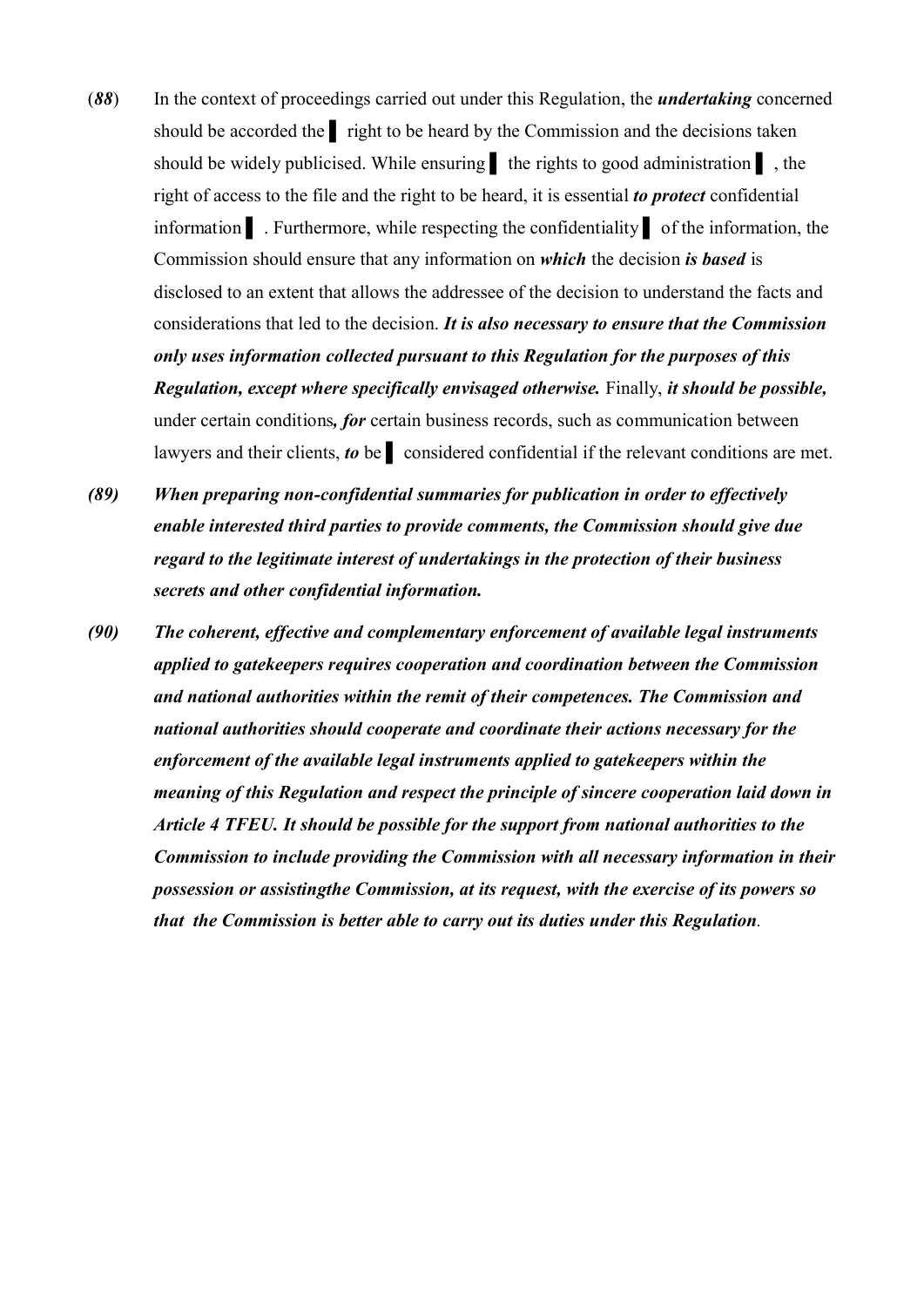*(91) The Commission is the sole authority empowered to enforce this Regulation. In order to support the Commission, it should be possible for Member States to empower their competent authorities enforcing competition rules to conduct investigations into possible infringements of obligations under this Regulation. This could in particular be relevant for cases where it cannot be determined from the outset whether a gatekeeper's behaviour is capable of infringing this Regulation, the competition rules which the competent authority is empowered to enforce, or both. The competent authority enforcing competition rules should report on its findings on possible infringements of obligations under this Regulation to the Commission in view of the Commission opening proceedings to investigate any non-compliance as the sole enforcer of the provisions laid down by this Regulation. The Commission should have full discretion to decide whether to open such proceedings. In order to avoid overlapping investigations under this Regulation, the competent authority concerned should inform the Commission before taking its first investigative measureinto a possible infringement of obligations under this Regulation. The competent national authorities should also closely cooperate and coordinate with the Commission when applying national competition rules against gatekeepers, including with regard to the setting of fines. To that end, they should inform the Commission when initiating proceedings based on national competition rules against gatekeepers, as well as prior to imposing obligations on gatekeepers in such proceedings. In order to avoid duplication, it should be possible for information of the draft decision pursuant to Article 11 of Regulation (EC) No 1/2003, where applicable, to serve as notification under this Regulation.*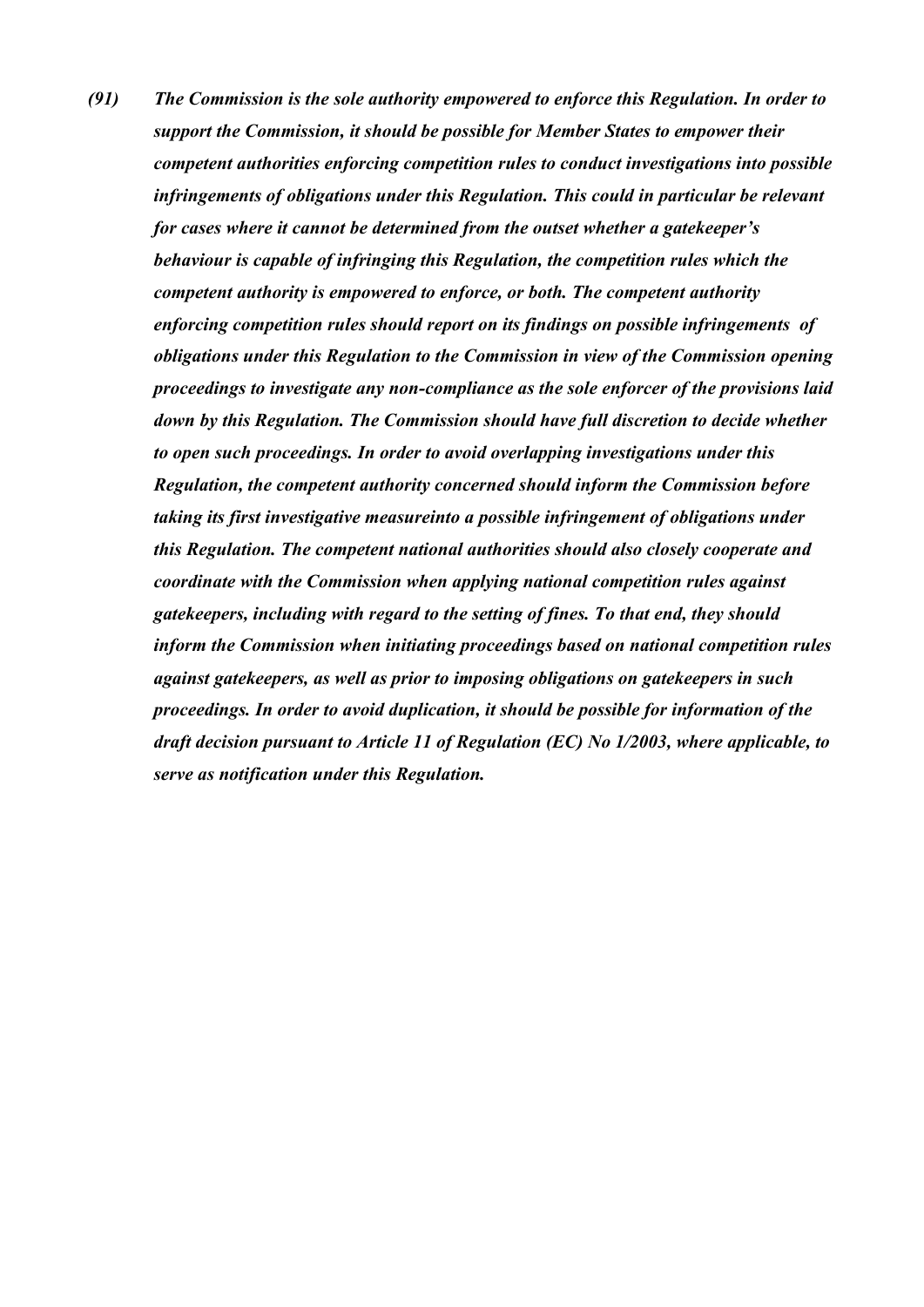- *(92) In order to safeguard the harmonised application and enforcement of this Regulation, it is important to ensure that national authorities, including national courts, have all necessary information to ensure that their decisions do not run counter to a decision adopted by the Commission under this Regulation. National courts should be allowed to ask the Commission to send them information or opinions on questions concerning the application of this Regulation. At the same time, the Commission should be able to submit oral or written observations to national courts. This is without prejudice to the ability of national courts to request a preliminary ruling under Article 267 TFEU.*
- *(93) In order to ensure coherence and effective complementarity in the implementation of this Regulation and of other sectoral regulations applicable to gatekeepers, the Commission should benefit from the expertise of a dedicated high-level group. It should be possible for that high-level group to also assist the Commission by means of advice, expertise and recommendations, when relevant, in general matters relating to the implementation or enforcement of this Regulation. The high-level group should be composed of the relevant European bodies and networks, and its composition should ensure a high level of expertise and a geographical balance. The members of the highlevel group should regularly report to the bodies and networks they represent regarding the tasks performed in the context of the group, and consult them in that regard.*
- *(94) Since the decisions taken by the Commission under this Regulation are subject to review by the Court of Justice in accordance with the TFEU, in accordance with Article 261 TFEU, the Court of Justice should have unlimited jurisdiction in respect of fines and penalty payments.*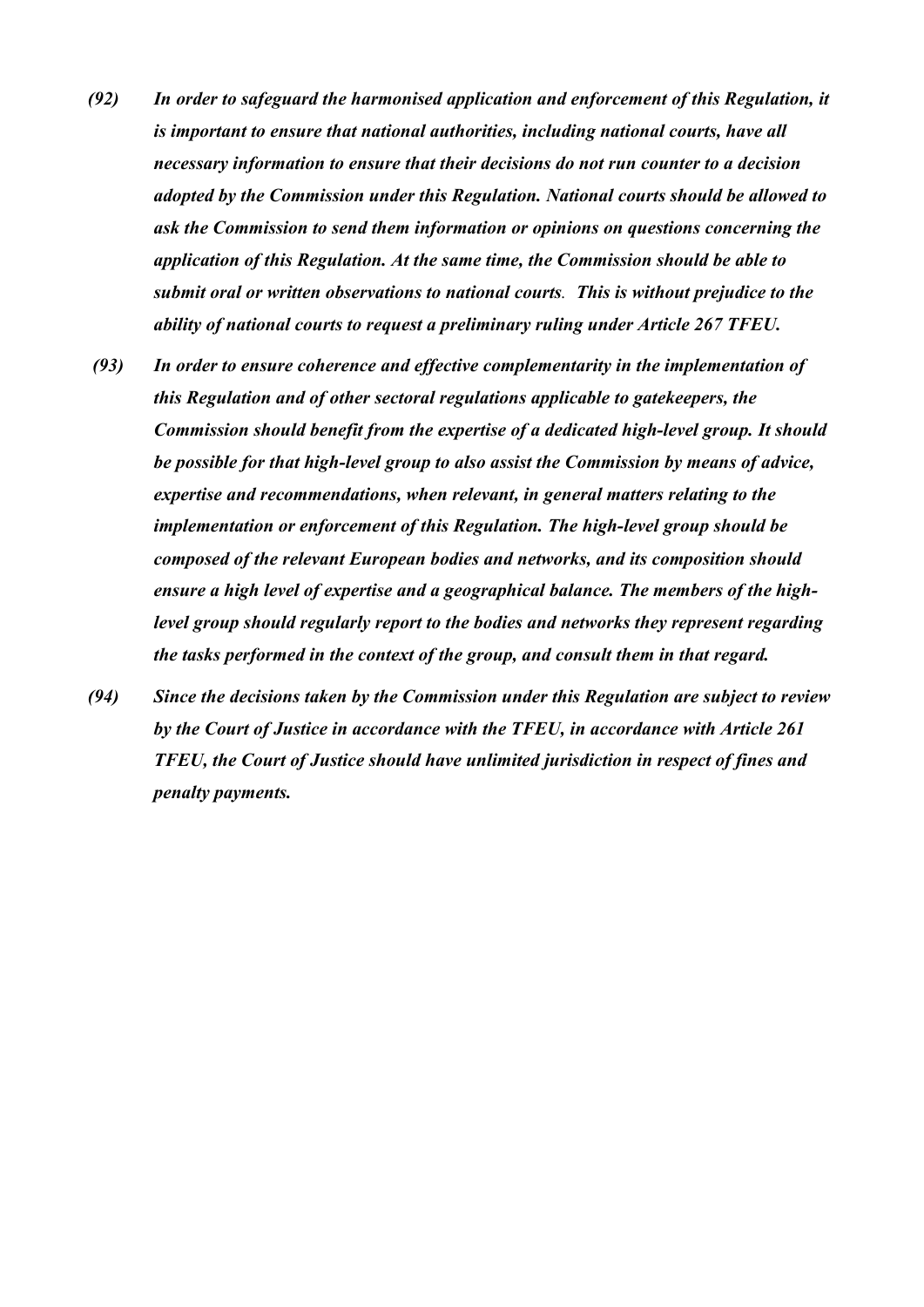- *(95) It should be possible for the Commission to develop guidelines to provide further guidance on different aspects of this Regulation or to assist undertakings providing core platform services in the implementation of the obligations under this Regulation. It should be possible for such guidance to be based in particular on the experience that the Commission obtains through the monitoring of compliance with this Regulation. The issuing of any guidelines under this Regulation is a prerogative and at the sole discretion of the Commission and should not be considered to be a constitutive element in ensuring that the undertakings or association of undertakings concerned comply with the obligations under this Regulation.*
- *(96) The implementation of some of the gatekeepers' obligations, such as those related to data access, data portability or interoperability could be facilitated by the use of technical standards. In this respect, it should be possible for the Commission, where appropriate and necessary, to request European standardisation bodies to develop them.*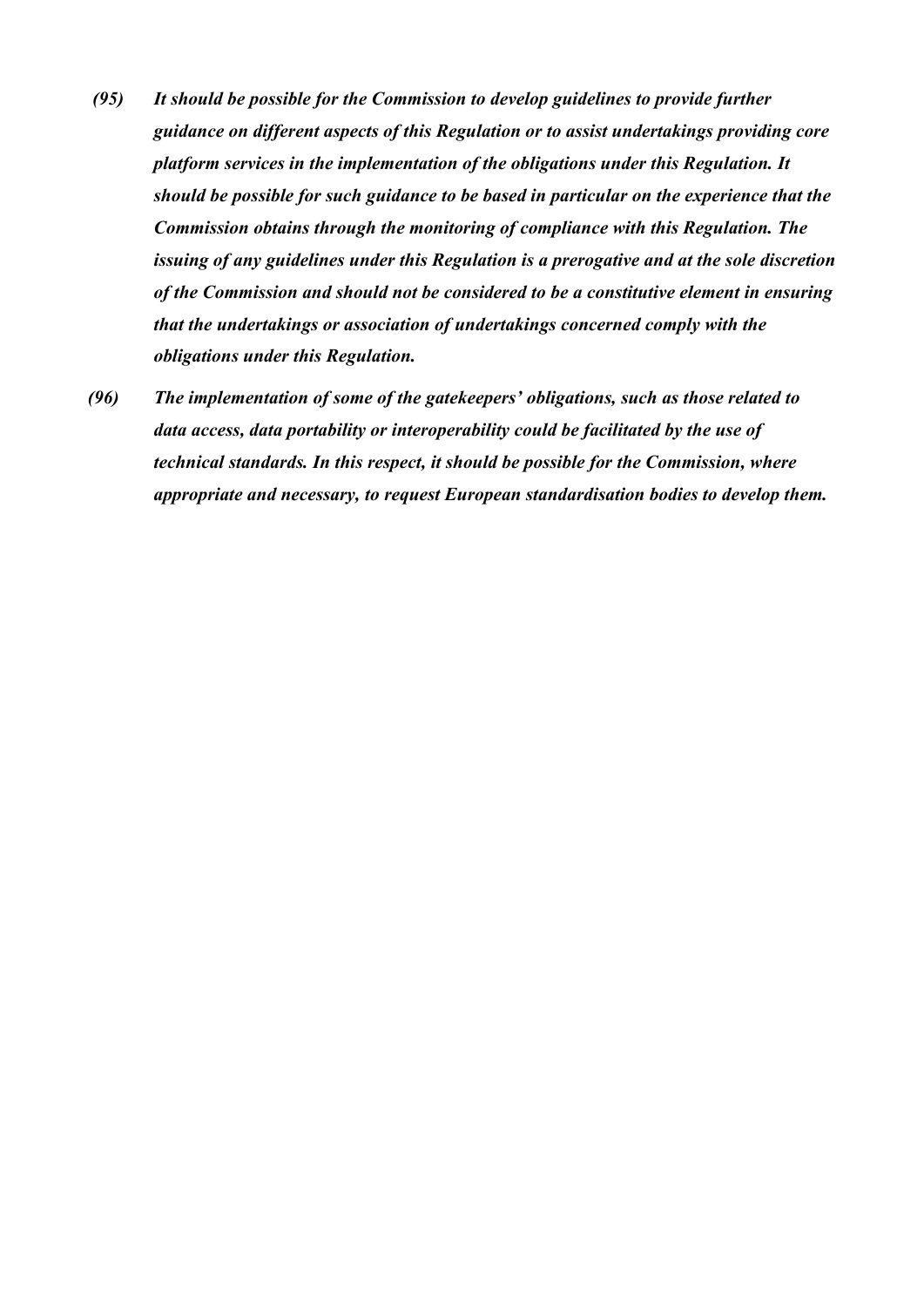*(97) In order to ensure contestable and fair markets in the digital sector across the Union where gatekeepers are present, the power to adopt acts in accordance with Article 290 TFEU should be delegated to the Commission in respect of amending the methodology for determining whether the quantitative thresholds regarding active end users and active business users for the designation of gatekeepers are met, which is contained in an Annex to this Regulation, in respect of further specifying the additional elements of the methodology not falling in that Annex for determining whether the quantitative thresholds regarding the designation of gatekeepers are met, and in respect of supplementing the existing obligations laid down in this Regulation where, based on a market investigation, the Commission has identified the need for updating the obligations addressing practices that limit the contestability of core platform services or are unfair, and the update considered falls within the scope of the Regulation for such delegated acts. It is of particular importance that the Commission carries out appropriate consultations during its preparatory work, including at expert level, and that those consultations be conducted in accordance with the principles laid down in the Interinstitutional Agreement of 13 April 2016 on Better Law-Making<sup>18</sup>. In particular, to ensure equal participation in the preparation of delegated acts, the European Parliament and the Council should receive all documents at the same time as Member States' experts, and their experts systematically have access to meetings of Commission expert groups dealing with the preparation of delegated acts.*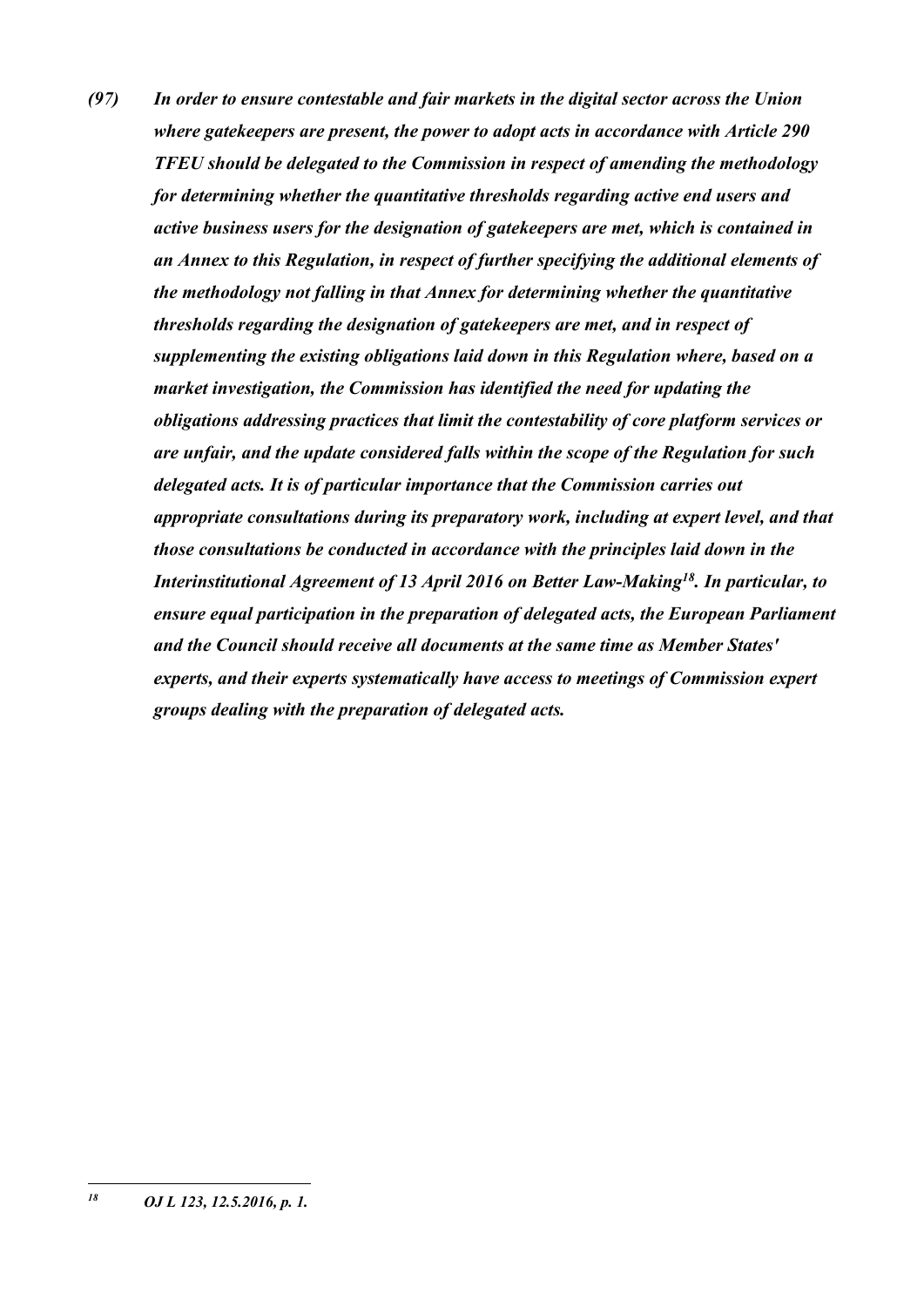(*98*) In order to ensure uniform conditions for the implementation of *this Regulation*, implementing powers should be conferred on the Commission *to specify measures to be implemented by gatekeepers in order to effectively comply with the obligations under this Regulation; to suspend, in whole or in part, a specific obligation imposed on a gatekeeper; to exempt a gatekeeper, in whole or in part, from a specific obligation; to specify the measures to be implemented by a gatekeeper when it circumvents the obligations under this Regulation; to conclude a market investigation for designating gatekeepers or into systematic non-compliance; to order interim measures against a gatekeeper; to make commitments binding on a gatekeeper; to set out its finding of a non-compliance; to set the definitive amount of the periodic penalty payment; to determine the form, content and other details of notifications, submissions of information, reasoned requests and regulatory reports transmitted by gatekeepers; to lay down operational and technical arrangements in view of implementing interoperability and the methodology and procedure for the audited description of techniques used for profiling consumers; to provide for practical arrangements for proceedings, extensions of deadlines, exercising rights during proceedings, terms of disclosure, as well as for the cooperation and coordination between the Commission and national authorities*. Those powers should be exercised in accordance ▌ with Regulation (EU) *No 182/2011* of the European Parliament and of the Council*<sup>19</sup>* .

 $19$ *<sup>19</sup> Regulation (EU) No 182/2011 of the European Parliament and of the Council of 16 February 2011 laying down the rules and general principles concerning mechanisms for control by the Member States of the Commission's exercise of implementing powers (OJ L 55, 28.2.2011, p. 13).*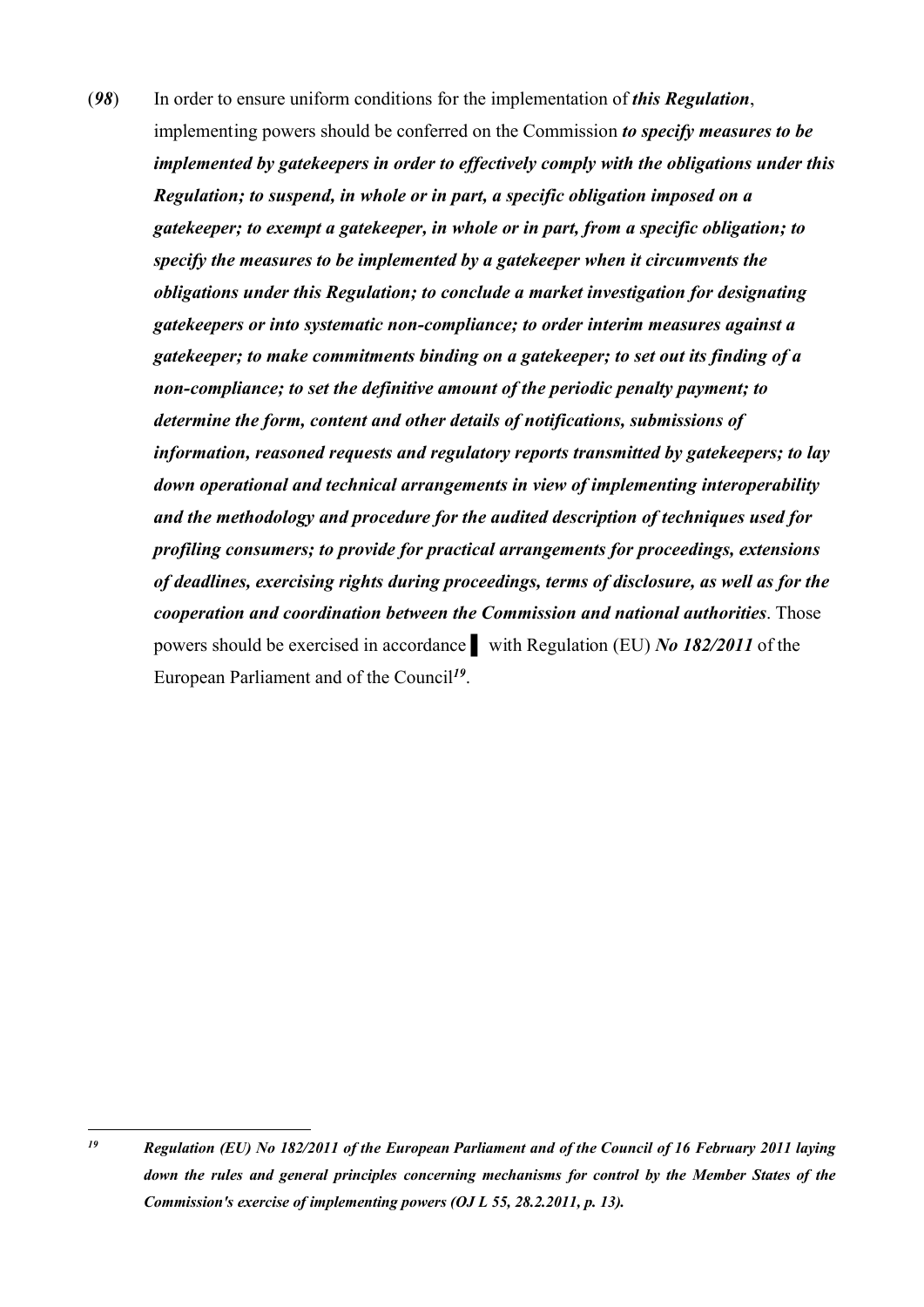- *(99) The examination procedure should be used for the adoption of an implementing act on the practical arrangements for the cooperation and coordination between the Commission and Member States. The advisory procedure should be used for the remaining implementing acts envisaged by this Regulation. This is justified by the fact that those remaining implementing acts relate to practical aspects of the procedures laid down in this Regulation, such as form, content and other details of various procedural steps, as well as the practical arrangements of different procedural steps, such as, for example, extension of procedural deadlines or right to be heard.*
- (*100*) ▌In accordance with *Regulation (EU) No 182/2011, each Member State* should be *represented in the advisory committee and decide on the composition of its delegation. Such delegation can include, inter alia, experts from the competent authorities within the* Member States*, which hold the relevant expertise for a specific issue presented to the advisory committee*.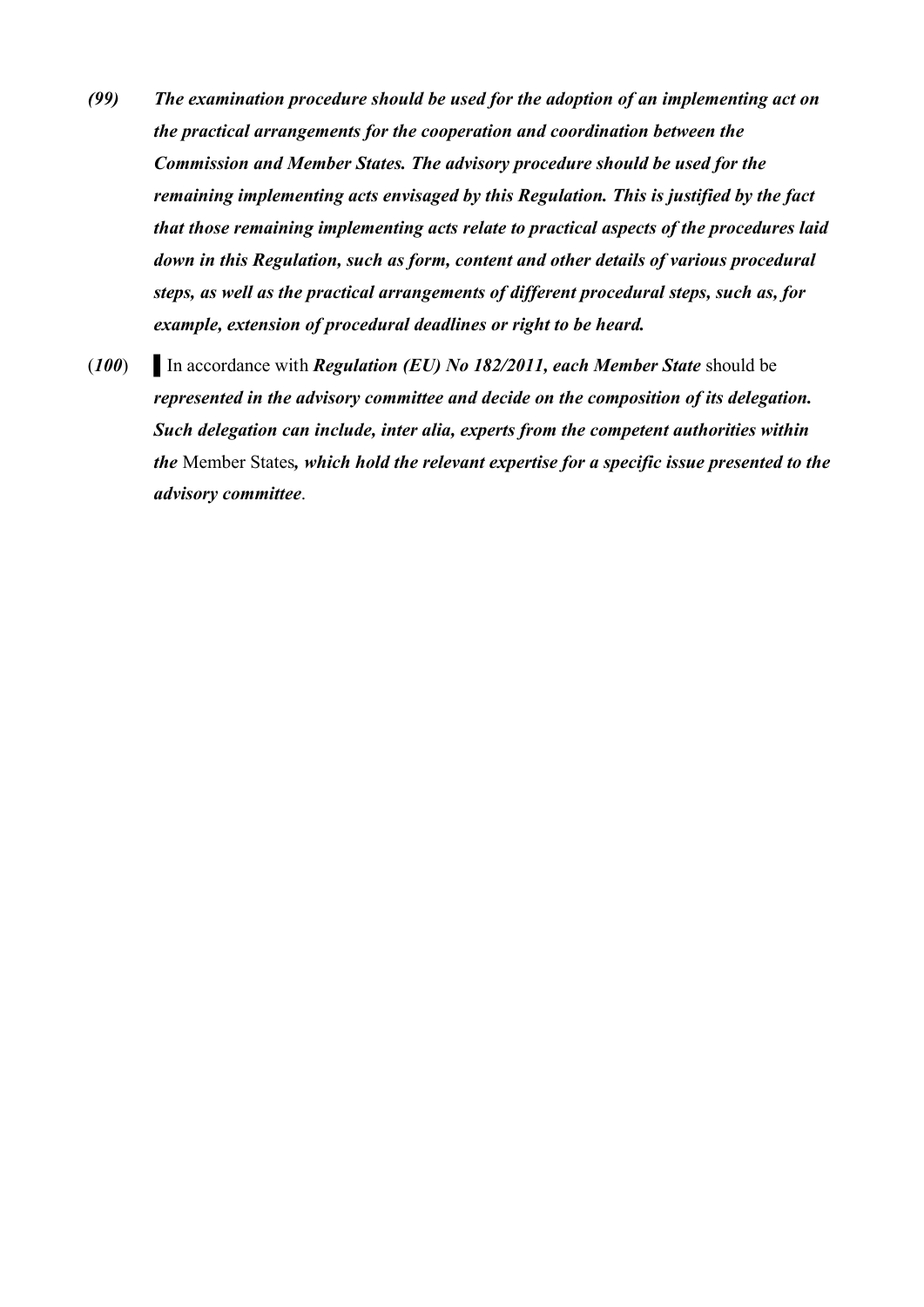- *(101) Whistle-blowers can bring new information to the attention of competent authorities which can help the competent authorities detect infringements of this Regulation and enable them to impose penalties. It should be ensured that adequate arrangements are in place to enable whistle-blowers to alert the competent authorities to actual or potential infringements of this Regulation and to protect the whistle-blowers from retaliation. For that purpose, it should be provided in this Regulation that Directive (EU) 2019/1937 of the European Parliament and of the Council<sup>20</sup> is applicable to the reporting of breaches of this Regulation and to the protection of persons reporting such breaches.*
- *(102) To enhance legal certainty, the applicability, pursuant to this Regulation, of Directive (EU) 2019/1937 to reports of breaches of this Regulation and to the protection of persons reporting such breaches should be reflected in that Directive. The Annex to Directive (EU) 2019/1937 should therefore be amended accordingly. It is for the Member States to ensure that that amendment is reflected in their transposition measures adopted in accordance with Directive (EU) 2019/1937, although the adoption of national transposition measures is not a condition for the applicability of that Directive to the reporting of breaches of this Regulation and to the protection of reporting persons from the date of application of this Regulation.*

1

*<sup>20</sup> Directive (EU) 2019/1937 of the European Parliament and of the Council of 23 October 2019 on the protection of persons who report breaches of Union law (OJ L 305, 26.11.2019, p. 17).*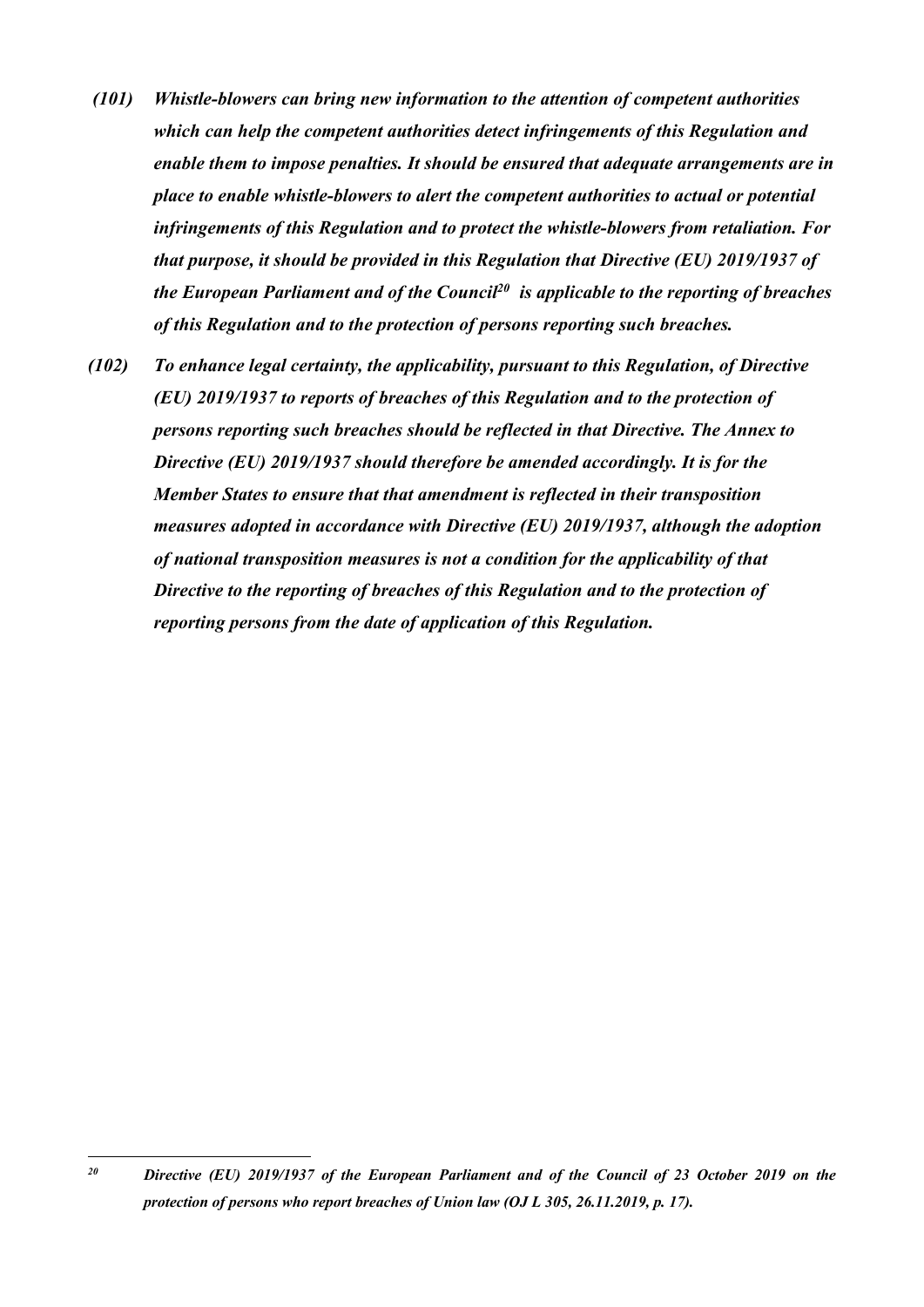*(103) Consumers should be entitled to enforce their rights in relation to the obligations imposed on gatekeepers under this Regulation through representative actions in accordance with Directive (EU) 2020/1828 of the European Parliament and of the Council*<sup>21</sup>*. For that purpose, this Regulation should provide that Directive (EU) 2020/1828 be applicable to the representative actions brought against infringements by gatekeepers of provisions of this Regulation that harm or can harm the collective interests of consumers. The Annex to that Directive should therefore be amended accordingly. It is for the Member States to ensure that that amendment is reflected in their transposition measures adopted in accordance with Directive (EU) 2020/1828, although the adoption of national transposition measures in this regard is not a condition for the applicability of that Directive to those representative actions. The applicability of Directive (EU) 2020/1828 to the representative actions brought against infringements by gatekeepers of provisions of this Regulation that harm or can harm the collective interests of consumers should start from the date of application of Member States' laws, regulations and administrative provisions necessary to transpose that Directive, or from the date of application of this Regulation, whichever is the latest.*

<sup>21</sup> <sup>21</sup> *Directive (EU) 2020/1828 of the European Parliament and of the Council of 25 November 2020 on representative actions for the protection of the collective interests of consumers and repealing Directive 2009/22/EC (OJ L 409, 4.12.2020, p. 1).*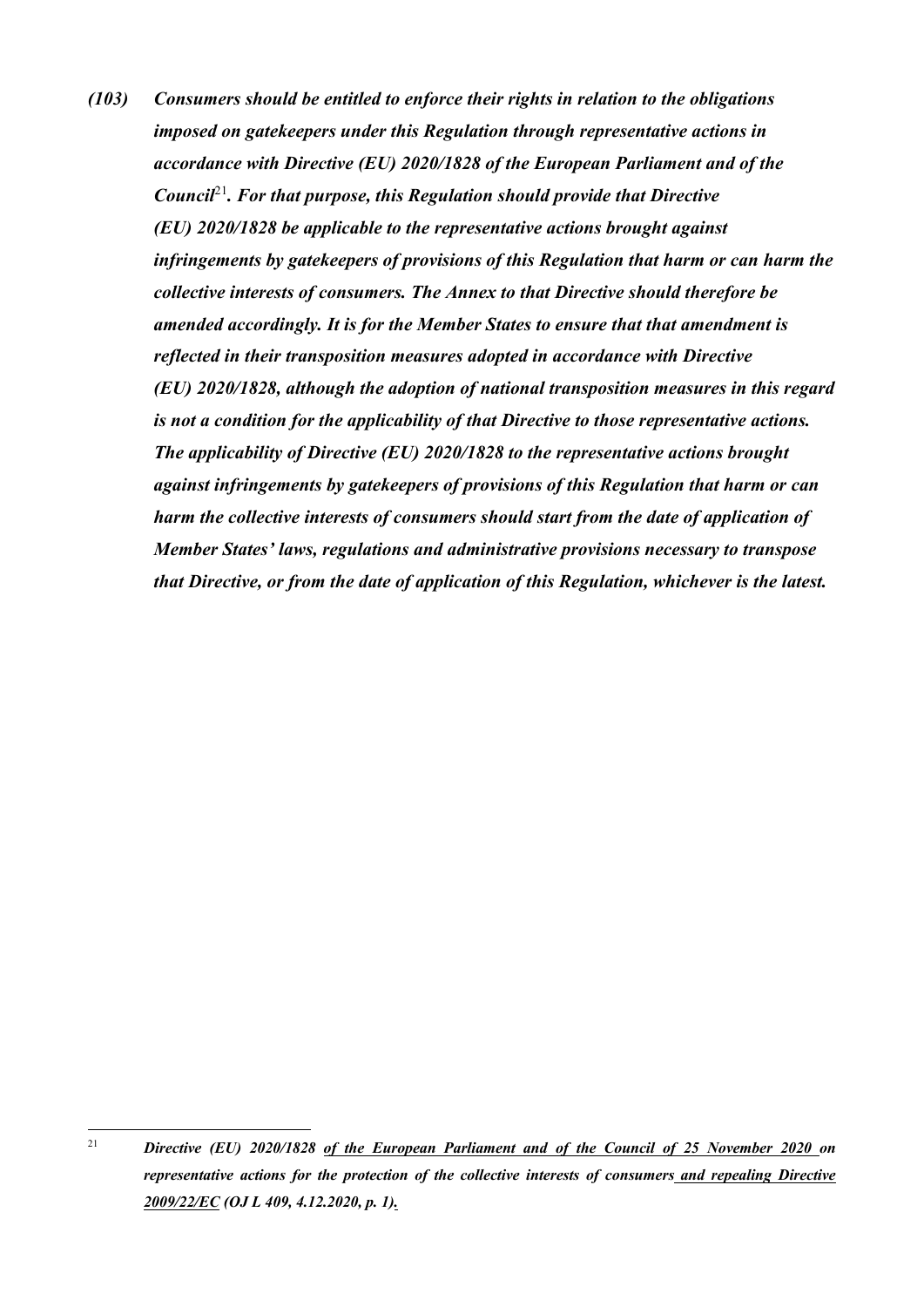(*104*) The Commission should periodically evaluate this Regulation and closely monitor its effects on the contestability and fairness of commercial relationships in the online platform economy, in particular with a view to determining the need for amendments in light of relevant technological or commercial developments. *That* evaluation should include the regular review of the list of core platform services and the obligations addressed to gatekeepers*,* as well as *their* enforcement, in view of ensuring that digital markets across the Union are contestable and fair. *In that context, the Commission should also evaluate the scope of the obligation concerning the interoperability of number-independent electronic communications services.* In order to obtain a broad view of developments in the *digital* sector, the evaluation should take into account the experiences of Member States and relevant stakeholders. *It should be possible for t*he Commission in this regard also *to* consider the opinions and reports presented to it by the Observatory on the Online Platform Economy that was first established by Commission Decision C(2018)2393 of 26 April 2018. Following the evaluation, the Commission should take appropriate measures. The Commission should maintain a high level of protection and respect for the common rights and values, particularly equality and non-discrimination, as an objective when conducting the assessments and reviews of the practices and obligations provided in this Regulation.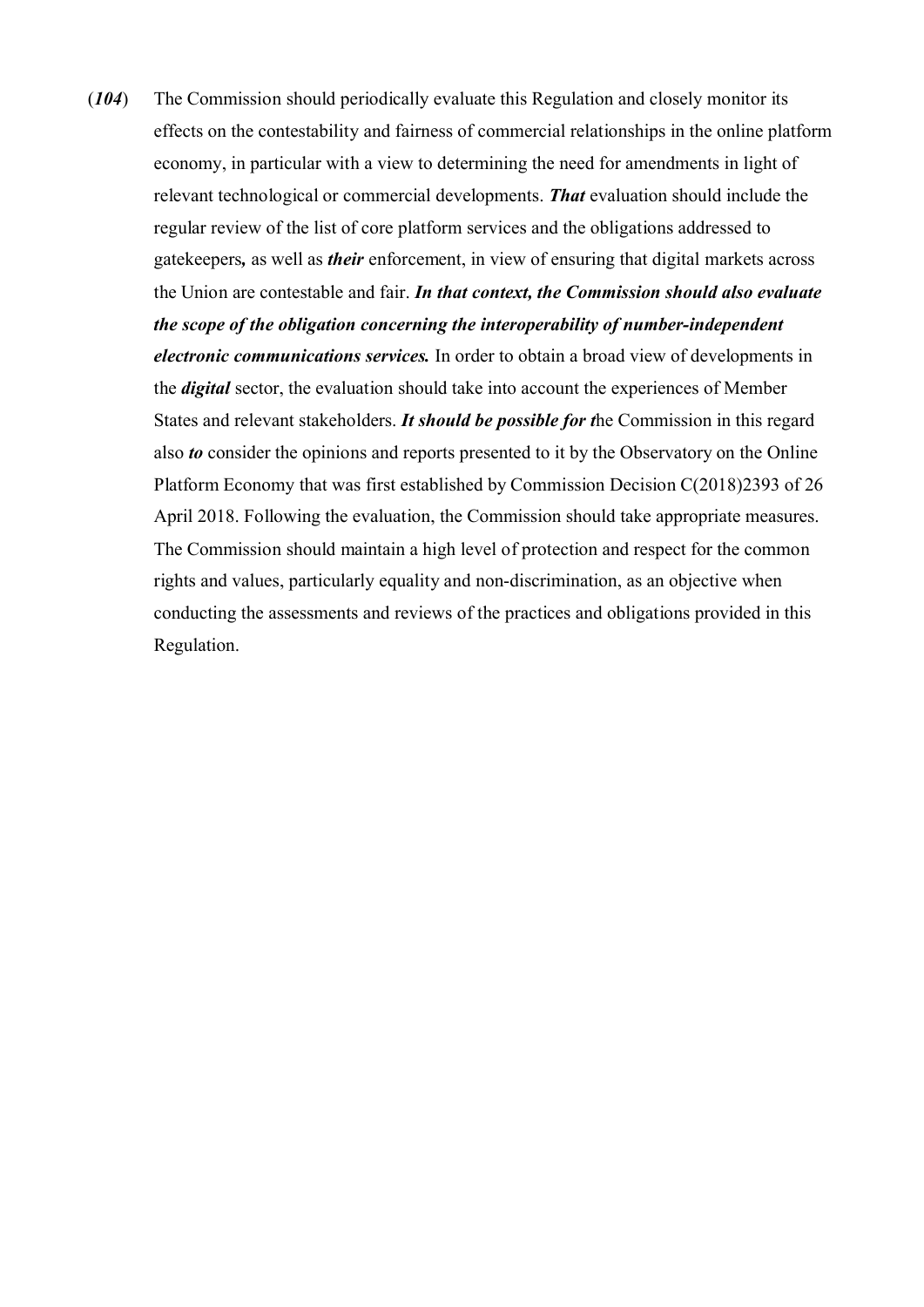- *(105) Without prejudice to the budgetary procedure and through existing financial instruments, adequate human, financial and technical resources should be allocated to the Commission to ensure that it can effectively perform its duties and exercise its powers in respect of the enforcement of this Regulation.*
- (*106*) *Since t*he objective of this Regulation*, namely* to ensure a contestable and fair digital sector in general and core platform services in particular, with a view to promoting innovation, high quality of digital products and services, fair and competitive prices, as well as a high quality and choice for end users in the digital sector*,* cannot be sufficiently achieved by the Member States, but can *rather*, by reason of the business model and operations of the gatekeepers and the scale and effects of their operations, be *better*  achieved at Union level*, t*he Union may adopt measures, in accordance with the principle of subsidiarity as set out in Article 5 of the Treaty on European Union. In accordance with the principle of proportionality, as set out in that Article, this Regulation does not go beyond what is necessary in order to achieve that objective.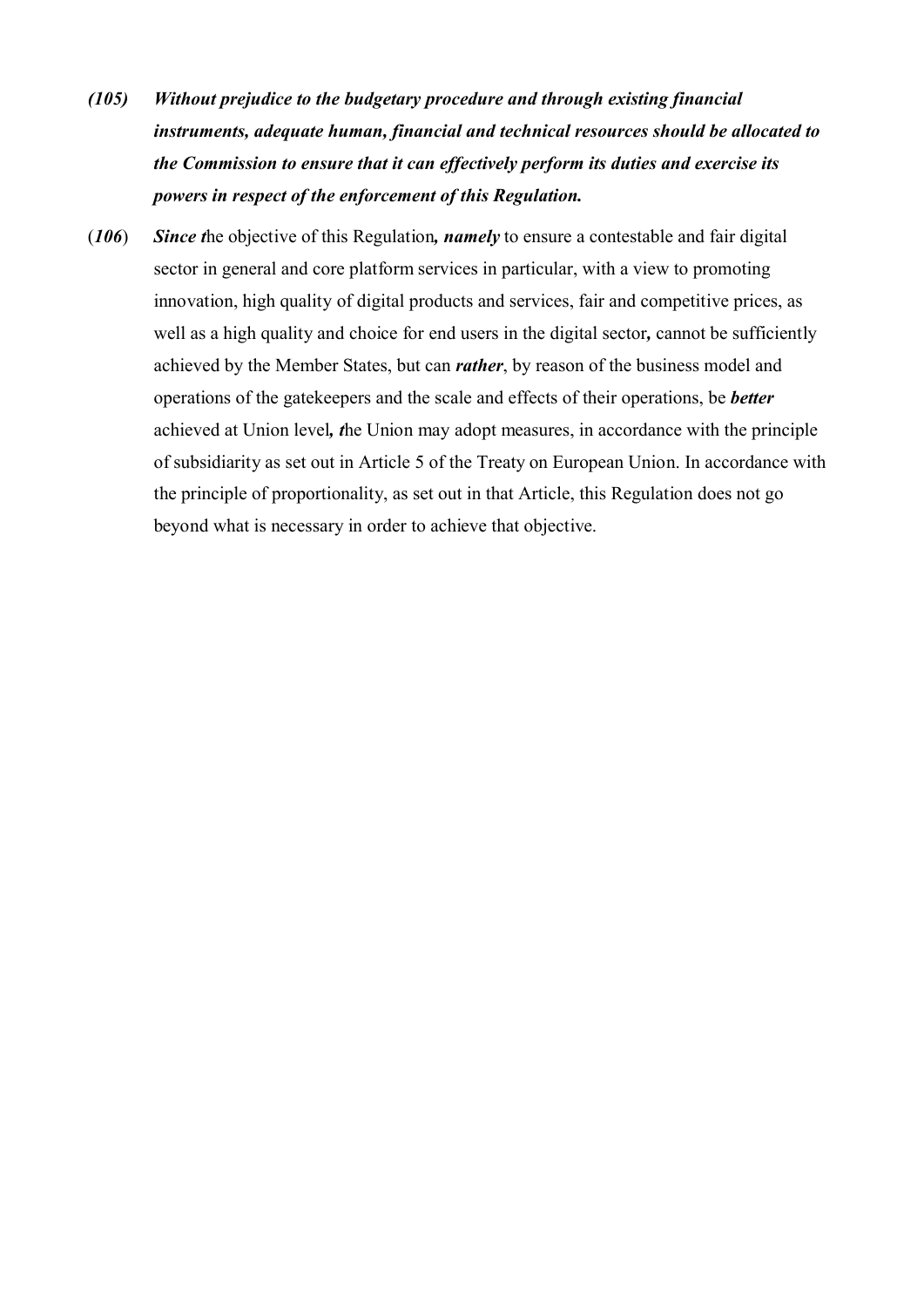- *(107) The European Data Protection Supervisor was consulted in accordance with Article 42 of Regulation (EU) 2018/1725 and delivered an opinion on 10 February 2021*<sup>22</sup> *.*
- *(108) This Regulation respects the fundamental rights and observes the principles recognised by the Charter of Fundamental Rights of the European Union, in particular Articles 16, 47 and 50 thereof. Accordingly, the interpretation and application of this Regulation should respect those rights and principles,*

HAVE ADOPTED THIS REGULATION:

 $22\,$ <sup>22</sup> *OJ C 147, 26.4.2021, p. 4.*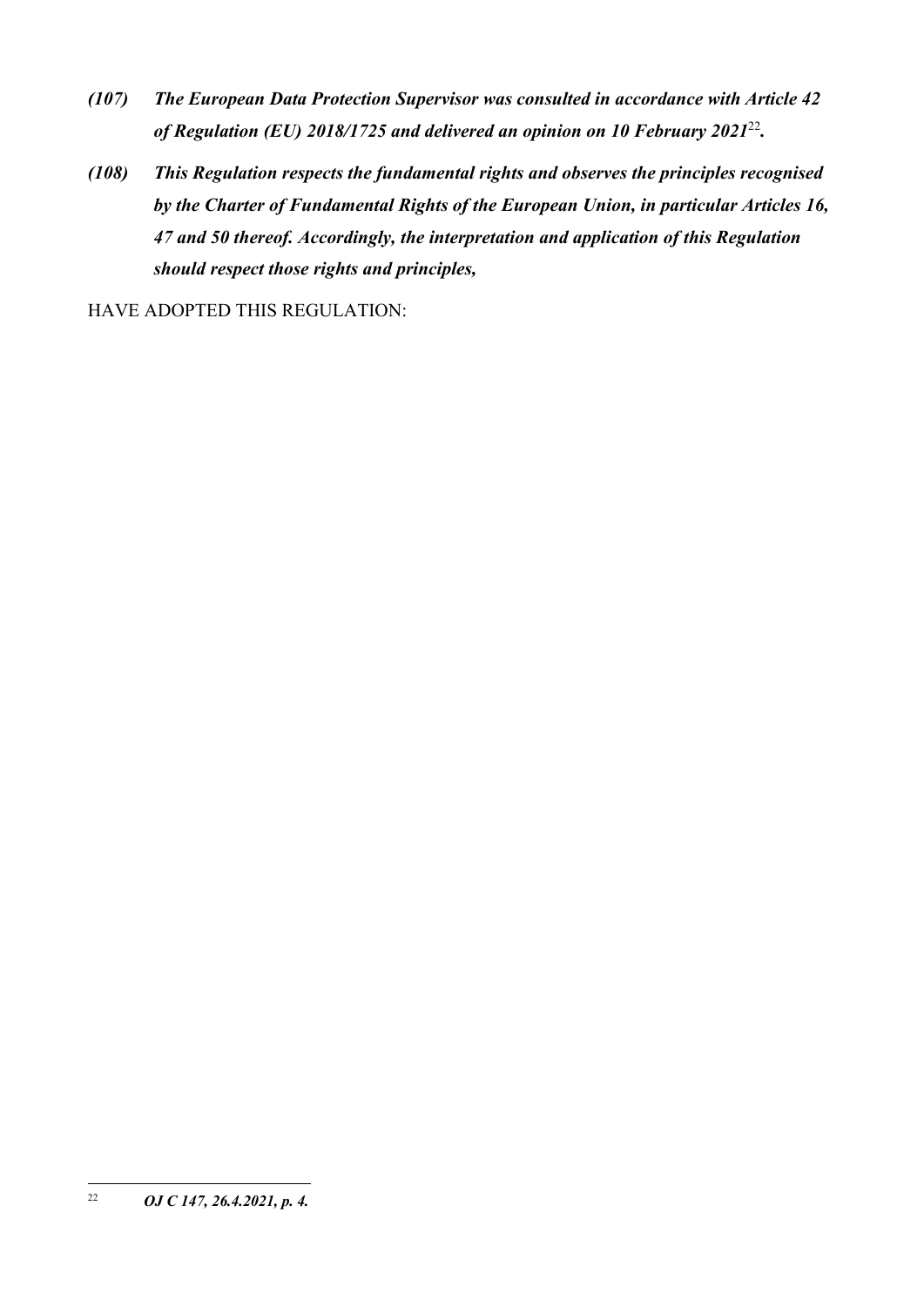## Chapter I

# Subject matter, scope and definitions

### Article 1

## Subject-matter and scope

- 1. *The purpose of* this Regulation *is to contribute to the proper functioning of the internal market by laying* down harmonised rules ensuring *for all businesses,* contestable and fair markets in the digital sector across the Union where gatekeepers are present*, to the benefit of business users and end users*.
- 2. This Regulation shall apply to core platform services provided or offered by gatekeepers to business users established in the Union or end users established or located in the Union, irrespective of the place of establishment or residence of the gatekeepers and irrespective of the law otherwise applicable to the provision of service.
- 3. This Regulation shall not apply to markets *related to*:
	- (a) electronic communications networks as defined in Article 2*, point (1),* of Directive (EU) 2018/1972;
	- (b) electronic communications services as defined in Article 2*, point (4),* of Directive (EU) 2018/1972*,* other than those related to *number-independent* interpersonal communication*s* services.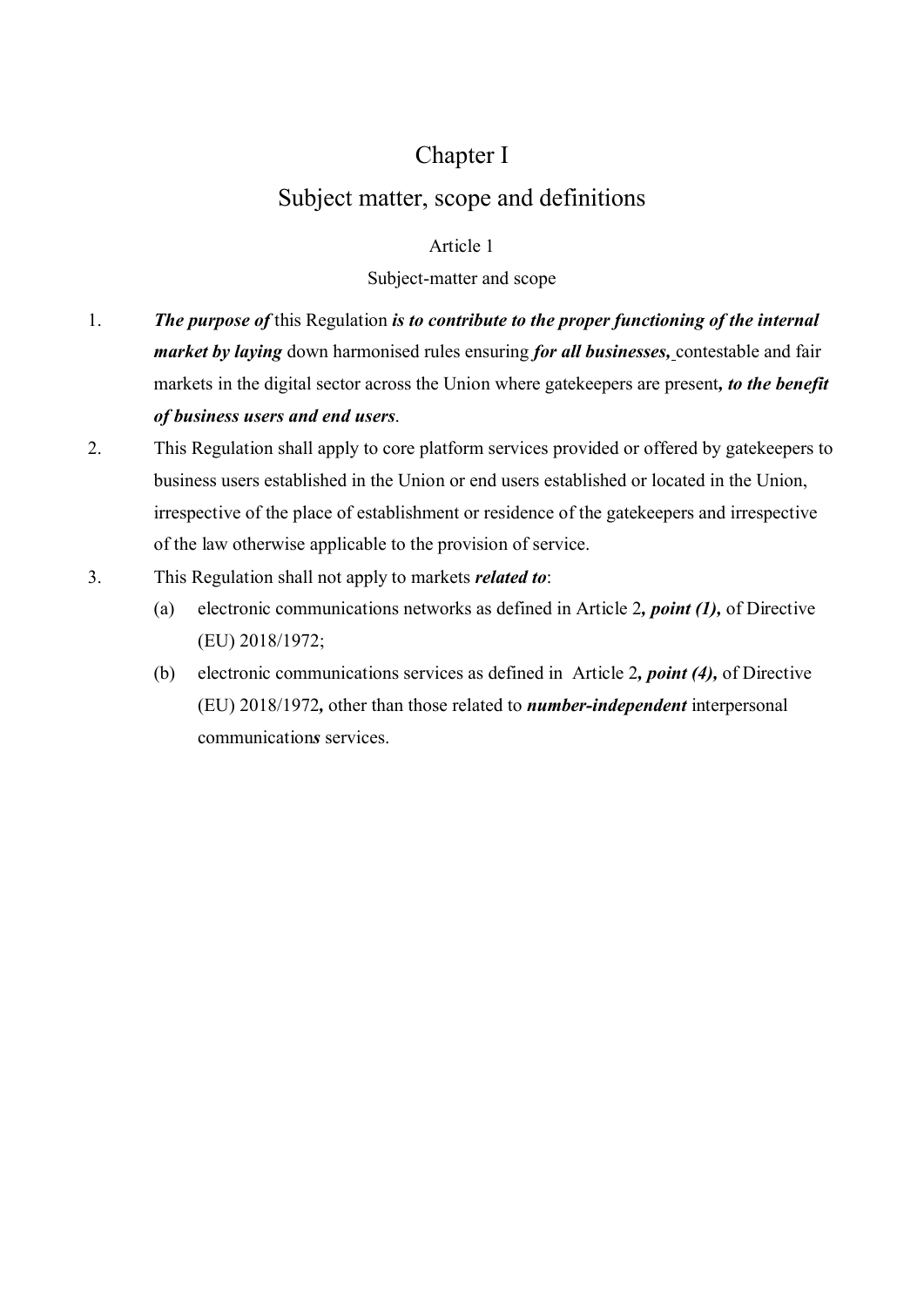- 4. With regard to interpersonal communication*s* services *as defined in Article 2, point (5) of Directive (EU) 2018/1972,* this Regulation is without prejudice to the powers and *responsibilities* granted to the national regulatory and other competent authorities by virtue of Article 61 of *that* Directive.
- 5. *In order to avoid the fragmentation of the internal market,* Member States shall not impose *further obligations* on gatekeepers by way of laws, regulations or administrative *measures* for the purpose of ensuring contestable and fair markets. Nothing in this Regulation precludes Member States from imposing obligations on undertakings, including *undertakings providing* core platform services*, for matters falling outside the scope of this Regulation, provided that* th*o*se obligations *are compatible with Union law and do not result from the fact that* the relevant undertakings hav*e the* status of *a* gatekeeper within the meaning of this Regulation .
- 6. This Regulation is without prejudice to the application of Articles 101 and 102 TFEU. It is also without prejudice to the application of:

*(a)* national *competition* rules prohibiting anti*-*competitive agreements, decisions by associations of undertakings, concerted practices and abuses of dominant positions;

*(b)* national competition rules prohibiting other forms of unilateral conduct insofar as they are applied to undertakings other than gatekeepers or amount to *the*  imposi*tion of* additional obligations on gatekeepers; *and* 

*(c)* Council Regulation (EC) No 139/2004*<sup>23</sup>* and national rules concerning merger control |

7. National authorities shall not take decisions which ▌ run counter to a decision adopted by the Commission under this Regulation. The Commission and Member States shall work in close cooperation and *coordinate* their enforcement actions *on the basis of the principles established in Articles […] and […]*.

 $23$ *<sup>23</sup> Council Regulation (EC) No 139/2004 of 20 January 2004 on the control of concentrations between undertakings (the EC Merger Regulation) (OJ L 24, 29.1.2004, p. 1).*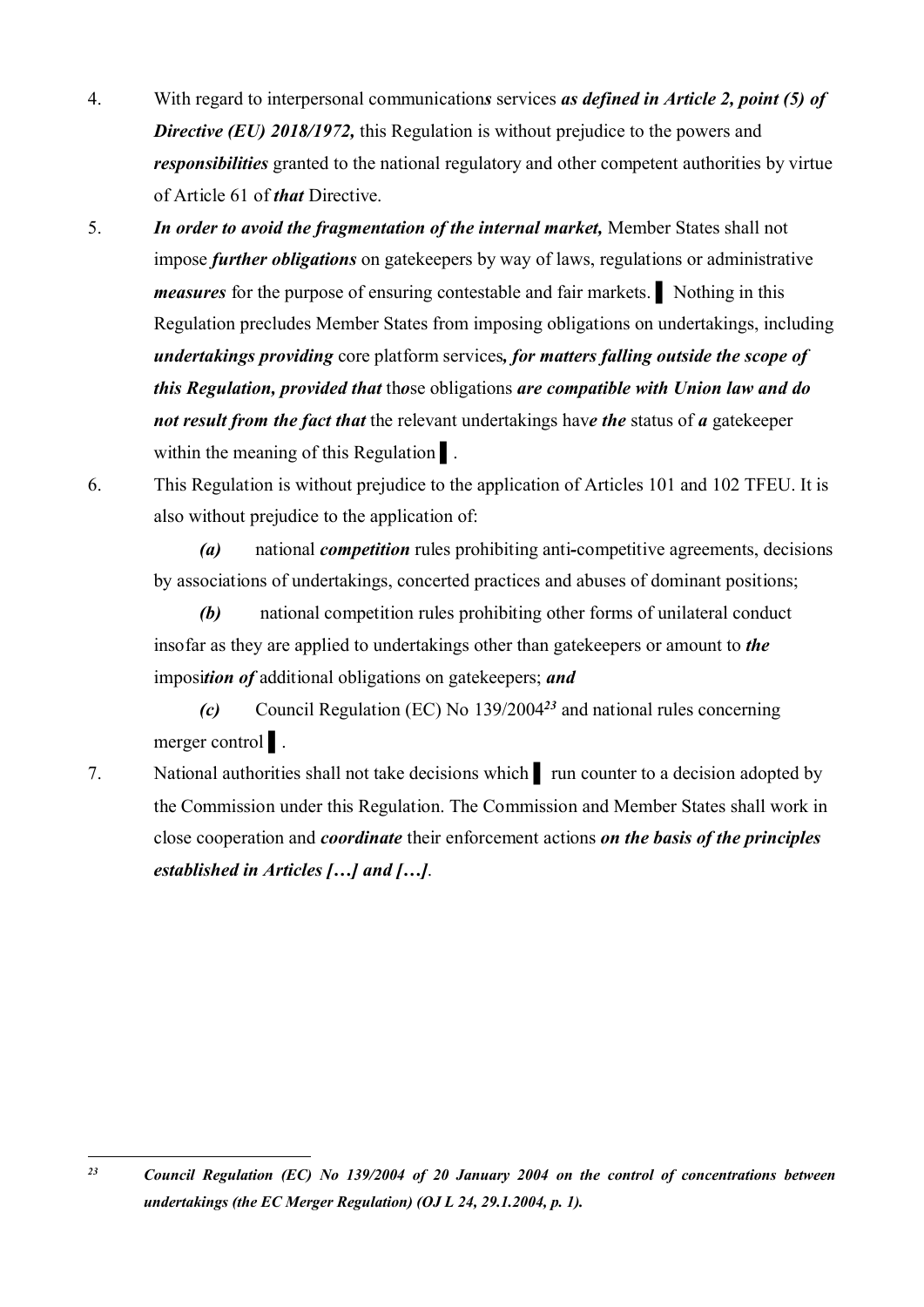## Article 2

### **Definitions**

For the purposes of this Regulation, the following definitions apply:

- (1) 'Gatekeeper' means *an undertaking providing* core platform services*,* designated pursuant to Article 3;
- (2) 'Core platform service' means any of the following:
	- (a) online intermediation services;
	- (b) online search engines;
	- (c) online social networking services;
	- (d) video-sharing platform services;
	- (e) number-independent interpersonal communication*s* services;
	- (f) operating systems;
	- *(g) web browsers;*
	- *(h) virtual assistants;*
	- (*i*) cloud computing services;
	- (*j*) *online* advertising services, including any advertising networks, advertising exchanges and any other advertising intermediation services, provided by *an undertaking that provides* any of the core platform services listed in points (a) to (*i*);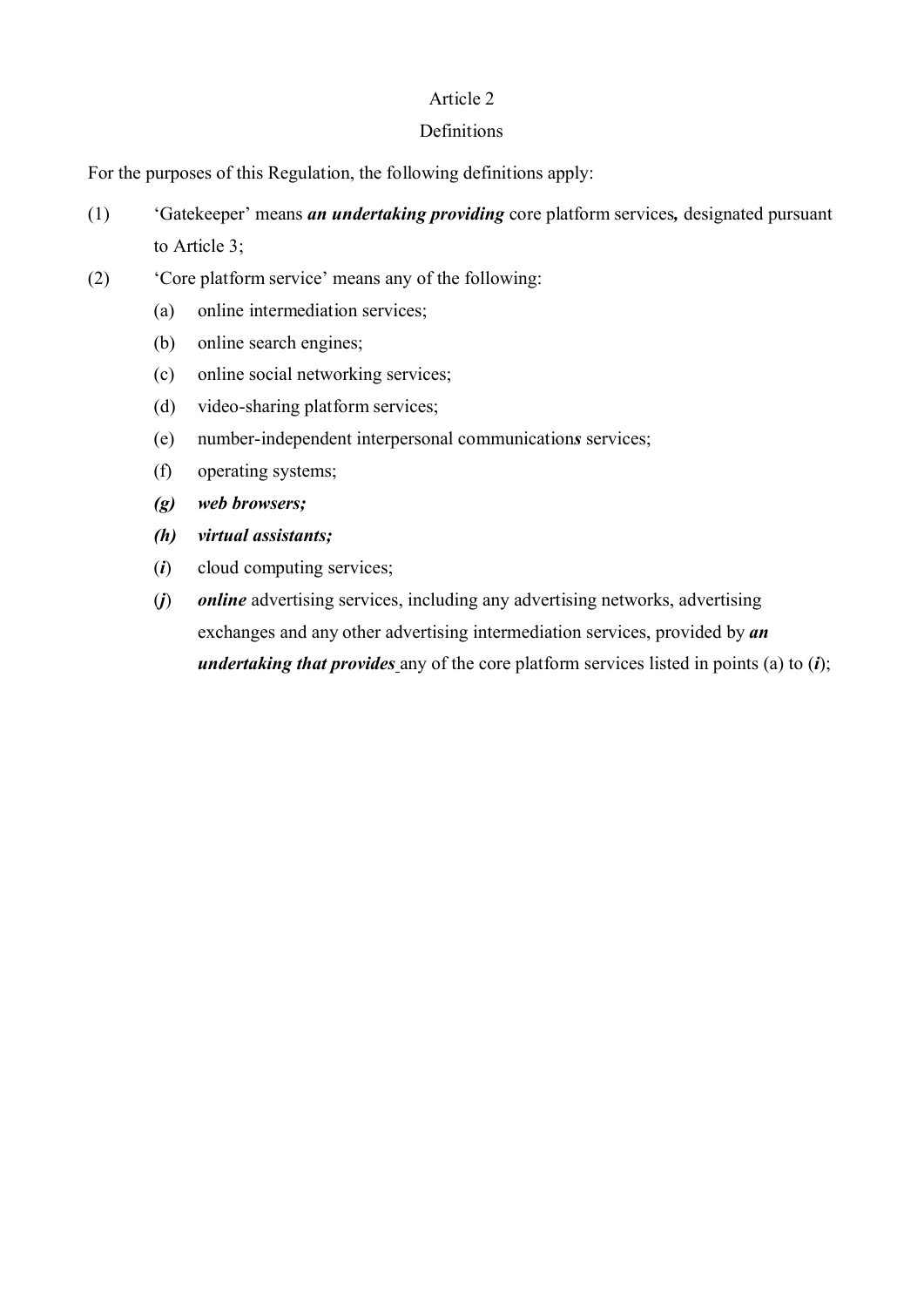- (3) 'Information society service' means any *'*service*' as defined in* Article 1(1)*, point (b),* of Directive (EU) 2015/1535;
- (4) 'Digital sector' means the sector of products and services provided by means of*,* or through*,* information society services;
- (5) 'Online intermediation services' means *'online intermediation* services*'* as defined in Article 2*, point (2),* of Regulation (EU) 2019/1150;
- (6) 'Online search engine' means a*n 'online search engine'* as defined in Article 2*, point (5),* of Regulation (EU) 2019/1150;
- (7) 'Online social networking service' means a platform that enables end users to connect *and communicate with each other*, share *content and* discover *other users and content* across multiple devices and, in particular, via chats, posts, videos and recommendations;
- (8) 'Video-sharing platform service' means a *'video-sharing platform* service*'* as defined in Article 1(1)*, point (aa),* of Directive 2010/13*/EU*;
- (9) 'Number-independent interpersonal communications service' means a *'numberindependent interpersonal communications* service*'* as defined in Article 2*, point (7),* of Directive (EU) 2018/1972;
- (10) 'Operating system' means a system software *that* controls the basic functions of the hardware or software and enables software applications to run on it;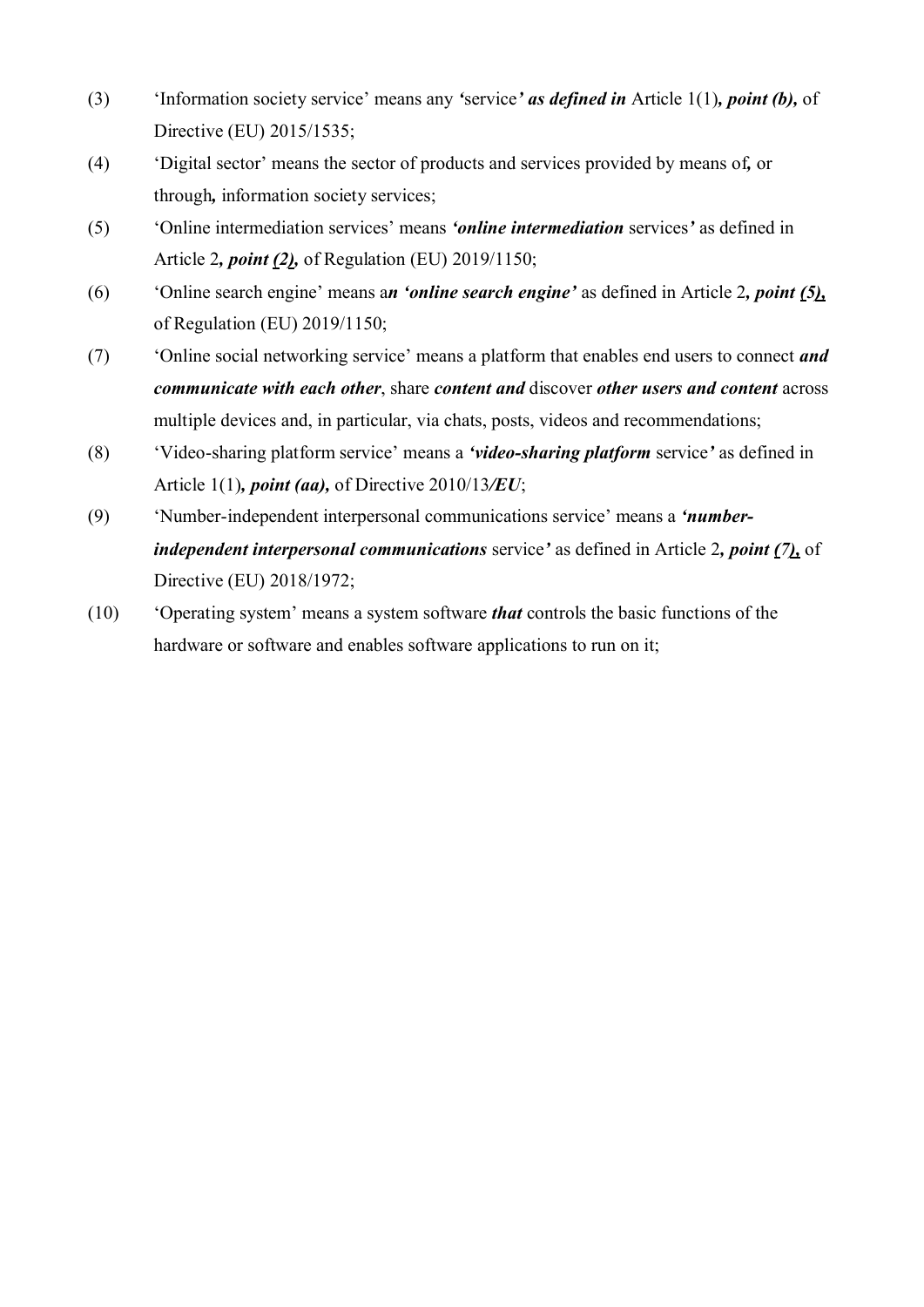- *(11) 'Web browser' means a software application that enables end users to access and interact with web content hosted on servers that are connected to networks such as the Internet, including standalone web browsers as well as web browsers integrated or embedded in software or similar;*
- *(12) 'Virtual assistant' means a software that can process demands, tasks or questions, including those based on audio, visual, written input, gestures or motions, and that, based on those demands, tasks or questions, provides access to other services or controls connected or physical devices;*
- (*13*) 'Cloud computing service' means a *'cloud computing* service*'* as defined in Article 4*, point* (19), of Directive (EU) 2016/1148 of the European Parliament and of the Council<sup>24</sup>;
- (*14*) 'Software application stores' means a type of online intermediation services, which is focused on software applications as the intermediated product or service;
- (*15*) 'Software application' means any digital product or service that runs on an operating system;

<sup>▌</sup>

 $24$ <sup>24</sup> Directive (EU) 2016/1148 of the European Parliament and of the Council of 6 July 2016 concerning measures for a high common level of security of network and information systems across the Union (OJ L 194, 19.7.2016, p. 1).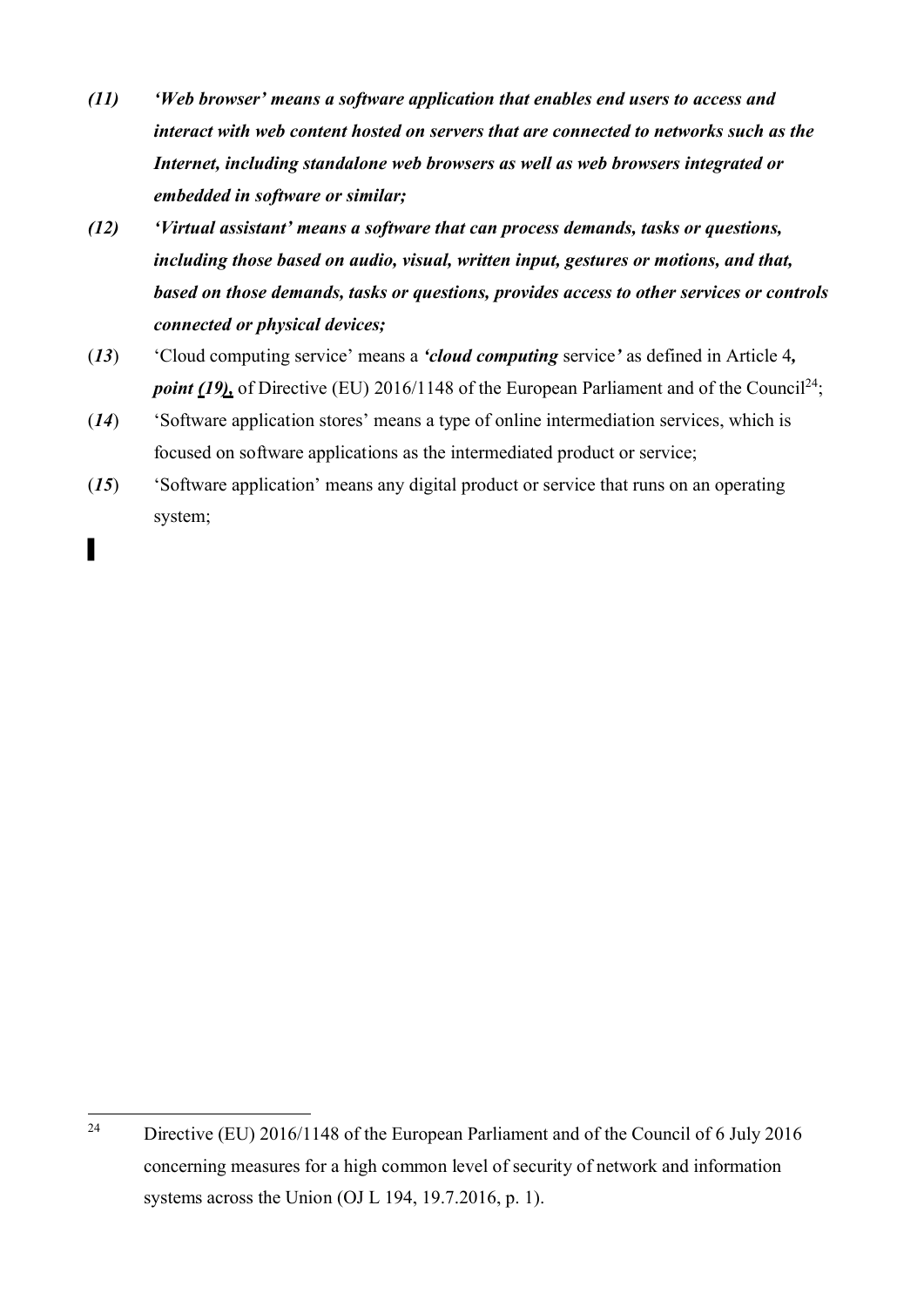- *(16) 'Payment service' means a 'payment service' as defined in Article 4, point (3) of Directive (EU) 2015/2366;*
- *(17) 'Technical service supporting payment service' means a service within the meaning of Article 3, point (j), of Directive (EU) 2015/2366;*
- *(18) 'Payment system for in-app purchases' means a software application, service or user interface which facilitates purchases of digital content or digital services within a software application, including content, subscriptions, features or functionality, and the payments for such purchases;*
- (1*9*) 'Identification service' means a type of *service provided together with or in support of core platform* services that enables any type of verification of the identity of end users or business users, regardless of the technology used;
- (*20*) 'End user' means any natural or legal person using core platform services other than as a business user;
- (*21*) 'Business user' means any natural or legal person acting in a commercial or professional capacity using core platform services for the purpose of or in the course of providing goods or services to end users;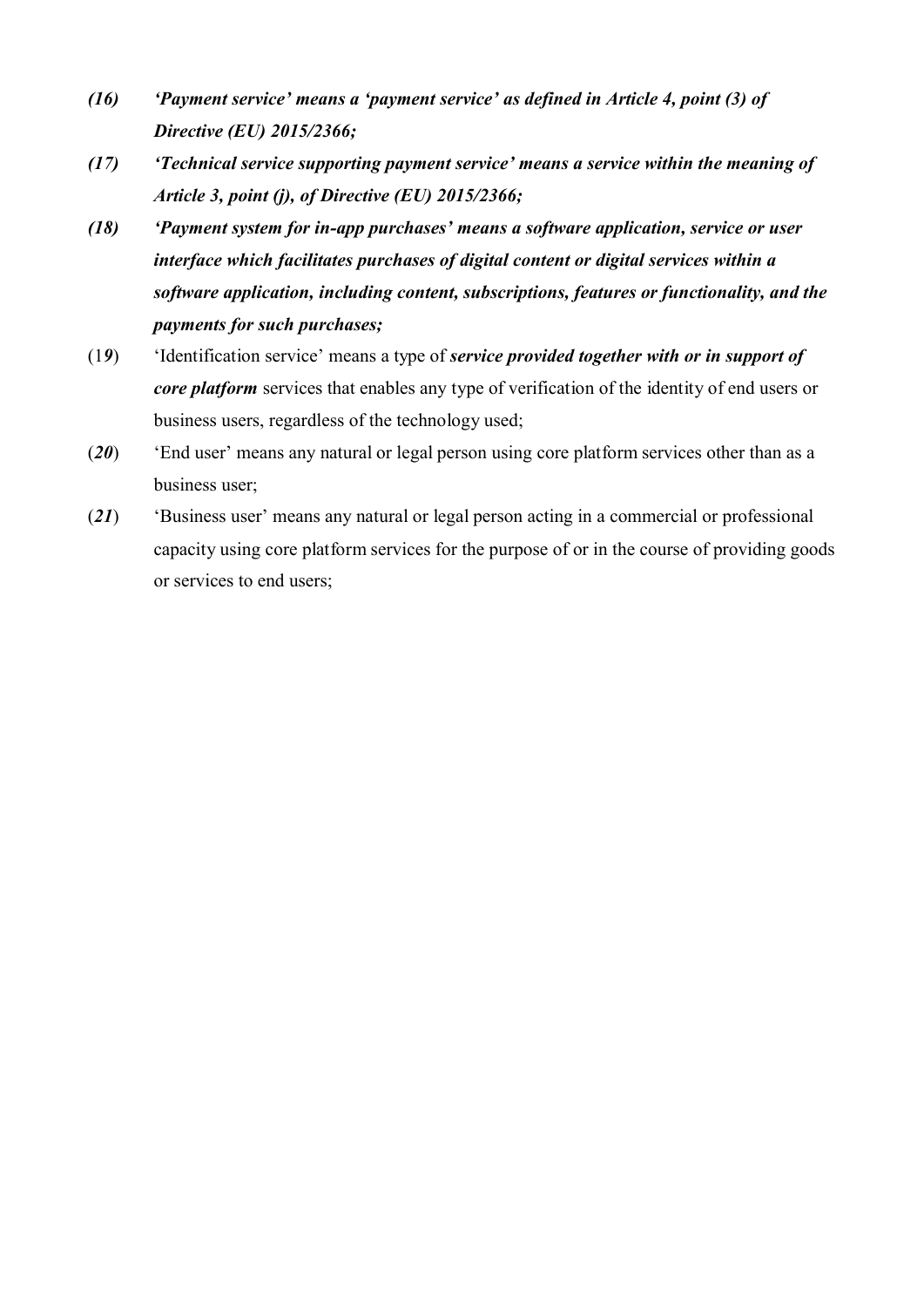- (*22*) *'Ranking' means the relative prominence given to goods or services offered through online intermediation services, online social networking services, video-sharing platform services or virtual assistants, or the relevance given to search results by online search engines, as presented, organised or communicated by the undertakings providing online intermediation services, online social networking services, video-sharing platform services, virtual assistants or online search engines, irrespective of the technological means used for such presentation, organisation or communication and irrespective of whether only one result is presented or communicated.*
- *(23) 'Search results' means any information in any format, including textual, graphic, vocal or other outputs, returned in response to, and related to, a search query, irrespective of whether the information returned is a paid or an unpaid result, a direct answer or any product, service or information offered in connection with the organic results, or displayed along with or partly or entirely embedded in them;*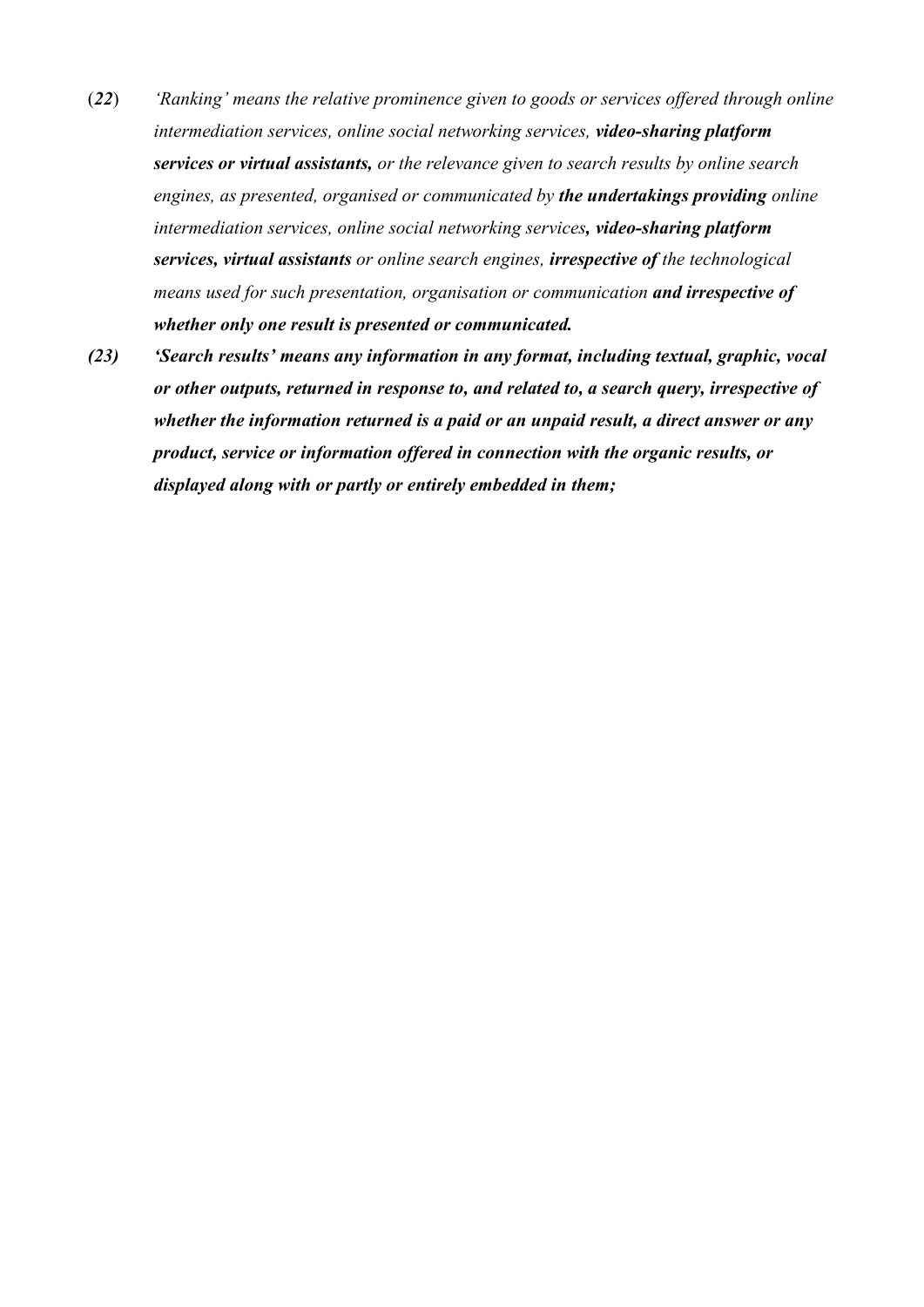- (*24*) 'Data' means any digital representation of acts, facts or information and any compilation of such acts, facts or information, including in the form of sound, visual or audiovisual recording;
- (*25*) 'Personal data' means *personal data* as defined in Article 4*, point (1),* of Regulation (EU) 2016/679;
- (*26*) 'Non-personal data' means data other than personal data as defined in Article 4*, point (1),* of Regulation (EU) 2016/679;
- (*27*) 'Undertaking' means *an entity* engaged in an economic activity, regardless of *its* legal status and the way in which *its is* financed*, including all linked enterprises or connected undertakings that form a group through the direct or indirect control of an enterprise or undertaking by another*;
- (2*8*) 'Control' means the possibility of exercising decisive influence on an undertaking, *within the meaning of Article 3(2) of* Regulation (*EC*) No 139/2004*;*
- *(29) 'Interoperability' means the ability to exchange information and mutually use the information which has been exchanged through interfaces or other solutions, so that all elements of hardware or software work with other hardware and software and with users in all the ways in which they are intended to function;*
- *(30) 'Turnover' means the amount derived by an undertaking within the meaning of Article 5(1) of Regulation (EC) No 139/2004;*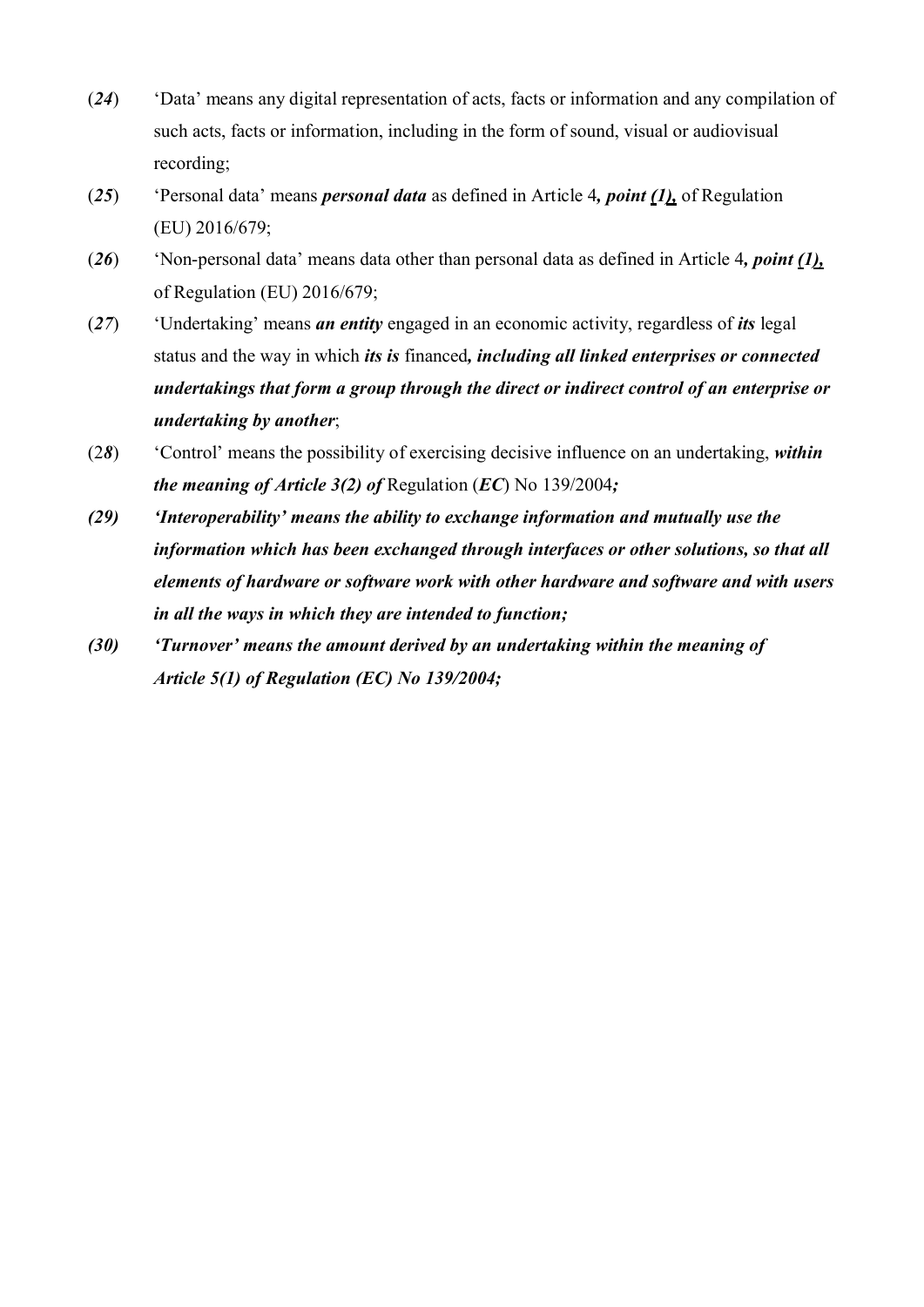- *(31) 'Profiling' means 'profiling' as defined in Article 4, point (4), of Regulation (EU) 2016/679;*
- *(32) 'Consent' means 'consent' as defined in Article 4, point (11), of Regulation (EU) 2016/679;*
- *(33) 'National court' means a court or tribunal of a Member State within the meaning of Article 267 TFEU.*

# Chapter II

## **Gatekeepers**

## Article 3

## Designation of gatekeepers

- 1. *An undertaking* shall be designated as *a* gatekeeper if:
	- (a) it has a significant impact on the internal market;
	- (b) it *provides* a core platform service which *is* an important gateway for business users to reach end users; and
	- (c) it enjoys an entrenched and durable position*,* in its operations*,* or it is foreseeable that it will enjoy such a position in the near future.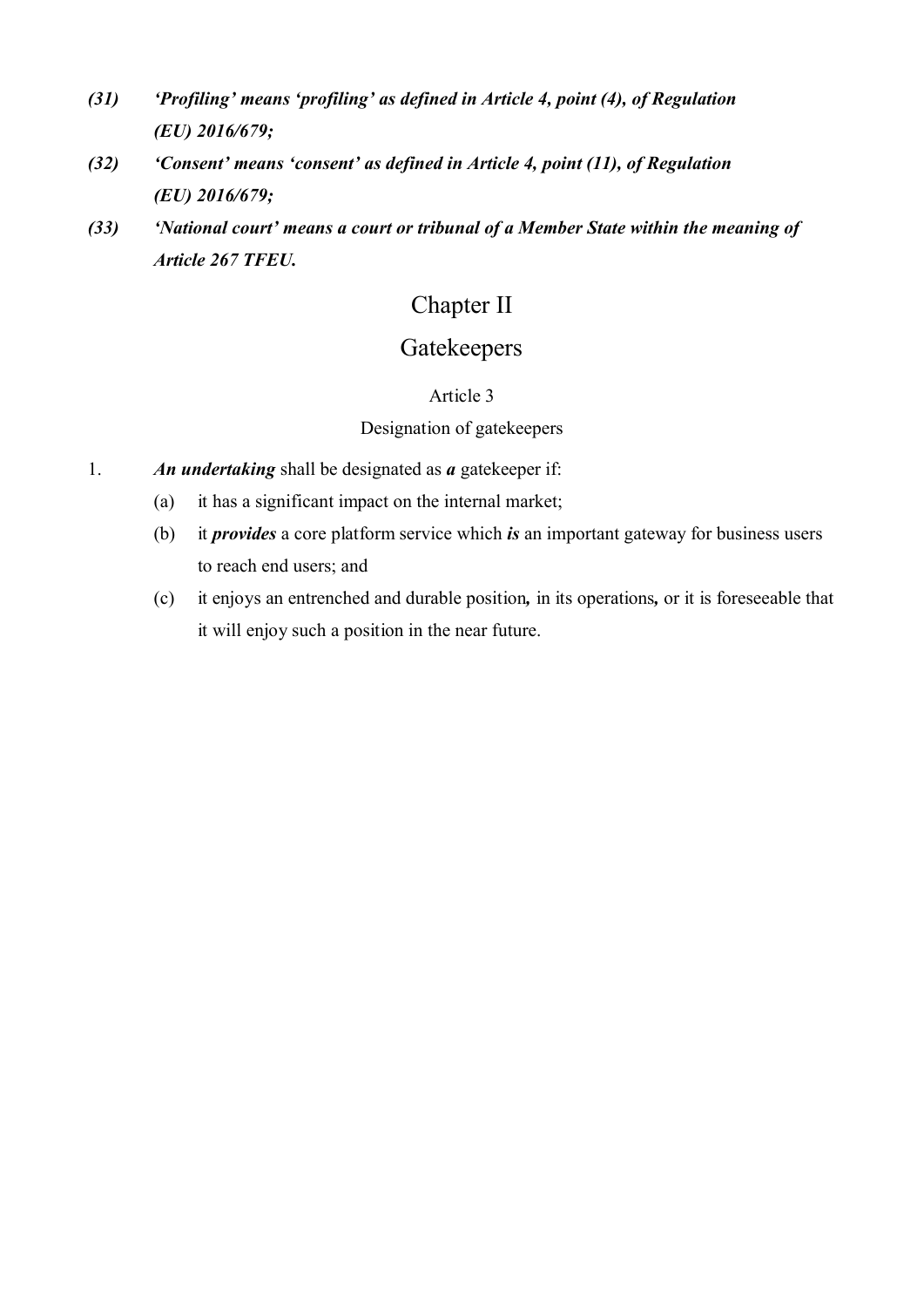- 2. *An undertaking* shall be presumed to satisfy *the respective requirements in paragraph 1*:
	- (a) *as regards* paragraph 1*,* point (a)*,* where *it* achieves an annual *Union* turnover equal to or above EUR *7,5* billion in *each of* the last three financial years, or where *its* average market capitalisation or *its* equivalent fair market value ▌ amounted to at least EUR *75* billion in the last financial year, and it provides *the same* core platform service in at least three Member States;
	- (b) *as regards* paragraph 1*,* point (b)*,* where it provides a core platform service that *in the last financial year has on average at least* 45 million monthly active end users established or located in the Union and *at least* 10 000 yearly active business users established in the Union*, identified and calculated in accordance with the methodology and indicators set out in the Annex*;
	- (c) *as regards* paragraph 1*,* point (c)*,* where the thresholds in point (b) *of this paragraph*  were met in each of the *previous* three financial years.

▌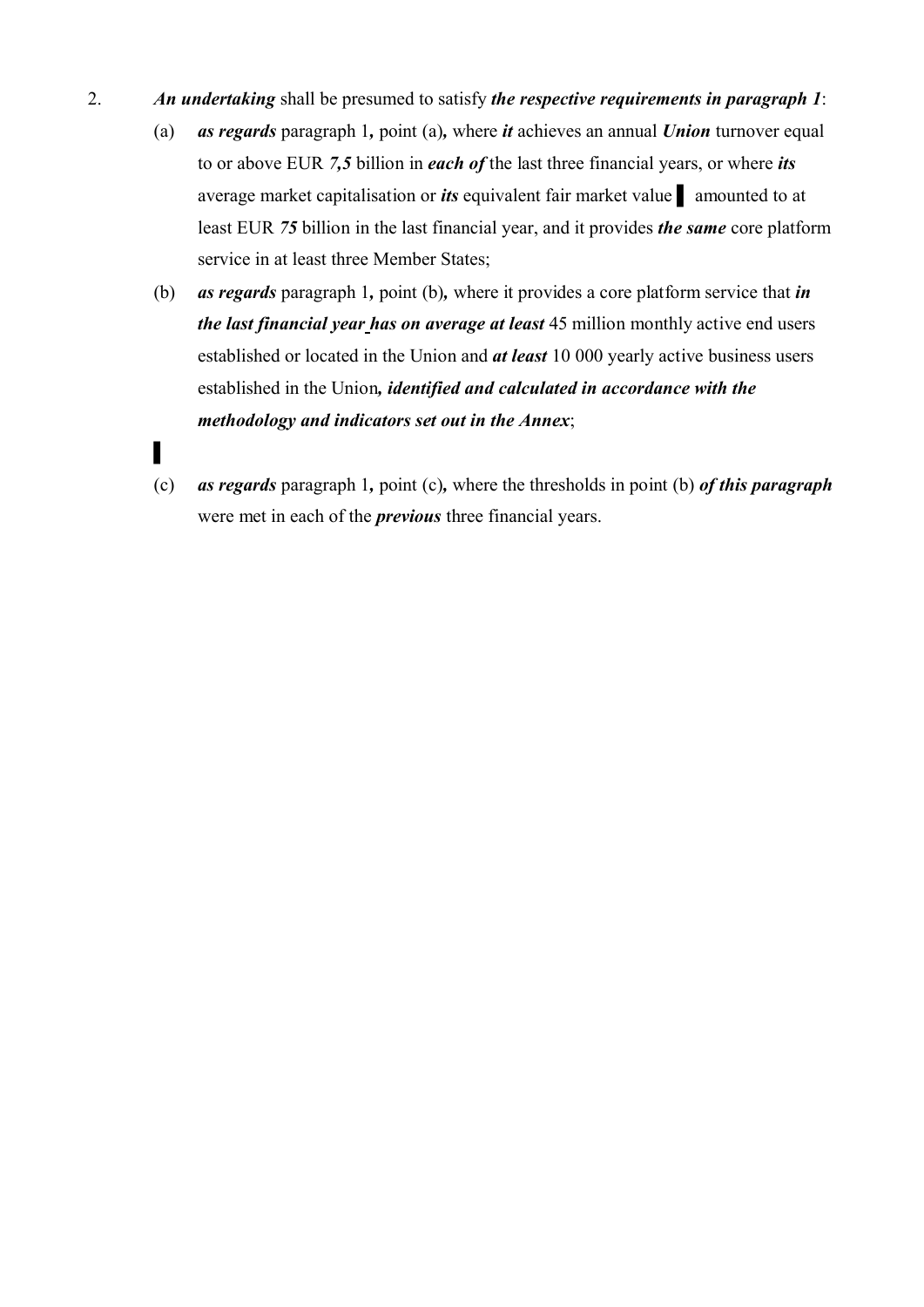3. Where *an undertaking providing* core platform *services* meets all *of* the thresholds in paragraph 2, it shall notify the Commission thereof *without delay and in any event* within *2* months after those thresholds are *met* and provide it with the relevant information identified in paragraph 2. That notification shall include the relevant information identified in paragraph 2 for each of the core platform services of the *undertaking* that meets the thresholds in paragraph 2 point (b). *Whenever a further core platform service provided by the undertaking that has previously been designated as a gatekeeper meets the thresholds* in paragraph 2 point (b) *and (c), such undertaking shall notify the Commission thereof within 2 months after those thresholds are satisfied*.

*Where the undertaking providing the core platform service fails to notify the Commission pursuant to the first subparagraph of this paragraph and fails to provide within the deadline set by the Commission in the request for* information pursuant to *Article 21 all the relevant information that is required for* the Commission *to designate an undertaking concerned as gatekeeper* pursuant to paragraph 4 *of this Article, the Commission shall still be entitled to designate that undertaking as a gatekeeper, based on information available to the Commission.*

*Where the undertaking providing core platform services complies with the request for information pursuant to the second subparagraph of this paragraph or where the deadline referred to in that subparagraph expires without the information being provided, the Commission shall apply the procedure set out in paragraph 4*.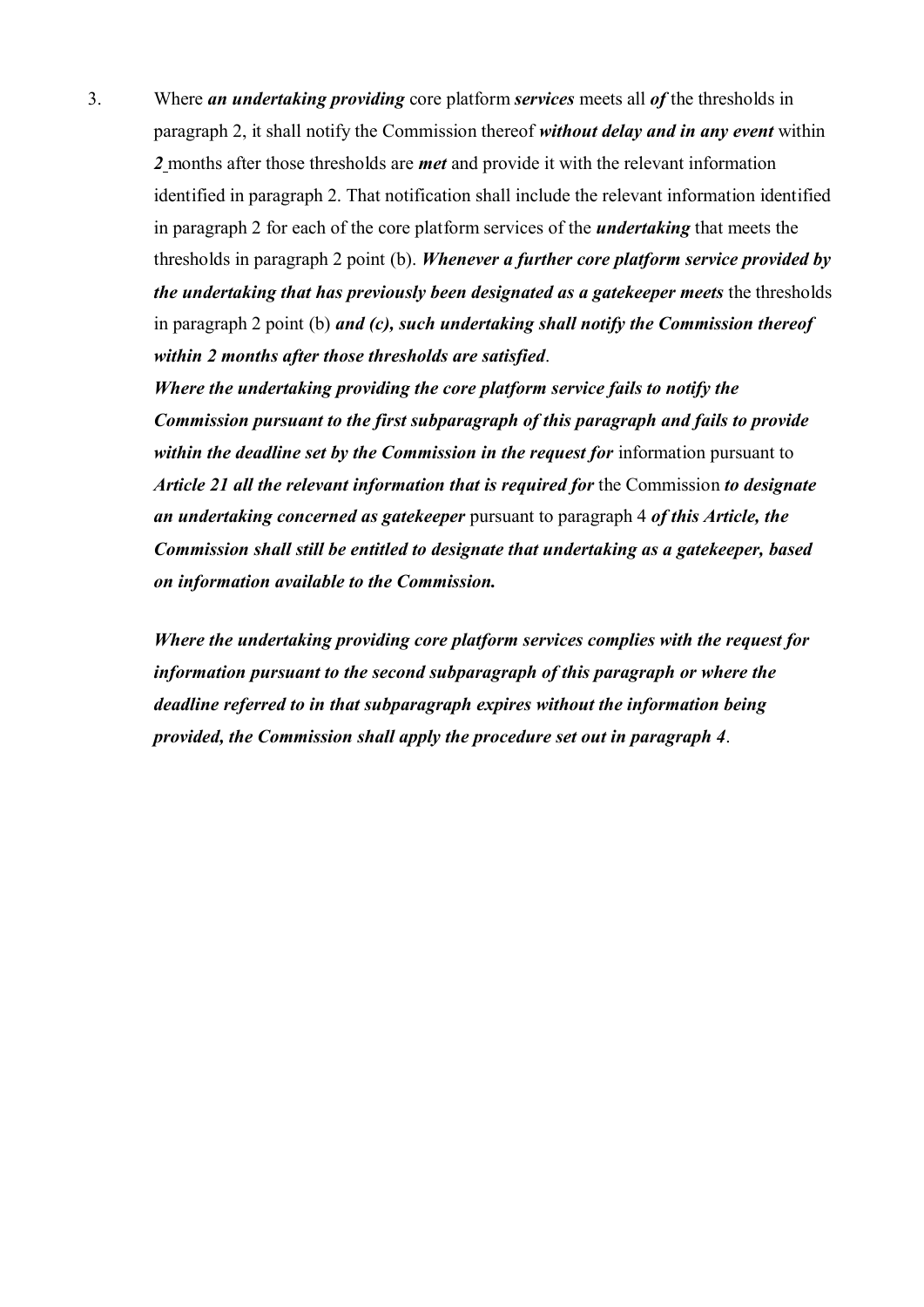- 4. The Commission shall *designate as a gatekeeper*, without undue delay and at the latest *within 45 working* days after receiving the complete information referred to in paragraph 3 *an undertaking providing* core platform services that meets all the thresholds *in*  paragraph 2 ▌*.*
- *5. The undertaking providing core platform services may present, with its notification,* sufficiently substantiated arguments to demonstrate that*, exceptionally, although it meets all the thresholds in paragraph 2, due to the circumstances in which the relevant core platform service operates, it does not satisfy the requirements listed in* paragraph *1*. *Where the Commission considers that the arguments submitted pursuant to first subparagraph, by the undertaking providing core platform services are not sufficiently substantiated because they do not manifestly call into question the presumptions set out in paragraph 2 of this Article, it may reject those arguments within the time limit referred to in paragraph 4, without applying the procedure laid down in Article 17(3). Where the undertaking providing core platform services does present such sufficiently substantiated arguments manifestly calling into question the presumptions in paragraph 2 of this Article, the Commission may, notwithstanding the first subparagraph of this paragraph, within the time limit referred to in paragraph 4 of this Article, apply the procedure laid down in Article 17(3).*

*If the Commission concludes that the undertaking providing core platform services was not able to demonstrate that the relevant core platform services that it provides do not satisfy the requirements of paragraph 1 of this Article, it shall designate the undertaking as a gatekeeper in accordance with the procedure laid down in Article 17(3).*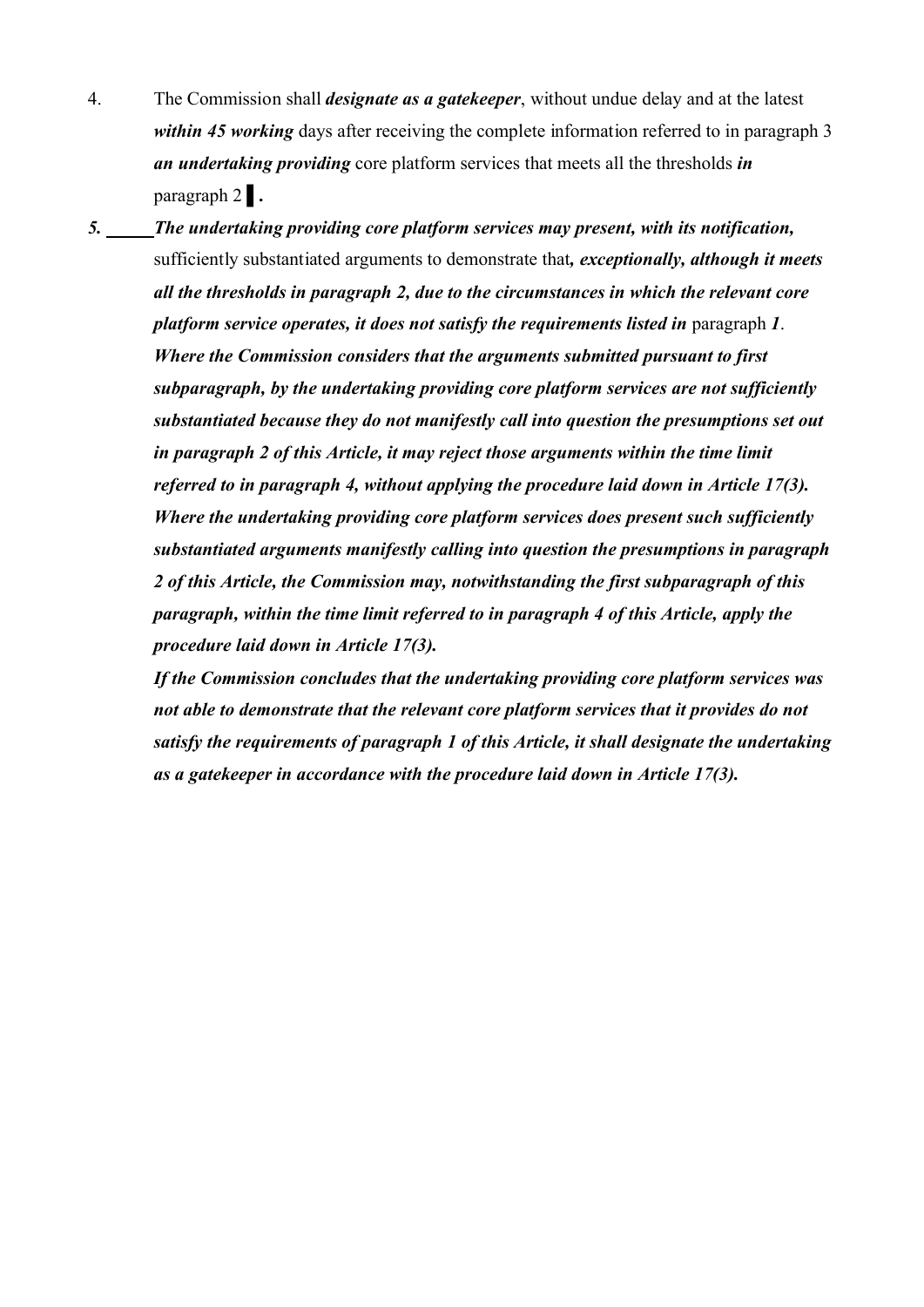- *6*. The Commission is empowered to adopt delegated acts in accordance with Article *49* to *supplement this Regulation by specifying* the methodology for determining whether the quantitative thresholds laid down in paragraph 2 *of this Article* are met, and to regularly adjust *that methodology* to market and technological developments*,* where necessary*.*
- *7. The Commission is empowered to adopt delegated acts in accordance with Article 49 to amend this Regulation by updating the methodology and the list of indicators set out in the Annex*.
- *8*. The Commission *shall designate* as a gatekeeper, in accordance with the procedure laid down in Article *17*, any *undertaking providing* core platform services that meets each of the requirements of paragraph 1 *of this Article*, but does not satisfy each of the thresholds *in* paragraph 2 *of this Article*.

For that purpose, the Commission shall take into account *some or all of* the following elements*, insofar as they are relevant for the undertaking providing core platform services under consideration*:

- (a) the size, including turnover and market capitalisation, operations and position of th*at undertaking*;
- (b) the number of business users *using* the core platform service to reach end users and the number of end users;
- (c) ▌ network effects and data driven advantages, in particular in relation to th*at undertaking*'s access to*,* and collection of*,* personal *data* and non-personal data or analytics capabilities;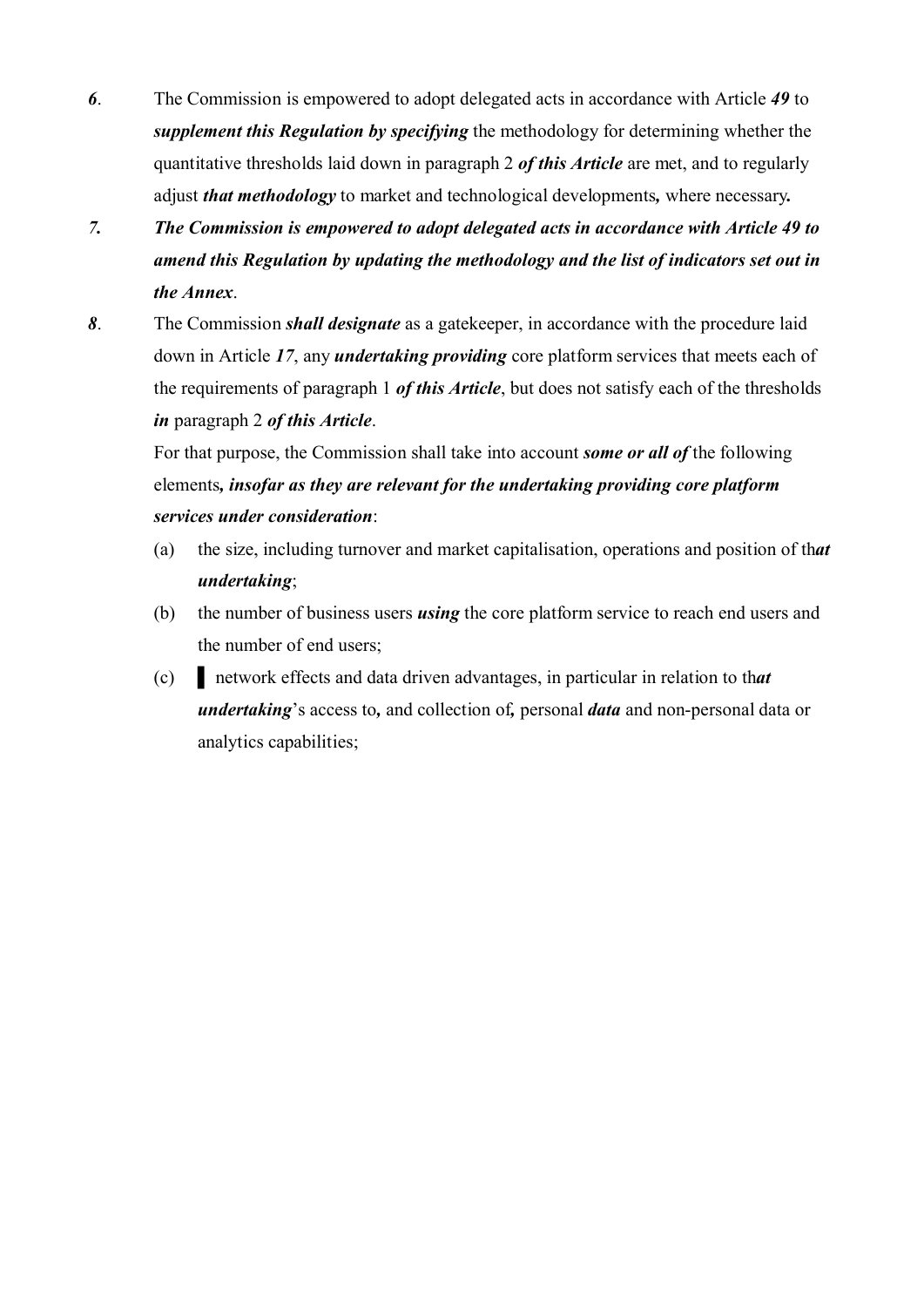- (d) *any* scale and scope effects *from which* the *undertaking* benefits, including with regard to data*, and, where relevant, to its activities outside the Union*;
- (e) business user or end user lock-in*, including switching costs and behavioural bias reducing the ability of business users and end users to switch or multi-home*;
- *(f) a conglomerate corporate structure or vertical integration of that undertaking,, for instance enabling that undertaking to cross subsidise, to combine data from different sources or to leverage its position; or*

(*g*) other structural *business or services* characteristics.

▌

In *carrying out* its assessment *under this paragraph*, the Commission shall take into account foreseeable developments *in relation to* the elements *listed in the second subparagraph, including any planned concentrations involving another undertaking providing core platform services or providing any other services in the digital sector*.

Where *an undertaking providing* a core platform service does not satisfy the quantitative thresholds of paragraph 2 *and* fails to comply with the investigative measures ordered by the Commission in a significant manner*,* and th*at* failure persists after th*at undertaking* has been invited to comply within a reasonable time-limit and to submit observations, the Commission *may* designate that *undertaking* as a gatekeeper on *the basis of the* facts available *to the Commission*.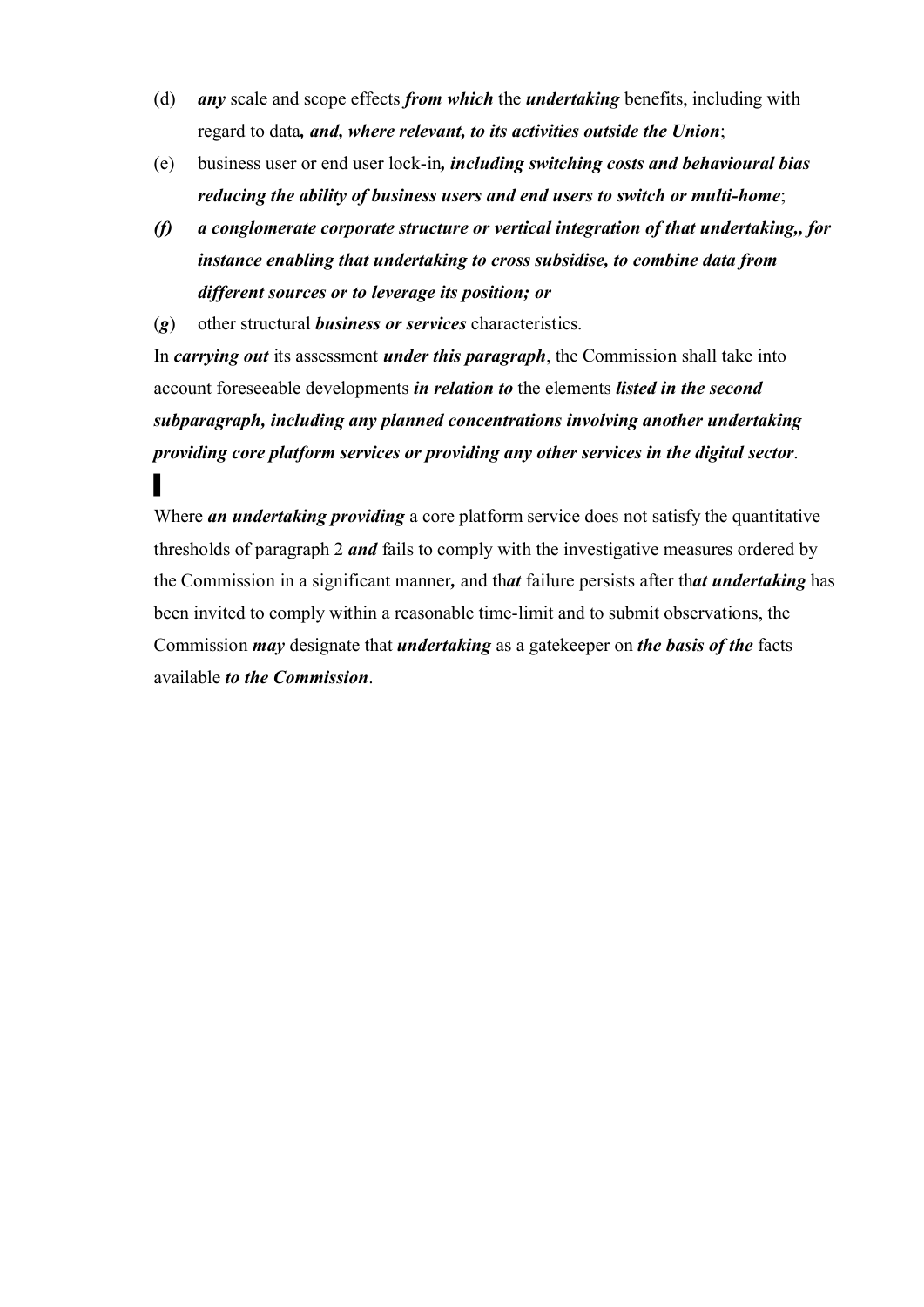- *9*. For each *undertaking designated as a gatekeeper* pursuant to paragraph 4 or *8*, the Commission shall *list in the designation decision* the relevant core platform services that are provided within that undertaking and which individually *is* as an important gateway for business users to reach end users as referred to in paragraph 1 *point* (b).
- *10*. The gatekeeper shall comply with the obligations laid down in Articles 5, 6 and *7* within *6*  months after a core platform service has been *listed* in the *designation decision* pursuant to paragraph *9* of this Article.

### Article 4

Review of the status of gatekeeper

- 1. The Commission may*,* upon request or *on* its own initiative*,* reconsider, amend or repeal at any moment a *designation* decision adopted pursuant to Article 3 for one of the following reasons:
	- (a) there has been a substantial change in any of the facts on which *the designation* decision was based;
	- (b) the *designation* decision was based on incomplete, incorrect or misleading information ▌.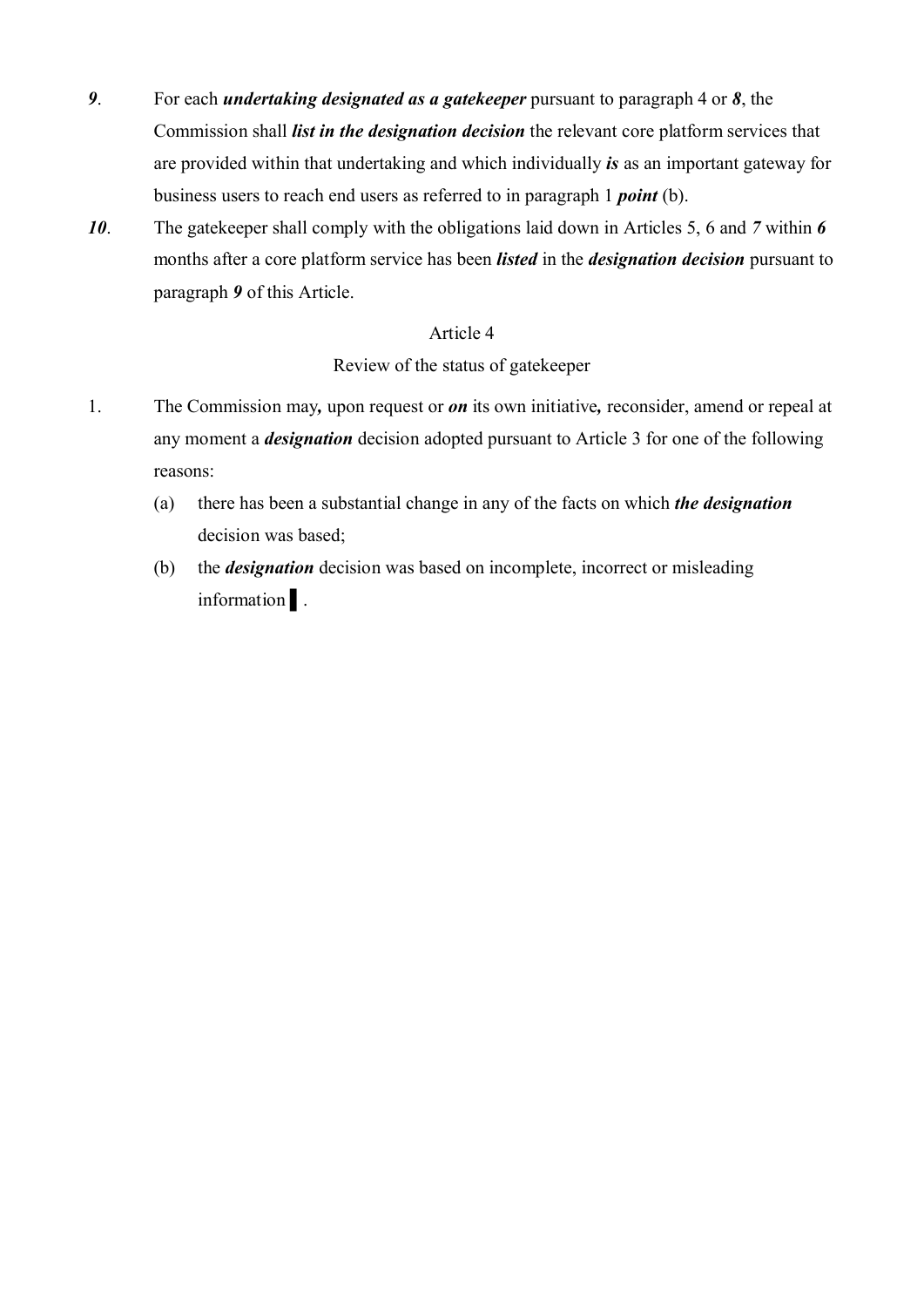- 2. The Commission shall regularly, and at least every *3* years, review whether the gatekeepers continue to satisfy the requirements laid down in Article 3(1), *and* examine whether the list of ▌ core platform services of the gatekeeper *which are individually an important gateway for business users to reach end users, as referred to in Article 3(1), point (b),* needs to be *amended*. *Those reviews shall have no suspending effect on the gatekeeper's obligations. The Commission shall also examine at least every year* whether new *undertakings providing* core platform services satisfy those requirements. Where the Commission, on the basis of *the* review*s* pursuant to the first subparagraph, finds that the facts on which the designation of the *undertakings providing* core platform services as gatekeepers was based, have changed, it shall adopt a *decision confirming,*
- *amending or repealing the designation* decision. 3. The Commission shall publish and update *a* list of gatekeepers and the list of the core platform services for which they need to comply with the obligations laid down in Chapter

III on an on-going basis.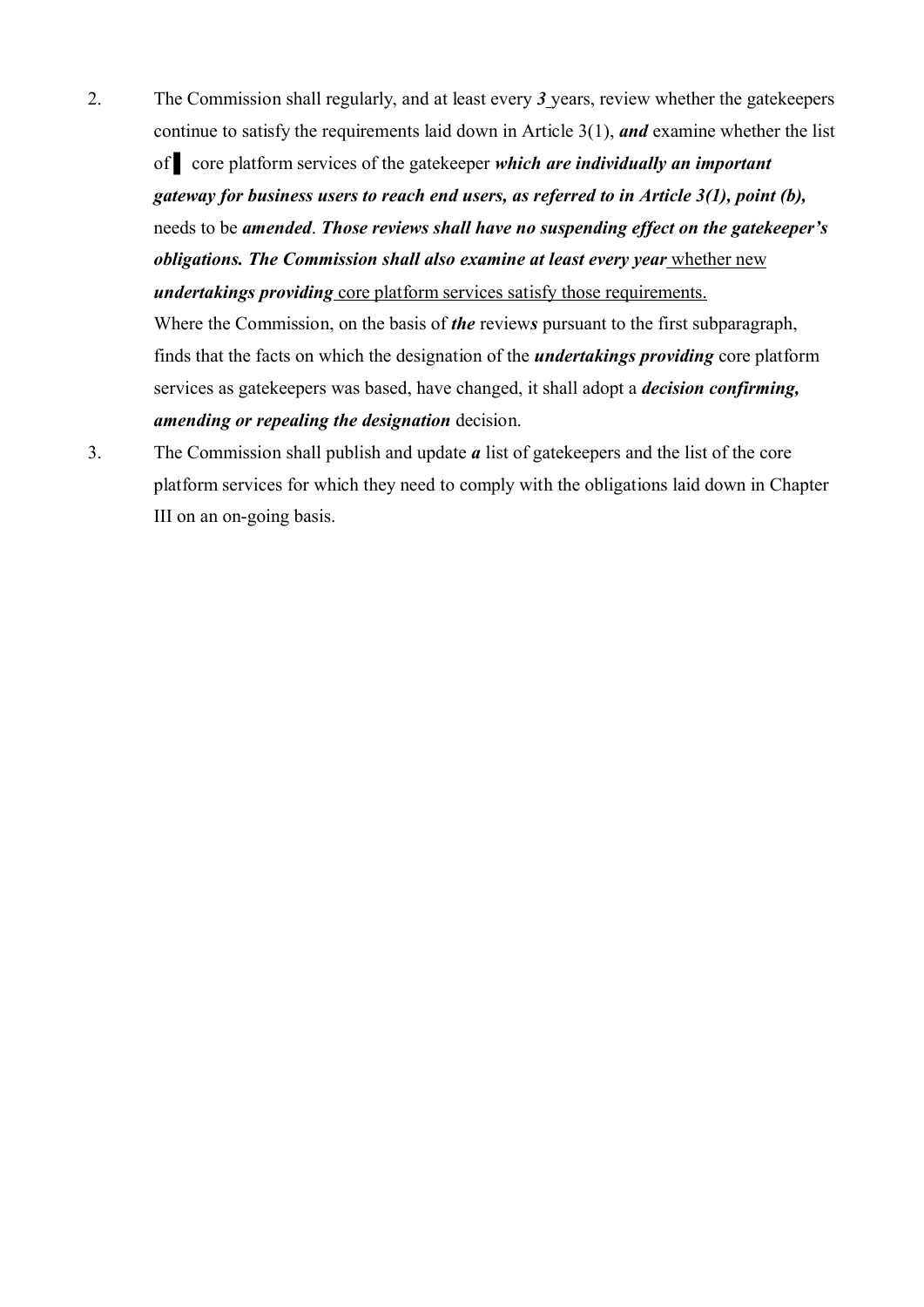## Chapter III

## Practices of gatekeepers that limit contestability or are unfair

## Article 5

### Obligations for gatekeepers

- *1. Gatekeepers shall comply with this Article i*n respect of each of its core platform services *listed in the designation decision* pursuant to Article 3(*9*)*.*
- *2. The gatekeeper shall not:*
	- *(a) process, for the purpose of providing online advertising services, personal data of end users using services of third-parties that make use of core platform services of the gatekeeper;*
	- *(b) combine* personal data *from the relevant* core platform *service* with personal data from *other core platform services or from* any other services *provided* by the gatekeeper or with personal data from third-party services*;*
	- *(c) cross-use personal data from the relevant core platform service in other services provided separately by the gatekeeper, including other core platform services, and vice-versa; and*
	- *(d) sign* in end users to other services of the gatekeeper in order to combine personal data,

*However, the first subparagraph of this paragraph shall not apply where the end user has been* presented with the specific choice and *has given* consent in the sense *of Article 4, point (11), and Article 7* of Regulation (EU) 2016/679*.* 

*Where the consent under the first subparagraph has been refused or withdrawn by the end user, the gatekeeper shall not repeat its request for consent for the same purpose more than once within a period of one year.* 

*This paragraph is without prejudice to the possibility for the gatekeeper to rely on Article 6(1), points (c), (d) and (e) of Regulation (EU) 2016/679, where applicable.*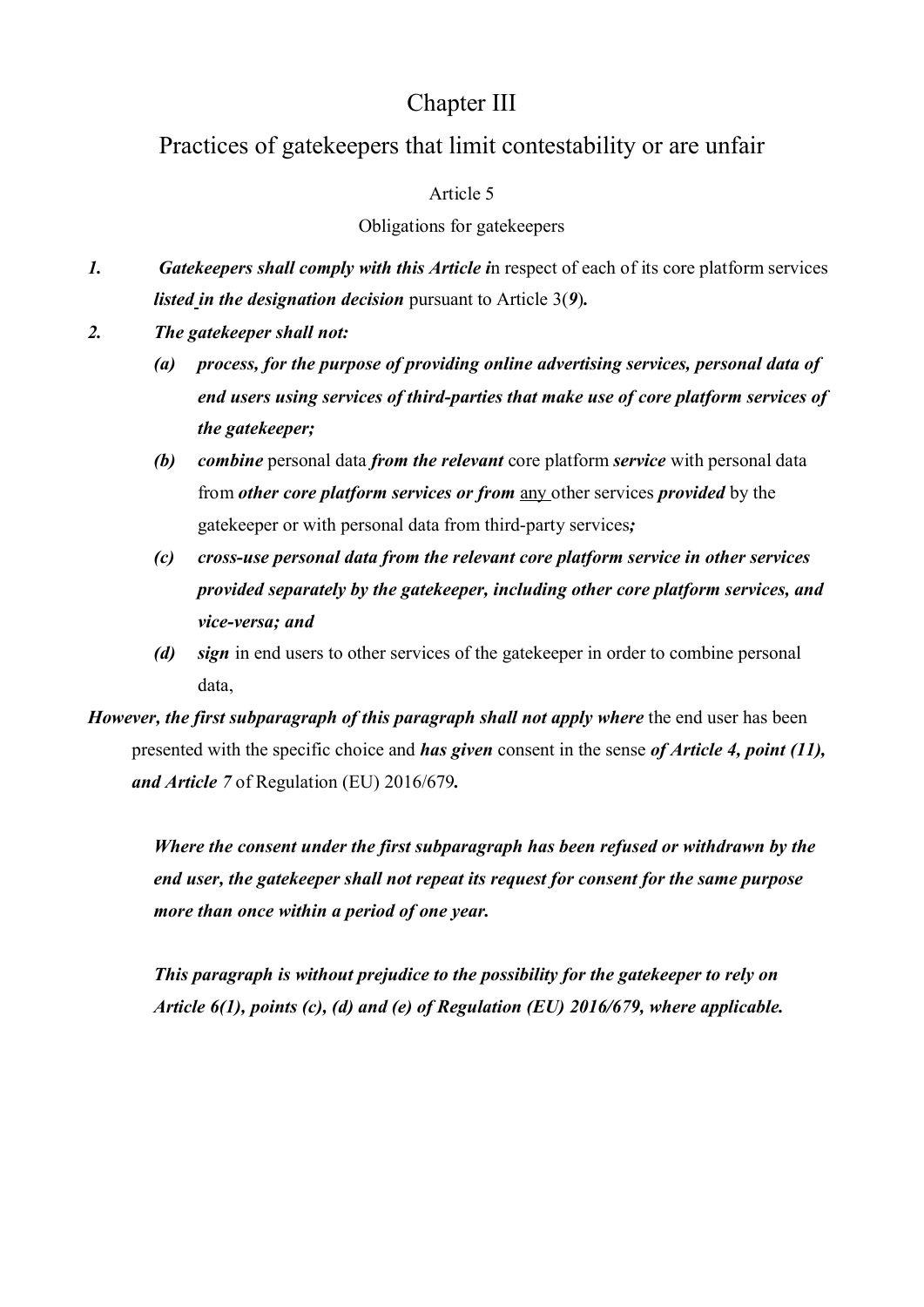- *3. The gatekeeper shall not apply obligations that prevent* business users *from offering* the same products or services to end users through third party online intermediation services *or through their own direct online sales channel* at prices or conditions that are different from those offered through the online intermediation services of the gatekeeper*.*
- *4. The gatekeeper shall* allow business users*, free of charge, to communicate and* promote offers*, including under different conditions,* to end users acquired via *its* core platform service *or through other channels*, and to conclude contracts with th*o*se end users*,* regardless of whether*,* for that purpose*,* they use the core platform services of the gatekeeper ▌*.*
- *5. The gatekeeper shall allow end users to access and use, through its core platform services, content, subscriptions, features or other items, by using the software application of a business user, including where those end users acquired such items from the relevant business user without using the core platform services of the gatekeeper.*
- *6. The gatekeeper shall not directly or indirectly* prevent or restrict business users *or end users* from raising *any issue of non-compliance with the relevant Union or national law by the gatekeeper* with any relevant public authority*, including national courts, related* to any practice of *the* gatekeeper*. This is without prejudice to the right of business users and gatekeepers to lay down in their agreements the terms of use of complaint-handling mechanisms,* provided that those terms of use are permitted under Union or national law*.*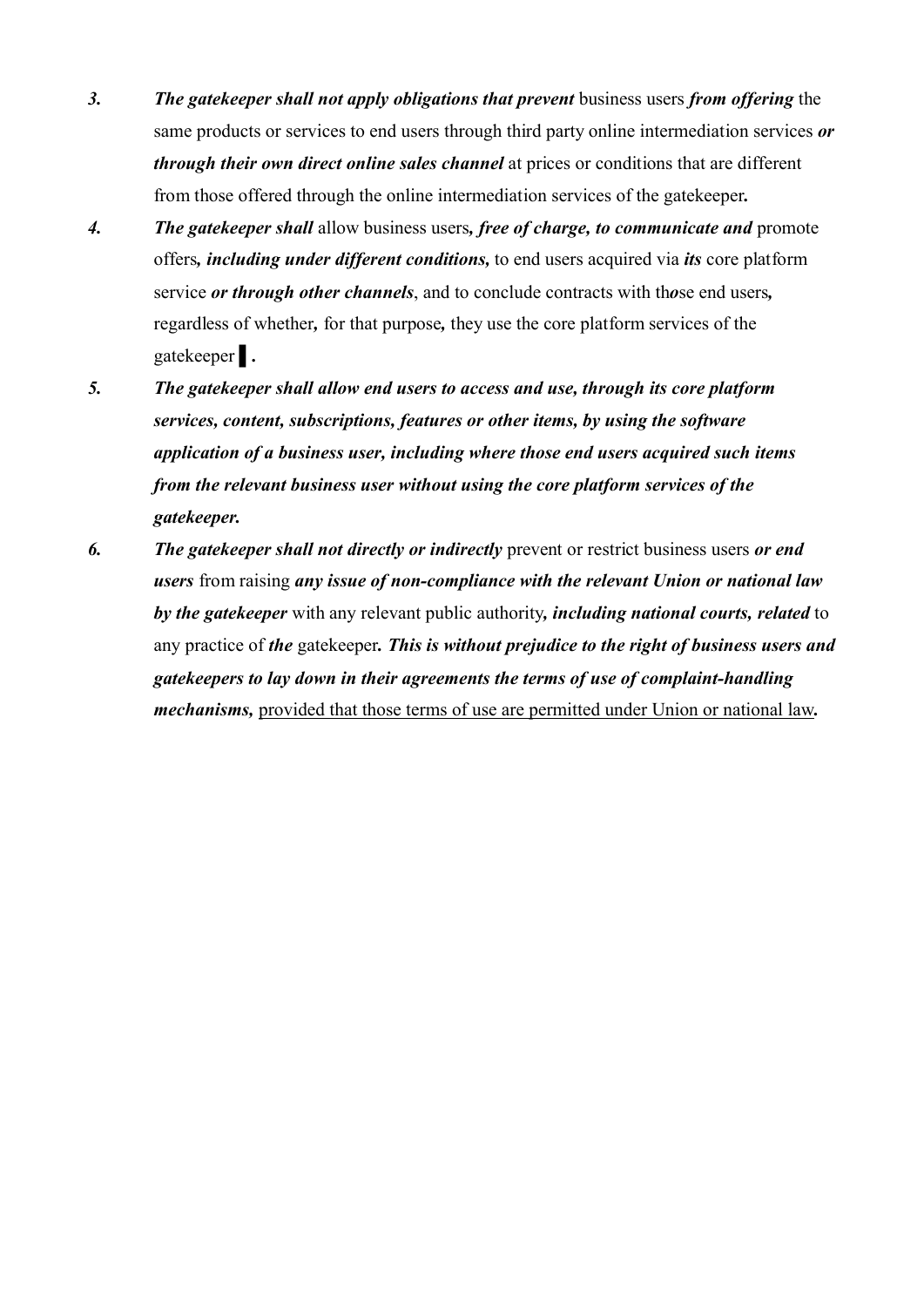- *7. The gatekeeper shall not* requir*e end users* to use, *or business users to use, to* offer*,* or *to* interoperate with*,* an identification service*, a web browser engine, a payment service or a technical service of that gatekeeper that supports payment services, such as payment systems for in-app purchases,* in the context of services *provided* by the business users using *that gatekeeper's* core platform services*.*
- *8. The gatekeeper shall not* requir*e* business users or end users to subscribe to*,* or register with*,* any *other* core platform services *listed in the designation decision pursuant to Article 3(9) or which meet the thresholds in Article* **3(2)***, point (*b*),* as a condition *for being able to use,* access, sign up *for or registering with* any of *that gatekeeper's* core platform services *listed* pursuant to that Article*.*
- *9. The gatekeeper shall p*rovide *each advertiser* to which it supplies *online* advertising services, *or third parties authorised by advertisers, upon the advertiser's* request, with information *on a daily basis free of charge,* concerning *each advertisement placed by the advertiser, regarding:*
	- *(a)* the price *and fees* paid by *that* advertiser*, including any deductions and surcharges, for each of the relevant online advertising services provided by the gatekeeper,*
	- *(b) the* remuneration *received by* the publisher, *including any deductions and surcharges, subject to the publisher's consent; and*

*(c) the metrics on which each of the prices, fees and remunerations are calculated. In the event that a publisher does not consent to the sharing of information regarding the remuneration received, as referred to in point (b) of the first subparagraph, the gatekeeper shall provide each advertiser free of charge with information concerning the daily average remuneration received by that publisher, including any deductions and surcharges,* for the *relevant advertisements.*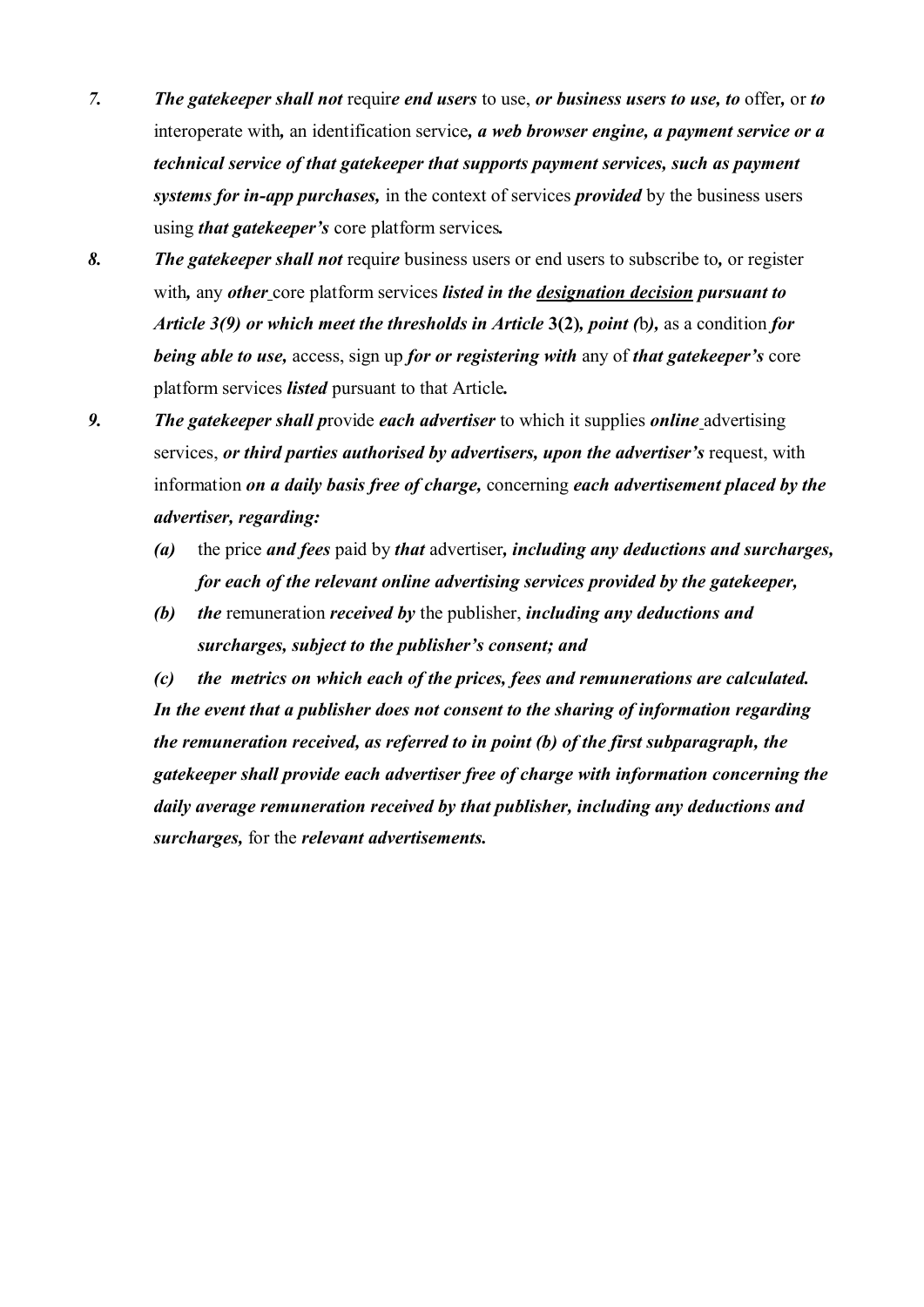- *10. The gatekeeper shall provide each publisher to which it supplies online advertising services, or third parties authorised by publishers, upon the publisher's request, with free of charge information on a daily basis, concerning each advertisement displayed on the publisher's inventory, regarding:*
	- *(a) the remuneration received and the fees paid by that publisher, including any deductions and surcharges,* for each of the relevant *online* advertising services provided by the gatekeeper*,*
	- *(b) the price paid by the advertiser, including any deductions and surcharges, subject to the advertiser's consent; and*

*(c) the measure on which each of the prices and remunerations are calculated. In the event an advertiser does not consent to the sharing of information, the gatekeeper shall provide each publisher free of charge with information concerning the daily average price paid by that advertiser, including any deductions and surcharges, for the relevant advertisements*.

#### Article 6

Obligations for gatekeepers susceptible of being further specified *under Article 8*

1. *Gatekeepers shall comply with this Article i*n respect of each of its core platform services *listed in the designation decision* pursuant to Article 3(*9*)*.2. The gatekeeper shall not* us*e,* ▌ in competition with business users, any data *that is* not publicly available *that* is generated *or provided* by those business users *in the context of their use of the relevant* core platform services or *of the services provided together with, or in support of, the relevant* core platform services*, including data generated or provided by the end users of those business users* ▌*.*

**For the purposes of** *the first sub***paragraph***, the* **data** *that is***not publicly available shall include any aggregated and non-aggregated data generated by business users that can be inferred from, or collected through, the commercial activities of business users or their** *end users, including click, search, view and voice data,* **on the** *relevant core platform services or on services provided together with, or in support of, the relevant* **core platform service***s* **of the gatekeeper.**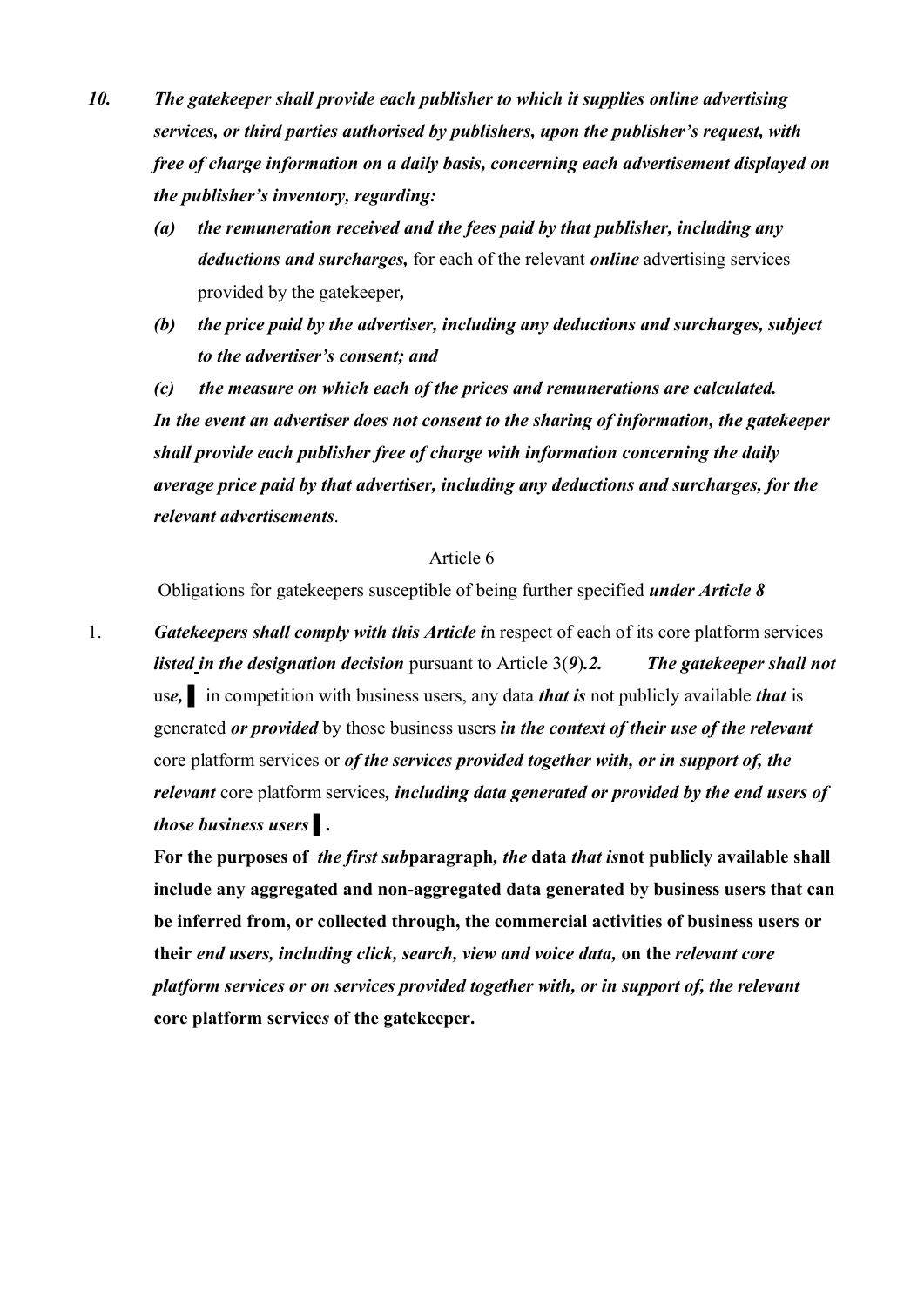- 3. **The gatekeeper shall** allow **and technically enable** end users to **easily** un-install any software applications on *its operating system,* without prejudice to the possibility for *that*  gatekeeper to restrict such un-installation in relation to software applications that are essential for the functioning of the operating system or of the device and which cannot technically be offered on a standalone basis by third-parties*.*
- *The gatekeeper shall allow and technically enable end users to easily change default settings on its operating system, virtual assistant and web browser that direct or steer end users to products or services provided by the gatekeeper. That includes prompting end users, at the moment of the end users' first use of an online search engine, virtual assistant or web browser listed in the designation decision pursuant to Article 3(9), to choose, from a list of the main available service providers, the online search engine, virtual assistant or web browser to which the operating system of the gatekeeper directs or steers users by default, and the online search engine to which the virtual assistant and the web browser of the gatekeeper directs or steers users by default.*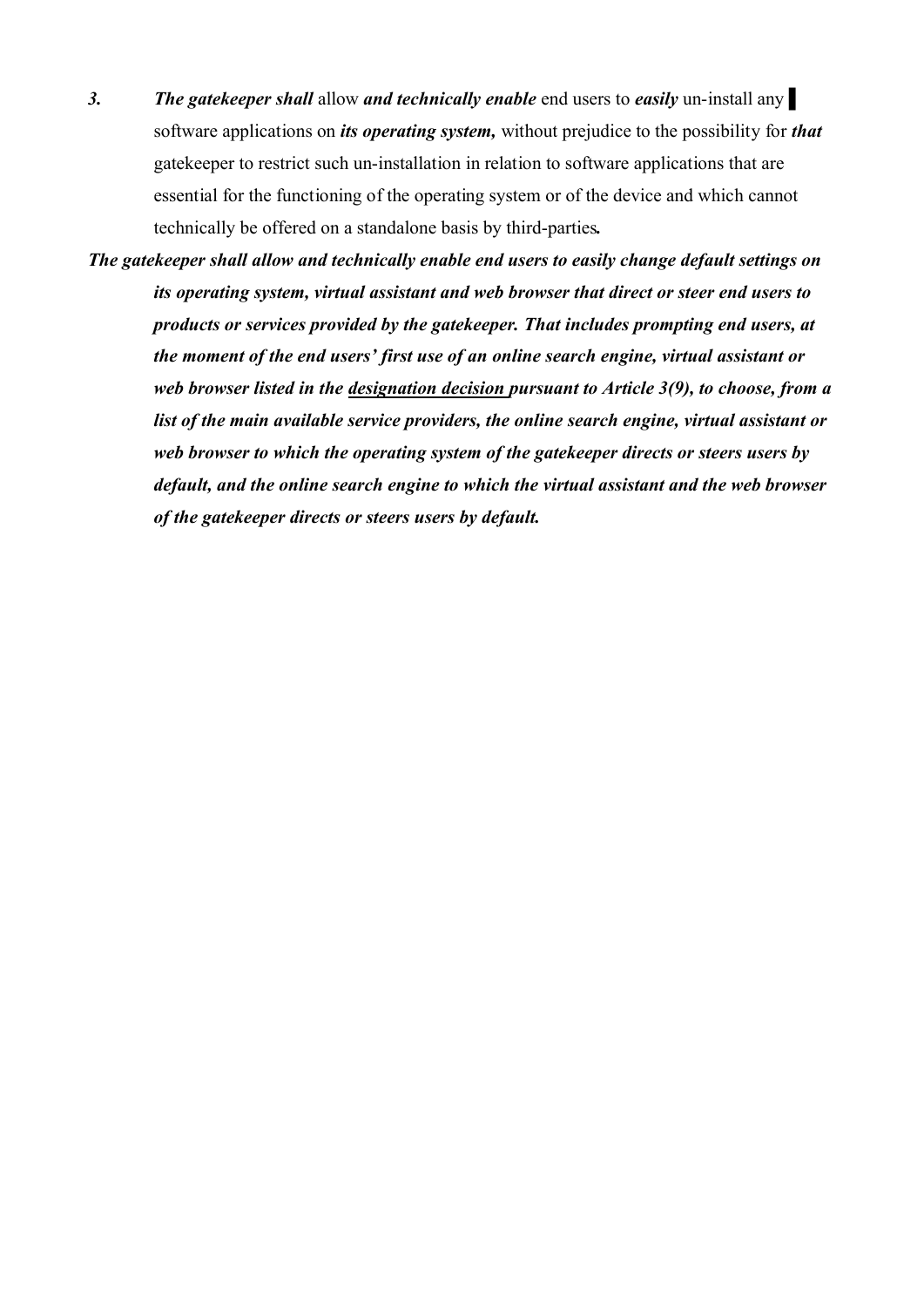*4. The gatekeeper shall* allow *and technically enable* the installation and effective use of third party software applications or software application stores using, or interoperating with, *its* operating *system* and allow th*o*se software applications or software application stores to be accessed by means other than the *relevant* core platform services of that gatekeeper. The gatekeeper shall*, where applicable, not prevent the downloaded third party software applications or software application stores from prompting end users to decide whether they want to set that downloaded software application or software application store as their default. The gatekeeper shall technically enable end users who decide to set that downloaded software application or software application store as their default to carry out that change easily.* 

*The gatekeeper shall* not be prevented from taking measures to ensure that third party software applications or software application stores do not endanger the integrity of the hardware or operating system provided by the gatekeeper*, provided that such measures go no further than is strictly necessary and* proportionate and *are duly justified by the gatekeeper. Furthermore, the gatekeeper shall not be prevented from applying measures and settings other than default settings, enabling end users to effectively protect security in relation to third party software applications or software application stores, provided that such measures and settings go no further than is strictly necessary and* proportionate and *are duly justified by the gatekeeper.*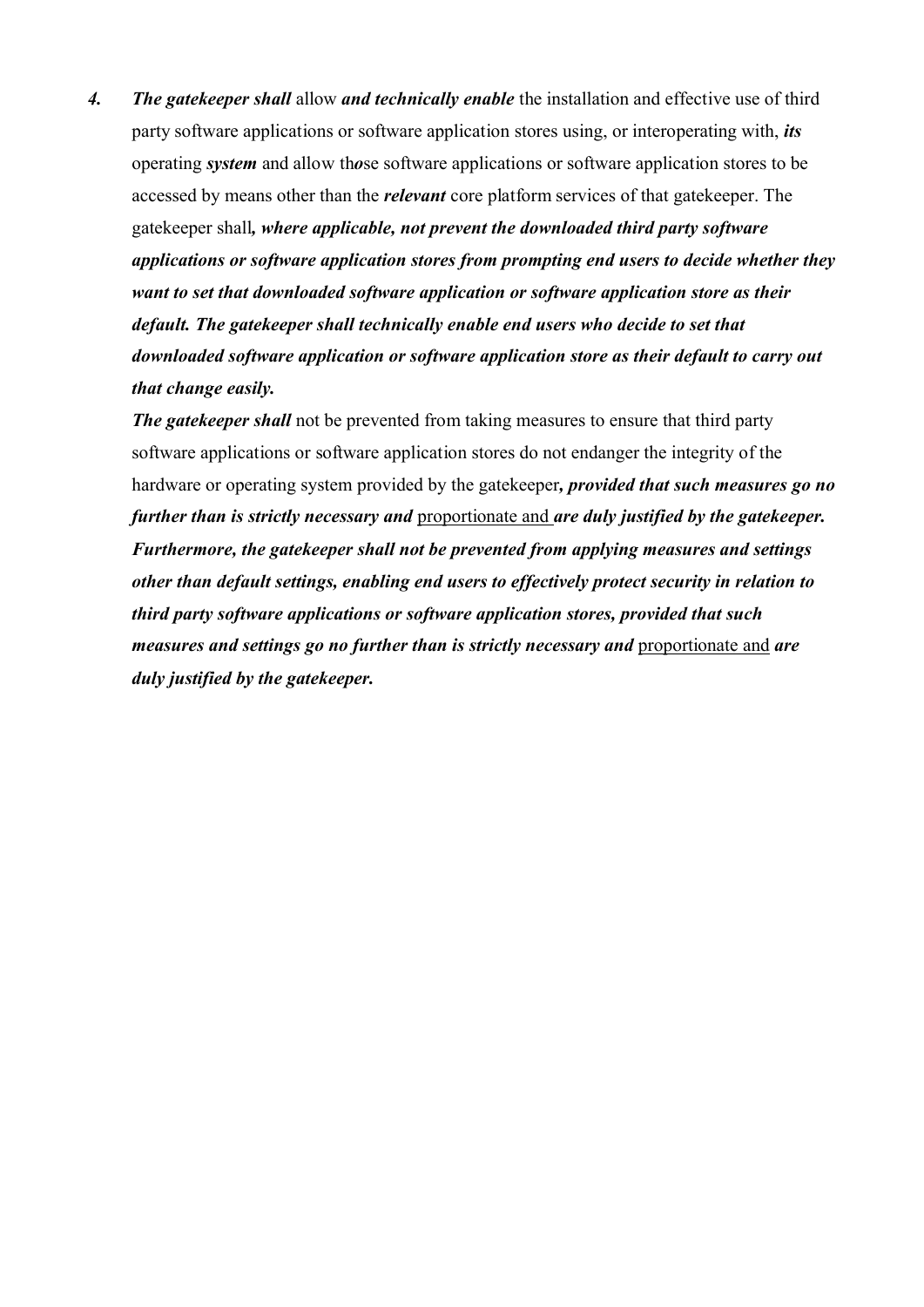- *5. The gatekeeper shall not* treat more favourably*,* in ranking *and related indexing and crawling,* services and products offered by the gatekeeper itself ▌ *than* similar services or products of *a* third party*. The gatekeeper shall* apply *transparent,* fair and non-discriminatory conditions to such ranking *and related indexing and crawling.*
- *6. The gatekeeper shall not restrict* technically *or otherwise* the ability of end users to switch between*,* and subscribe to*,* different software applications and services *that are* accessed using the *core platform services* of the gatekeeper, including as regards the choice of Internet access *services* for end users*.*
- *7. The gatekeeper shall allow providers of services and providers of hardware, free of charge, effective interoperability with, and access for the purposes of interoperability to, the same hardware and software features accessed or controlled via the operating system or virtual assistant listed in the designation decision pursuant to Article 3(9) as are available to services or hardware provided by the gatekeeper. Furthermore, the gatekeeper shall* allow business users and *alternative* providers of *services provided together with, or in support of, core platform* services*, free of charge, effective interoperability with, and access for the purposes of* interoperability *to,* the same operating system, hardware or software features*, regardless of whether those features are part of the operating system, as are available to, or* used *by, that gatekeeper when providing such services.*

*The gatekeeper shall not be prevented from taking strictly necessary and proportionate measures to ensure that interoperability does not compromise the integrity of the operating system, virtual assistant, hardware or software features provided* by the gatekeeper*, provided that such measures are duly justified by the gatekeeper.*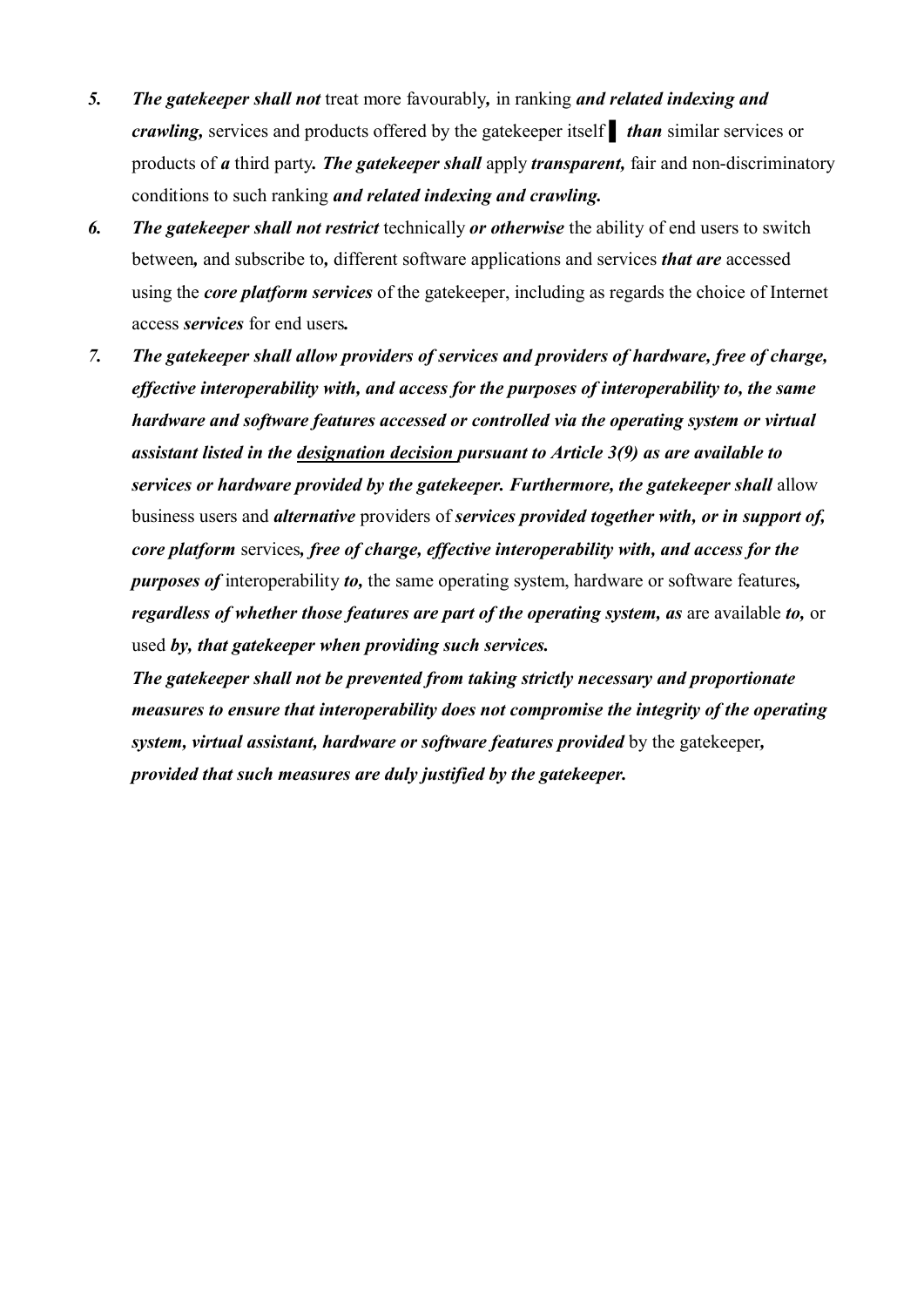- *8. The gatekeeper shall* provide advertisers and publishers, *as well as third parties authorised by advertisers and publishers,* upon their request and free of charge, with access to the performance measuring tools of the gatekeeper and the *data* necessary for advertisers and publishers to carry out their own independent verification of the *advertisements* inventory*, including aggregated and non-aggregated data. Such data shall be provided in a manner that enables advertisers and publishers to run their own verification and measurement tools to assess the performance of the core platform services provided for by the gatekeepers*;
- *9. The gatekeeper shall* provide *end users and third parties authorised by an end user, at their request and free of charge, with* effective portability of data *provided by the end user or*  generated through the activity of *the end user in the context of the relevant core platform service, including by providing, free of charge, tools* to facilitate the *effective* exercise of *such* data portability, *and* including by the provision of continuous and real-time access *to such data*;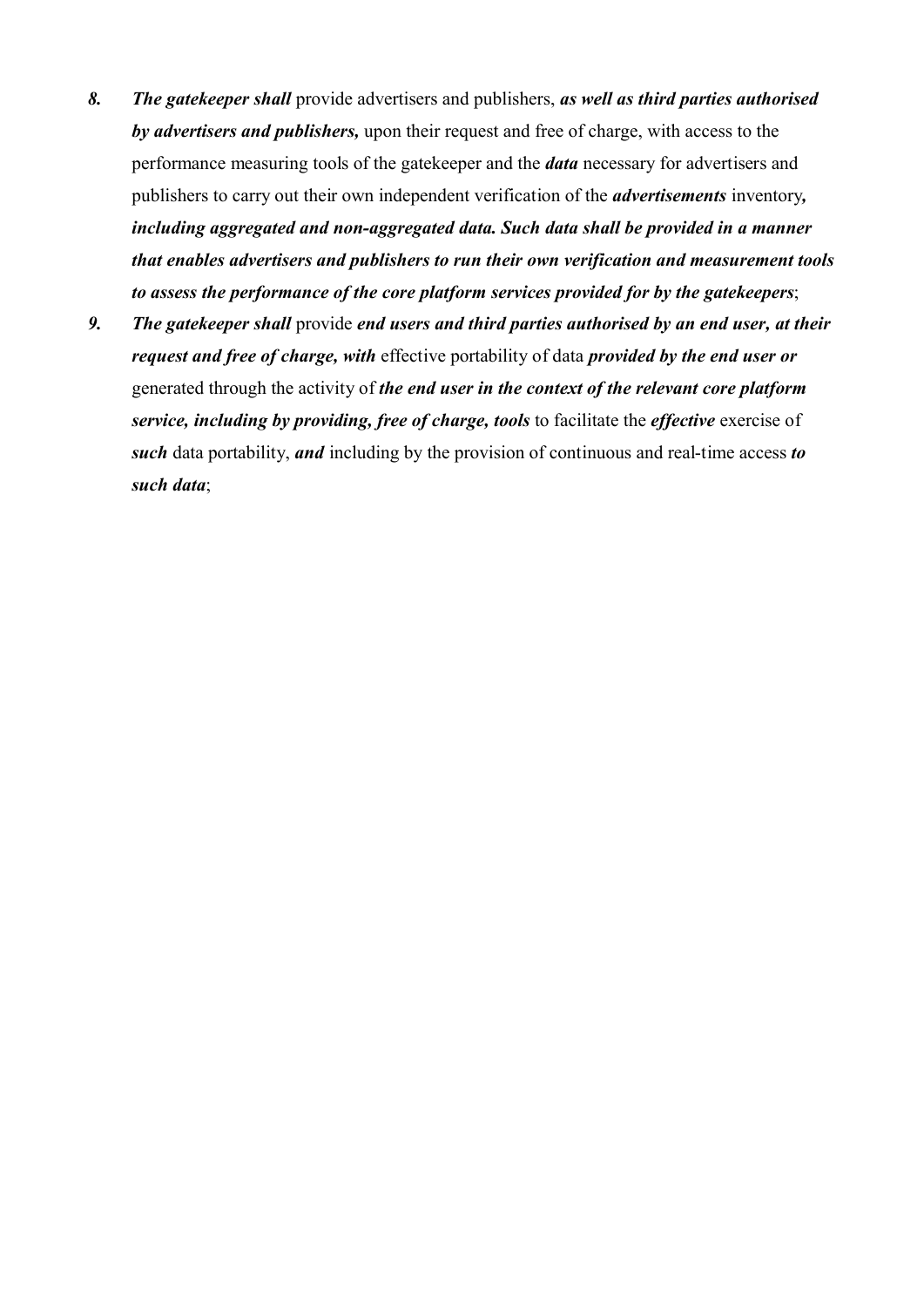- *10. The gatekeeper shall* provide business users *and* third parties authorised by a business user, *at their request,* free of charge, with effective, high-quality, continuous and real-time access *to,* and use of*,* aggregated *and* non-aggregated data, *including personal data,* that is provided for or generated in the context of the use of the relevant core platform services *or services provided together with, or in support of, the relevant core platform services* by those business users and the end users engaging with the products or services provided by those business users*. With regard to* personal data, *the gatekeeper shall* provide access *to data* and use *them* only where *they are* directly connected with the use effectuated by the end user in respect of the products or services offered by the relevant business user through the relevant core platform service, and when the end user opts in to such sharing *by giving their consent.*
- *11. The gatekeeper shall* provide to any third party *undertaking providing* online search engines, *at* their request, with access on fair, reasonable and non-discriminatory terms to ranking, query, click and view data in relation to free and paid search generated by end users on *its*  online search engines*Any such* query, click and view data that constitutes personal data *shall be anonymised.*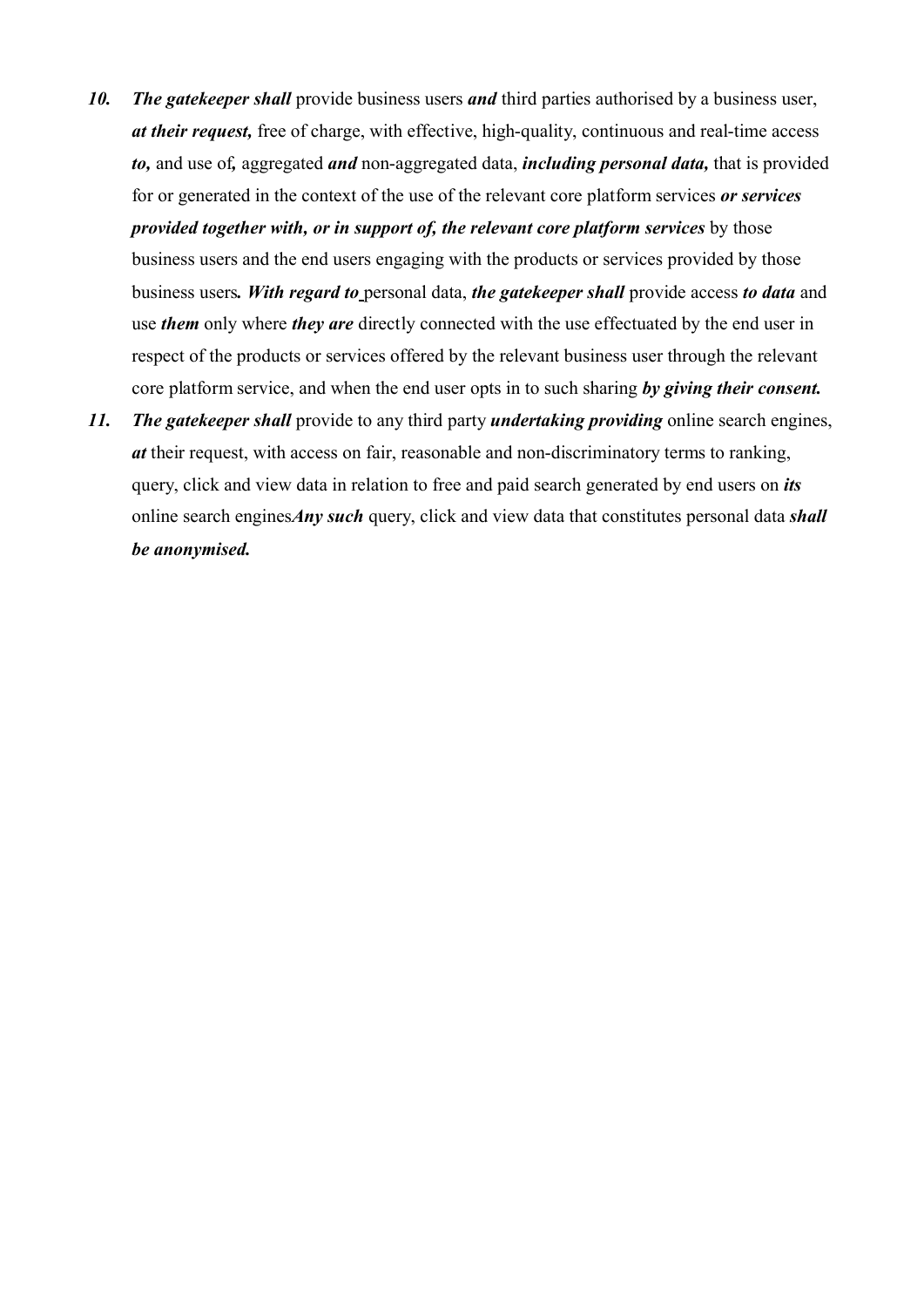*12. The gatekeeper shall* apply fair*, reasonable,* and non-discriminatory general conditions of access for business users to its software application store*s, online search engines and online social networking services listed in the designation decision* pursuant to Article 3*(9)*.

*For that purpose, the gatekeeper shall publish general conditions of access, including an alternative dispute settlement mechanism.*

*The Commission shall assess whether the published general conditions of access comply with this paragraph.*

*13. The gatekeeper shall not have general conditions for terminating the provision of a core platform service that are disproportionate. The gatekeeper shall ensure that such conditions of termination can be exercised without undue difficulty.*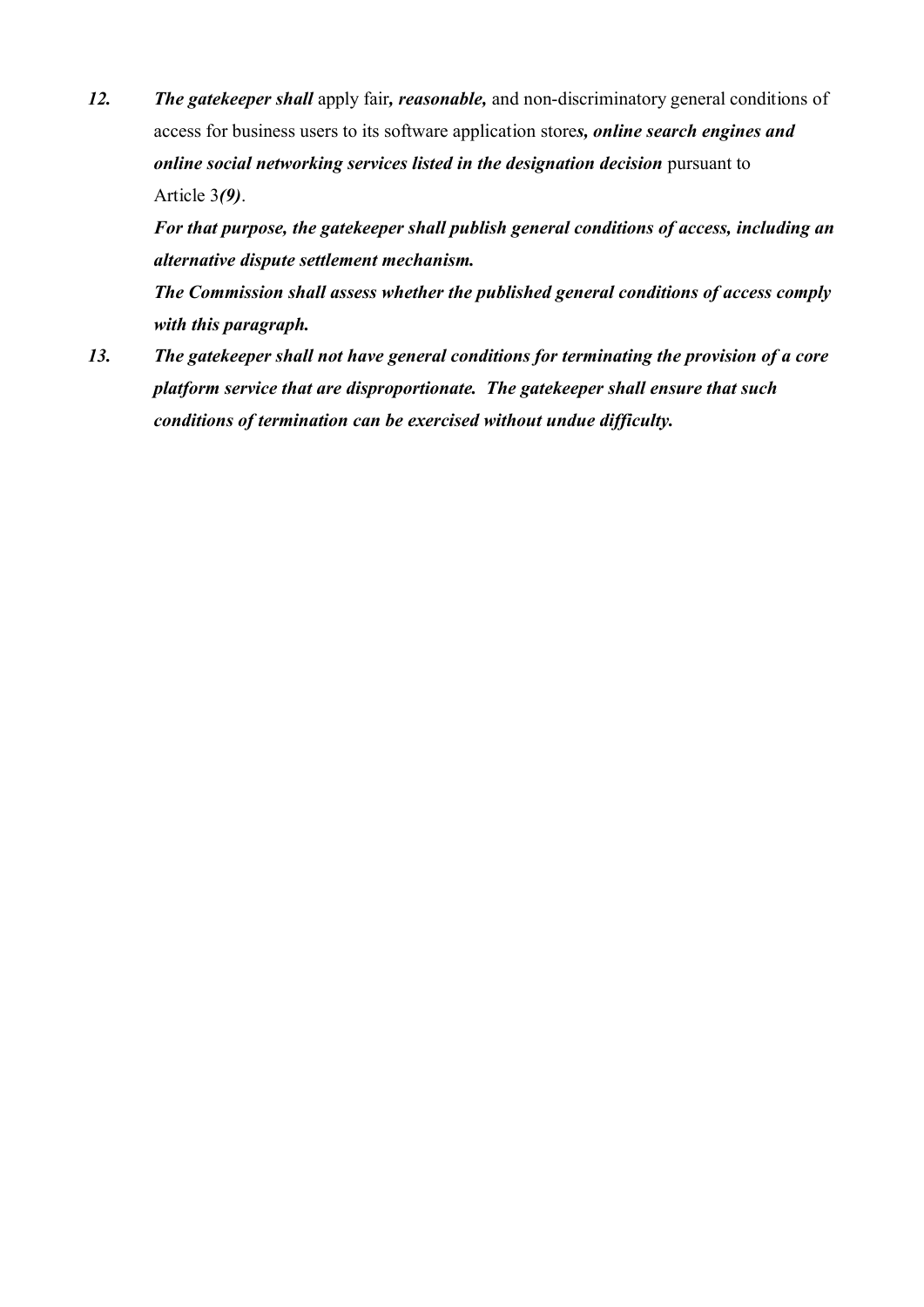#### *Article 7*

*Obligation for gatekeepers on interoperability of number-independent interpersonal communications services*

*1. Where a gatekeeper provides number-independent interpersonal communications services that are listed in the designation decision pursuant to Article 3(9), it shall make the basic functionalities of its number-independent interpersonal communications services interoperable with the number-independent interpersonal communications services of another provider offering or intending to offer such services in the Union, by providing the necessary technical interfaces or similar solutions that facilitate interoperability, upon request, and free of charge.2. The gatekeeper shall make at least the following basic functionalities referred to in paragraph 1 interoperable where the gatekeeper itself provides those functionalities to its own end users:*

*(a) following the listing in the designation decision pursuant to Article 3(9):*

*(i) end-to-end text messaging between two individual end users;*

*(ii) sharing of images, voice messages, videos and other attached files in end-to-end communication between two individual end users.*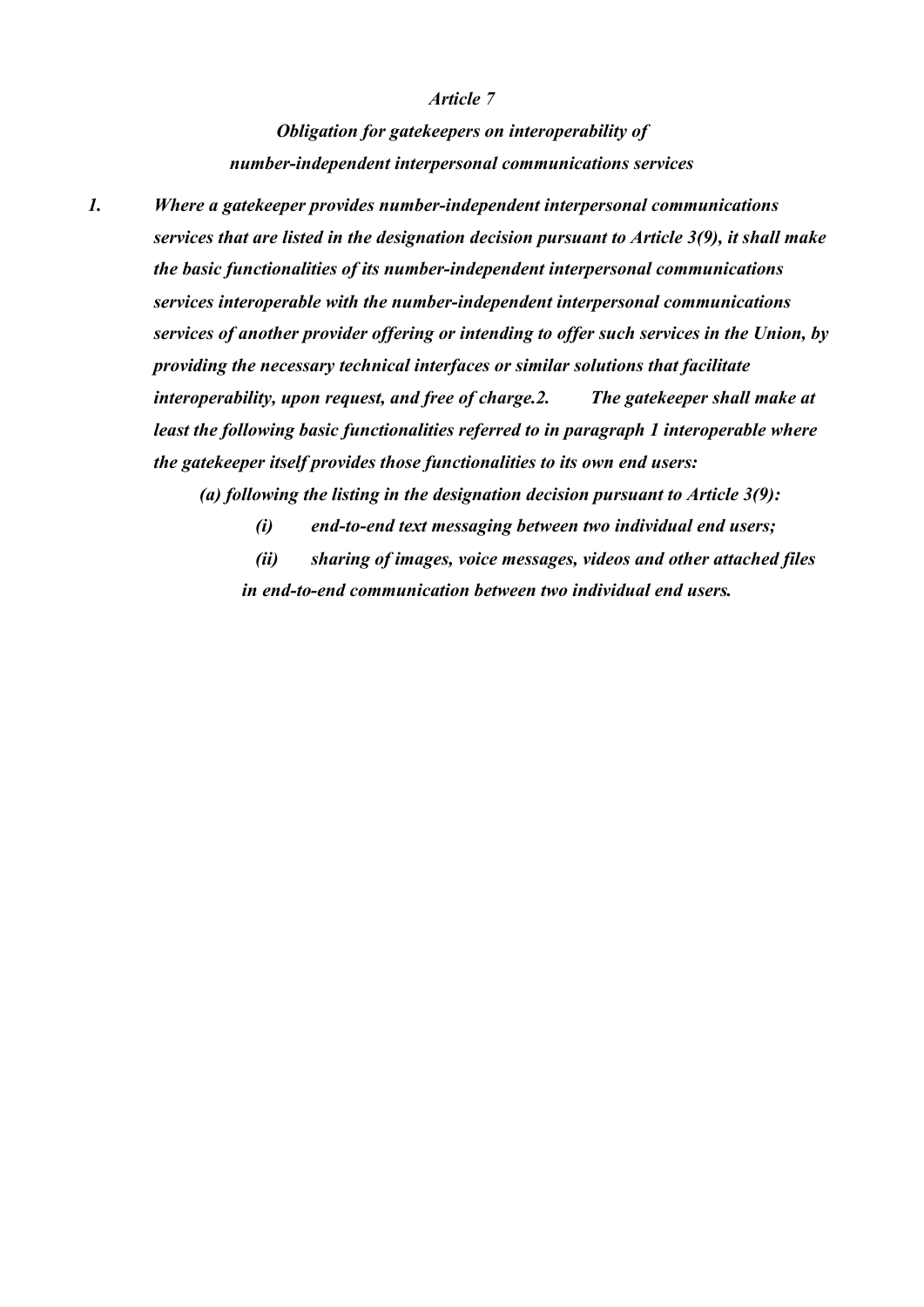- *(b) within 2 years from the designation:*
	- *(i) end-to-end text messaging within groups of individual end users;*

*(ii) sharing of images, voice messages, videos and other attached files in end-to-end communication between a group chat and an individual end user;*

- *(c) within 4 years from the designation:*
	- *(i) end-to-end voice calls between two individual end users;*
	- *(ii) end-to-end video calls between two individual end users;*
	- *(iii) end-to-end voice calls between a group chat and an individual end user;*
	- *(iv) end-to-end video calls between a group chat and an individual end user.*
- *3. The level of security, including the end-to-end encryption, where applicable, that the gatekeeper provides to its own end users shall be preserved across the interoperable services.*
- *4. The gatekeeper shall publish a reference offer laying down the technical details and general terms and conditions of interoperability with its number-independent interpersonal communications services, including the necessary details on the level of security and end-to-end encryption. The gatekeeper shall publish that reference offer within the period laid down in Article 3(10) and update it where necessary.*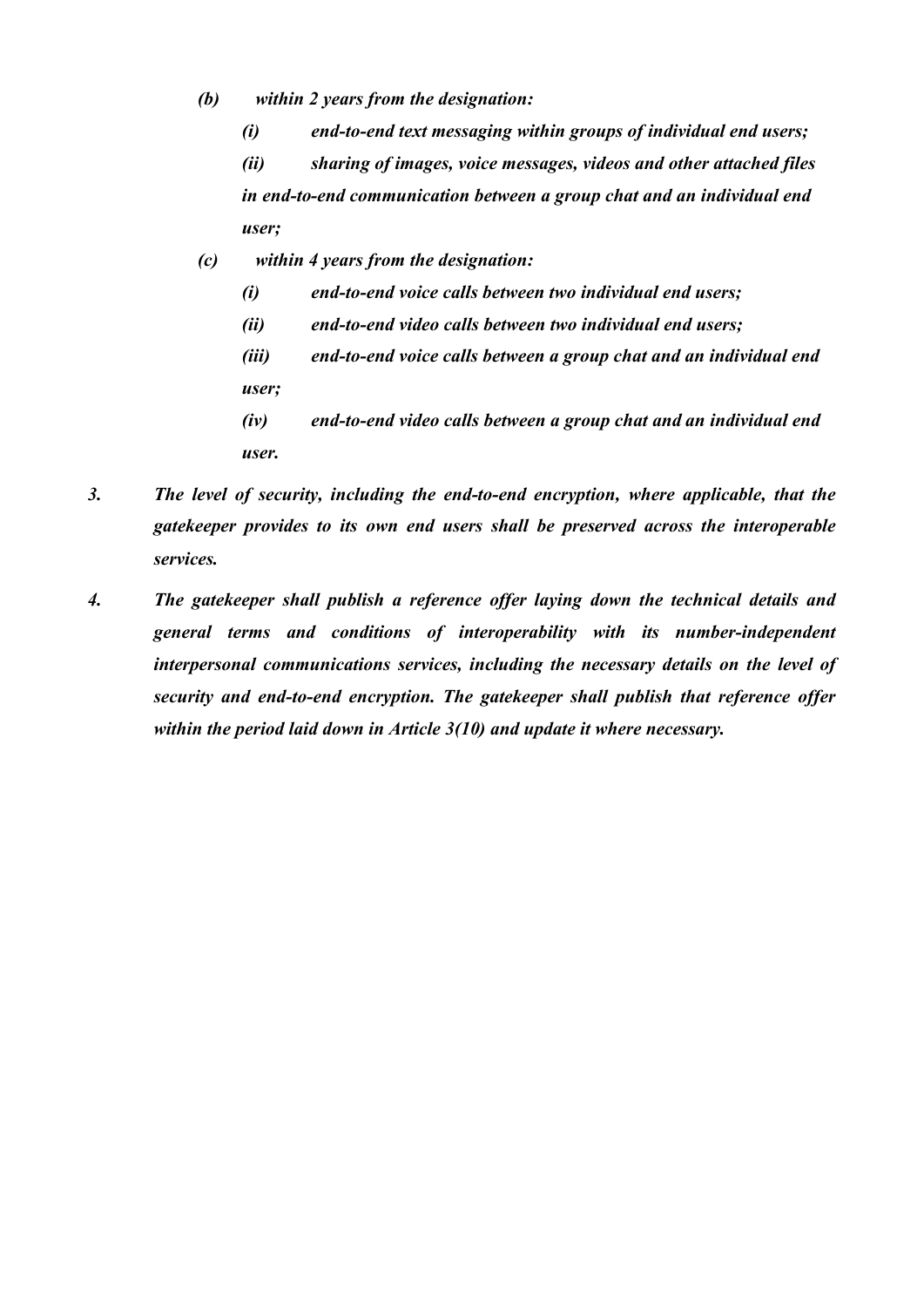- *5. Following the publication of the reference offer pursuant paragraph 3, any provider of number-independent interpersonal communications services offering or intending to offer such services in the Union may request interoperability with the number-independent interpersonal communications services provided by the gatekeeper. Such a request may cover some or all of the basic functionalities listed in paragraph 2. The gatekeeper shall comply with any reasonable request for interoperability within 3 months after receiving that request by rendering the requested basic functionalities operational.*
- *6. The Commission may, exceptionally, upon a reasoned request by the gatekeeper, extend the time limits for compliance under paragraph 2 or 5 where the gatekeeper demonstrates that this is necessary to ensure effective interoperability and to maintain the necessary level of security, including end-to-end encryption, where applicable.*
- *7. The end users of the number-independent interpersonal communications services of the gatekeeper and of the requesting provider of number-independent interpersonal communications services shall remain free to decide whether to make use of the interoperable basic functionalities that may be provided by the gatekeeper pursuant to paragraph 1.*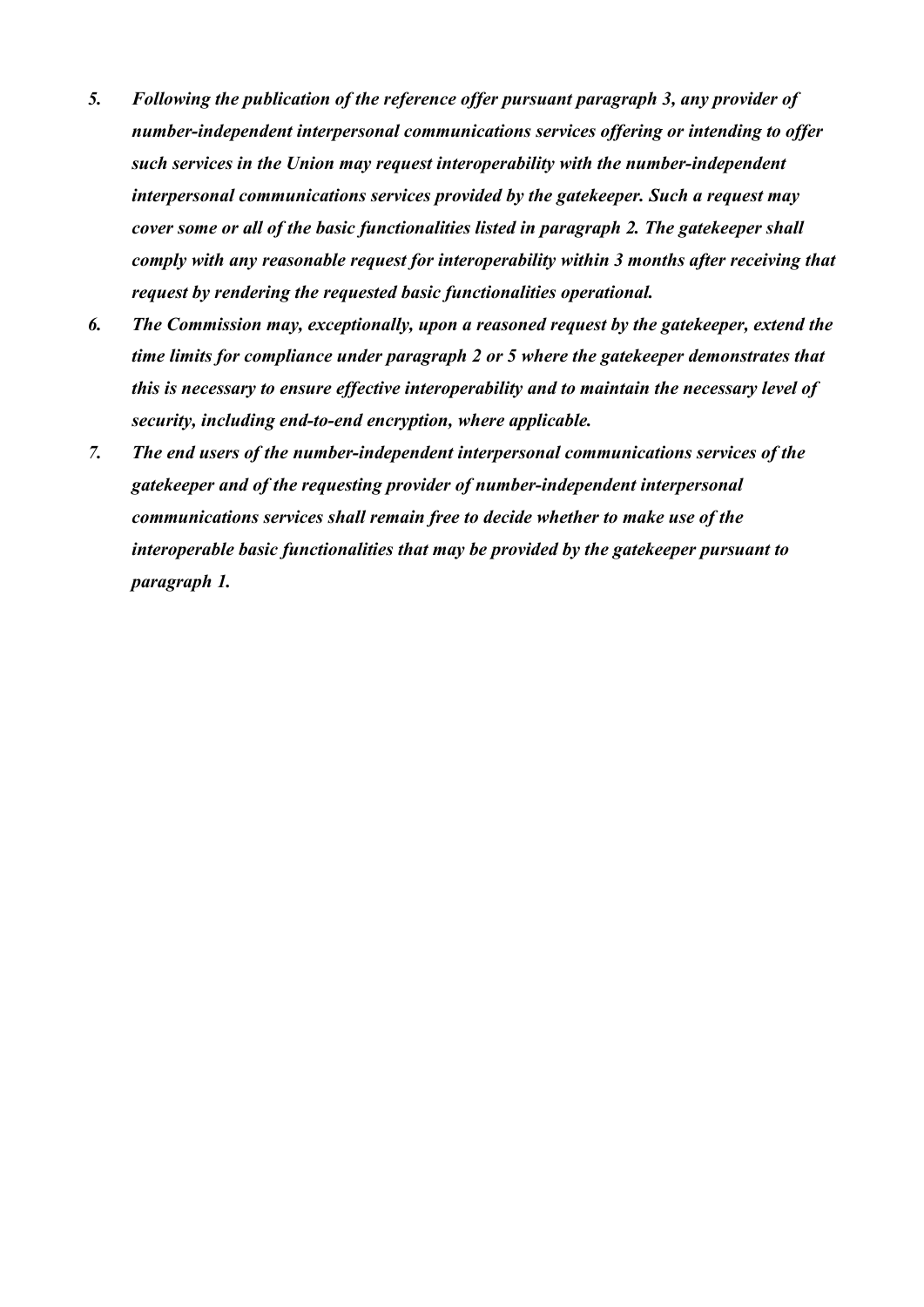- *8. The gatekeeper shall collect and exchange with the provider of number-independent interpersonal communications services that makes a request for interoperability only the personal data of end users that is strictly necessary to provide effective interoperability. Any such collection and exchange of the personal data of end users shall fully comply with Regulation (EU) 2016/679 and Directive 2002/58/EC.*
- *9. The gatekeeper shall not be prevented from taking measures to ensure that third-party providers of number-independent interpersonal communications services requesting interoperability do not endanger the integrity, security and privacy of its services, provided that such measures are strictly necessary and proportionate and are duly justified by the gatekeeper.*

Compliance with obligations for gatekeepers

1. *The gatekeeper shall ensure and be able to demonstrate compliance with the obligations laid down in Articles 5, 6 and 7 of this Regulation.* The measures implemented by the gatekeeper to ensure compliance with *those* Articles shall be effective in achieving the *objectives of this Regulation and of* the relevant obligation. The gatekeeper shall ensure that *the implementation of* th*o*se measures *complies* with *applicable law, in particular* Regulation (EU) 2016/679*,* Directive 2002/58/EC, legislation on cyber security, consumer protection*,* product safety*, as well as with the accessibility requirements*.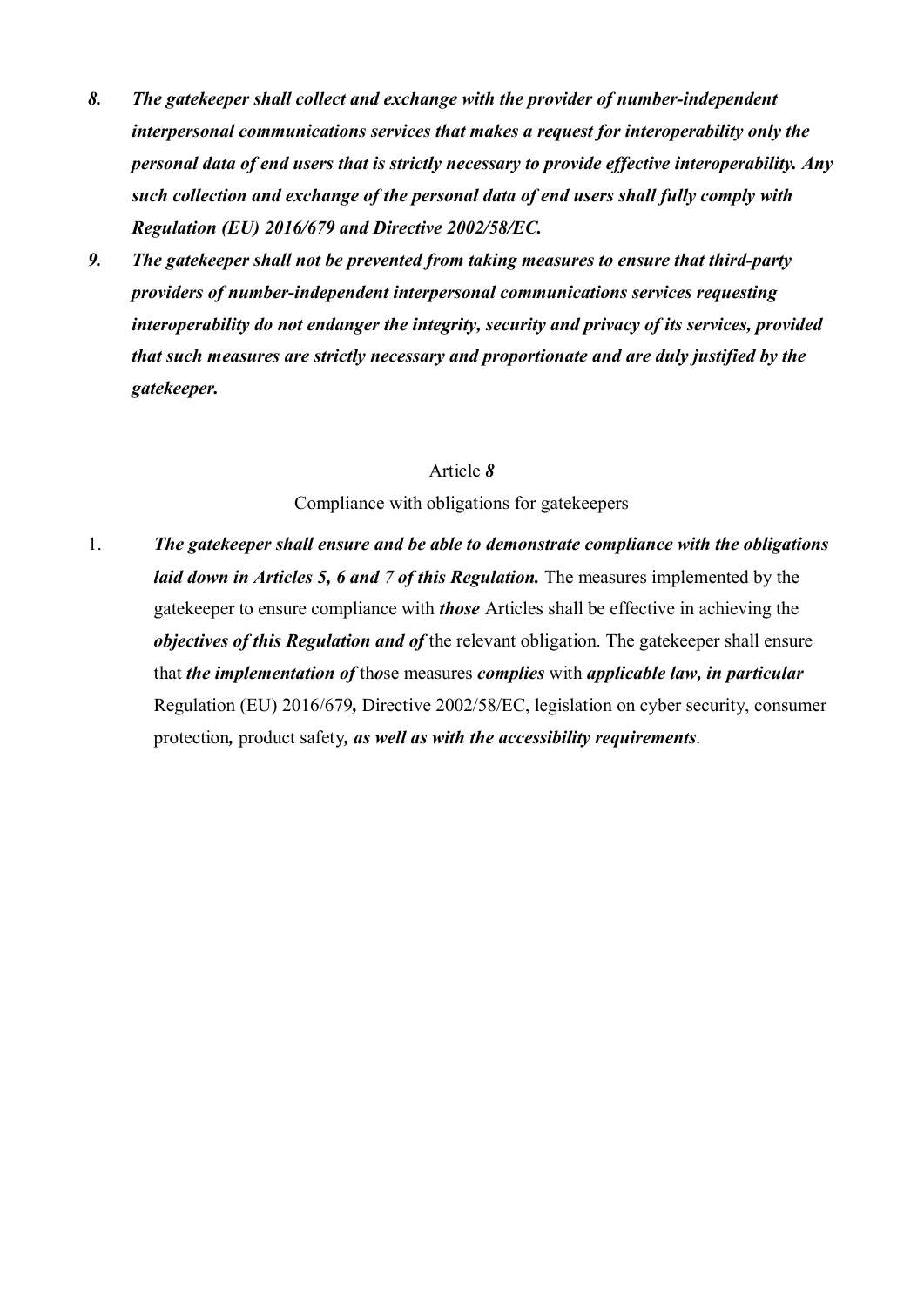2. The Commission *may, on its own initiative or at the request of a gatekeeper* pursuant to paragraph *3 of this Article, open proceedings pursuant to Article 20. W*ithin *6 months from the opening of proceedings pursuant to Article 20, the Commission shall adopt implementing acts, specifying the measures that the gatekeeper concerned is to implement in order to effectively comply with the obligations laid down in Article 6 ▌. Those implementing acts shall be adopted in accordance with the advisory procedure referred to in Article 50(2).* 

.*When opening proceedings on its own initiative, for circumvention, pursuant to Article 13, such measures may concern the obligations laid down in Articles 5, 6 and 7*.

*3. A gatekeeper may request the Commission to engage in a process to determine whether the measures that that gatekeeper intends to implement or has implemented to ensure compliance with Article 6 and 7 are effective in achieving the objective of the relevant obligation in the specific circumstances of the gatekeeper.*

*The Commission shall have discretion in deciding whether to engage in such a process, respecting the principles of equal treatment, proportionality and good administration. In its request, the gatekeeper shall provide a reasoned submission to explain the measures that it intends to implement or has implemented. The gatekeeper shall furthermore provide a non-confidential version of its reasoned submission that may be shared with third parties pursuant to paragraph 6.*

*4*. *Paragraphs 2 and 3* of this Article *are* without prejudice to the powers of the Commission under Articles *29*, *30* and *31*.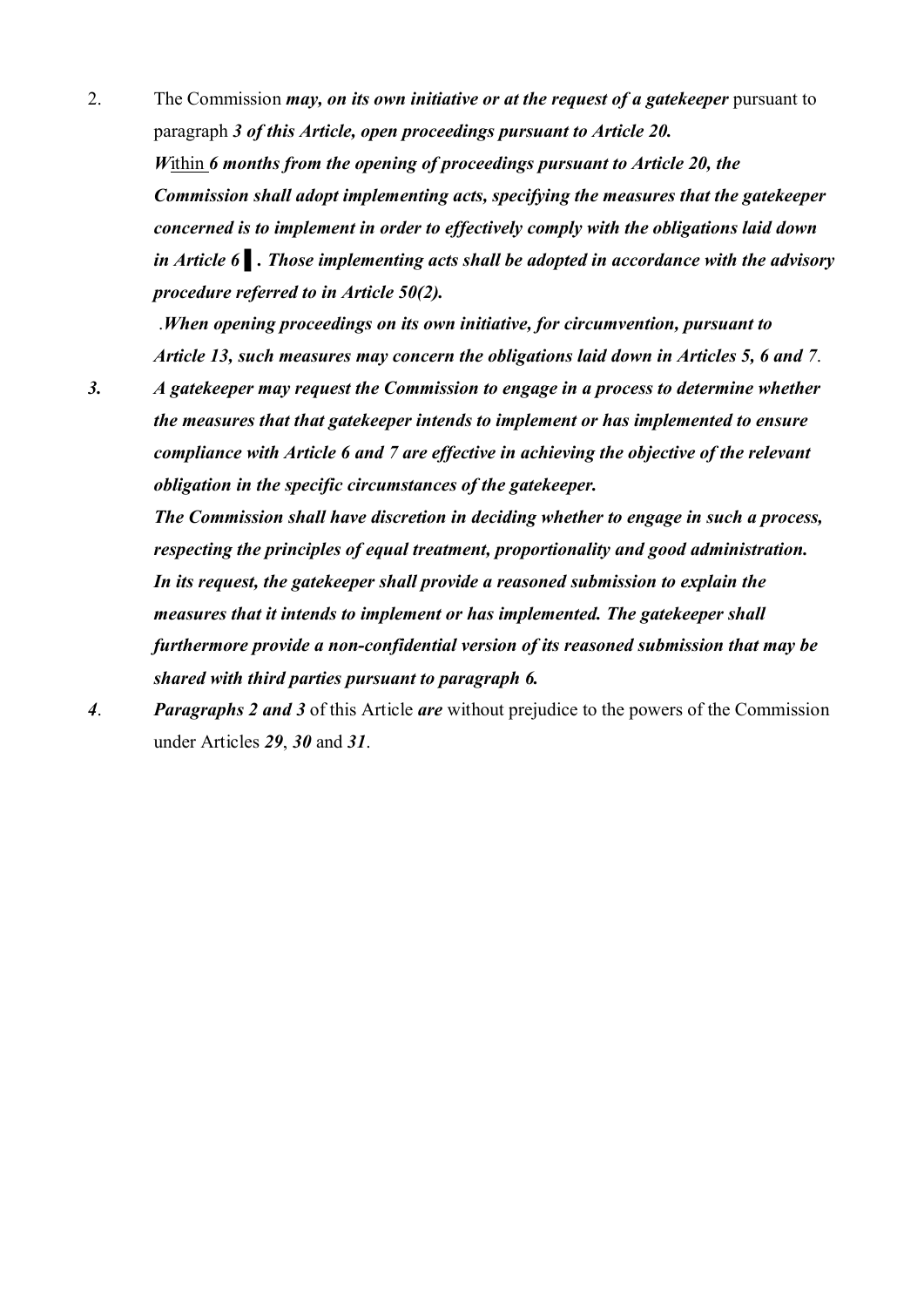- *5*. *With a* view of adopting the decision under paragraph 2, the Commission shall communicate its preliminary findings *to the gatekeeper* within *3* months from the opening of the proceedings *under Article 20*. In the preliminary findings, the Commission shall explain the measures *that it is considering taking or that* it considers *the gatekeeper* concerned should take in order to effectively address the preliminary findings.
- *6. In order to effectively enable interested third parties to provide comments, the Commission shall, when communicating its preliminary findings to the gatekeeper pursuant to paragraph 5 or as soon as possible thereafter, publish a non-confidential summary of the case and the measures that it is considering taking or that it considers the gatekeeper concerned should take. The Commission shall specify a reasonable timeframe within which such comments are to be provided.*
- *7*. In specifying the measures under paragraph 2, the Commission shall ensure that the measures are effective in achieving the objectives of *this Regulation and* the relevant obligation*,* and proportionate in the specific circumstances of the gatekeeper and the relevant service.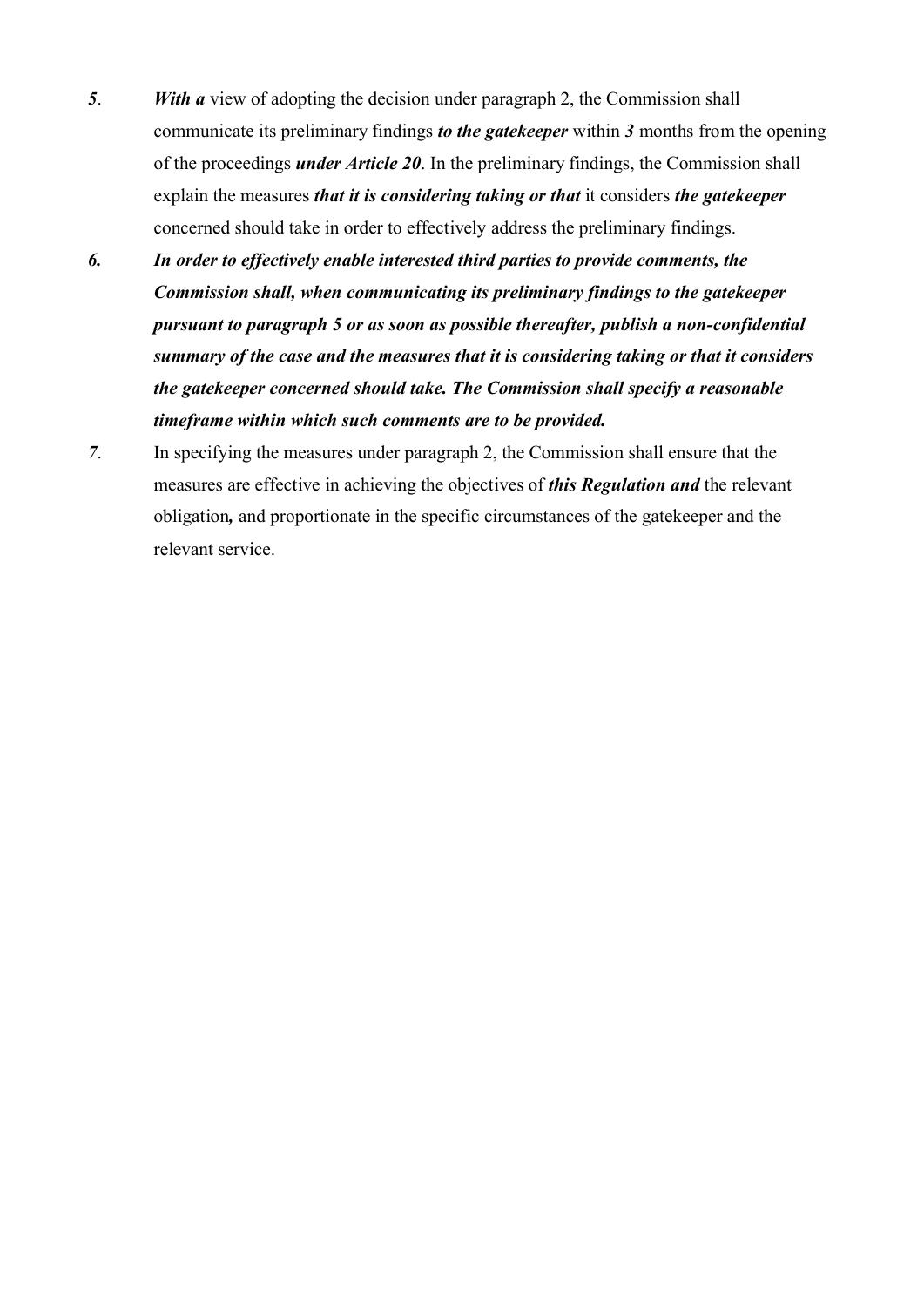- *8*. For the purposes of specifying the obligations under Article 6(1)*,* points (j) and (k), the Commission shall also assess whether the intended or implemented measures ensure that there is no remaining imbalance of rights and obligations on business users and that the measures do not themselves confer an advantage on the gatekeeper which is disproportionate to the service provided by the gatekeeper to business users.
- *9. In respect of proceedings pursuant to paragraph 2, the Commission may, upon request or on its own initiative, decide to reopen them where:*
	- *(a) there has been a material change in any of the facts on which the decision was based; or*
	- *(b) the decision was based on incomplete, incorrect or misleading information; or*
	- *(c) the measures as specified in the decision are not effective.*

▌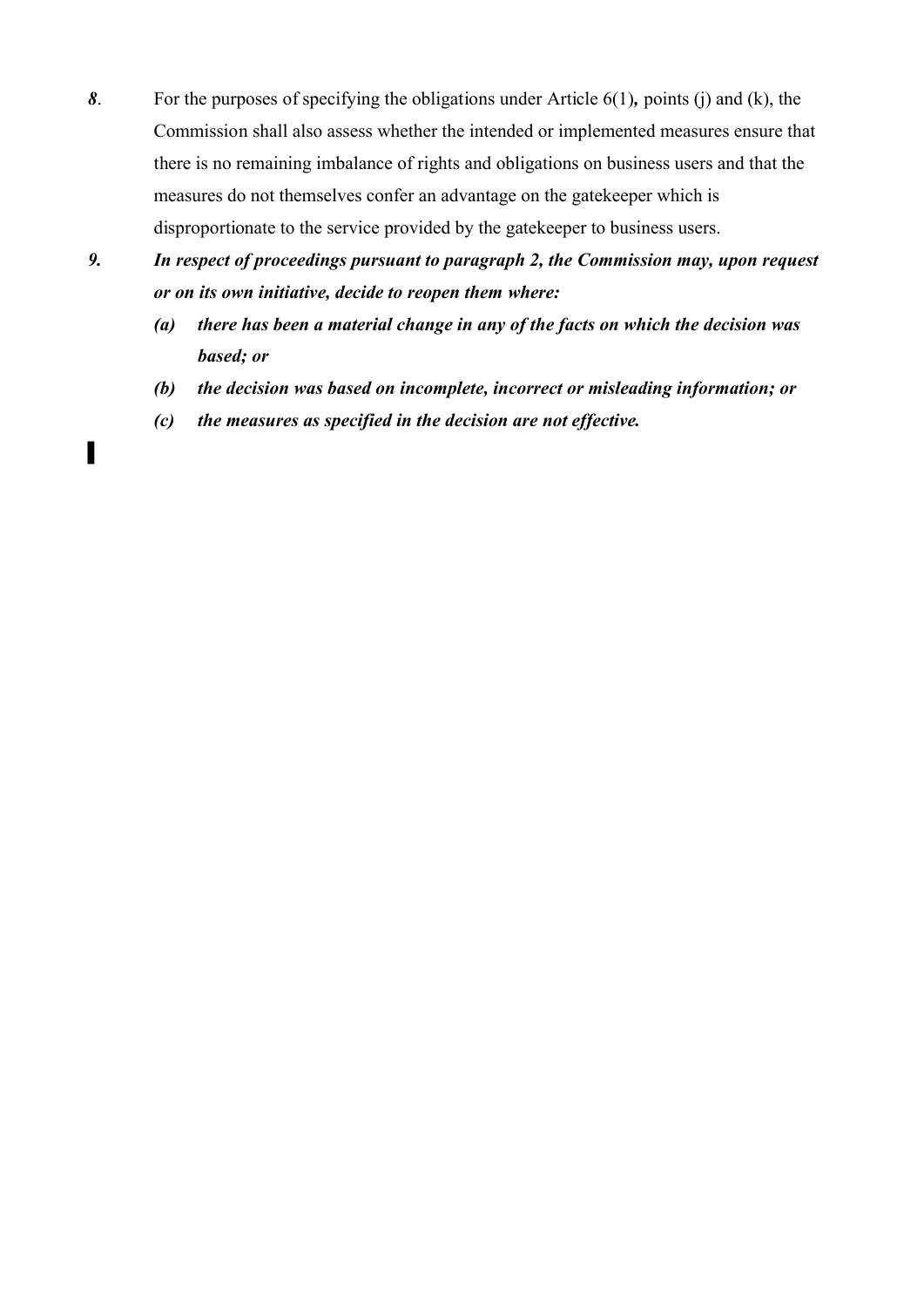#### Suspension

1. *Where the gatekeeper demonstrates in a reasoned request that compliance with a specific obligation laid down in Articles 5, 6 or7* for a core platform service *listed in the designation decision pursuant to Article 3(9)* would endanger, due to exceptional circumstances beyond the gatekeeper's control, the economic viability of its operation in the Union*, t*he Commission may*adopt implementing acts setting out its decision to*  exceptionally suspend, in whole or in part, *the* specific obligation *referred to in that reasoned request ('the suspension decision'). In those implementing acts, the Commission shall substantiate its suspension decision by identifying the exceptional circumstances justifying the suspension. Those implementing acts* shall be limited to the extent *and the duration* necessary to address such threat to its viability. The Commission shall aim to adopt those implementing acts without delay and at the latest *3 months following receipt of a complete reasoned request. Those implementing acts shall be* adopted in accordance with the advisory procedure referred to in Article *50(2)*.

2. Where suspension is granted pursuant to paragraph 1, the Commission shall review its suspension decision every year*, unless a shorter interval is specified in that decision*. Following such a review the Commission shall either *wholly or partly* lift the suspension*,* or decide that the conditions *in* paragraph 1 continue to be met.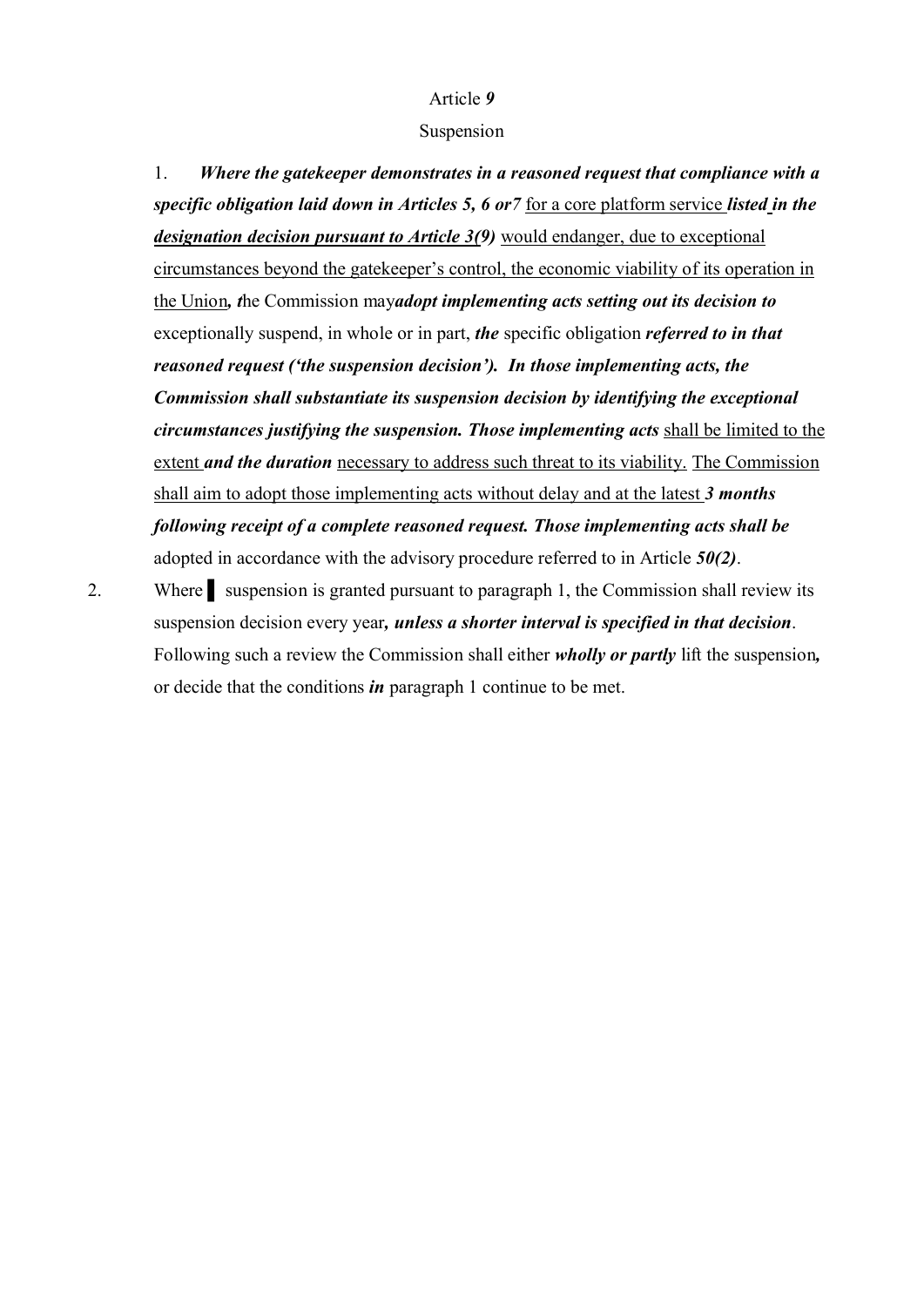- 3. *In cases of urgency,* the Commission may, acting on a reasoned request by a gatekeeper, provisionally suspend the application of *a specific* obligation *referred to in paragraph 1* to one or more individual core platform services already prior to the decision pursuant to *that*  paragraph. *Such a request may be made and granted at any time pending the assessment of the Commission pursuant to paragraph 1.*
- *4.* In assessing the request *referred to in paragraphs 1 and 3*, the Commission shall take into account, in particular, the impact of the compliance with the specific obligation on the economic viability of the operation of the gatekeeper in the Union as well as on third parties*, in particular SMEs and consumers*. The suspension may be made subject to conditions and obligations to be defined by the Commission in order to ensure a fair balance between th*o*se interests and the objectives of this Regulation. .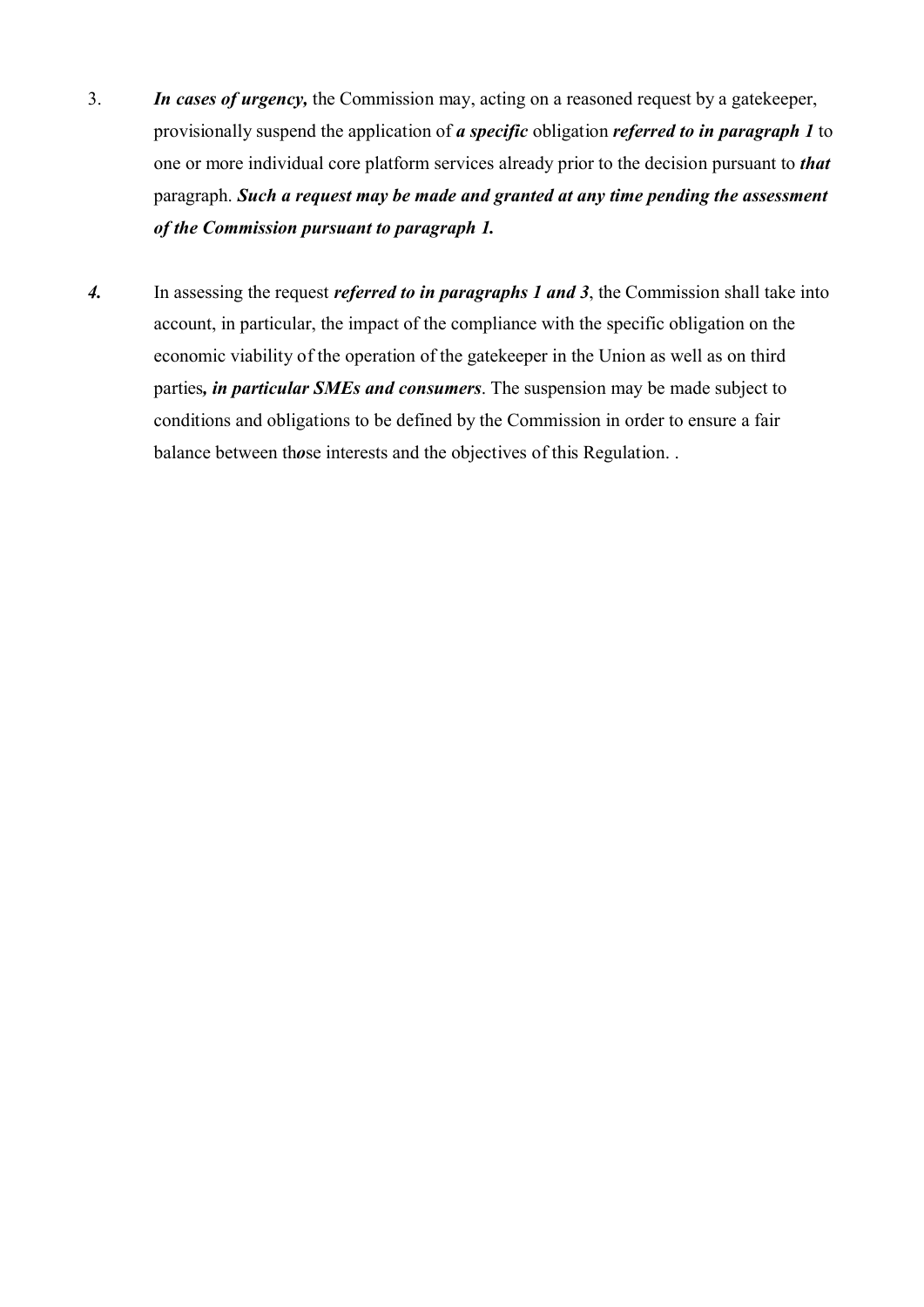## Exemption for *grounds* of public *health and public security*

- 1. The Commission may, acting on a reasoned request by a gatekeeper or on its own initiative, *adopt implementing acts setting out its* decision, *to* exempt *that gatekeeper*, in whole or in part, from a specific obligation laid down in Articles 5, 6 *or7* in relation to a core platform service *listed in the designation decision* pursuant to Article 3(*9*), where such exemption is justified on the grounds set out in paragraph 2 of this Article *('the exemption decision')*. The Commission shall adopt the exemption decision *within 3* months after receiving a complete reasoned request *and shall provide a reasoned statement explaining the grounds for the exemption. Those implementing acts shall be*  adopted in accordance with the advisory procedure referred to in Article *50(2).*
- *2. Where an exemption is granted pursuant to paragraph 1, the Commission shall review its exemption decision if the ground for the exemption no longer exists or at least every year. Following such a review, the Commission shall either wholly or partially lift the exemption, or decide that the conditions of paragraph 1 continue to be met.*
- *3*. An exemption pursuant to paragraph 1 may only be granted on grounds of *public health or public security.*

▌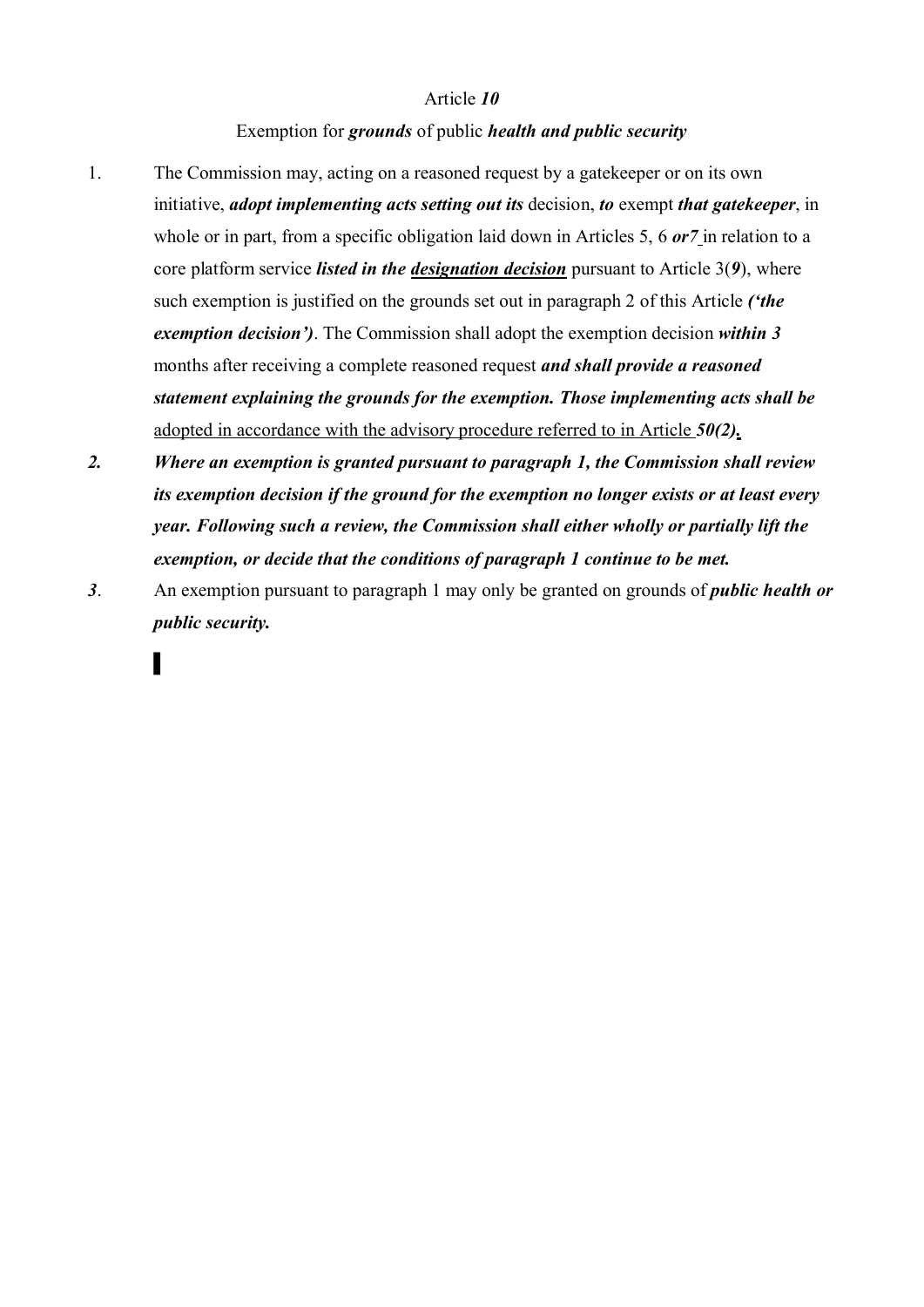- *4*. *In cases of urgency,* the Commission may, acting on a reasoned request by a gatekeeper or on its own initiative, provisionally suspend the application of *a specific* obligation *referred to in paragraph 1* to one or more individual core platform services already prior to the decision pursuant to *that* paragraph. *Such a request may be made and granted at any time pending the assessment of the Commission pursuant to paragraph 1.*
- *5.* In assessing the request *referred to in paragraphs 1 and 4*, the Commission shall take into account, in particular, the impact of the compliance with the specific obligation on the grounds in paragraph 2*,* as well as the effects on the gatekeeper concerned and on third parties. The *Commission* may subject *the suspension* to conditions and obligations in order to ensure a fair balance between the goals pursued by the grounds in paragraph 2 and the objectives of this Regulation.

# *Article 11 Reporting*

*1. Within 6 months after its designation pursuant to Article 3, and in accordance with Article 3(10), the gatekeeper shall provide the Commission with a report describing in a detailed and transparent manner the measures it has implemented to ensure compliance with the obligations laid down in Articles 5, 6 and 7.*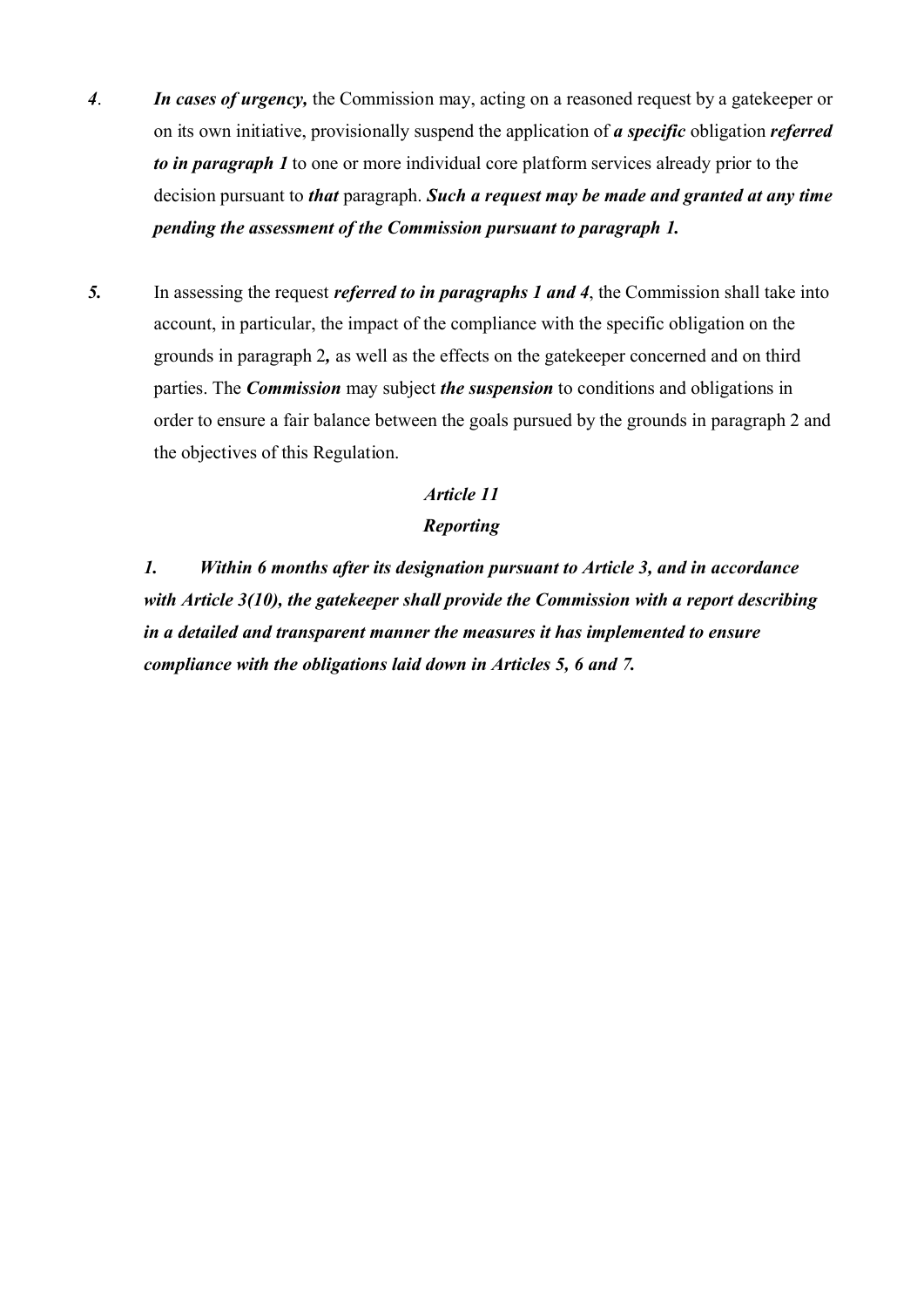*2. Within the deadline referred to in paragraph 1, the gatekeeper shall publish and provide the Commission with a non-confidential summary of that report. The gatekeeper shall update that report and that non-confidential summary at least annually.*

*The Commission shall make a link to that non-confidential summary available on its website.*

### Article 1*2*

Updating obligations for gatekeepers

- 1. The Commission is empowered to adopt delegated acts in accordance with Article *49 to supplement this Regulation with regard to the* obligations laid down in Articles 5 and 6*. Those delegated acts shall be* based on a market investigation pursuant to Article *19 that* has identified the need *to keep those* obligations *up to date in order to address* practices that limit the contestability of core platform services or *that* are unfair in the same way as the practices addressed by the obligations laid down in Articles 5 and 6.
- *2. The scope of a delegated act adopted in accordance with paragraph 1 shall be limited to:*
	- *(a) extending an obligation that applies only in relation to certain core platform services, to other core platform services listed in Article 2, point (2);*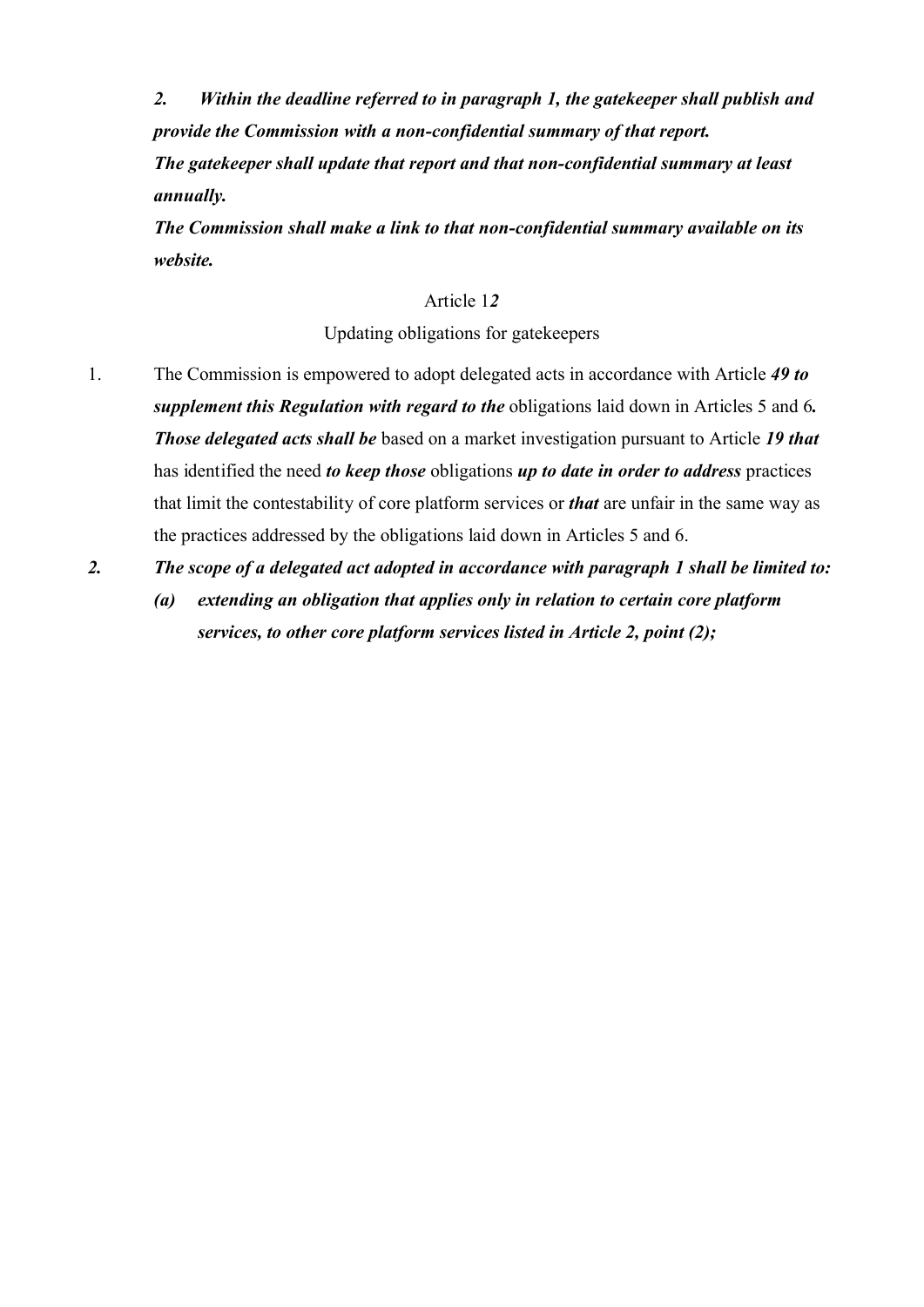- *(b) extending an obligation that benefits certain business users or end users so that it benefits other business users or end users;*
- *(c) specifying the manner in which the obligations laid down in Articles 5 and 6 are to be performed by gatekeepers in order to ensure effective compliance with those obligations;*
- *(d) extending an obligation that applies only in relation to certain services provided together with, or in support of, core platform services to other services provided together with, or in support of, core platform services;*
- *(e) extending an obligation that applies only in relation to certain types of data to apply in relation to other types of data;*
- *(f) adding further conditions where an obligation imposes certain conditions on the behaviour of a gatekeeper; or*
- *(g) applying an obligation that governs the relationship between several core platform services of the gatekeeper to the relationship between a core platform service and other services of the gatekeeper.*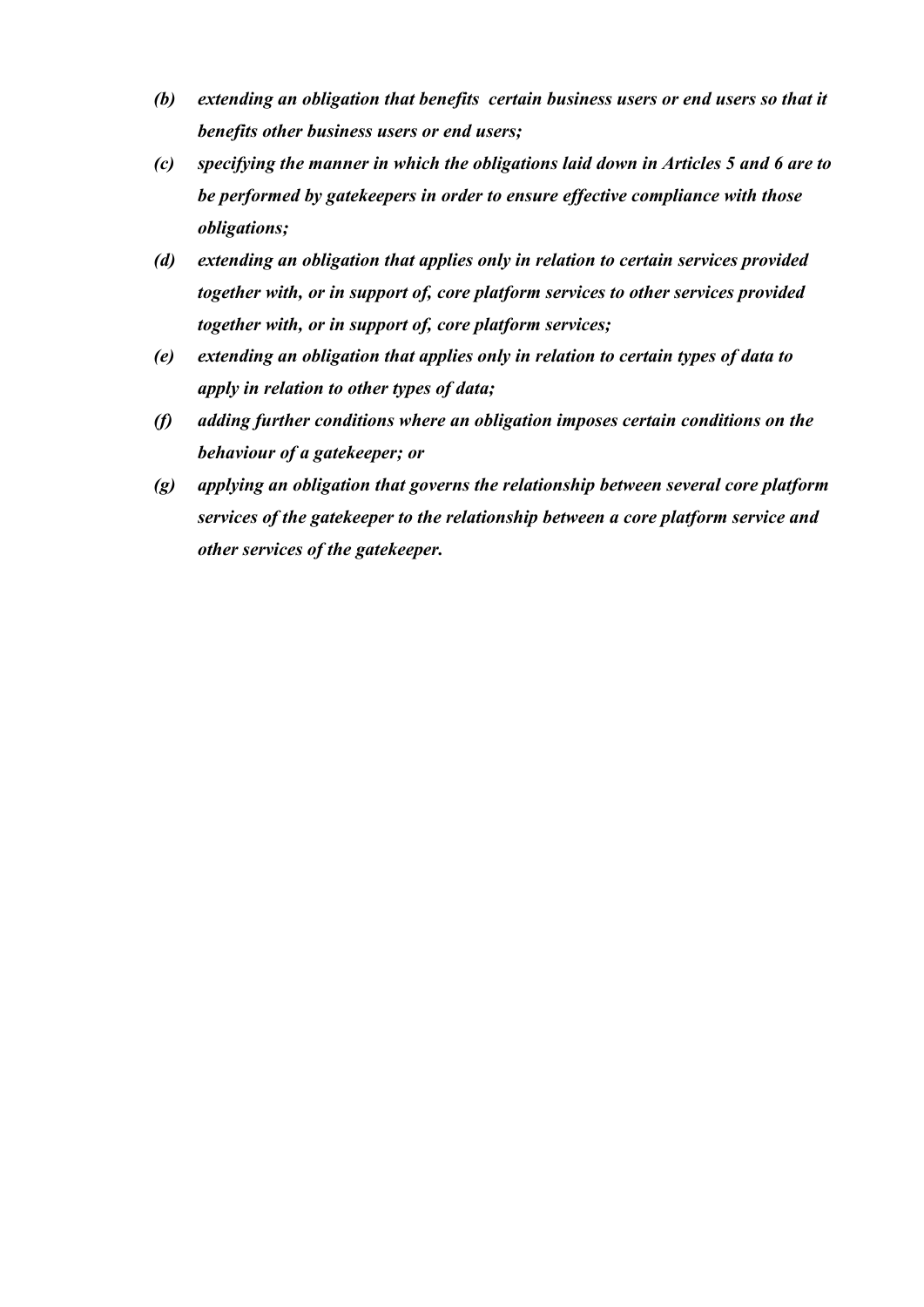*3. The Commission is empowered to adopt delegated acts in accordance with Article 49 to amend this Regulation with regard to the list of basic functionalities identified in Article 7(2), (3) and (4), by adding or removing functionalities of number-independent interpersonal communications services.* 

*Those delegated acts shall be based on a market investigation pursuant to Article 19 that has identified the need to keep those obligations up to date in order to address practices that limit the contestability of core platform services or that are unfair in the same way as the practices addressed by the obligations laid down in Article 7.*

*4. The Commission is empowered to adopt delegated acts in accordance with Article 49 to supplement this Regulation in respect of the obligations in Article 7 by specifying the manner in which those obligations are to be performed in order to ensure effective compliance with those obligations. Those delegated acts shall be based on a market investigation pursuant to Article 19, which has identified the need to keep those obligations up to date in order to address practices that limit the contestability of core platform services or that are unfair in the same way as the practices addressed by the obligations laid down in Article 7.*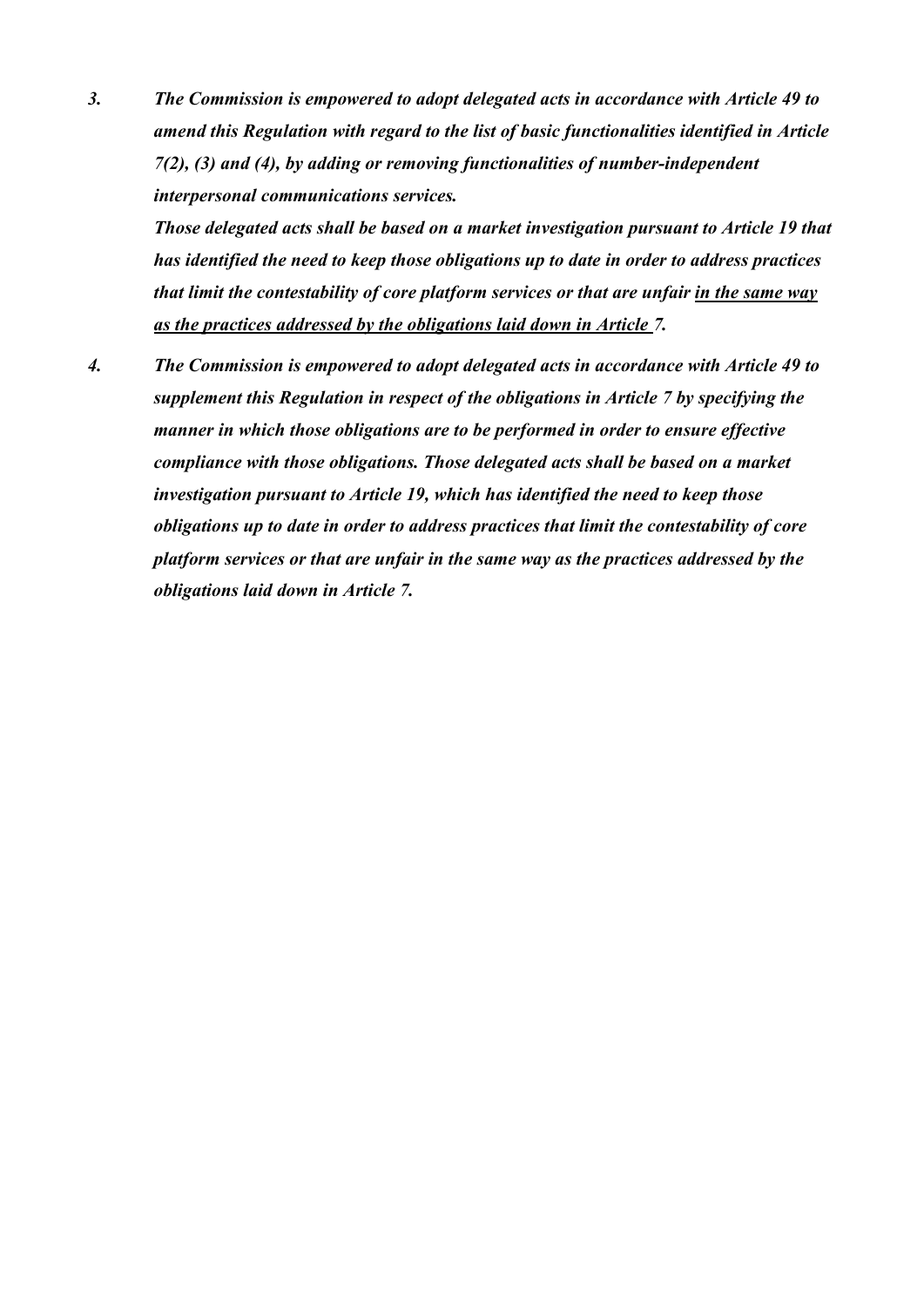- *5*. A practice *as referred to in* paragraph*s* 1*, 3 and 4* shall be considered to limit the contestability of core platform services *or to be unfair* where:
	- (a) there is an imbalance *between the* rights and obligations *of* business users and the gatekeeper *obtains* an advantage from business users that is disproportionate to the service provided by *that* gatekeeper to *those* business users; or
	- (b) *that practice is engaged in by gatekeepers and is capable of impeding innovation and limiting choice for business users and end users because it:*
		- *(i) affects or risks affecting the contestability of a core platform service or other services in the digital sector on a lasting basis due to the creation or strengthening of barriers for other undertakings to enter the market or expand as suppliers of a core platform service or other services in the digital sector; or*
		- *(ii) prevents other operators from having the same access to a key input as the gatekeeper.*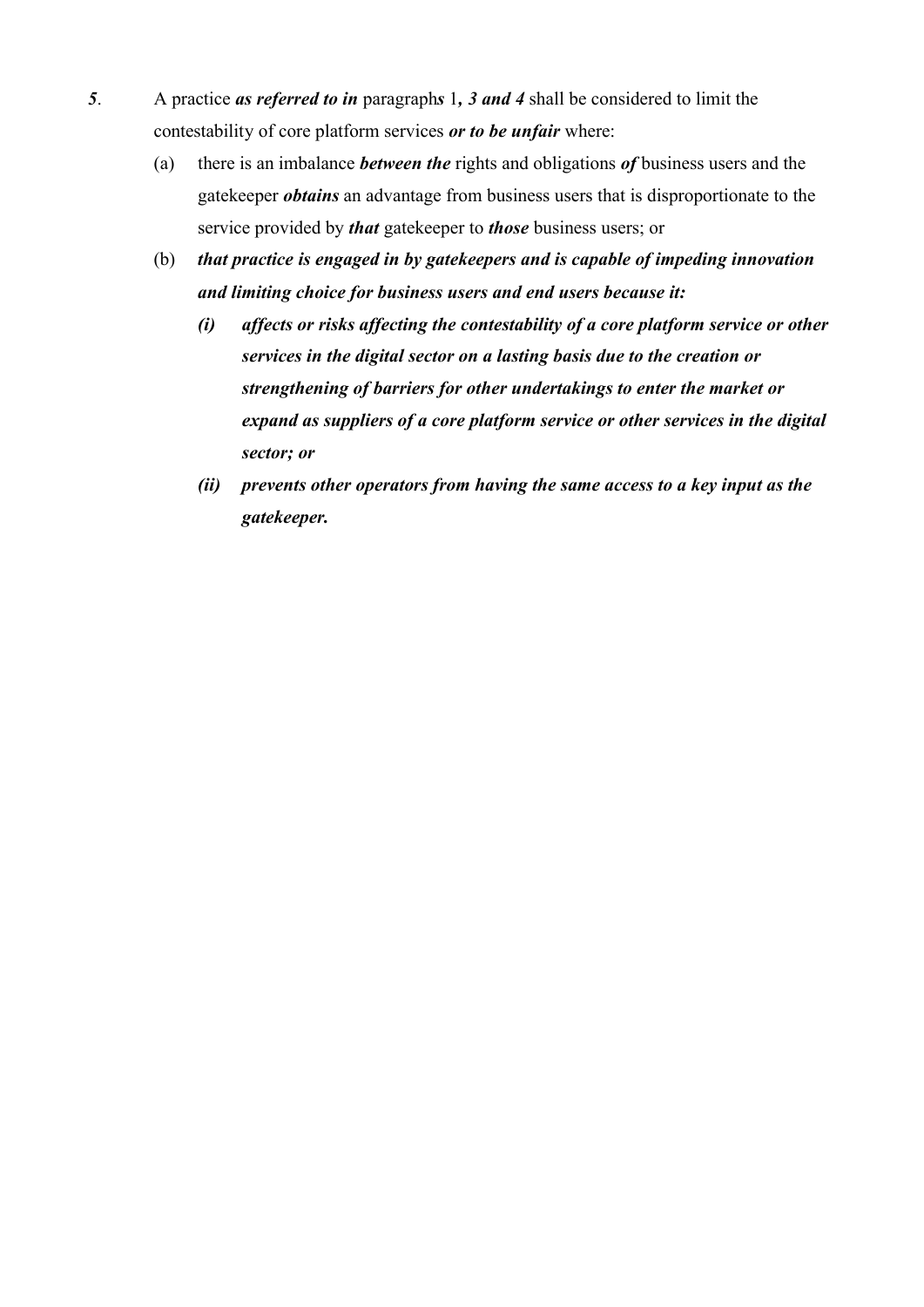### Anti-circumvention

- *1. An undertaking providing core platform services shall not segment, divide, subdivide, fragment or split those services through contractual, commercial, technical or any other means in order to circumvent the quantitative thresholds laid down in Article 3(2). No such practice of an undertaking shall prevent the Commission from designating it as a gatekeeper pursuant to Article 3(4).*
- *-2. The Commission may, when it suspects that an undertaking providing core platform services is engaged in a practice laid down in paragraph 1, require from that undertaking any information that it deems necessary to determine whether that undertaking has engaged in such a practice.*
- *3*. *The* gatekeeper shall ensure that the obligations of Articles 5*, 6 and 7* are fully and effectively complied with.
- *4 The gatekeeper shall not engage in any behaviour that undermines effective compliance with the obligations of Articles 5, 6 and 7 regardless of whether that behaviour is of a contractual, commercial or technical nature, or of any other nature, or consists in the use of behavioural techniques or interface design.*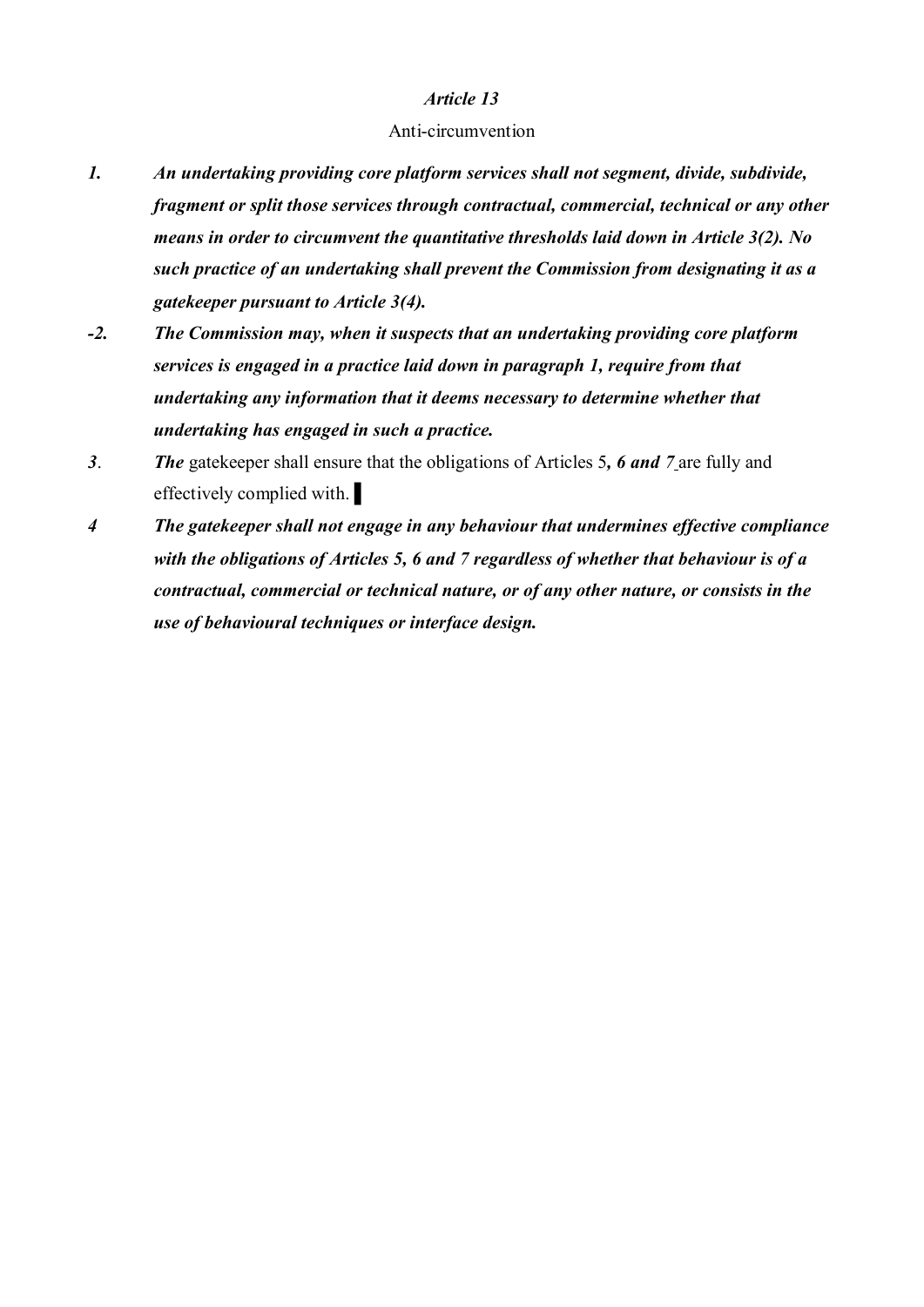- *5*. Where consent for collecting*, processing, cross-using and sharing of* personal data is required to ensure compliance with this Regulation, a gatekeeper shall take the necessary steps ▌ either *to* enable business users to directly obtain the required consent to their processing, where *that consent is* required under Regulation (EU) 2016/679 and Directive 2002/58/EC, or to comply with Union data protection and privacy rules and principles in other ways*,* including by providing business users with duly anonymised data where appropriate. The gatekeeper shall not make the obtaining of *that* consent by the business user more burdensome than for its own services.
- *6*. *The* gatekeeper shall not degrade the conditions or quality of any of the core platform services provided to business users or end users who avail themselves of the rights or choices laid down in Articles 5*, 6 and 7*, or make the exercise of those rights or choices unduly difficult*, including by offering choices to the end-user in a non-neutral manner, or by subverting end users and business user's autonomy, decision-making, or free choice via the structure, design, function or manner of operation of a user interface or a part thereof*.
- *7. Where the gatekeeper circumvents or attempts to circumvent any of the obligations in Article 5, 6, or 7 in a manner described in paragraphs 4, 5 and 6 of this Article, the Commission may open proceedings pursuant to Article 20 and adopt an implementing act referred to in Article 8(2) in order to specify the measures that the gatekeeper is to implement.*
- *8. Paragraph 6 of this Article is without prejudice to the powers of the Commission under Articles 29, 30 and 31.*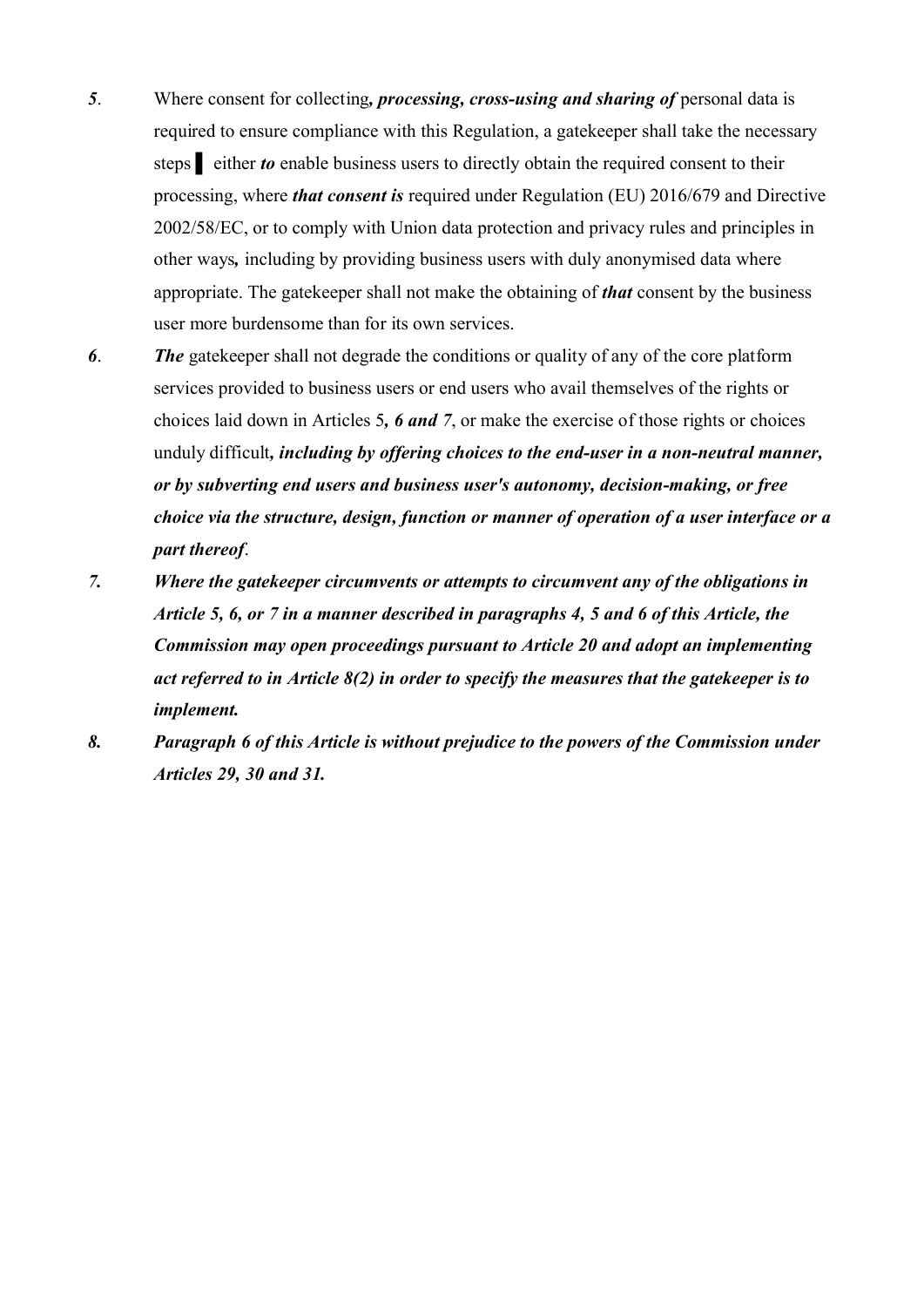Obligation to inform about concentrations

1. A gatekeeper shall inform the Commission of any intended concentration within the meaning of Article 3 of Regulation (EC) No 139/2004*, where the merging entities or the target of concentration provide* core platform services or ▌ any other services ▌ in the digital sector *or enable the collection of data,* irrespective of whether it is notifiable to a Union competition authority under Regulation (EC) No 139/2004 or to a competent national competition authority under national merger rules.

A gatekeeper shall inform the Commission of such a concentration prior to its implementation and following the conclusion of the agreement, the announcement of the public bid, or the acquisition of a controlling interest.

2. The *information provided by the gatekeeper* pursuant to paragraph 1 shall at least describe *the undertakings concerned by the concentration,* their *Union* and worldwide annual turnover*s*, *their fields of activity, including activities directly related to the concentration, and their transaction values or an estimation thereof, along with a summary of the concentration, including its nature and rationale and a list* of the *Member States concerned by the concentration.*

*The information provided by the gatekeeper shall also describe, for any relevant core platform services, their Union annual turnovers, their numbers of yearly active business users and their numbers of monthly active end users, respectively.*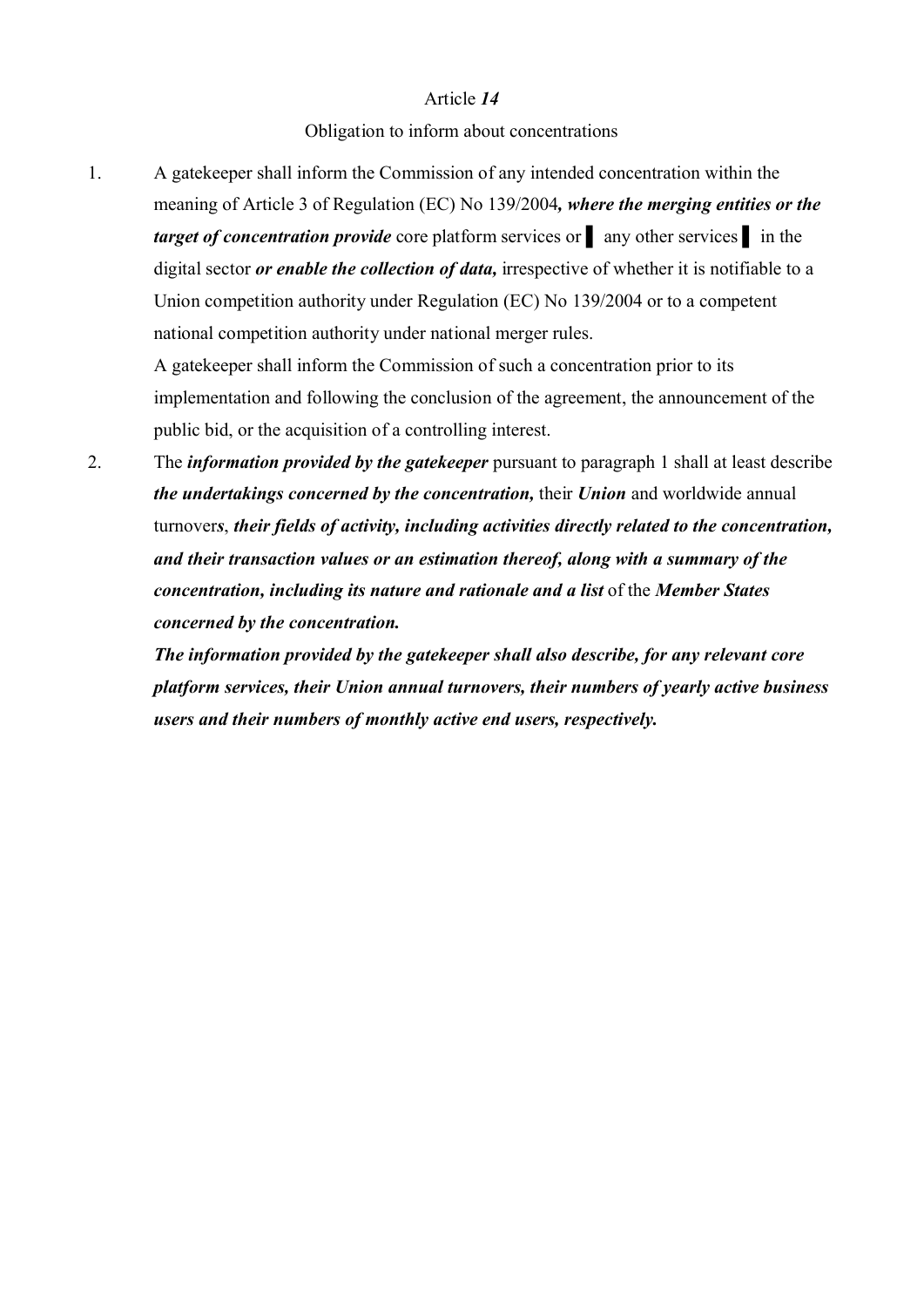- 3. If, following any concentration *referred to in* paragraph 1 *of this Article*, additional core platform services individually *meets* the thresholds in Article 3(2), *point (b),* the gatekeeper concerned shall inform the Commission thereof within *2* months from the implementation of the concentration and provide the Commission with the information referred to in Article 3(2).
- *4. The Commission shall inform the competent authorities of the Member States of any information received pursuant to paragraph 1 and publish annually the list of acquisitions of which it has been informed by gatekeepers pursuant to that paragraph. The Commission shall take account of the legitimate interest of undertakings in the protection of their business secrets.*
- *5. The competent authorities of the Member States may use the information received under paragraph 1 of this Article to request the Commission to examine the concentration pursuant to Article 22 of Regulation (EC) No 139/2004.*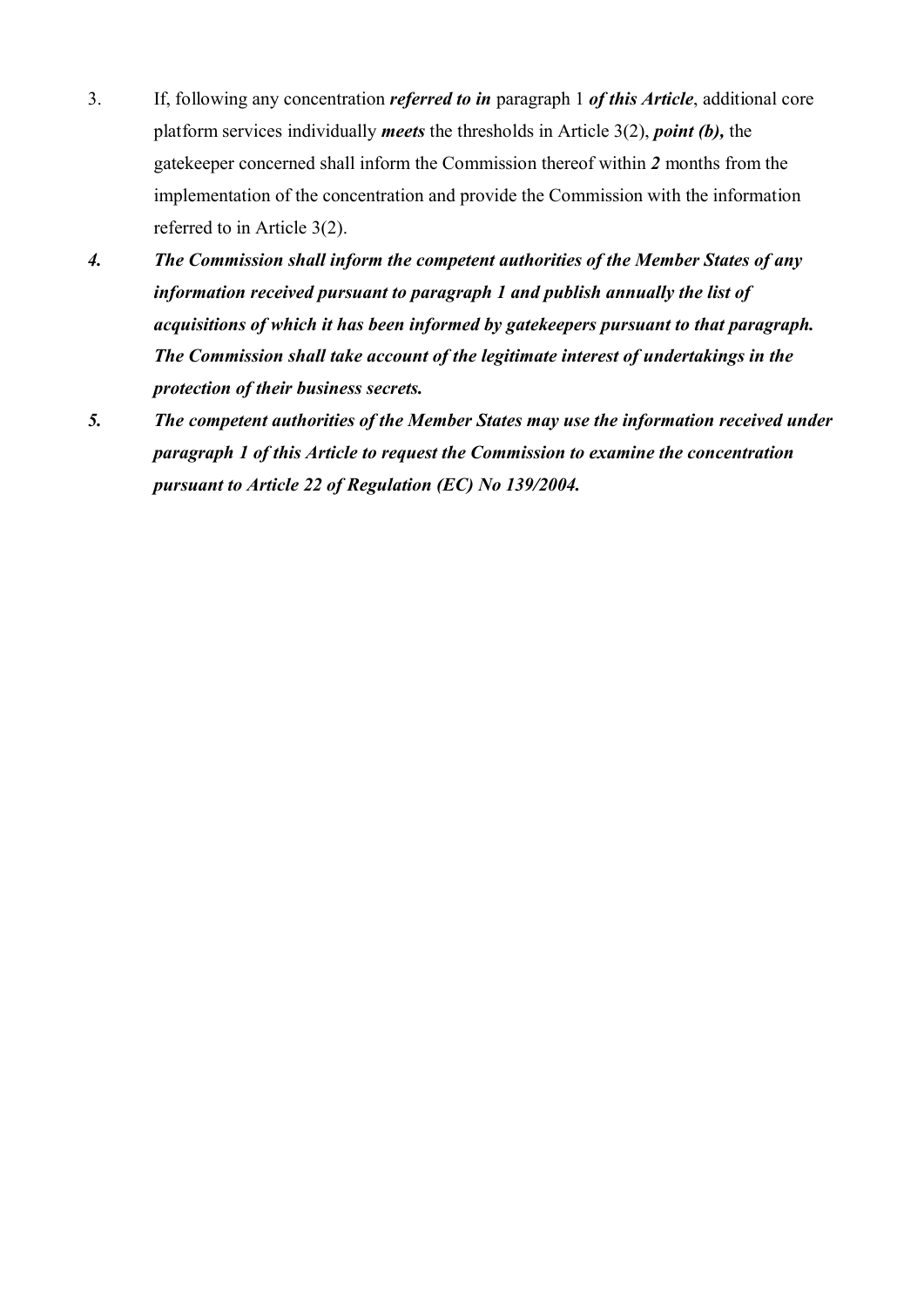## Obligation of an audit

- *1.* Within 6 months after its designation pursuant to Article 3, a gatekeeper shall submit to the Commission an independently audited description of any techniques for profiling of consumers that the gatekeeper applies to or across its core platform services *listed in the designation decision* pursuant to Article 3*(9)*. *The Commission shall transmit that audited* description *to the European Data Protection Board.*
- *2. The Commission may adopt implementing acts referred to in Article 46(1), point (g), to develop the methodology and procedure of the audit*.
- *2. The gatekeeper shall make publicly available an overview of the audited description referred to in the first paragraph. In doing do, the gatekeeper shall be entited to take account of the need to respect its business secrets. The gatekeeper shall update that description and that overview at least annually.*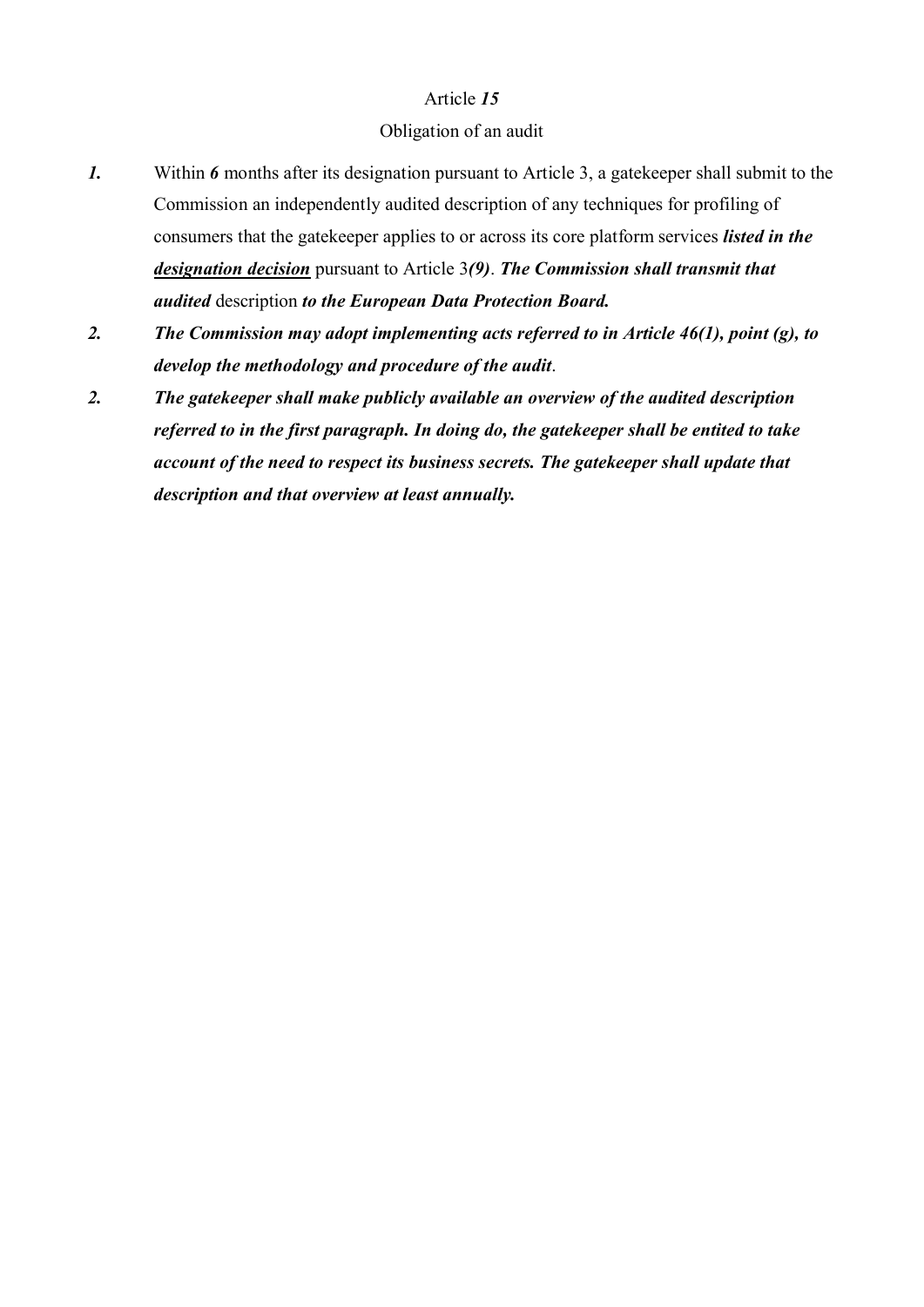# Chapter IV

# Market investigation

# Article *16*

# Opening of a market investigation

- 1. When the Commission intends to carry out a market investigation *with a view to* the possible adoption of decisions pursuant to Articles 17, *18 and 19* it shall adopt a decision opening a market investigation.
- *2. Notwithstanding paragraph 1, the Commission may exercise its investigative powers under this Regulation before opening a market investigation pursuant to that paragraph.*
- *3*. The decision *referred to in paragraph 1* shall specify:
	- (a) the date of opening of the *market* investigation;
	- (b) the description of the issue to which the *market* investigation relates to;
	- (c) the purpose of the *market* investigation.
- *4*. The Commission may reopen a market investigation that it has closed where:
	- (a) there has been a material change in any of the facts on which *a* decision *adopted pursuant to Article 17, 18 or 19* was based; *or*
	- (b) the decision *adopted pursuant to Article 17, 18 or 19* was based on incomplete, incorrect or misleading information ▌.
- *5. The Commission may ask one or more competent national authorities to assist it in its market investigation.*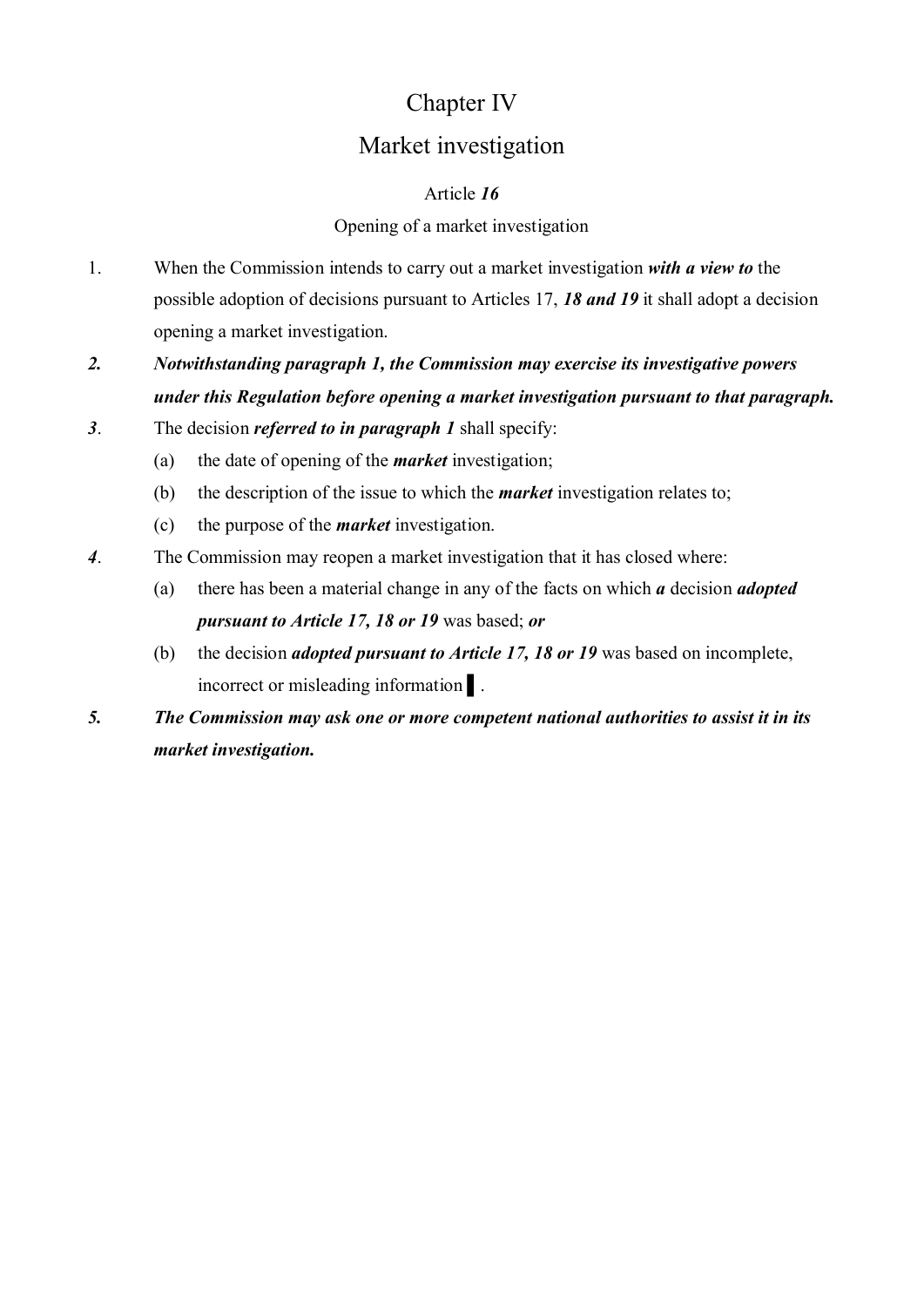Market investigation for designating gatekeepers

- 1. The Commission may conduct a market investigation for the purpose of examining whether *an undertaking providing core platform services* should be designated as a gatekeeper pursuant to Article 3(*8*), or in order to identify *the* core platform services *to be listed in the designation decision* pursuant to Article 3(*9*). *The Commission* shall endeavour to conclude its *market* investigation ▌ within *12* months from the *date referred to in Article 16(3), point (a), In order to conclude its market investigation, the Commission shall adopt an implementing act setting out its decision. That implementing act shall be adopted in accordance with the advisory procedure referred to in Article 50(2)*.
- 2. In the course of a market investigation pursuant to paragraph 1 *of this Article*, the Commission shall endeavour to communicate its preliminary findings to the *undertaking providing core platform services* concerned within *6* months from the *date referred to in Article 16(3), point (a)*. In the preliminary findings, the Commission shall explain whether it considers, on a provisional basis, that *it is appropriate for* th*at undertaking to* be designated as a gatekeeper pursuant to Article 3(*8*)*, and for the relevant core platform services to be listed pursuant to Article 3(9)*.
- 3. Where the *undertaking providing core platform services* satisfies the thresholds set out in Article 3(2), but has presented *sufficiently* substantiated arguments in accordance with Article 3*(5) that have manifestly called into question the presumption in Article 3(2)*, the Commission shall endeavour to conclude the market investigation within *5* months from the *date referred to in Article 16(3), point (a)*▌.

In *such a* case*,* the Commission shall endeavour to communicate its preliminary findings pursuant to paragraph 2 *of this Article* to the *undertaking concerned* within *3* months from the *date referred to in Article 16(3), point (a)*.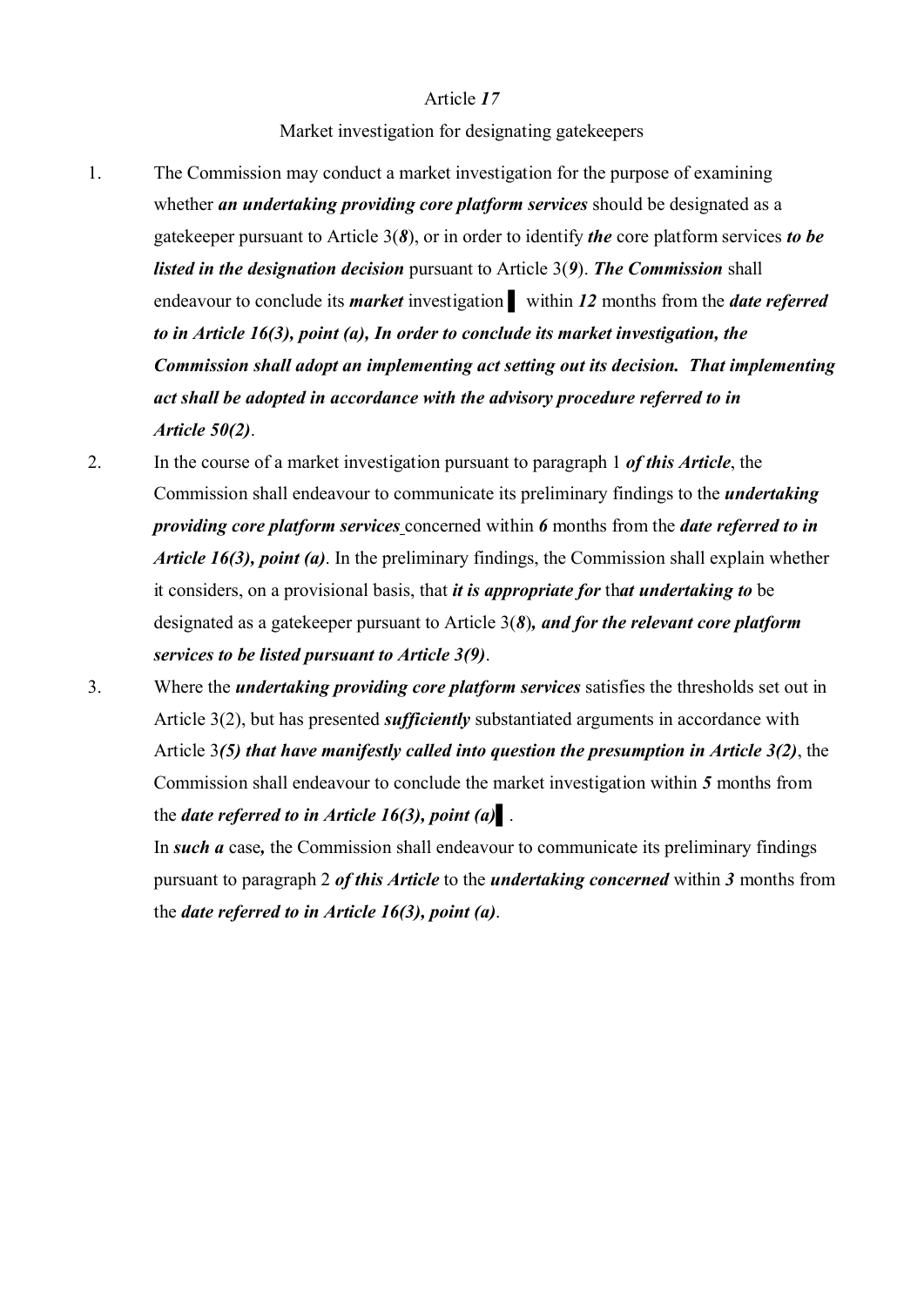4. When the Commission*,* pursuant to Article 3(*8*)*,* designates as a gatekeeper *an undertaking providing* core platform services that does not yet enjoy an entrenched and durable position in its operations, but *which will* foreseeabl*y* enjoy such a position in the near future, it *may* declare applicable to that gatekeeper only *one or more of the*  obligations laid down in Article 5*, points (*b*) (c), (ca) and (d)* and Article 6(1)*,* points (e), (f), (h)*, (i) and (ka),* as specified in the designation decision. The Commission shall only declare applicable those obligations that are appropriate and necessary to prevent the gatekeeper concerned *from achieving,* by unfair means*,* an entrenched and durable position in its operations. The Commission shall review such a designation in accordance with the procedure laid down in Article 4.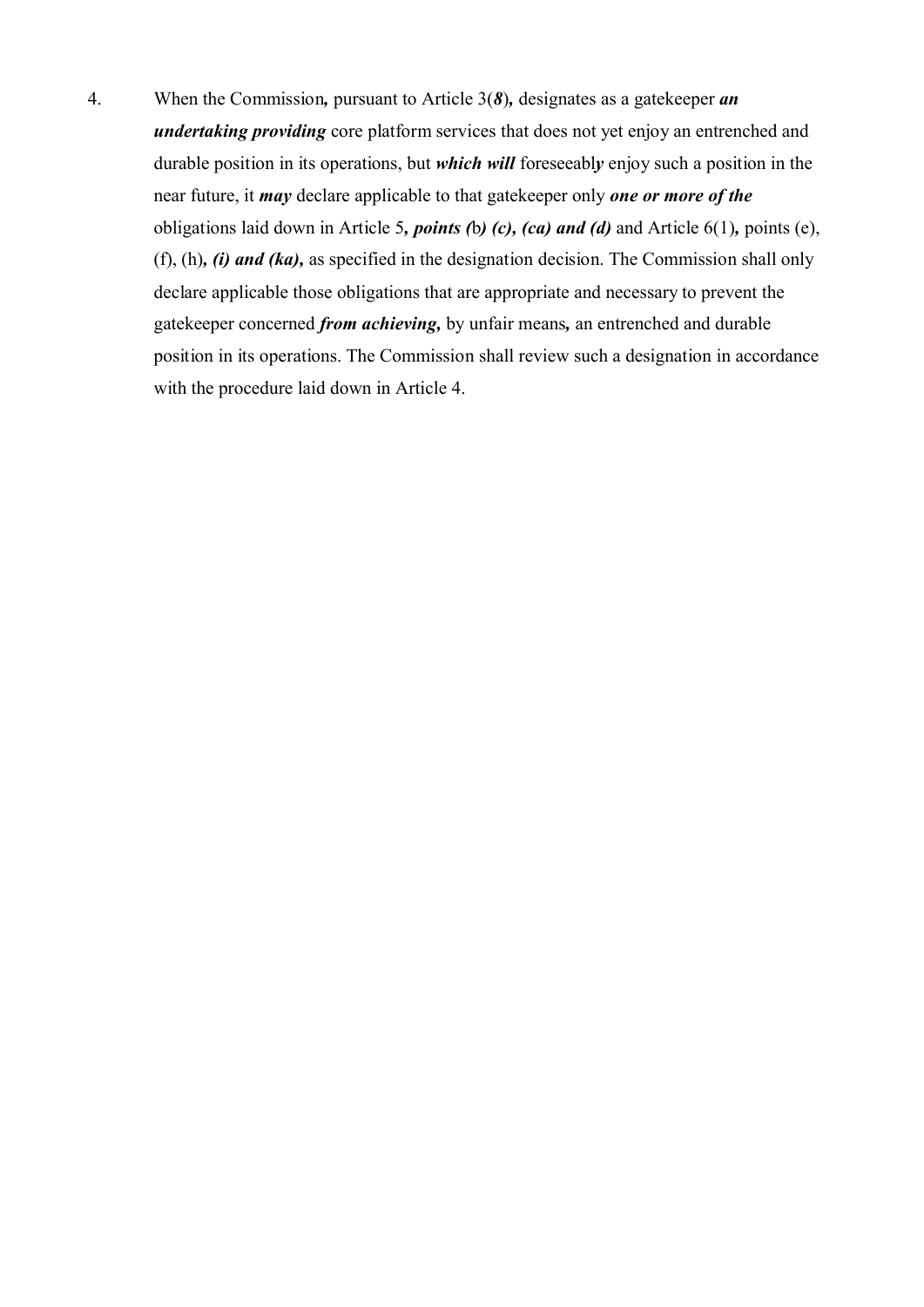#### Market investigation into systematic non-compliance

- 1. *The Commission may conduct a market investigation for the purpose of examining whether a gatekeeper has engaged in systematic non-compliance. The Commission shall conclude that market investigation within 12 months from the date referred to in Article 16(3), point (a). The Commission shall adopt an implementing act setting out its decision to conclude its market investigation.* Where the market investigation shows that a gatekeeper has systematically infringed *one or more of* the obligations laid down in Articles 5*,* 6 *or 7* and has *maintained,* strengthened or extended its gatekeeper position in relation to the requirements *set out in* Article 3(1), *those implementing acts may* impose on such gatekeeper any behavioural or structural remedies which are proportionate and necessary to ensure *effective* compliance with this Regulation. *Those implementing acts shall be adopted in accordance with the advisory procedure referred to in Article 50(2).*
- *2. The remedy imposed in accordance with paragraph 1 may include, to the extent that such remedy is proportionate and necessary in order to maintain or restore fairness and contestability as affected by the systematic non-compliance, the prohibition, during a limited period, for the gatekeeper to enter into a concentration within the meaning of Article 3 of Regulation (EC) No 139/2004 regarding the core platform services or the other services provided in the digital sector or enabling the collection of data that are affected by the systematic non-compliance.*

.

▌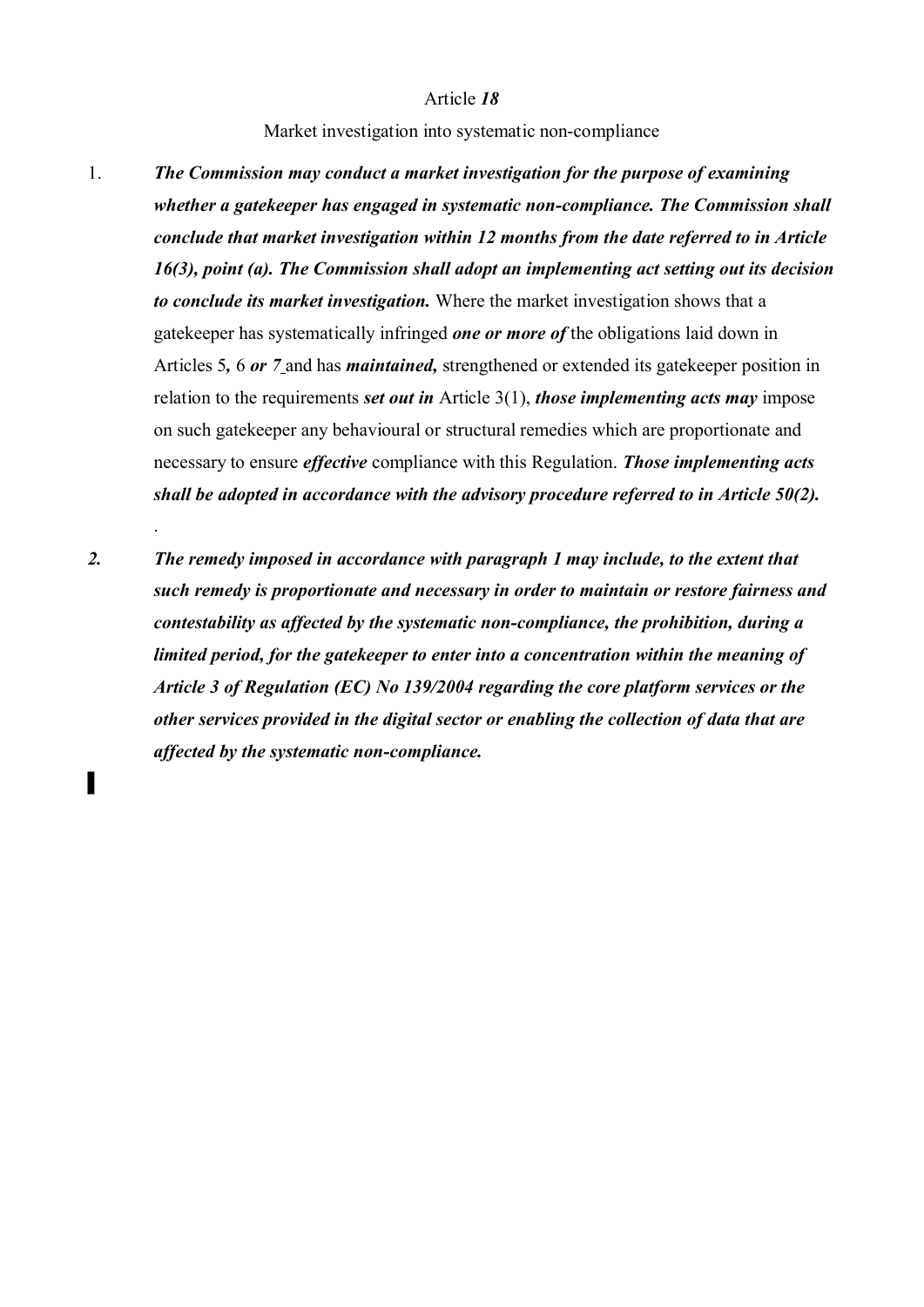- 3. A gatekeeper shall be deemed to have engaged in systematic non-compliance with the obligations laid down in Articles 5*,* 6 *and 7*, where the Commission has issued at least three non-compliance ▌ decisions pursuant to Article *29* ▌ against a gatekeeper in relation to any of its core platform services within a period of *8* years prior to the adoption of the decision opening a market investigation in view of the possible adoption of a decision pursuant to this Article.
- *4*. The Commission shall communicate its *preliminary findings* to the gatekeeper concerned within *6* months from the *date referred to in Article 16(3), point (a)*. In its *preliminary findings*, the Commission shall explain whether it preliminarily considers that the conditions of paragraph 1 are met and which remedy or remedies it preliminarily considers necessary and proportionate.

▌

*5. In order to enable interested third parties to effectively provide comments, the Commission shall, at the same time as communicating its preliminary findings to the gatekeeper pursuant to paragraph 4 or as soon as possible thereafter, publish a nonconfidential summary of the case and the remedies that it is considering imposing. The Commission shall specify a reasonable timeframe within which such comments are to be provided.*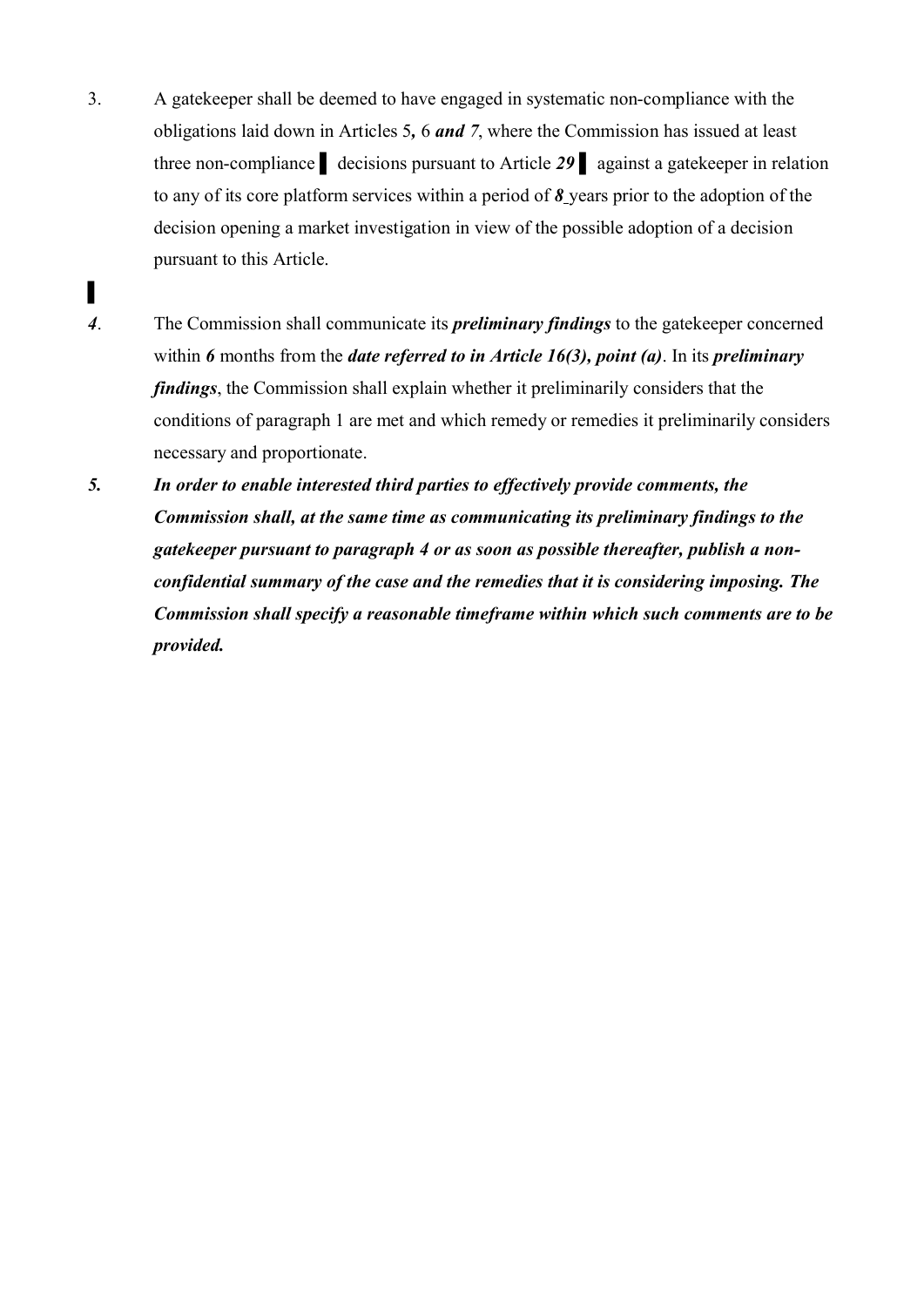- *6. Where the Commission intends to adopt a decision pursuant to paragraph 1 of this Article by making commitments offered by the gatekeeper pursuant to Article 25 binding, it shall publish a non-confidential summary of the case and the main content of the commitments. Interested third parties may submit their comments within a reasonable timeframe which shall be set by the Commission.*
- *7. In the course of the market investigation, the Commission may extend its duration where such* extension is justified on objective grounds and proportionate. The extension may apply to the deadline by which the Commission has to issue its *preliminary findings*, or to the deadline for adoption of the final decision. The total duration of any extension or extensions pursuant to this paragraph shall not exceed *6* months.
- *8. In order to ensure effective compliance by the gatekeeper with its obligations laid down in Articles 5, 6, and 7, the Commission shall regularly review the remedies that it imposes in accordance with paragraphs 1 and 2 of this Article. The Commission shall be entitled to modify those remedies if, following a new market investigation, it finds that they are not effective.*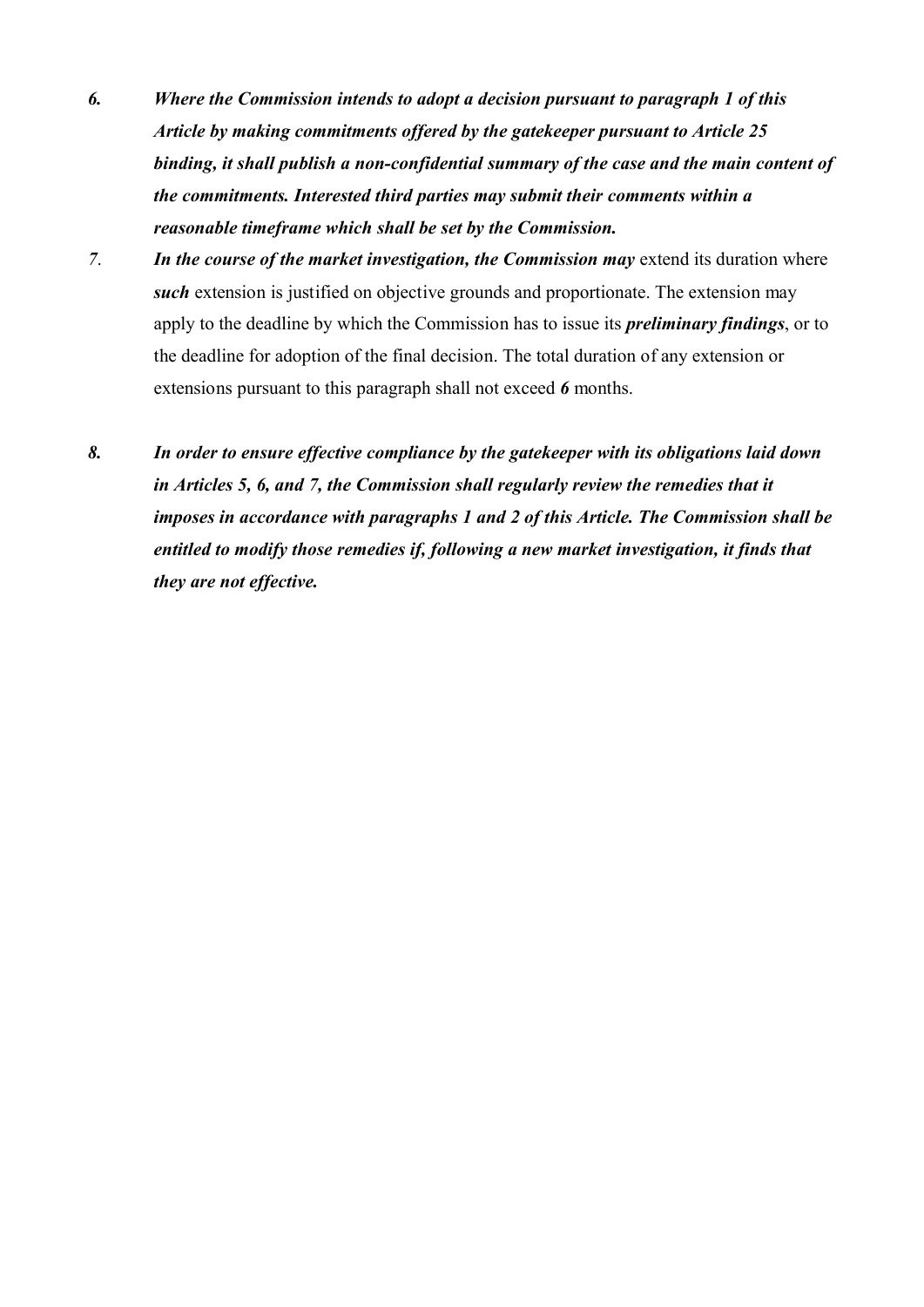Market investigation into new services and new practices

- 1. The Commission may conduct a market investigation *for* the purpose of examining whether one or more services within the digital sector should be added to the list of core platform services *laid down in Article 2, point (2)* or *for the purpose of detecting* practices that limit the contestability of core platform services or *that are* unfair and which are not effectively addressed by this Regulation. *In its assessment, the Commission shall take into account any relevant findings of proceedings under Articles 101 and 102 TFEU concerning digital markets as well as any other relevant developments.*
- *2. The Commission may, when conducting a market investigation pursuant to paragraph 1, consult third parties, including business users and end users of services within the digital sector that are being investigated and business users and end users who are subject to practices under investigation.*
- 3. *The Commission* shall publi*sh its findings in a* report within *18* months from the *date referred to in Article 16(3), point (a)*.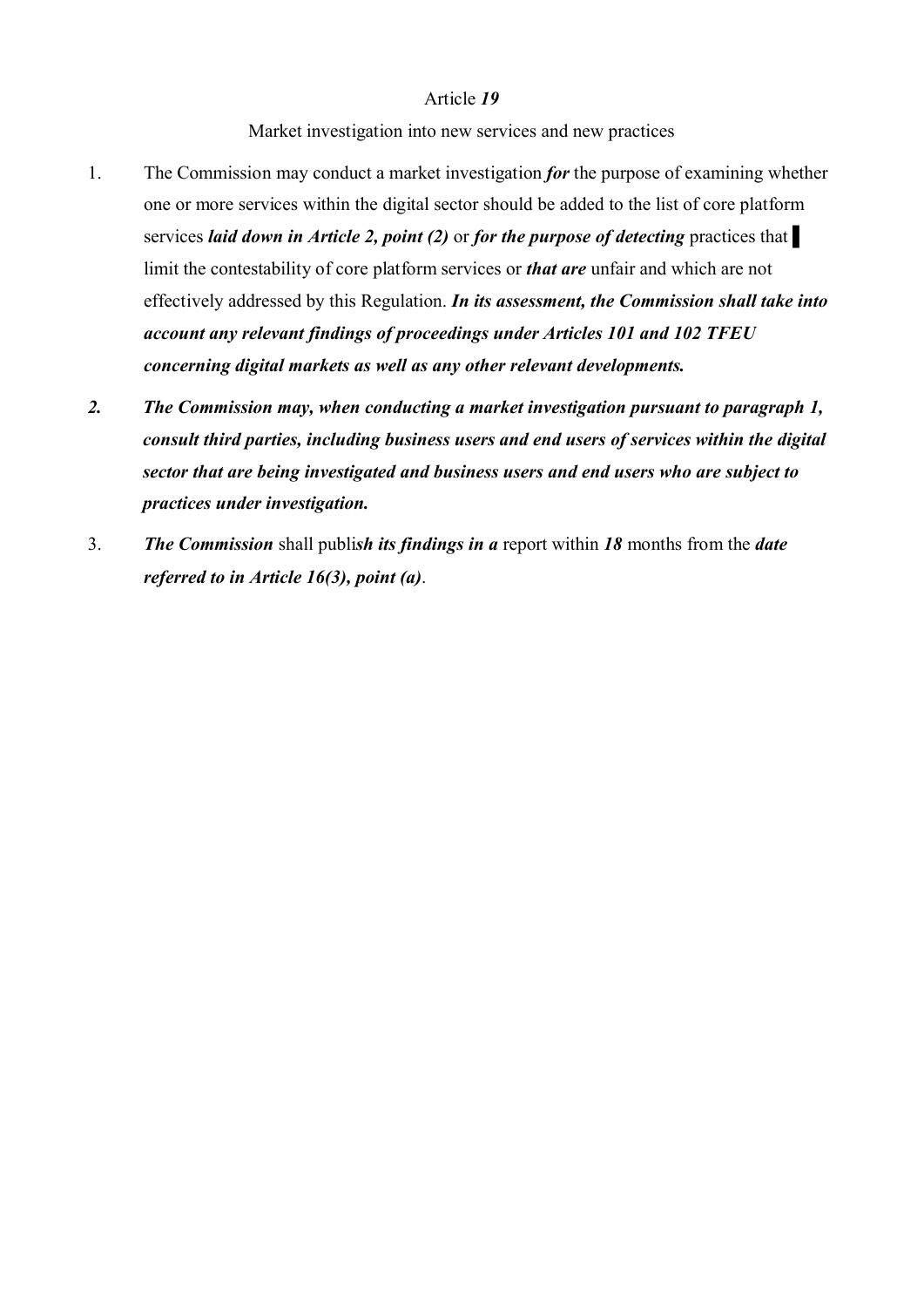Where appropriate, that report shall *be submitted to the European Parliament and to the Council and be accompanied by*:

- (a) ▌ a *legislative* proposal to amend this Regulation in order to include additional services within the digital sector in the list of core platform services laid down in Article 2*, point (2), or to include new obligations in Chapter III*; *or*
- (b) *a draft* delegated act *supplementing this Regulation with regard to the obligations laid down in* Articles 5 *and 6, or a draft* delegated act *amending or supplementing this Regulation with regard to the obligations laid down in Article 7,* as provided for in Article *12*.

*Where appropriate, the legislative proposal to amend this Regulation under point (a) of this paragraph may also propose to remove existing services from the list of core platform services laid down in Article 2, point (2), or to remove existing obligations from Article 5, 6 or 7.*

# Chapter V

# Investigative, enforcement and monitoring powers

# Article *20*

# Opening of proceedings

- *1.* Where the Commission intends to *open* proceedings *with a view to* the possible adoption of decisions pursuant to *Articles 8*, *29* and *30*, it shall adopt a decision opening a proceeding.
- *2. Nothwithstanding paragraph 1, the Commission may exercise its investigative powers under this Regulation before opening proceedings pursuant to that paragraph.*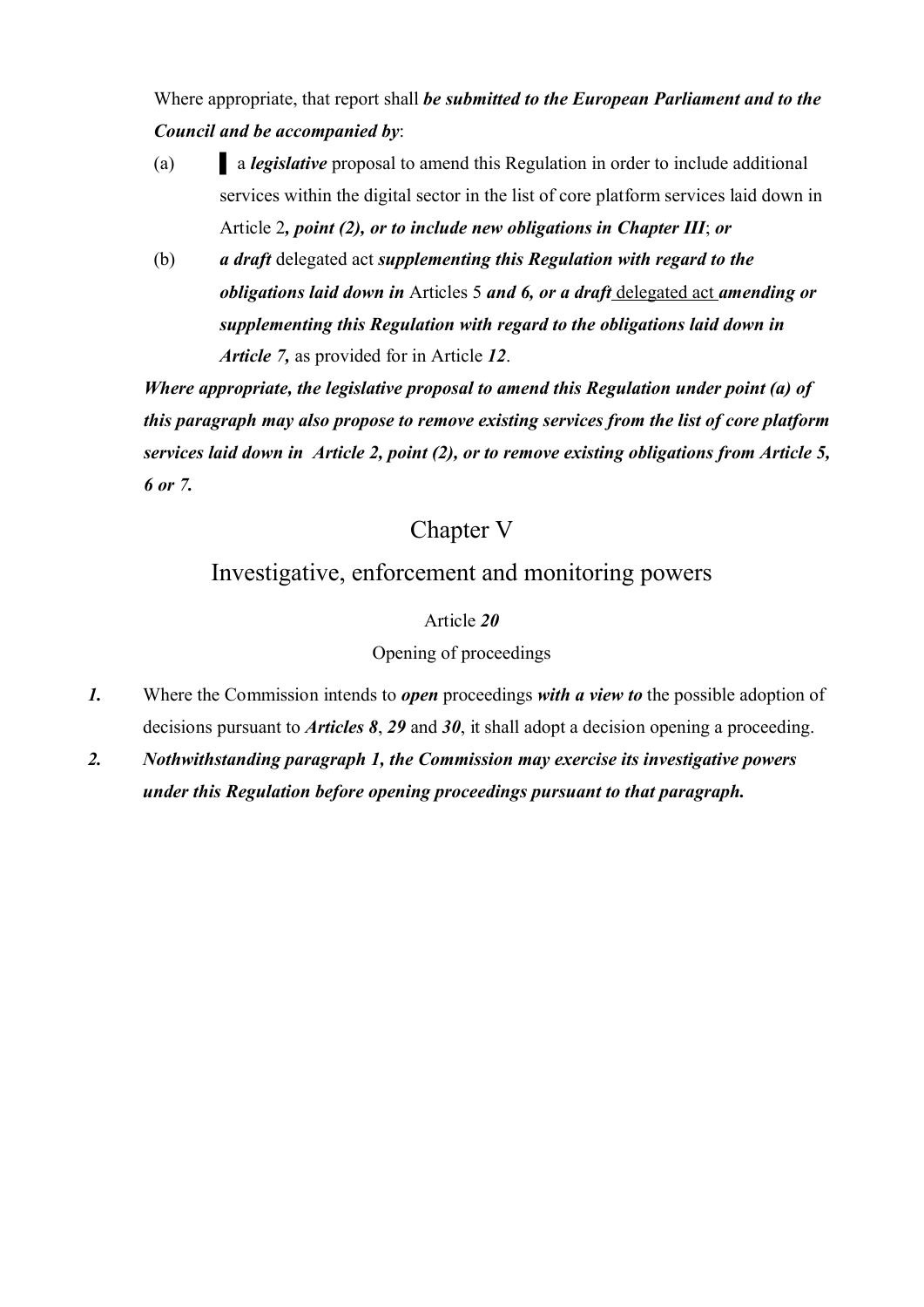## Requests for information

1. *In order to carry out its duties under this Regulation,* the Commission may*,* by simple request or by decision*,* require ▌ from undertakings and associations of undertakings to provide all necessary information ▌. The Commission may also*, by simple request or by decision, require* access to *any* data ▌ and algorithms of undertakings and *information about testing, as well as* request*ing* explanations *of them*.

▌

- *2*. When sending a simple request for information to an undertaking or association of undertakings, the Commission shall state the *legal basis and* purpose of the request, specify what information is required and fix the time-limit within which the information is to be provided, *as well as* the penalties provided for in Article *30 applicable* for supplying incomplete, incorrect or misleading information or explanations.
- *3*. Where the Commission requires undertakings and associations of undertakings to supply information by decision, it shall state the purpose of the request, specify what information is required and fix the time-limit within which *the information* is to be provided. Where the Commission requires undertakings to provide access to *any data* and algorithms *and information about testing*, it shall state the <u>Ⅰ</u> purpose of the request and fix the time-limit within which it is to be provided. It shall also indicate the penalties provided for in Article *30* and indicate or impose the periodic penalty payments provided for in Article *31*. It shall further indicate the right to have the decision reviewed by the Court of Justice.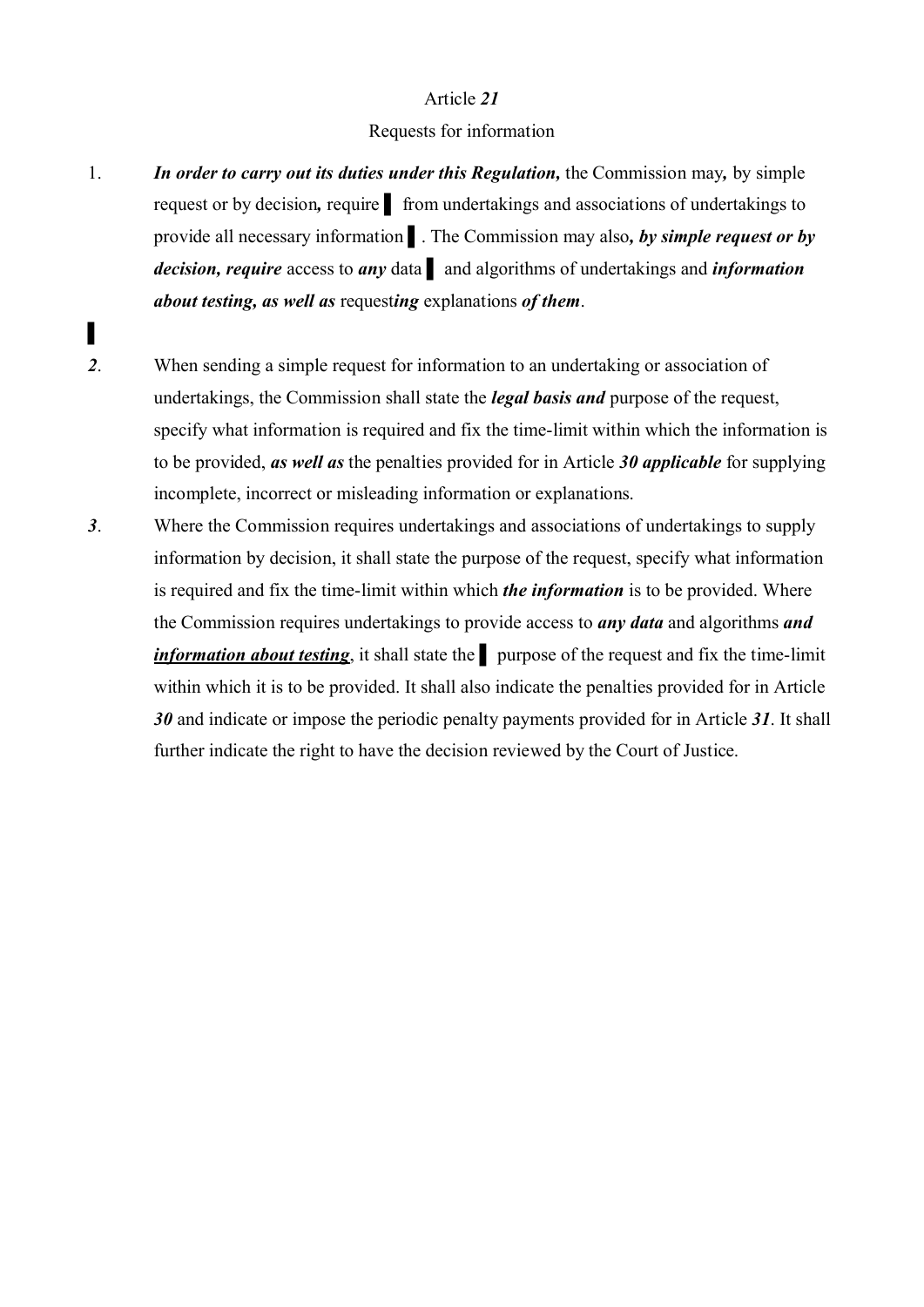- *4*. The undertakings or associations of undertakings or their representatives shall supply the information requested on behalf of the undertaking or the association of undertakings concerned. Lawyers duly authorised to act may supply the information on behalf of their clients. The latter shall remain fully responsible if the information supplied is incomplete, incorrect or misleading.
- *5*. At the request of the Commission, the *competent* authorities of the Member States shall provide the Commission with all necessary information *in their possession* to carry out the duties assigned to it by this Regulation.

Power to carry out interviews and take statements

- *1. In order to carry out its duties under this Regulation,* the Commission may interview any natural or legal person which consents to being interviewed*,* for the purpose of collecting information, relating to the subject-matter of an investigation ▌. *The Commission shall be entitled to record such interviews by any technical means*.
- *2. Where an interview pursuant to paragraph 1 of this Article is conducted on the premises of an undertaking, the Commission shall inform the competent authority of the Member State that is enforcing the rules referred to in Article 1(6) and in whose territory the interview takes place thereof. If that competent authority so requests , its officials may assist the officials and other accompanying persons authorised by the Commission to conduct the interview.*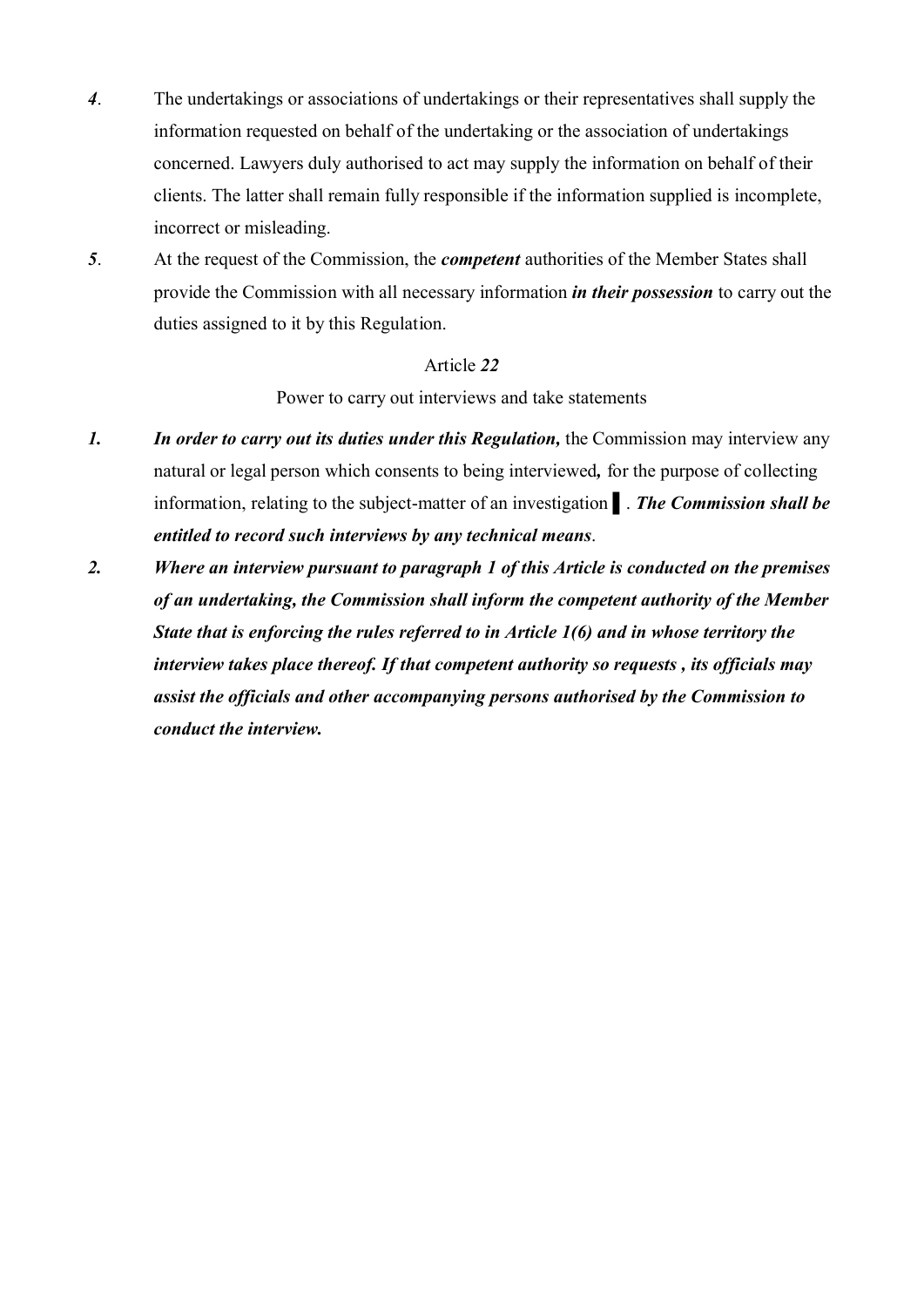# Powers to conduct ▌ inspections

- 1. *In order to carry out its duties under this Regulation,* the Commission may conduct *all necessary* inspections of an undertaking or association of undertakings.
- *2. The officials and other accompanying persons authorised by the Commission to conduct an inspection are empowered to:*
	- *(a) enter any premises, land and means of transport of undertakings and associations of undertakings;*
	- *(b) examine the books and other records related to the business, irrespective of the medium on which they are stored;*
	- *(c) take or obtain in any form copies of or extracts from such books or records;*
	- *(d) require the undertaking or association of undertakings to provide access to and explanations on its organisation, functioning, IT system, algorithms, data-handling and business practices and to record or document the explanations given;*
	- *(e) seal any business premises and books or records for the duration of, and to the extent necessary for, the inspection;*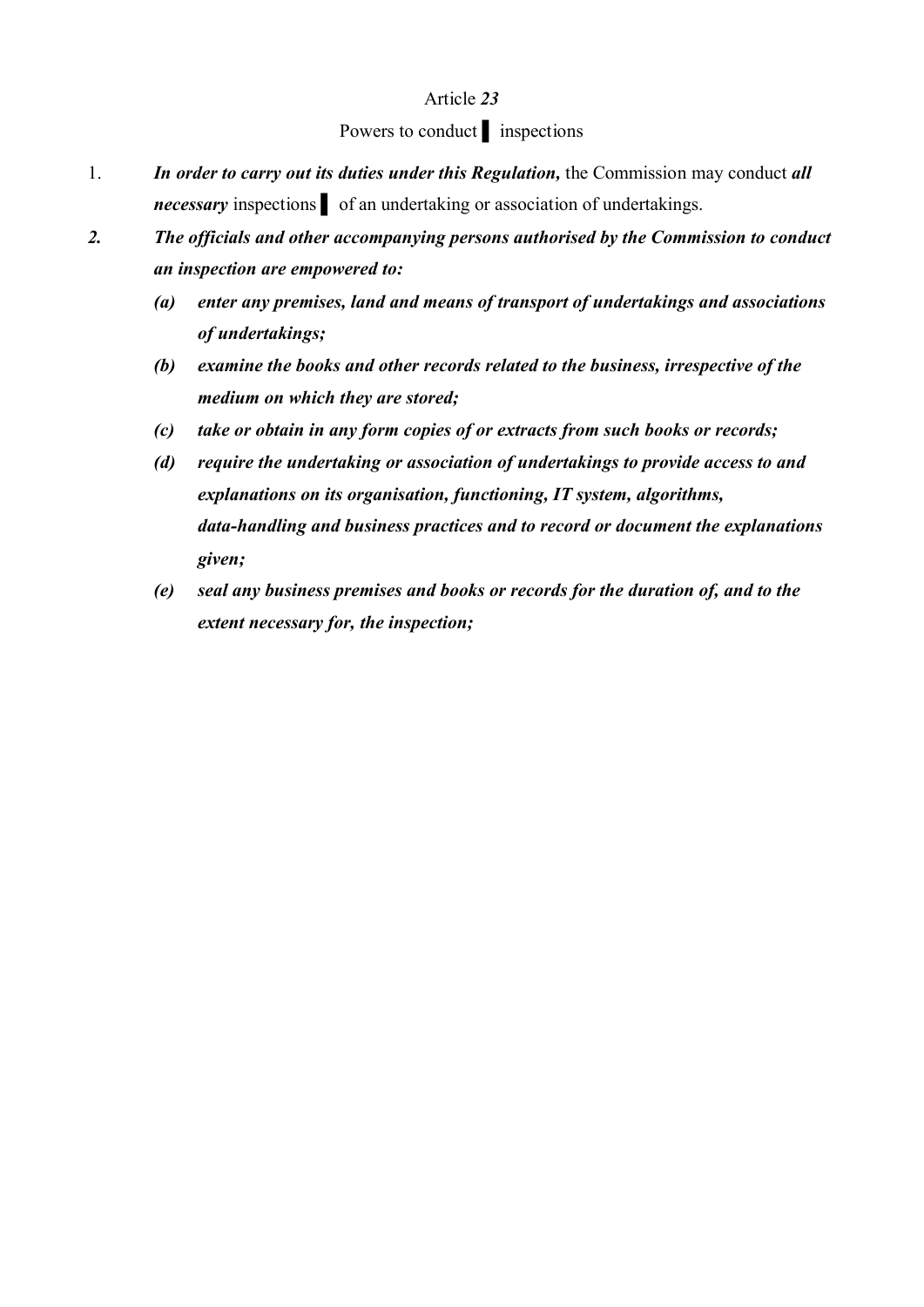- *(f) ask any representative or member of staff of the undertaking or association of undertakings for explanations of facts or documents relating to the subject-matter and purpose of the inspection, and to record the answers;*
- *3*. *To carry out inspections, the Commission may request* the assistance of auditors or experts appointed by the Commission pursuant to Article *26*(2)*, as well as the assistance of the competent authority of the Member State, enforcing the rules referred to in Article 1(6) in whose territory the inspection is to be conducted*.
- *4*. During ▌ inspections the Commission*,* auditors or experts appointed by it *and the competent authority of the Member State, enforcing the rules referred to in Article 1(6) in whose territory the inspection is to be conducted* may require the undertaking or association of undertakings to provide access to and explanations on its organisation, functioning, IT system, algorithms, data-handling and business conducts. The Commission and auditors or experts appointed by it *and the competent authority of the Member State, enforcing the rules referred to in Article 1(6) in whose territory the inspection is to be conducted* may address questions to *any representative or member of staff*.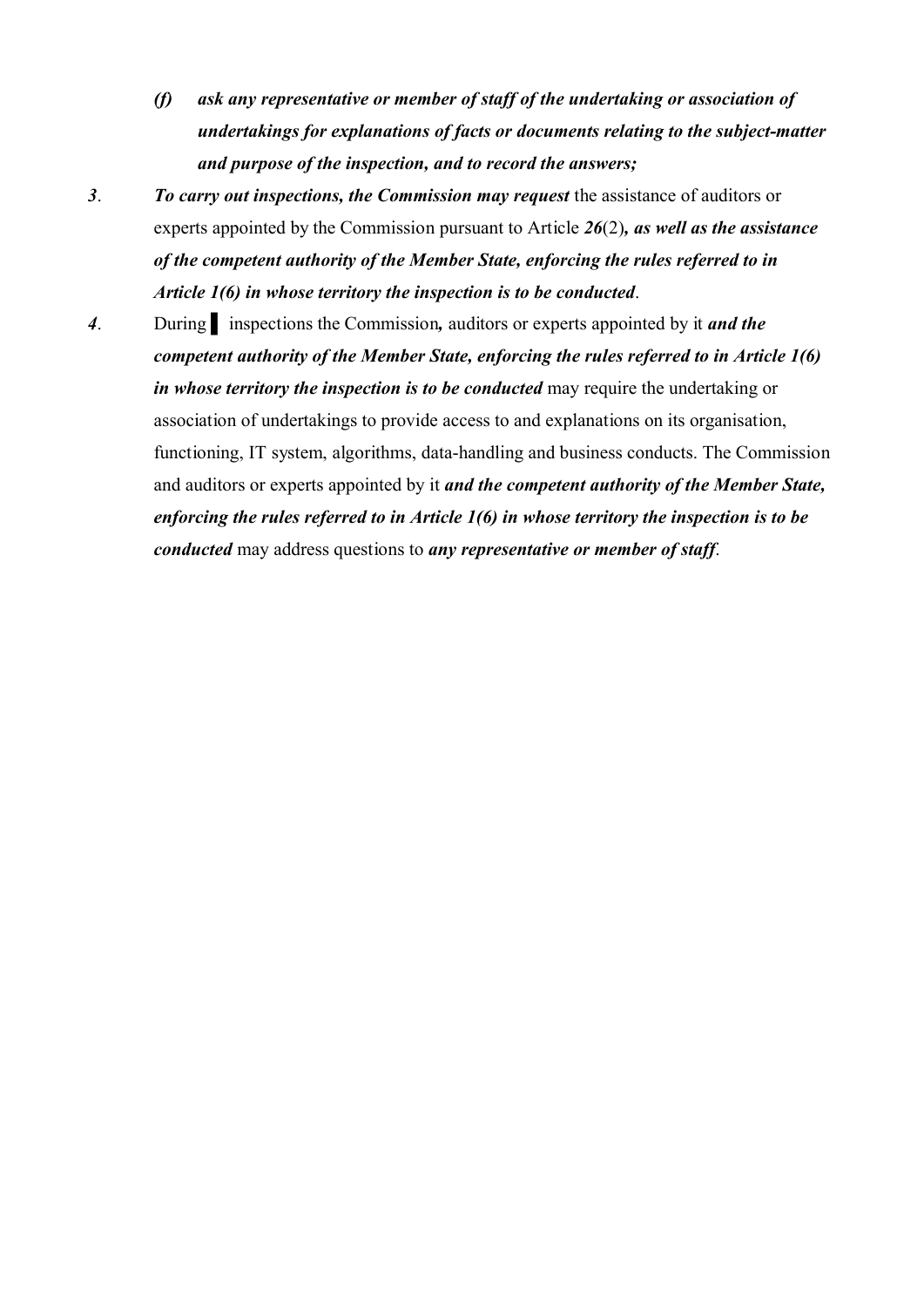- *5. The officials and other accompanying persons authorised by the Commission to conduct an inspection shall exercise their powers upon production of a written authorisation specifying the subject matter and purpose of the inspection and the penalties provided for in Article 30 applicable in the event that the production of the required books or other records related to the business is incomplete or where the answers to questions asked under paragraphs 2 and 4 of this Article are incorrect or misleading. In good time before the inspection, the Commission shall give notice of the inspection to the competition authority of the Member State in whose territory it is to be conducted.*
- **6.** Undertakings or associations of undertakings are required to submit to an all inspection ordered by *a* Commission *decision*. *That* decision shall specify the subject matter and purpose of the visit, set the date on which it is to begin and indicate the penalties provided for in Articles *30* and *31* and the right to have *that* decision reviewed by the Court of Justice.
- *7. Officials of, and the persons authorised or appointed by, the competent authority of the Member State enforcing the rules referred to in Article 1(6) in whose territory the inspection is to be conducted shall, at the request of that authority or of the Commission, actively assist the officials and other accompanying persons authorised by the Commission. To this end, they shall enjoy the powers set out in paragraphs 2 and 4 of this Article.*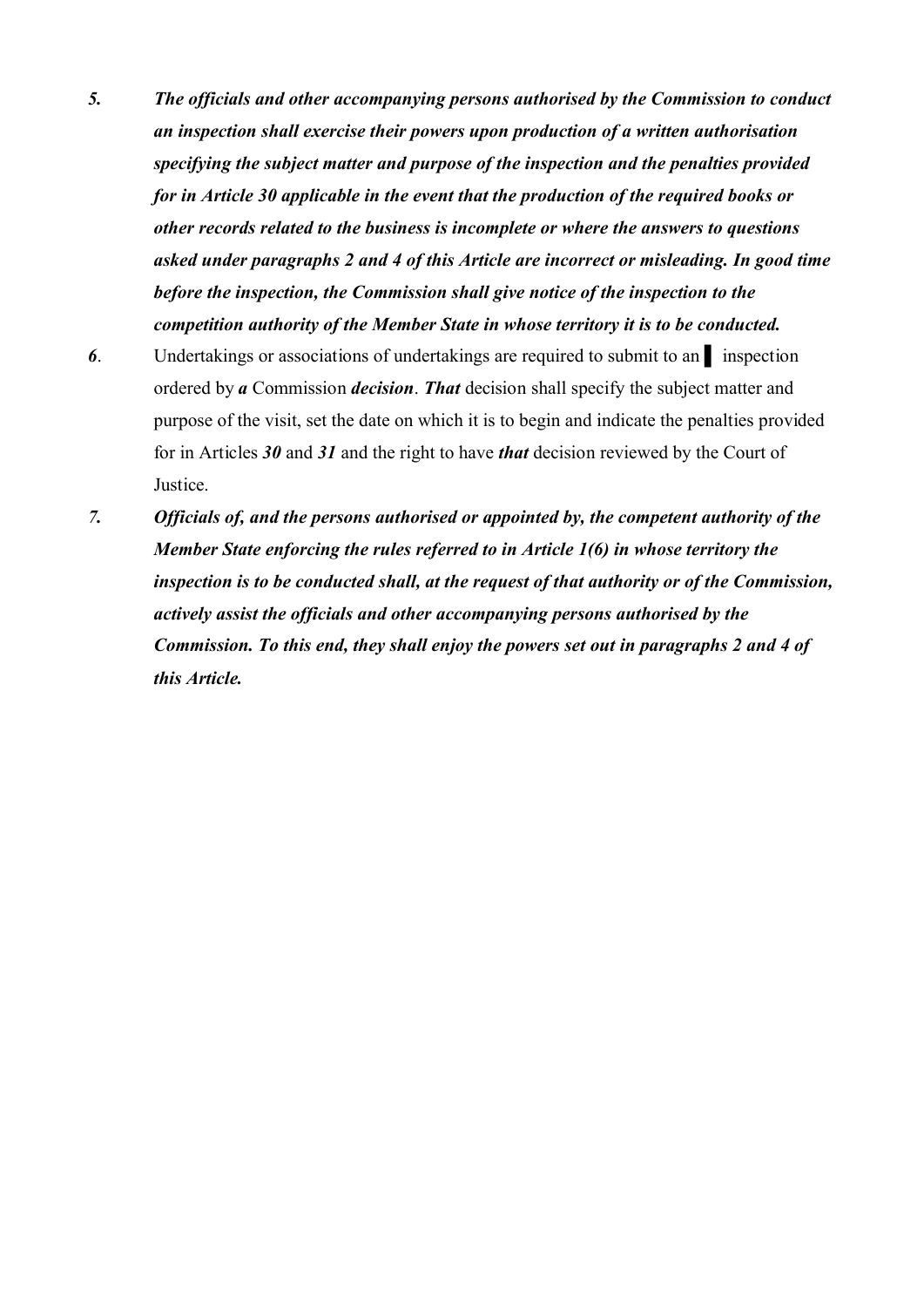- *8. Where the officials and other accompanying persons authorised by the Commission find that an undertaking or association of undertakings opposes an inspection ordered pursuant to this Article, the Member State concerned shall afford them the necessary assistance, requesting, where appropriate, the assistance of the police or of an equivalent enforcement authority, so as to enable them to conduct their inspection.*
- *9. If, according to national rules, the assistance provided for in paragraph 8 requires authorisation from a judicial authority, the Commission or the competent authority of the Member State enforcing the rules referred to in Article 1(6) or officials authorised by those authorities shall apply for it. Such authorisation may also be applied for as a precautionary measure.*
- *10. Where authorisation referred to in paragraph 9 of this Article is applied for, the national judicial authority shall verify that the Commission decision is authentic and that the coercive measures envisaged are neither arbitrary nor excessive having regard to the subject matter of the inspection. In its control of the proportionality of the coercive measures, the national judicial authority may ask the Commission, directly or through the competent authority of the Member State, enforcing the rules referred to in Article 1(6), for detailed explanations in particular on the grounds the Commission has for suspecting infringement of this Regulation, as well as on the seriousness of the suspected infringement and on the nature of the involvement of the undertaking concerned. However, the national judicial authority may not call into question the necessity of the inspection nor demand that it be provided with the information in the file of the Commission. The lawfulness of the Commission decision shall be subject to review only by the Court of Justice.*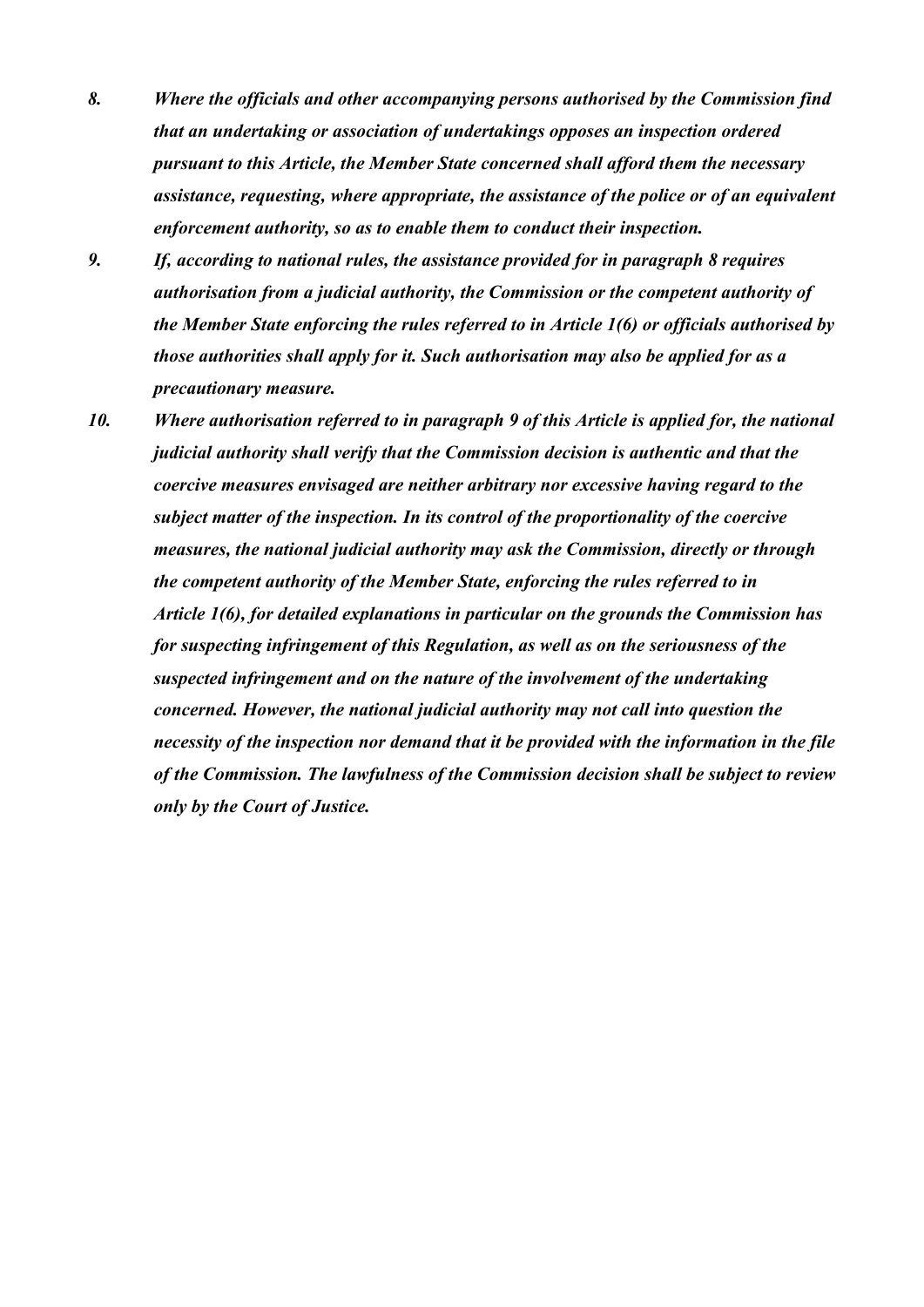#### Interim measures

In case of urgency due to the risk of serious and irreparable damage for business users or end users of gatekeepers, the Commission may *adopt implementing acts ordering* interim measures against a gatekeeper on the basis of a prima facie finding of an infringement of *Article* 5, *6 or 7.Those implementing acts shall* be adopted *only* in the context of proceedings opened *with a view to* the possible adoption of a decision of non-compliance pursuant to Article *29*(1). *They* shall apply *only* for a specified period of time and may be renewed in so far this is necessary and appropriate. *Those implementing acts shall be adopted in accordance with the advisory procedure referred to in Article 50(2).*

#### Article *25*

### **Commitments**

1. If, during proceedings under *Article 18*, the gatekeeper concerned offers commitments for the relevant core platform services to ensure compliance with the obligations laid down in Articles 5, *6 and 7* the Commission *adopt implementing acts making* those commitments binding on that gatekeeper and declare that there are no further grounds for action. *Those implementing acts shall be adopted in accordance with the advisory procedure referred to in Article 50(2).*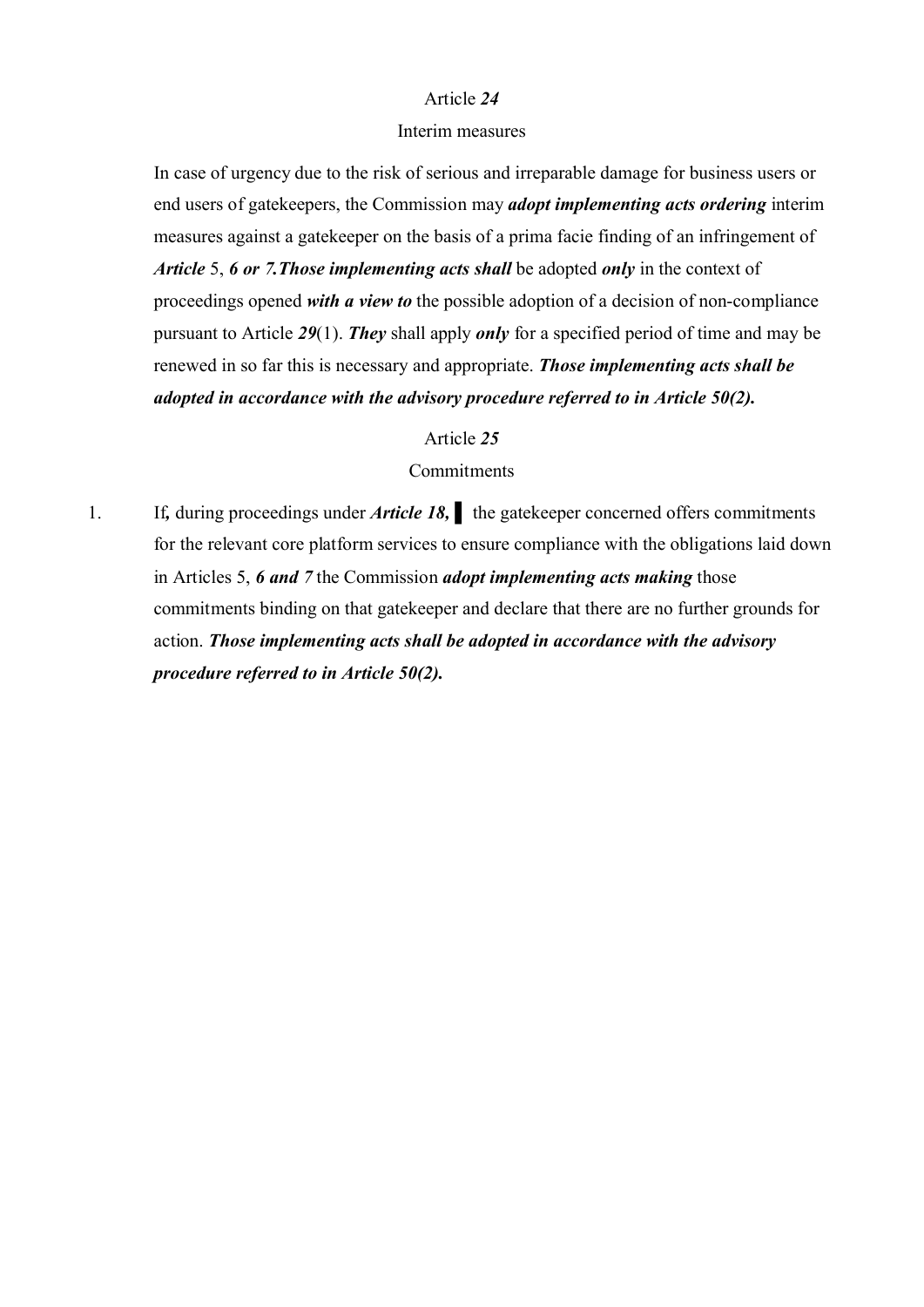- 2. The Commission may, upon request or on its own initiative, reopen by decision the relevant proceedings, where:
	- (a) there has been a material change in any of the facts on which the decision was based;
	- (b) the gatekeeper concerned acts contrary to its commitments;
	- (c) the decision was based on incomplete, incorrect or misleading information provided by the parties.

# *(ca) the commitments are not effective.*

3. *If* the Commission consider*s* that the commitments submitted by the gatekeeper concerned cannot ensure effective compliance with the obligations laid down in Articles 5 and 6 *and 7*, it shall explain the reasons for not making those commitments binding in the decision concluding the relevant proceedings.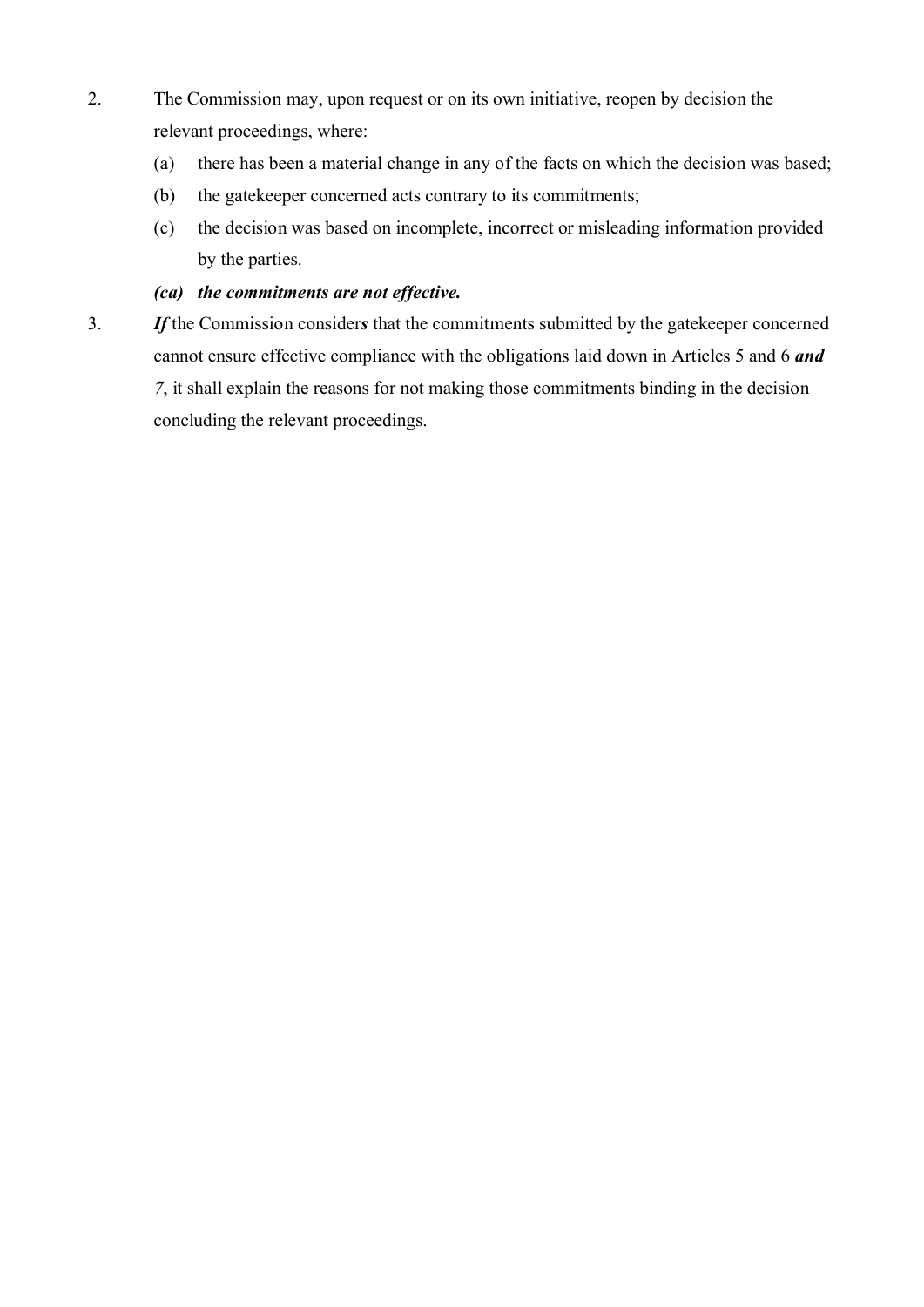## Monitoring of obligations and measures

- 1. The Commission *shall* take the necessary actions to monitor the effective implementation and compliance with the obligations laid down in Articles 5, 6 and *7* and the decisions taken pursuant to Articles *8*, *18*, *24* and *25*. *Those actions may include, in particular, the imposition of an obligation on the gatekeeper to retain all documents deemed to be relevant to assess the implementation of, and compliance with, those obligations and decisions.*
- 2. The actions pursuant to paragraph 1 may include the appointment of independent external experts and auditors*, as well as the appointment of officials from competent authorities of the Member States,* to assist the Commission to monitor the obligations and measures and to provide specific expertise or knowledge to the Commission.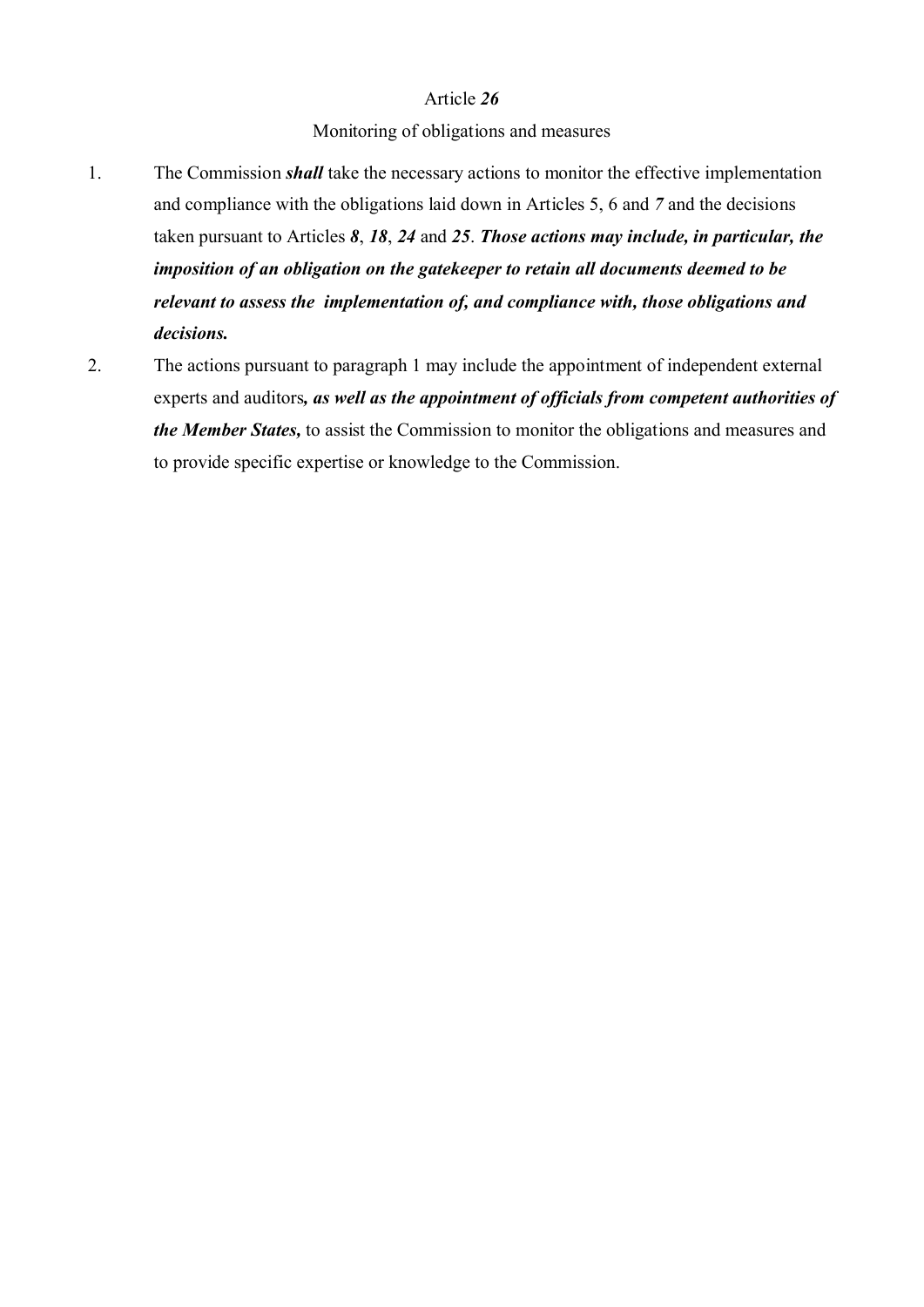### *Information by third parties*

- *1. Any third party, including business users, competitors or end-users of the core platform services listed* in the *designation decision pursuant to Article 3(9), as well as their representatives, may inform the competent authority of the Member State, enforcing the rules referred to in Article 1(6), or the Commission directly, about any practice or behaviour by gatekeepers that falls within the scope of this Regulation.*
- *2. The competent authority of the Member State, enforcing the rules referred to in Article 1(6), and Commission shall have full discretion as regards the appropriate measures and are under no obligation to follow-up on the information received.*
- *3. Where the competent authority of the Member State, enforcing the rules referred to in Article 1(6), determines, based on the information received pursuant to paragraph 1 of this Article, that there may be an issue of non-compliance with this Regulation, it shall transfer that information to the Commission.*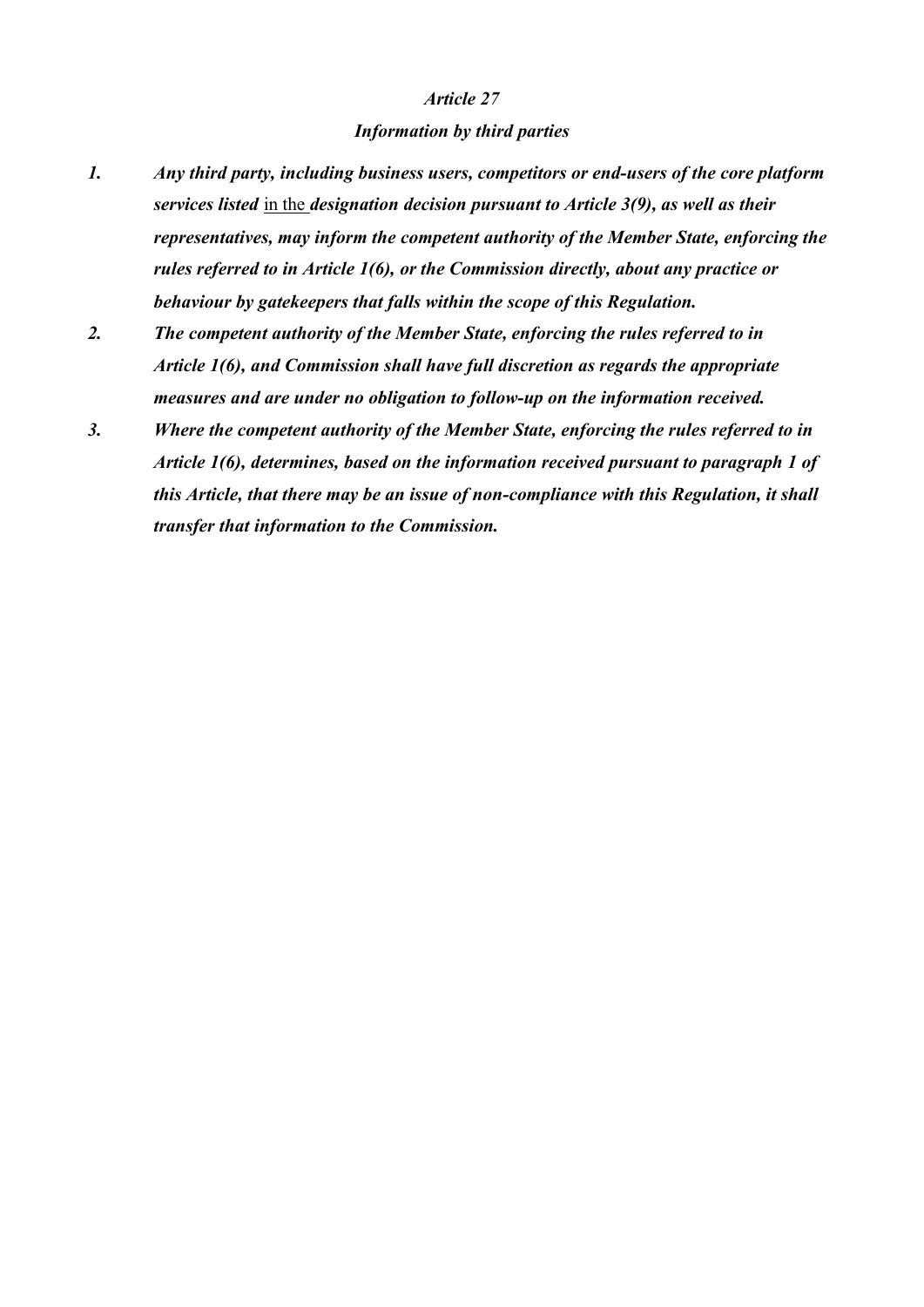#### *Compliance function*

- *1. Gatekeepers shall introduce a compliance function, which is independent from the operational functions of the gatekeeper and composed of one or more compliance officers, including the head of the compliance function.*
- *2. The gatekeeper shall ensure that the compliance function referred to in paragraph 1 has sufficient authority, stature and resources, as well as access to the management body of the gatekeeper to monitor the compliance of the gatekeeper with this Regulation.*
- *3. The management body of the gatekeeper shall ensure that compliance officers appointed pursuant to paragraph 1 have the professional qualifications, knowledge, experience and ability necessary to fulfil the tasks referred to in paragraph 5. The management body of the gatekeeper shall also ensure that such head of the compliance function is an independent senior manager with distinct responsibility for the compliance function.*
- *4. The head of the compliance function shall report directly to the management body of the gatekeeper and may raise concerns and warn that body where risks of non-compliance with this Regulation arise, without prejudice to the responsibilities of the management body in its supervisory and managerial functions.*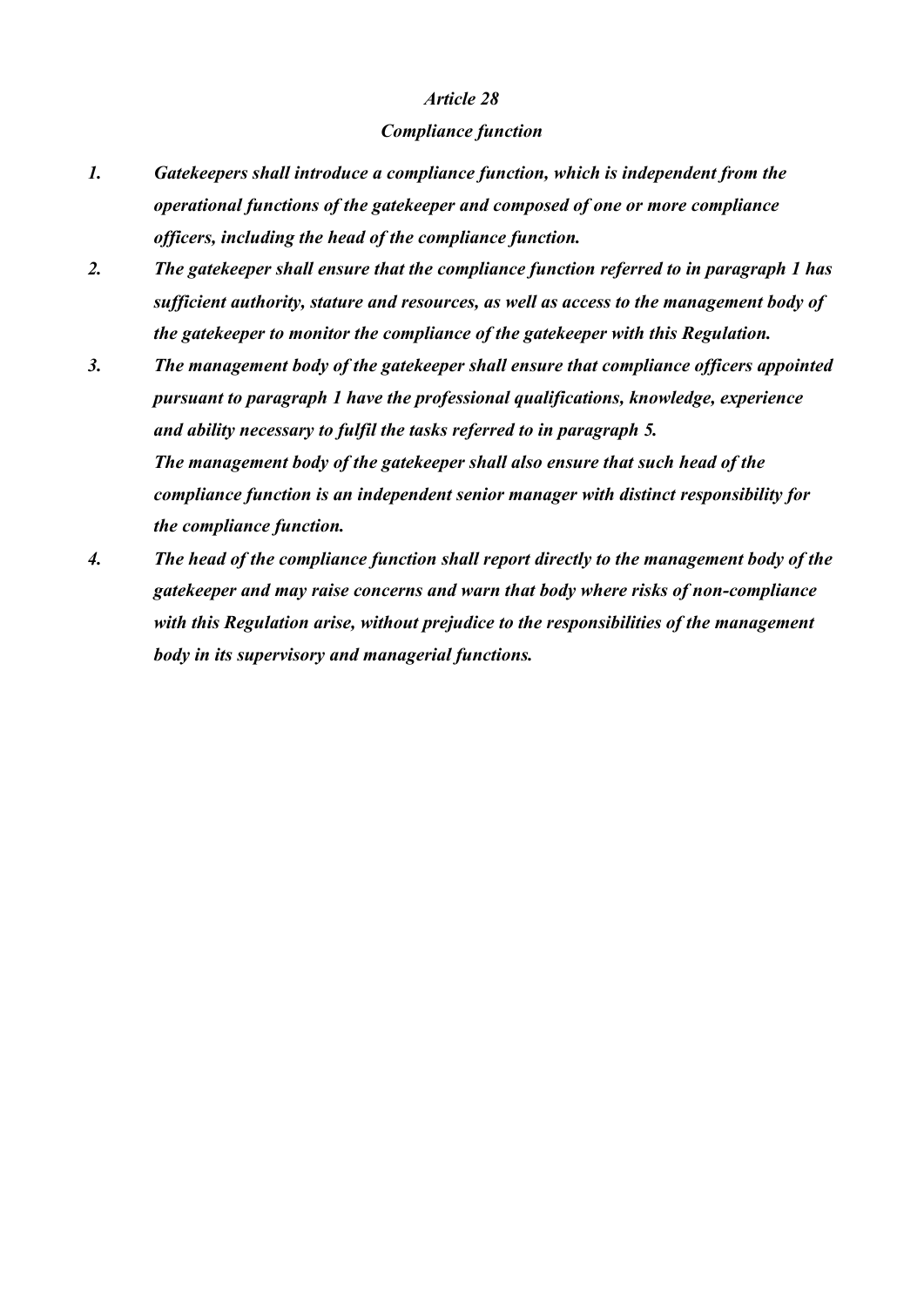*The head of the compliance function shall not be removed without prior approval of the management body of the gatekeeper.*

- *5. Compliance officers appointed by the gatekeeper pursuant to paragraph 1 shall have the following tasks:*
	- *(a) organising, monitoring and supervising the measures and activities of the gatekeepers that aim to ensure compliance with this Regulation;*
	- *(b) informing and advising the management and employees of the gatekeeper on compliance with this Regulation;*
	- *(c) where applicable, monitoring compliance with commitments made binding pursuant to Article 25, without prejudice to the Commission being able to appoint independent external experts pursuant to Article 26(2);*
	- *(d) cooperating with the Commission for the purpose of this Regulation.*
- *6. Gatekeepers shall communicate the name and contact details of the head of the compliance function to the Commission.*
- *7. The management body of the gatekeeper shall define, oversee and be accountable for the implementation of the governance arrangements of the gatekeeper that ensure the independence of the compliance function, including the division of responsibilities in the organisation of the gatekeeper and the prevention of conflicts of interest.*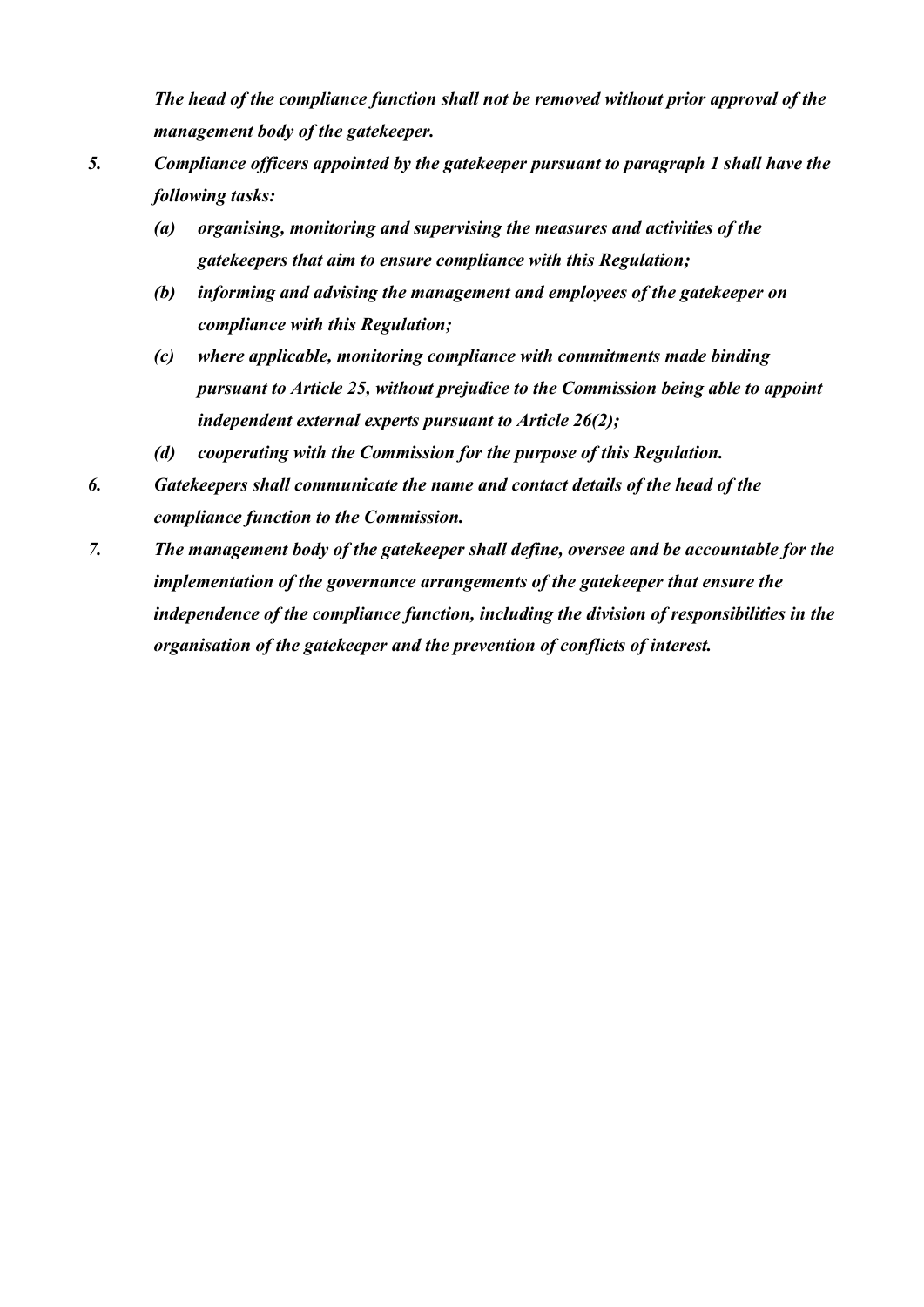- *8. The management body shall approve and review periodically, at least once a year, the strategies and policies for taking up, managing and monitoring the compliance with this Regulation.*
- *9. The management body shall devote sufficient time to the management and monitoring of compliance with this Regulation. It shall actively participate in decisions relating to the management and enforcement of this Regulation and ensure that adequate resources are allocated to it.*

## Non-compliance

- 1. The Commission shall adopt *an implementing act setting out its finding of* noncompliance *('the non-compliance decision')* where it finds that a gatekeeper does not comply with one or more of the following:
	- (a) any of the obligations laid down in Articles 5, 6 or *7*;
	- (b) measures specified in a decision adopted pursuant to Article *8*(2);
	- (c) *remedies imposed* pursuant to Article *18*(1);
	- (d) interim measures ordered pursuant to Article *24*; or
	- (e) commitments made legally binding pursuant to Article *25*.

*That implementing acts shall be adopted in accordance with the advisory procedure referred to in Article 50(2).*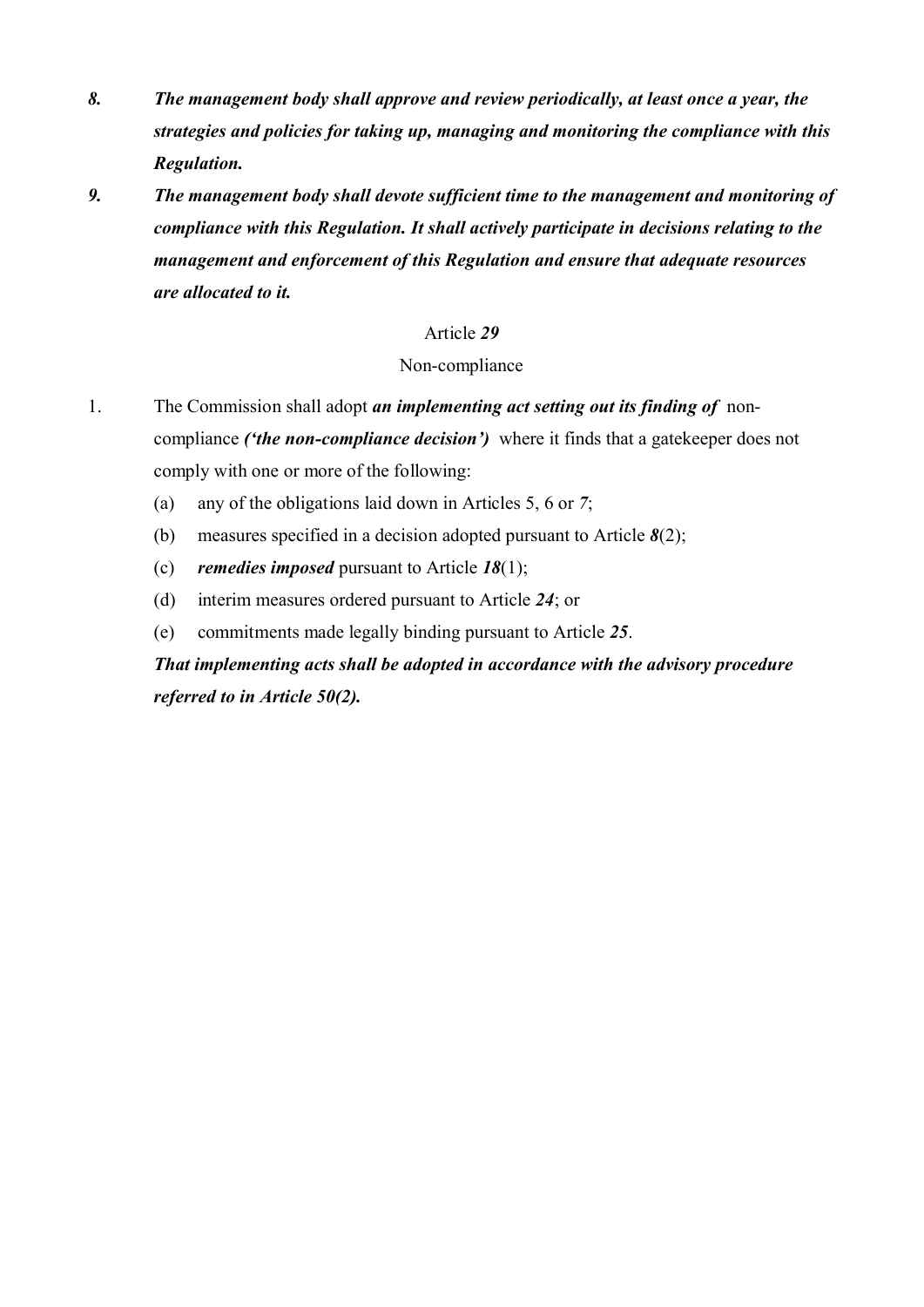- *2. The Commission shall endeavour to adopt its non-compliance decision within 12 months from the opening of proceedings pursuant to Article 20.*
- *3*. Before adopting the *non-compliance* decision, the Commission shall communicate its preliminary findings to the gatekeeper concerned. In *those* preliminary findings, the Commission shall explain the measures it *is considering taking or that* it considers that the gatekeeper should take in order to effectively address the preliminary findings.
- *4. Where it intends to adopt a non-compliance decision, the Commission may consult third parties.*
- *5*. In the non-compliance decision, the Commission shall order the gatekeeper to cease and desist with the non-compliance within an appropriate deadline and to provide explanations on how it plans to comply with th*at* decision.
- *6*. The gatekeeper shall provide the Commission with the description of the measures *that it has taken* to ensure compliance with the *non-compliance* decision.
- *7*. Where the Commission *decides not to adopt a non-compliance decision* , it shall close the *proceedings* by a decision.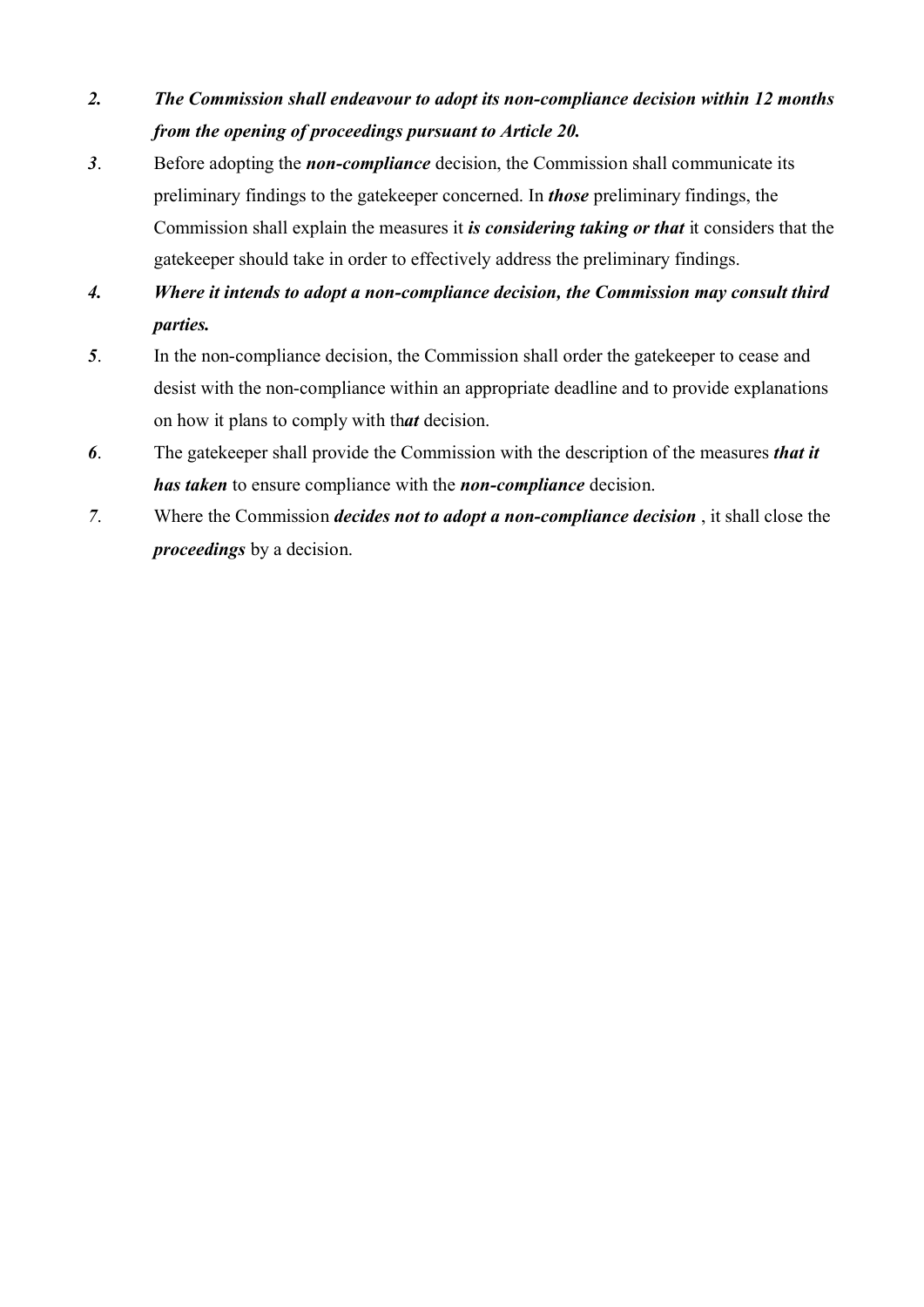#### Fines

- 1. In the *non-compliance* decision, the Commission may impose on a gatekeeper fines not exceeding 10 % of its total *worldwide* turnover in the preceding financial year where it finds that the gatekeeper, intentionally or negligently, fails to comply with:
	- (a) any of the obligations *laid down in* Articles 5, 6 and *7*;
	- (b) measures specified *in* a decision *adopted pursuant to* Article *8*(2);
	- (c) *remedies imposed* pursuant to Article *18*(1);
	- (d) interim measures *ordered* pursuant to Article *24*; *or*
	- (e) commitment*s* made *legally* binding pursuant to Article *25*.
- *2. Notwithstanding paragraph 1 of this Article, the Commission may impose on a gatekeeper fines up to 20 % of its total worldwide turnover in the preceding financial year where it finds in a non-compliance decision that a gatekeeper has committed the same or a similar infringement of an obligation laid down in Article 5, 6 or 7 in relation to the same core platform service as it was found to have committed in a non-compliance decision adopted in the 8 preceding years.*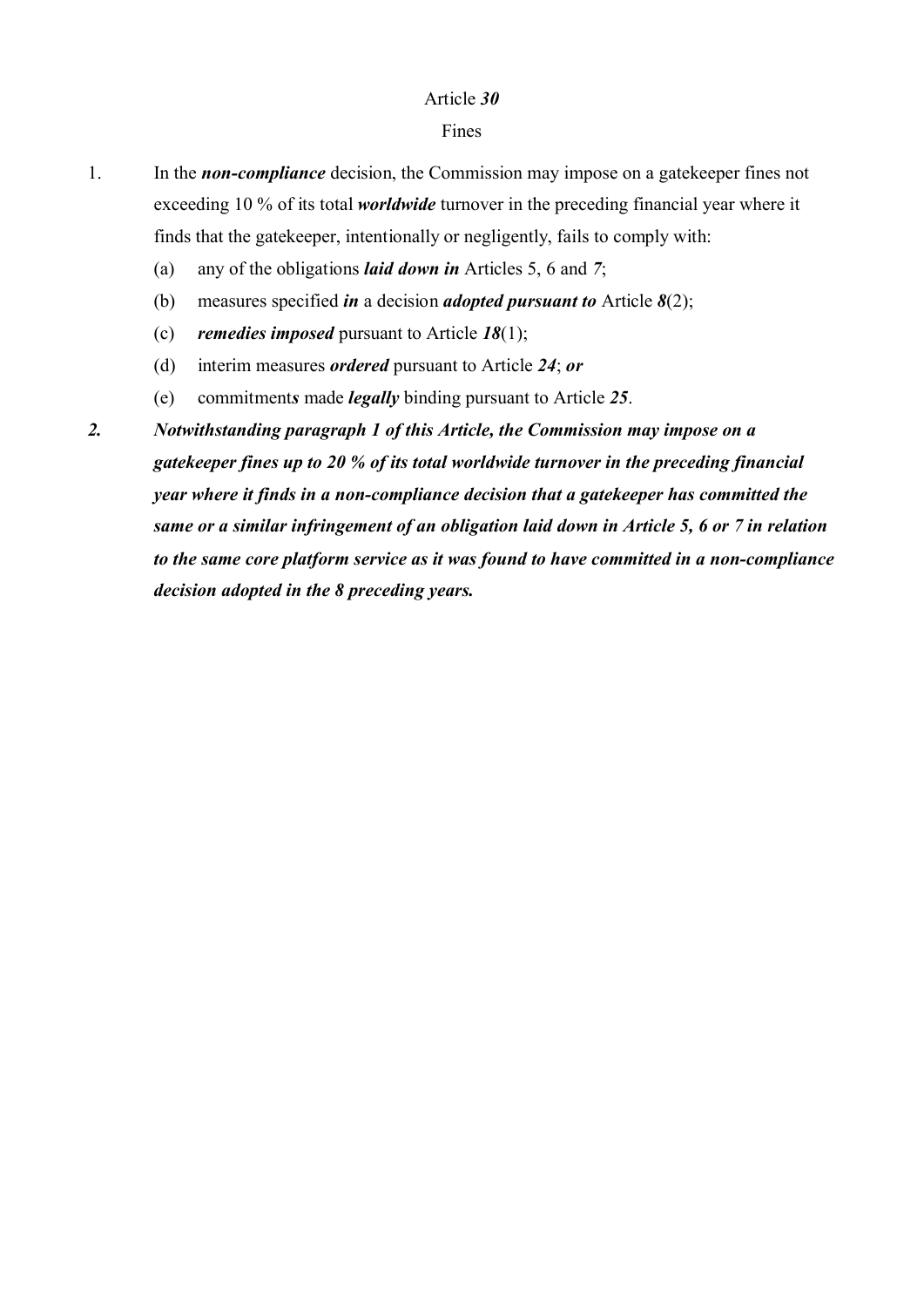- *3*. The Commission may *adopt a* decision*, imposing* on undertakings*, including gatekeepers where applicable,* and associations of undertakings*,* fines not exceeding 1 % of *their* total *worldwide* turnover in the preceding financial year where they intentionally or negligently:
	- (a) fail to provide within the time-limit information that is required for assessing their designation as gatekeepers pursuant to Article 3(2) or supply incorrect, incomplete or misleading information;
	- *(b) fail to comply with the obligation to notify the Commission according to Article 3(3);*
	- (*c*) fail to notify information ▌ or supply incorrect, incomplete or misleading information *that is required pursuant to Article 12*;
	- (*d*) fail to submit the description *or supply incorrect, incomplete or misleading information* that is required pursuant to Article 13;
	- *(e) fail to provide access to data-bases and algorithms pursuant to Article 21;*
	- (*f*) *fail to supply or* supply incorrect, incomplete or misleading information or explanations that are requested pursuant to Article *21* or *22*;
	- (*g*) fail to rectify within a time-limit set by the Commission, incorrect, incomplete or misleading information given by a *representative or a* member of staff, or fail or refuse to provide complete information on facts relating to the subject-matter and purpose of an inspection*,* pursuant to Article *23*;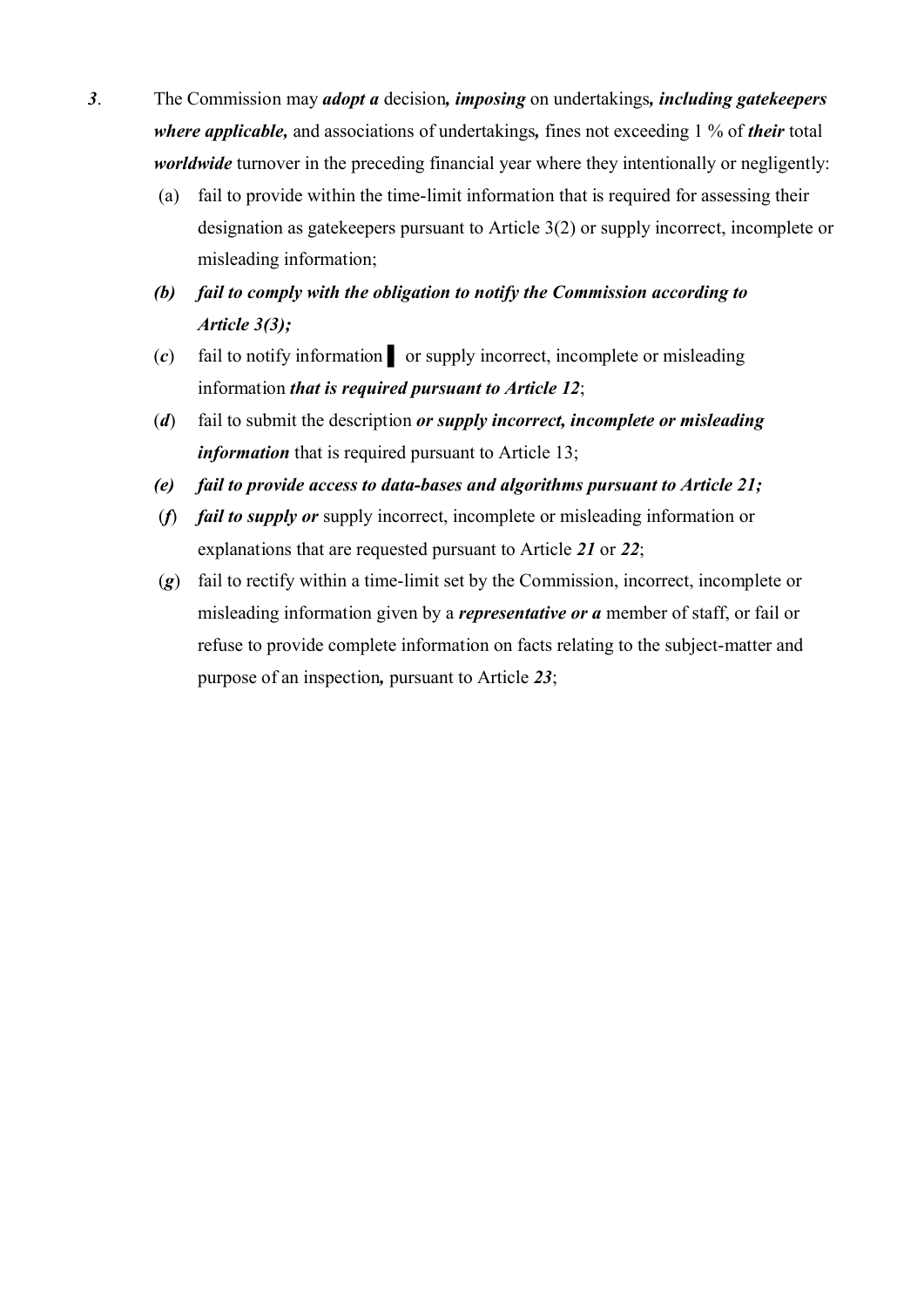- (*h*) refuse to submit to an ▌ inspection pursuant to Article *23;*
- *(i) fail to comply with the obligations imposed by the Commission pursuant to Article 26; or*
- *(j) fail to comply with the conditions for access to the Commission's file pursuant to Article 34(4).*
- *4*. In fixing the amount of *a* fine, *the Commission* shall *take into account* the gravity, duration, recurrence, and, for fines imposed pursuant to paragraph 2, delay caused to the proceedings.
- *5*. When a fine is imposed on an association of undertakings taking account of the *worldwide* turnover of its members and th*at* association is not solvent, *it* shall be obliged to call for contributions from its members to cover the amount of the fine.

Where such contributions have not been made to the association *of undertakings* within a time-limit set by the Commission, the Commission may require payment of the fine directly by any of the undertakings whose representatives were members of the decisionmaking bodies concerned of th*at* association.

After having required payment in accordance with the second subparagraph, the Commission may require payment of the balance by any of the members of the association *of undertakings*, where necessary to ensure full payment of the fine.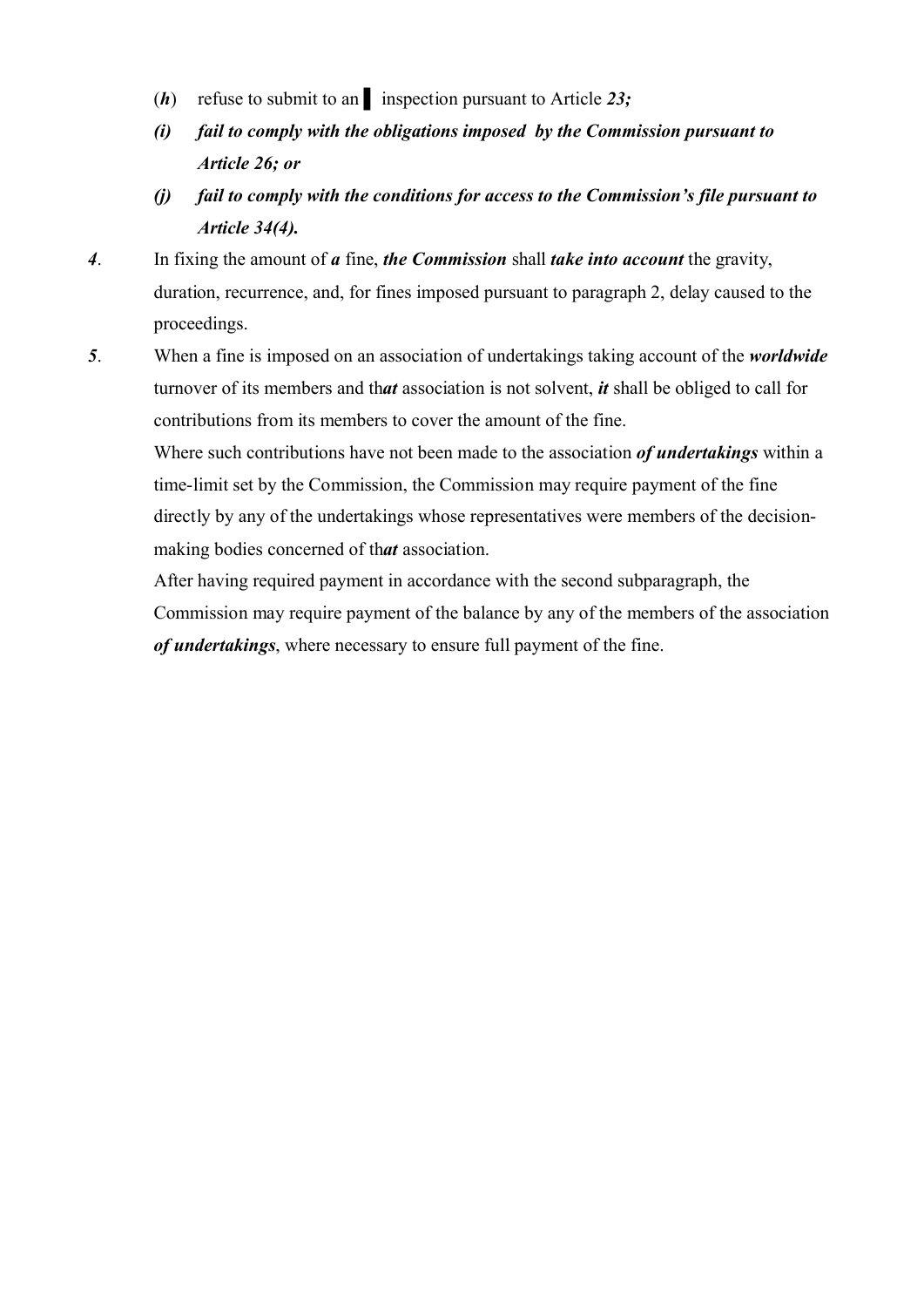However, the Commission shall not require payment pursuant to the second or the third subparagraph from undertakings which show that they have not implemented the decision of the association *of undertakings that* infringed this Regulation, and either were not aware of its existence*,* or have actively distanced themselves from it before the

## Commission *opened proceedings under Article 20*.

The financial liability of each undertaking in respect of the payment of the fine shall not exceed *20* % of its total *worldwide* turnover in the preceding financial year.

## Article *31*

## Periodic penalty payments

- 1. The Commission may *adopt a* decision *imposing* on undertakings, including gatekeepers where applicable, *and associations of undertakings* periodic penalty payments not exceeding 5 % of the average daily *worldwide* turnover in the preceding financial year per day, calculated from the date set by that decision, in order to compel them:
	- *(a)* to comply with *the measures specified by the Commission pursuant to a decision under Article 8(2);*
	- (*b*) to comply with the decision pursuant to Article *18*(1);
	- (*c*) to supply correct and complete information within the time limit required by a request for information made by decision pursuant to Article *21*;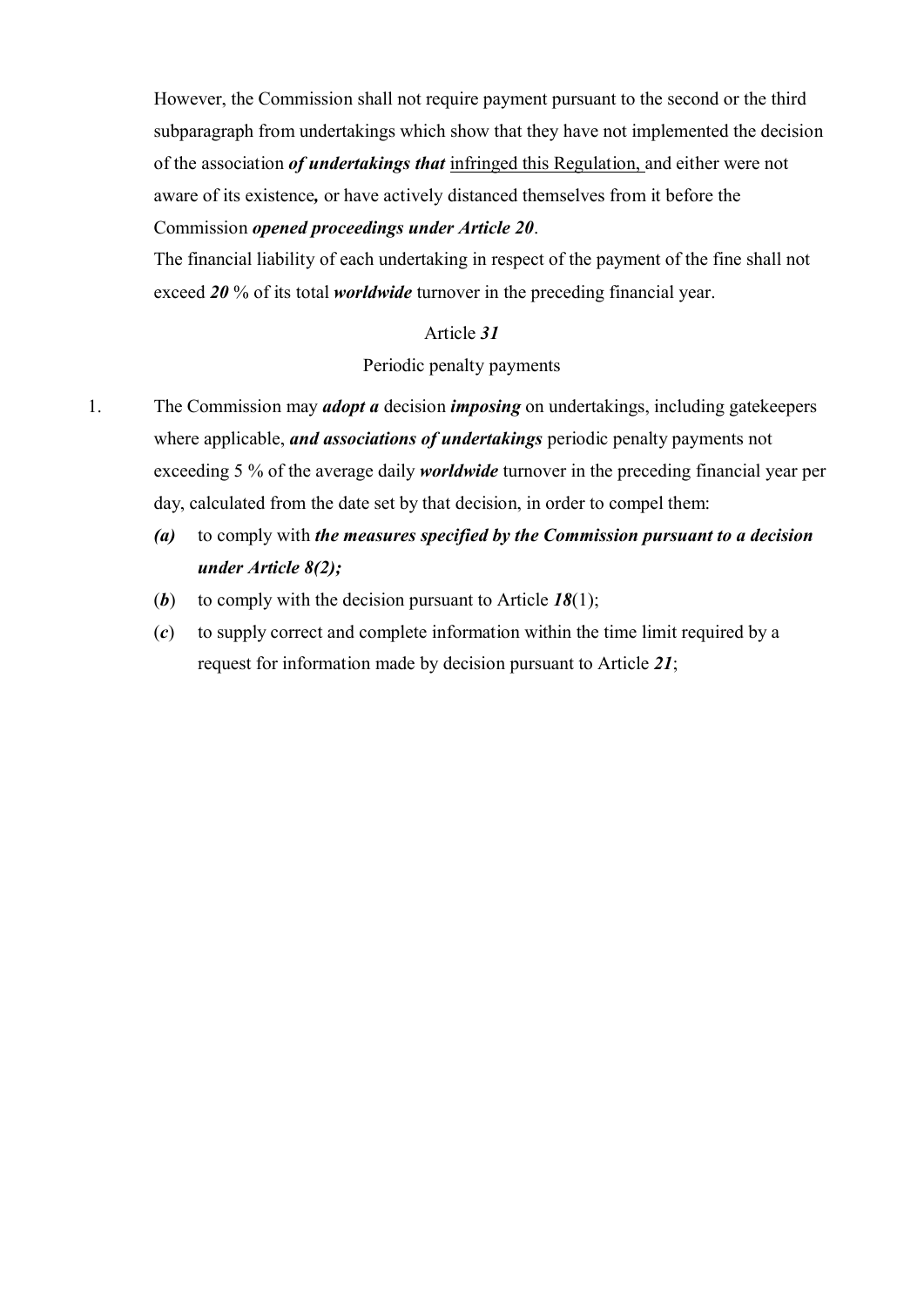- (*d*) to ensure access to data-bases and algorithms of undertakings and to supply explanations on those as required by a decision pursuant to Article *21*;
- (*e*) to submit to an ▌ inspection which was ordered by a decision taken pursuant to Article *23*;
- (*f*) to comply with a decision ordering interim measures taken pursuant to Article *24*(1);
- (*g*) to comply with commitments made legally binding by a decision pursuant to Article *25*(1);
- (*h*) to comply with a decision pursuant to Article *29*(1).
- 2. Where the undertakings*, or associations of undertakings,* have satisfied the obligation which the periodic penalty payment was intended to enforce, the Commission may *adoptimplementing acts,* set*ting* the definitive amount of the periodic penalty payment at a figure lower than that which would arise under the original decision. *Those implementing acts shall be adopted in accordance with the advisory procedure referred to in Article 50(2).*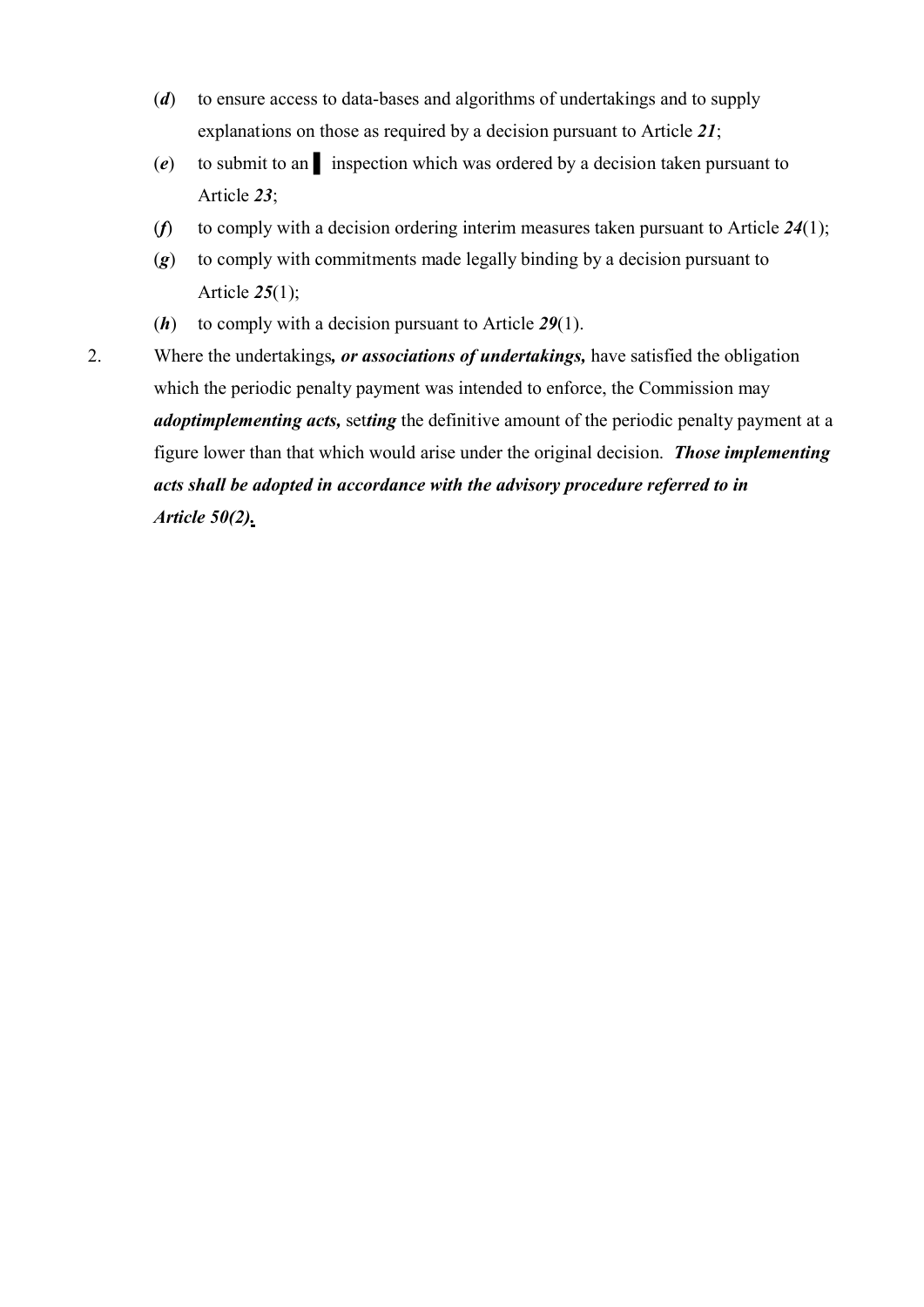## Limitation periods for the imposition of penalties

- 1. The powers conferred on the Commission by Articles *30* and *31* shall be subject to a *5* year limitation period.
- 2. Time shall begin to run on the day on which the infringement is committed. However, in the case of continuing or repeated infringements, time shall begin to run on the day on which the infringement ceases.
- 3. Any action taken by the Commission for the purpose of *a market* investigation or proceedings in respect of an infringement shall interrupt the limitation period for the imposition of fines or periodic penalty payments. The limitation period shall be interrupted with effect from the date on which the action is notified to at least one undertaking or association of undertakings which has participated in the infringement. Actions which interrupt the running of the period shall include in particular the following:
	- (a) requests for information by the Commission;
	- (b) *written authorisations to conduct inspections issued to its officials by the Commission*;
	- (c) the opening of a proceeding by the Commission pursuant to Article *20*.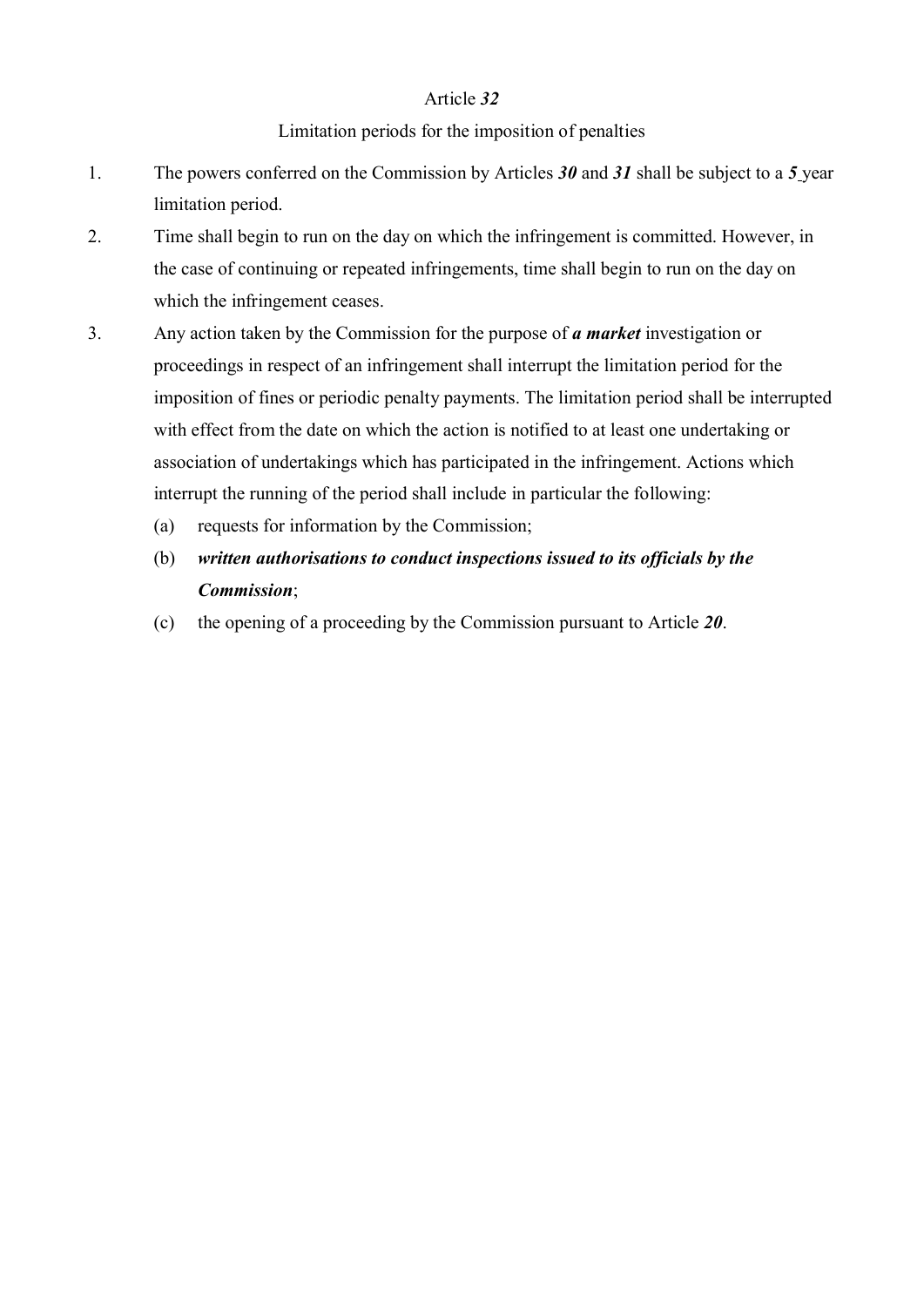- 4. Each interruption shall start time running afresh. However, the limitation period shall expire at the latest on the day on which a period equal to twice the limitation period has elapsed without the Commission having imposed a fine or a periodic penalty payment. That period shall be extended by the time during which limitation is suspended pursuant to paragraph 5.
- 5. The limitation period for the imposition of fines or periodic penalty payments shall be suspended for as long as the decision of the Commission is the subject of proceedings pending before the Court of Justice ▌.

Limitation periods for the enforcement of penalties

- 1. The power of the Commission to enforce decisions taken pursuant to Articles *30* and *31*  shall be subject to a limitation period of *5* years.
- 2. Time shall begin to run *from* the day on which the decision becomes final.
- 3. The limitation period for the enforcement of penalties shall be interrupted:
	- (a) by notification of a decision varying the original amount of the fine or periodic penalty payment or refusing an application for variation; *or*
	- (b) by any action of the Commission or of a Member State, acting at the request of the Commission, designed to enforce payment of the fine or periodic penalty payment.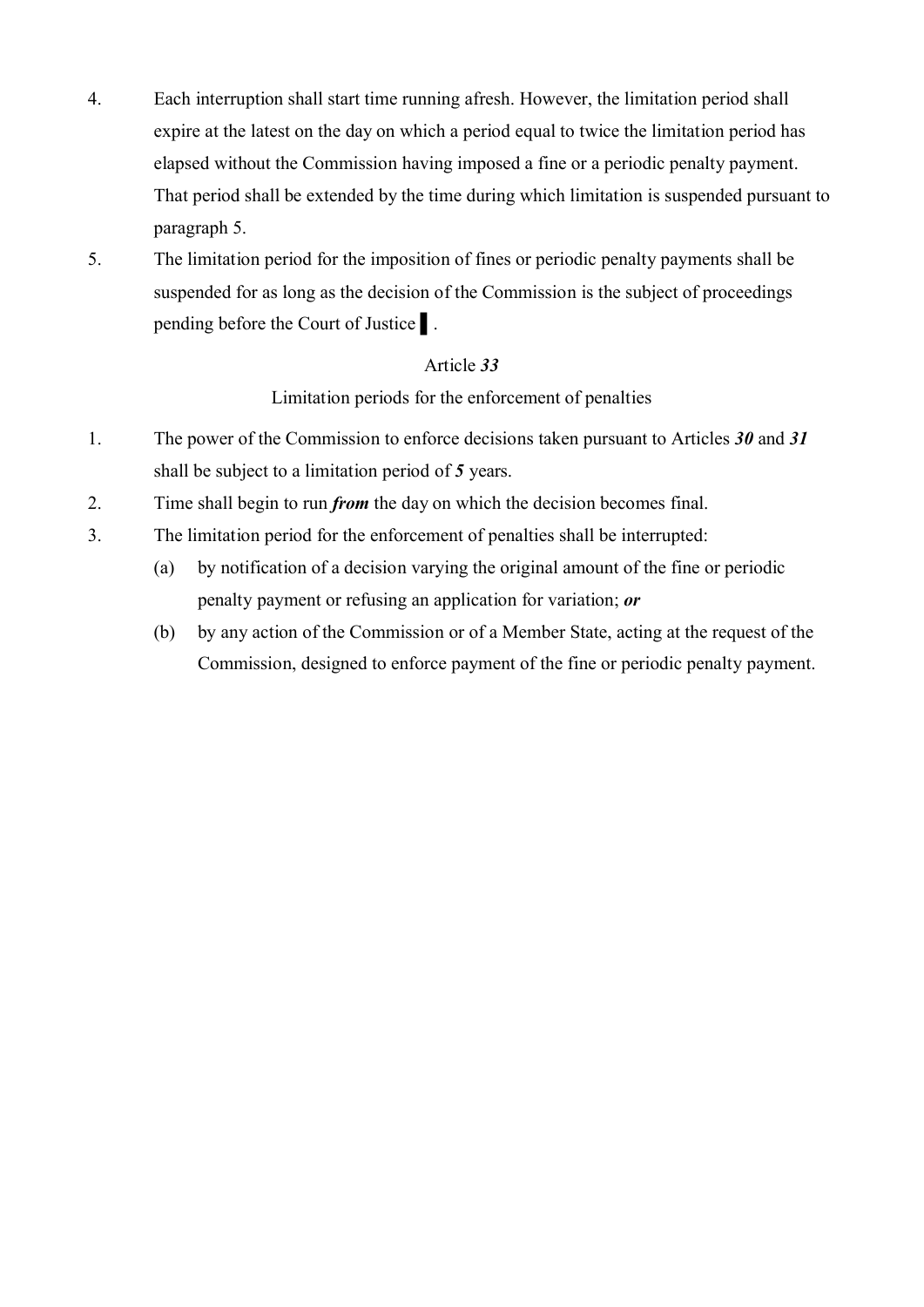- 4. Each interruption shall start time running afresh.
- 5. The limitation period for the enforcement of penalties shall be suspended for so long as:
	- (a) time to pay is allowed; *or*
	- (b) enforcement of payment is suspended pursuant to a decision of the Court of Justice *or to a decision by a national court*.

## Right to be heard and access to the file

- 1. Before adopting a decision pursuant to Article *8*, Article *9*(1), Article *10*(1), Articles *17*, *18*, *24*, *25*, *29* and *30* and Article *31*(2), the Commission shall give the gatekeeper or undertaking or association of undertakings concerned the opportunity of being heard on:
	- (a) preliminary findings of the Commission, including any matter to which the Commission has taken objection; *and*
	- (b) measures that the Commission may intend to take in view of the preliminary findings pursuant to point (a) of this paragraph.
- 2. Gatekeepers, undertakings and associations of undertakings concerned may submit their observations to *the Commission concerning* the Commission's preliminary findings within a time limit *set* by the Commission in its preliminary findings which may not be less than 14 days.
- 3. The Commission shall base its decisions only on *preliminary findings* on which gatekeepers, undertakings and associations of undertakings concerned have been able to comment.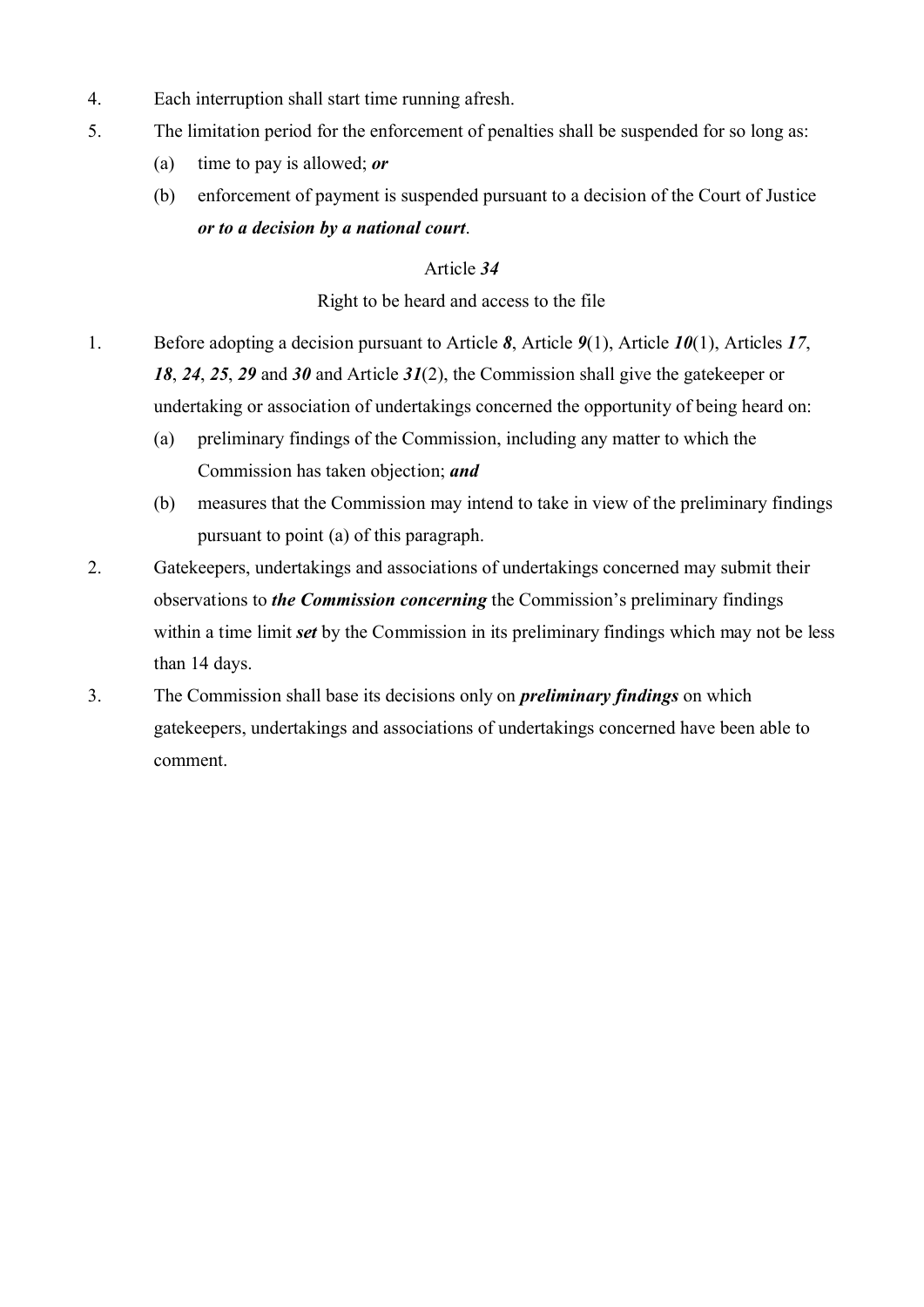4. The rights of defence of the gatekeeper*,* undertaking or association of undertakings concerned shall be fully respected in any proceedings. The gatekeeper*,* undertaking or association of undertakings concerned shall be entitled to have access to the Commission's file under terms of disclosure, subject to the legitimate interest of undertakings in the protection of their business secrets. *In the case of disagreement between the parties, t*he *Commission may adopt decisions setting out those terms of disclosure. The* right of access to the file *of the Commission* shall not extend to confidential information and internal documents of the Commission or the *competent* authorities of the Member States. In particular, the right of access shall not extend to correspondence between the Commission and the *competent* authorities of the Member States. Nothing in this paragraph shall prevent the Commission from disclosing and using information necessary to prove an infringement.

#### *Article 35*

#### *Annual reporting*

*1. The Commission shall submit to the European Parliament and to the Council an annual report on the implementation of this Regulation and the progress made towards achieving its objectives.*

#### *2. The report referred to in paragraph 1 shall include:*

*(a) a summary of the Commission's activities including any adopted measures or decisions and ongoing market investigations in connection with this Regulation;*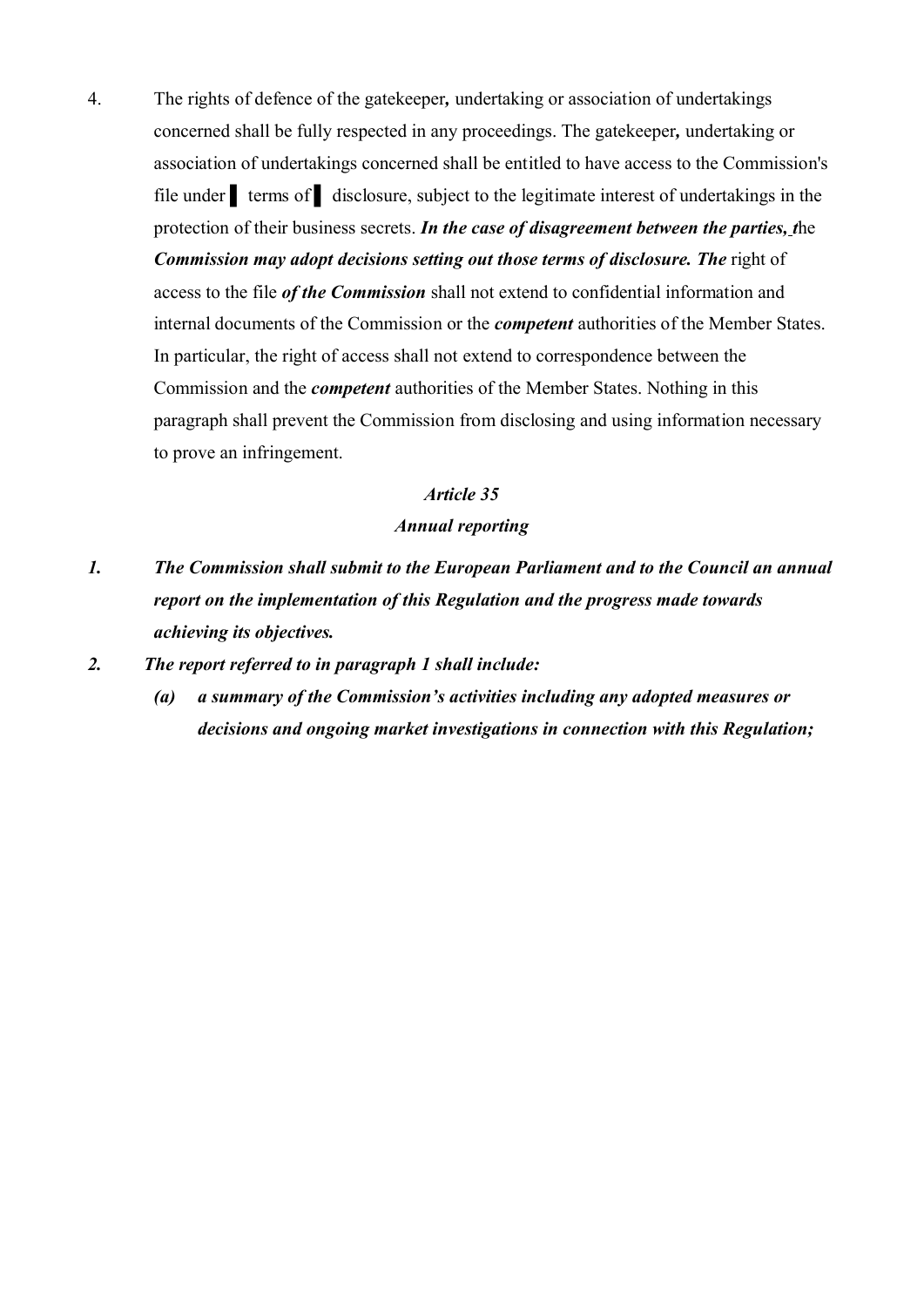- *(b) the findings resulting from the monitoring of the implementation by the gatekeepers of the obligations under this Regulation;*
- *(c) an assessment of the audited description referred to in Article 13;*
- *(d) an overview of the cooperation between the Commission and national authorities in connection with this Regulation;*
- *(e) an overview of the activities and tasks performed by the High Level Group of Digital Regulators, including how its recommendations as regards the enforcement of this Regulation are to be implemented.*
- *3. The Commission shall publish the report on its website.*

## Professional secrecy

- 1. The information collected pursuant to *this Regulation* shall be used for the purposes of this Regulation.
- *2. The information collected pursuant to Article 12 shall be used for the purposes of this Regulation, Regulation (EC) No 139/2004 and national merger rules.*
- *3. The information collected pursuant to Article 13 shall be used for the purposes of this Regulation and Regulation (EU) 2016/679.*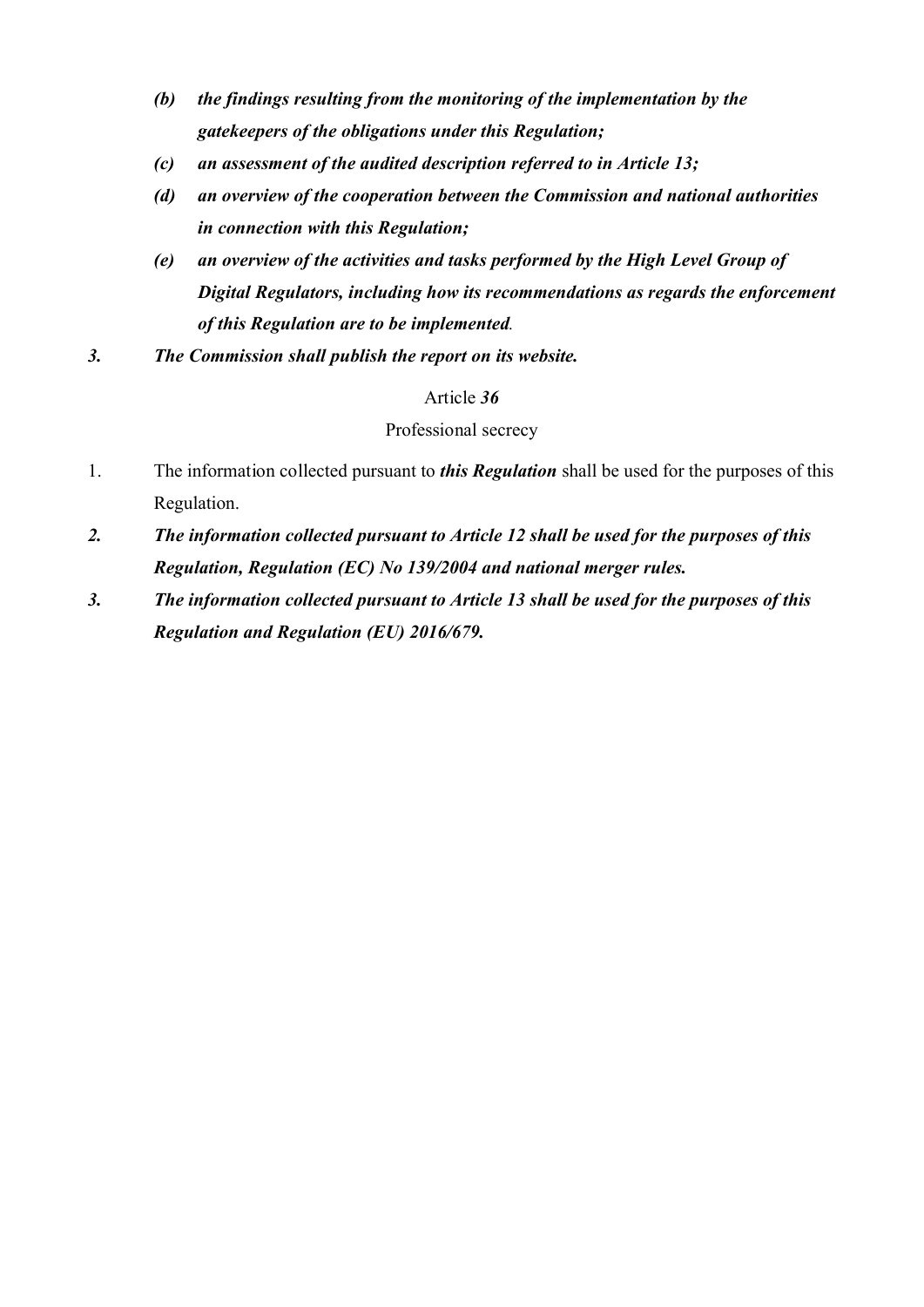*4*. Without prejudice to the exchange and to the use of information provided for the purpose of use pursuant to Articles *38, 41 and 43*, the Commission, the *competent* authorities of the Member States, their officials, servants and other persons working under the supervision of th*o*se authorities and any natural or legal person, including auditors and experts appointed pursuant to Article *26*(2), shall not disclose information acquired or exchanged by them pursuant to this Regulation and of the kind covered by the obligation of professional secrecy.

## *Article 37*

#### *Cooperation with national authorities*

- *1. The Commission and Member States shall work in close cooperation and coordinate their enforcement actions to ensure coherent, effective and complementary enforcement of available legal instruments applied to gatekeepers within the meaning of this Regulation.*
- *2. The Commission may consult national authorities where appropriate, on any matter relating to the application of the Regulation.*

▌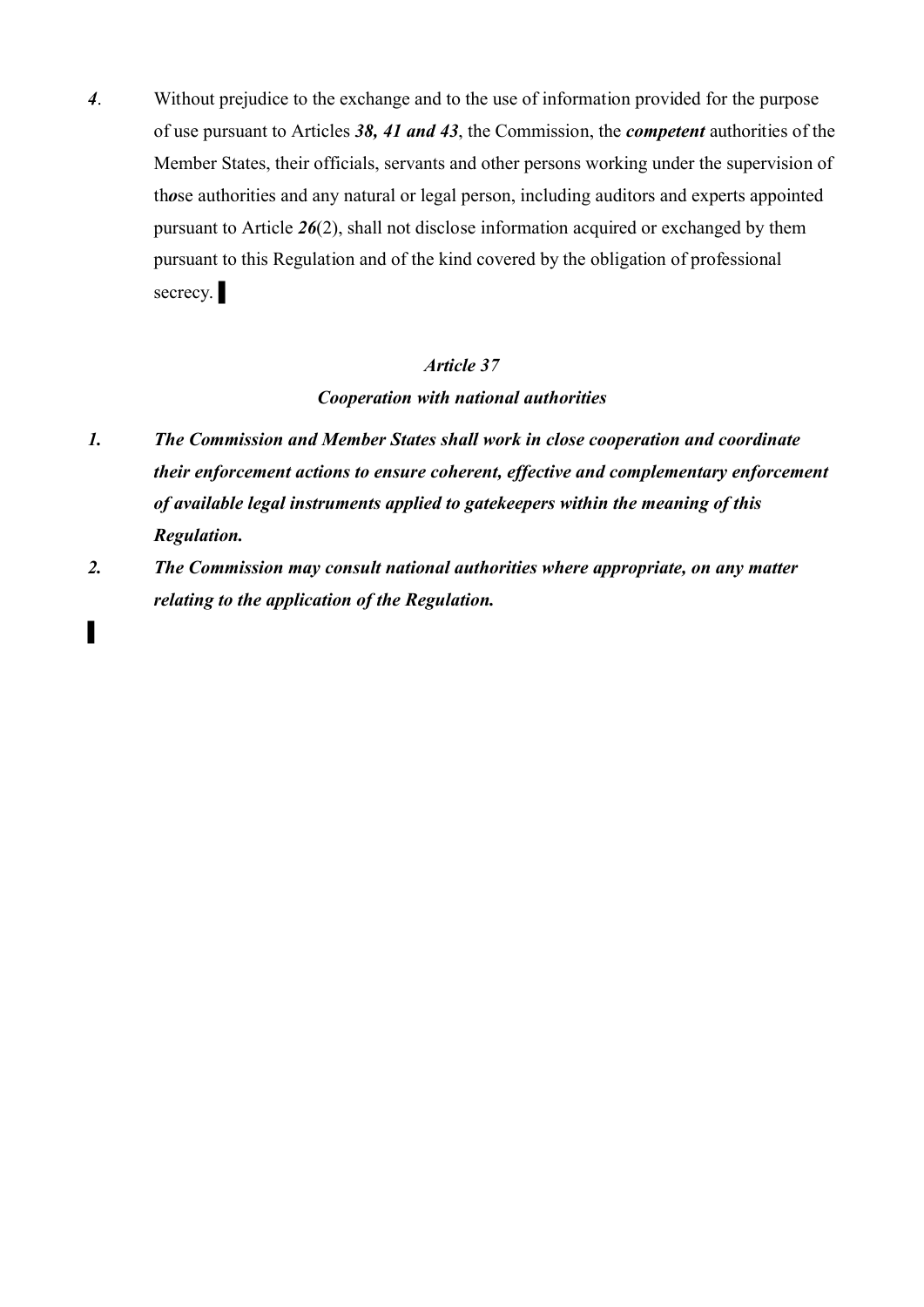*Cooperation and coordination with competent authorities enforcing competition rules*

- *1. The Commission and the competent authorities of the Member States enforcing the rules referred to in Article 1(6) shall cooperate with each other and inform each other about their respective enforcement actions through the European Competition Network (ECN). They shall have the power to provide one another with any information regarding a matter of fact or of law, including confidential information. Where the competent authority is not a member of the ECN, the Commission shall make the necessary arrangements for cooperation and exchange of information on cases concerning the enforcement of this Regulation and the enforcement of cases referred to in Article 1(6) of such authorities. The Commission may lay down such arrangements in an implementing act as referred to in Article 46(1), point (l).*
- *2. Where a competent authority of the Member States enforcing the rules referred to in Article 1(6)intends to launch an investigation on gatekeepers based on national laws referred to in Article 1(6), it shall inform the Commission in writing of the first formal investigative measure, before or immediately after the start of such measure. This information may also be made available to the competent authorities enforcing the rules referred to in Article 1(6) of the other Member States.*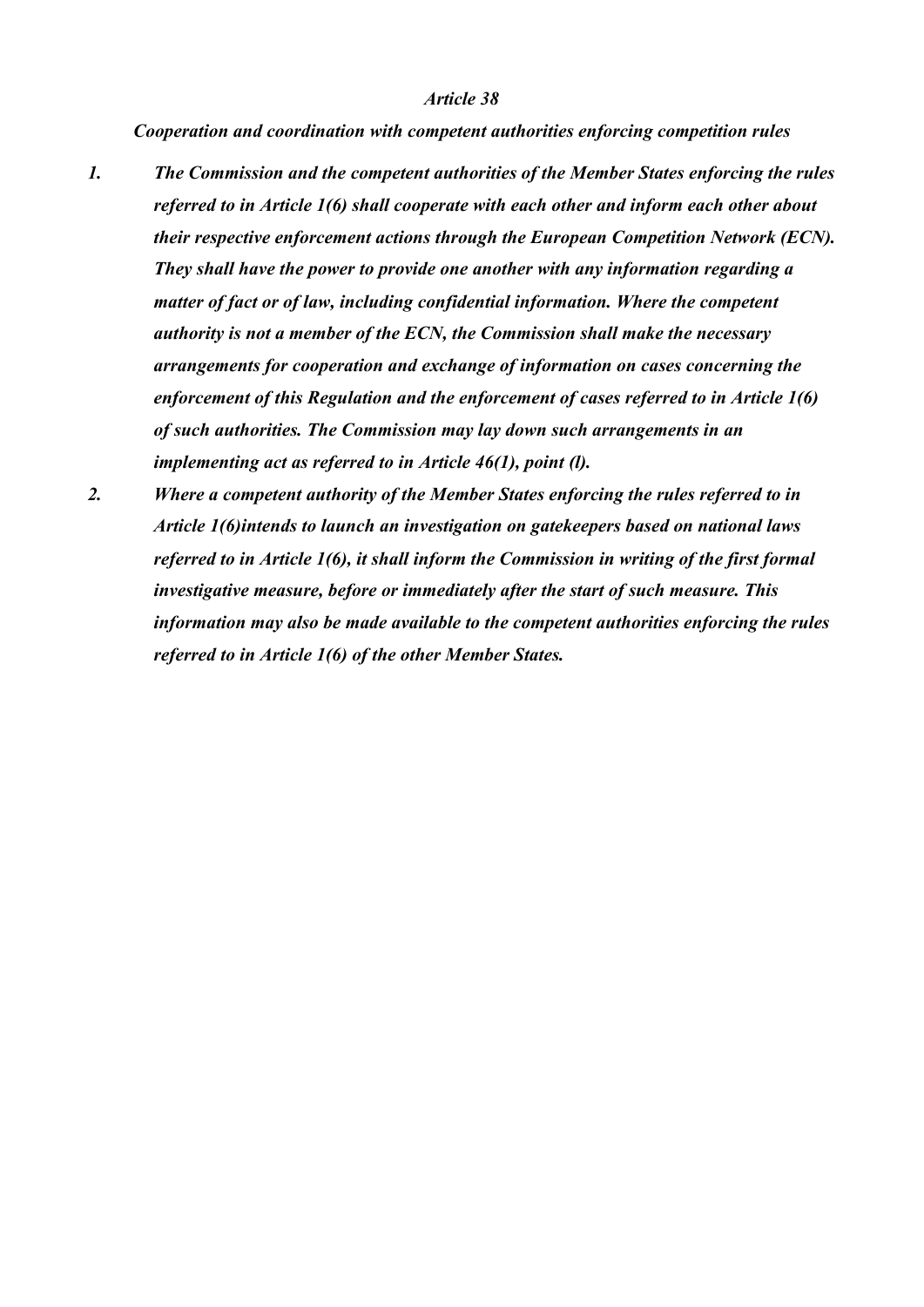- *3. Where a competent authority of the Member States enforcing the rules referred to in Article 1(6)intends to impose obligations on gatekeepers based on national laws referred to in Article 1(6), it shall, no later than 30 days before its adoption, communicate the draft measure to the Commission stating the reasons for the measure. In the case of interim measures, the competent authority of the Member States enforcing the rules referred to in Article 1(6)shall communicate to the Commission the draft measures envisaged as soon as possible, and at the latest immediately after the adoption of such measures. This information may also be made available to the competent authorities enforcing the rules referred to in Article 1(6) of the other Member States.*
- *4. The information mechanisms provided for in paragraphs 2 and 3 shall not apply to decisions envisaged pursuant to national merger rules.*
- *5. Information exchanged pursuant to paragraphs 1 to 3 of this Article shall only be exchanged and used for the purpose of coordination of the enforcement of this Regulation and the rules referred to in Article 1(6).*
- *6. The Commission may ask competent authorities of the Member States enforcing the rules referred to in Article 1(6) to support any of its market investigations pursuant to this Regulation.*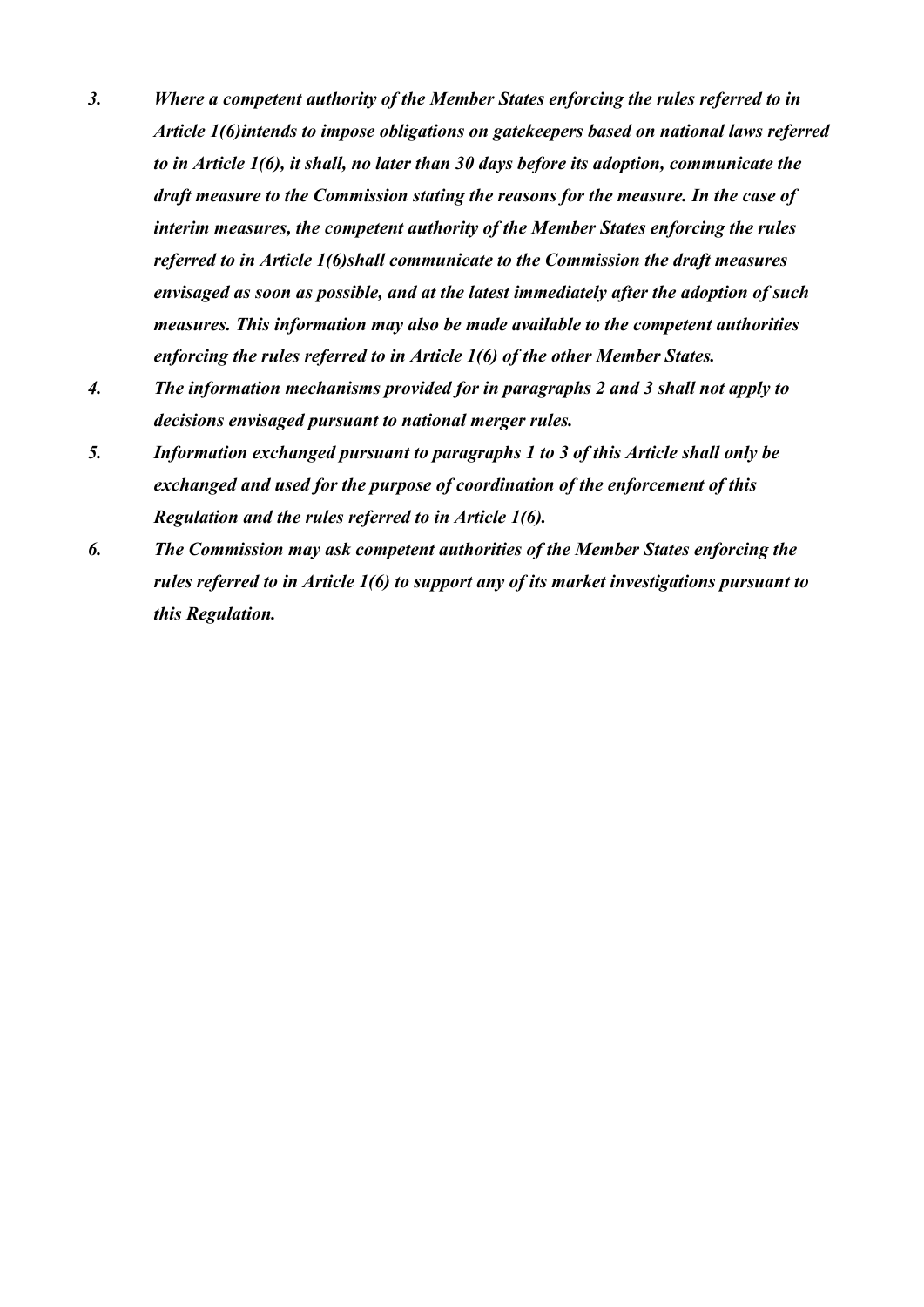*7. Where it has the competence and investigative powers to do so under national law, a competent authority of the Member States enforcing the rules referred to in Article 1(6) may, on its own initiative, conduct an investigation into a case of possible noncompliance with Articles 5, 6 and 7 of this Regulation on its territory. Before taking a first formal investigative measure, that authority shall inform the Commission in writing.* 

*The opening of proceedings by the Commission pursuant to Article 20 shall relieve the competent authorities of the Member States enforcing the rules referred to in Article 1(6) of the possibility to conduct such an investigation or end it where it is already ongoing. Those authorities shall report to the Commission on the findings of such investigation in order to support the Commission in its role as sole enforcer of this Regulation.*

#### *Article 39*

*Cooperation with national courts*

- *1. In proceedings for the application of this Regulation, national courts may ask the Commission to transmit to them information in its possession or its opinion on questions concerning the application of this Regulation.*
- *2. Member States shall forward to the Commission a copy of any written judgment of national courts deciding on the application of this Regulation. Such copy shall be forwarded without delay after the full written judgment is notified to the parties.*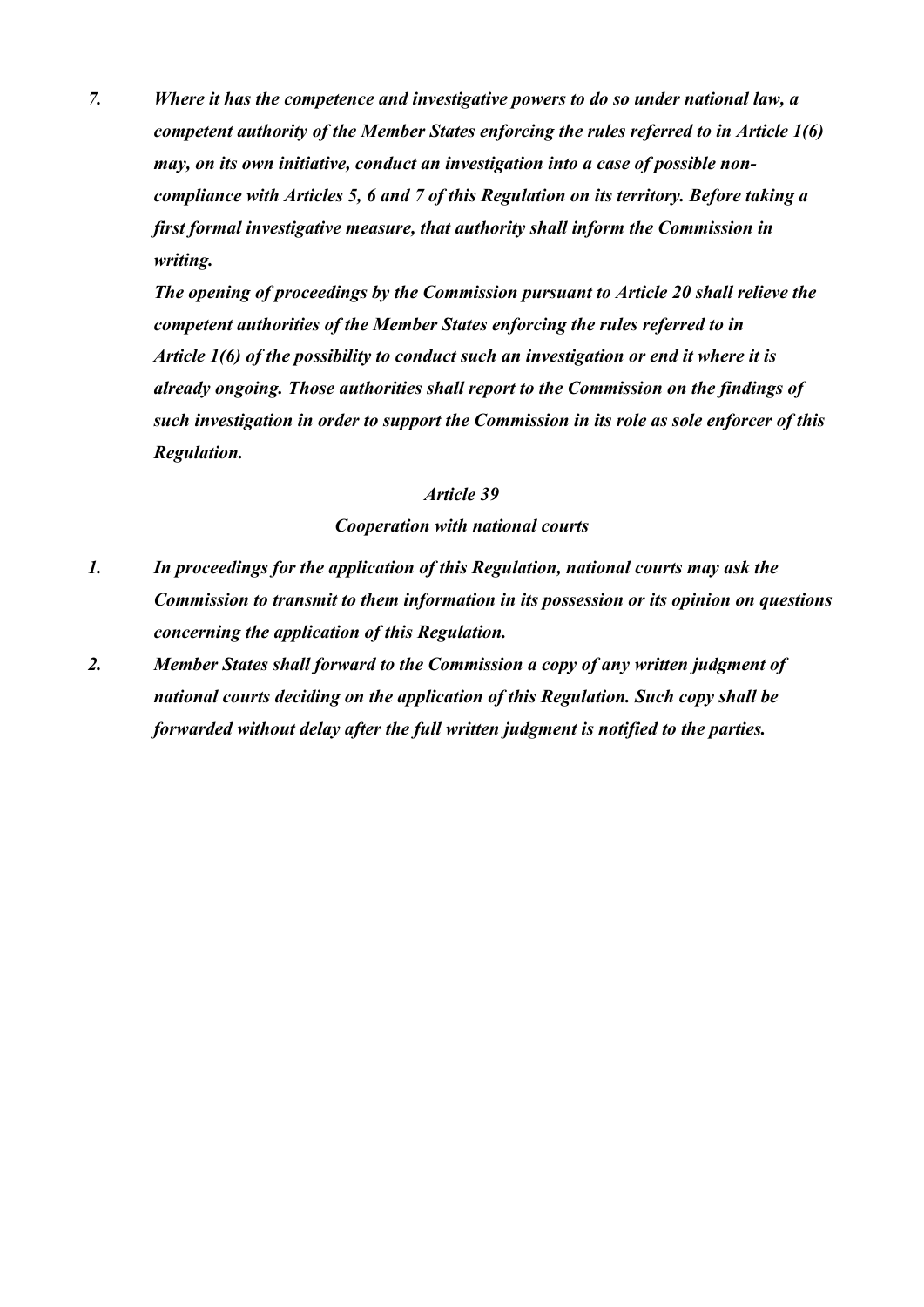- *3. Where the coherent application of this Regulation so requires, the Commission, acting on its own initiative, may submit written observations to national courts. With the permission of the court in question, it may also make oral observations.*
- *4. For the purpose of the preparation of their observations only, the Commission may request the relevant national court to transmit or ensure the transmission to the Commission of any documents necessary for the assessment of the case.*
- *5. National courts shall not give a decision which runs counter to a decision adopted by the Commission under this Regulation. They shall also avoid giving decisions which would conflict with a decision contemplated by the Commission in proceedings it has initiated under this Regulation. To that effect, the national court may assess whether it is necessary to stay its proceedings. This is without prejudice to the possibility for national courts to request a preliminary ruling under Article 267 TFEU.*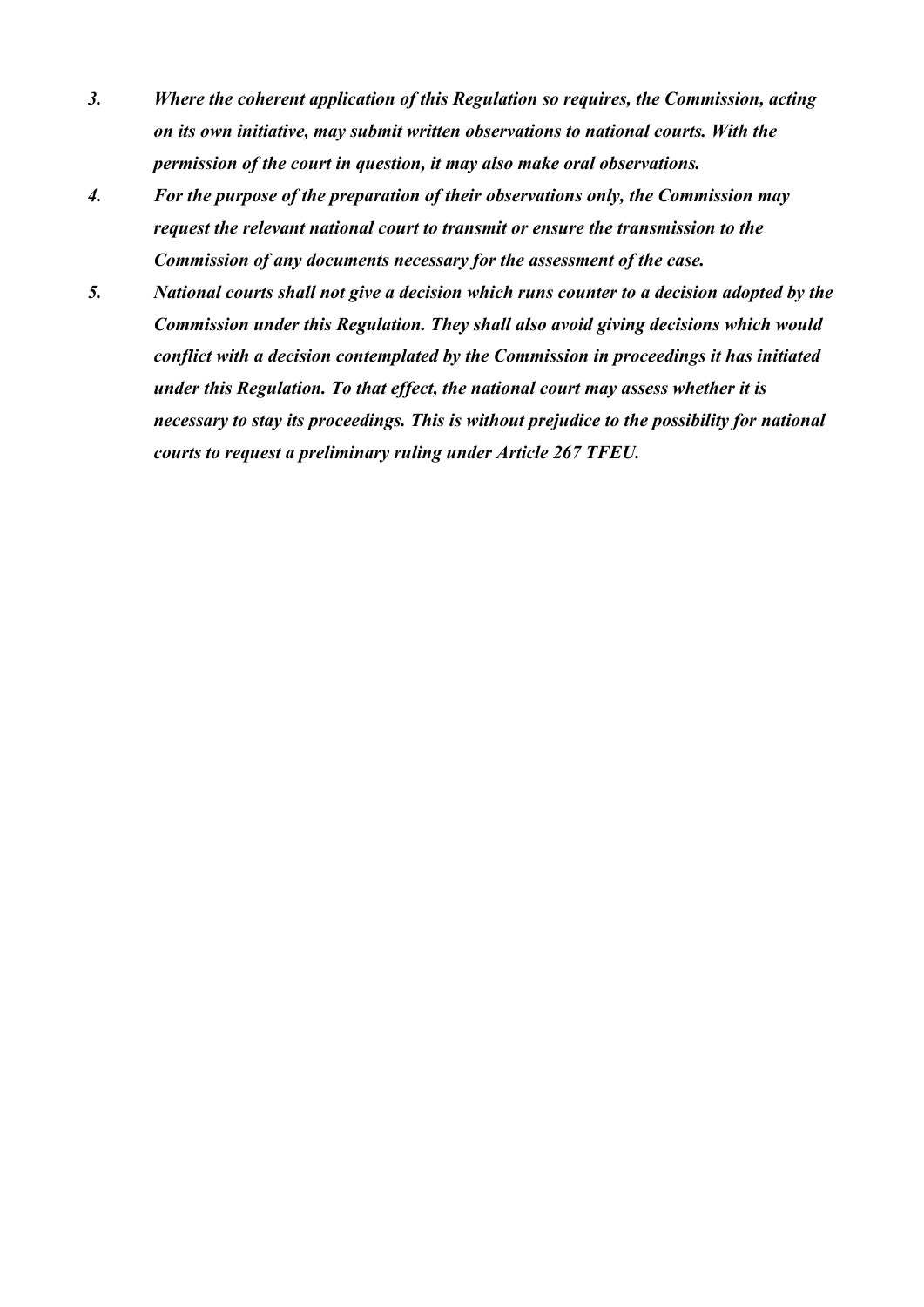## *High-Level Group*

- *1. The Commission shall establish a high-level group for the Digital Markets Act ('the high-level group').*
- *2. The high-level group shall be composed of the following European bodies and networks:*
	- *(a) Body of the European Regulators for Electronic Communications,*
	- *(b) European Data Protection Supervisor and European Data Protection Board,*
	- *(c) European Competition Network,*
	- *(d) Consumer Protection Cooperation Network, and*
	- *(e) European Regulatory Group of Audiovisual Media Regulators.*
- *3. The European bodies and networks referred to in paragraph 2 shall each have an equal number of representatives in the high-level group . The maximim number of members of the high level group shall not exceed 30 .*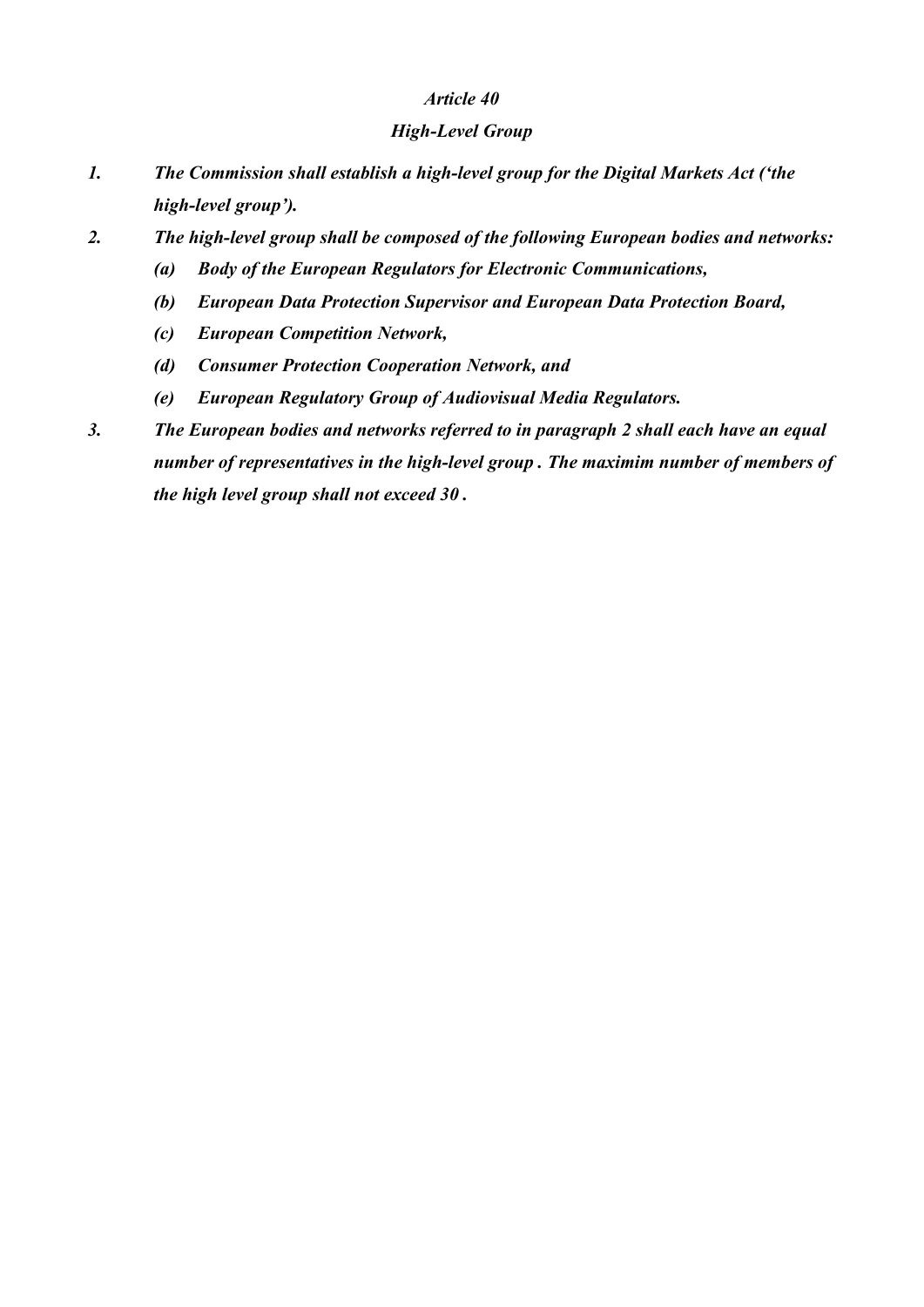- *4. The Commission shall provide secretariat services to the high-level group in order to facilitate its work. The high-level group shall be chaired by the Commission, which shall participate in its meetings. The high-level group shall meet upon request of the Commission at least once per calendar year. The Commission shall also convene a meeting of the group when so requested by the majority of the members composing the group in order to address a specific issue.*
- *5. The high-level group may provide the Commission with advice and expertise in the areas falling within the competences of its members, including:*
	- *(a) advice and recommendations within their expertise relevant for any general matter of implementation or enforcement of this Regulation; or*
	- *(b) advice and expertise promoting a consistent regulatory approach across different regulatory instruments.*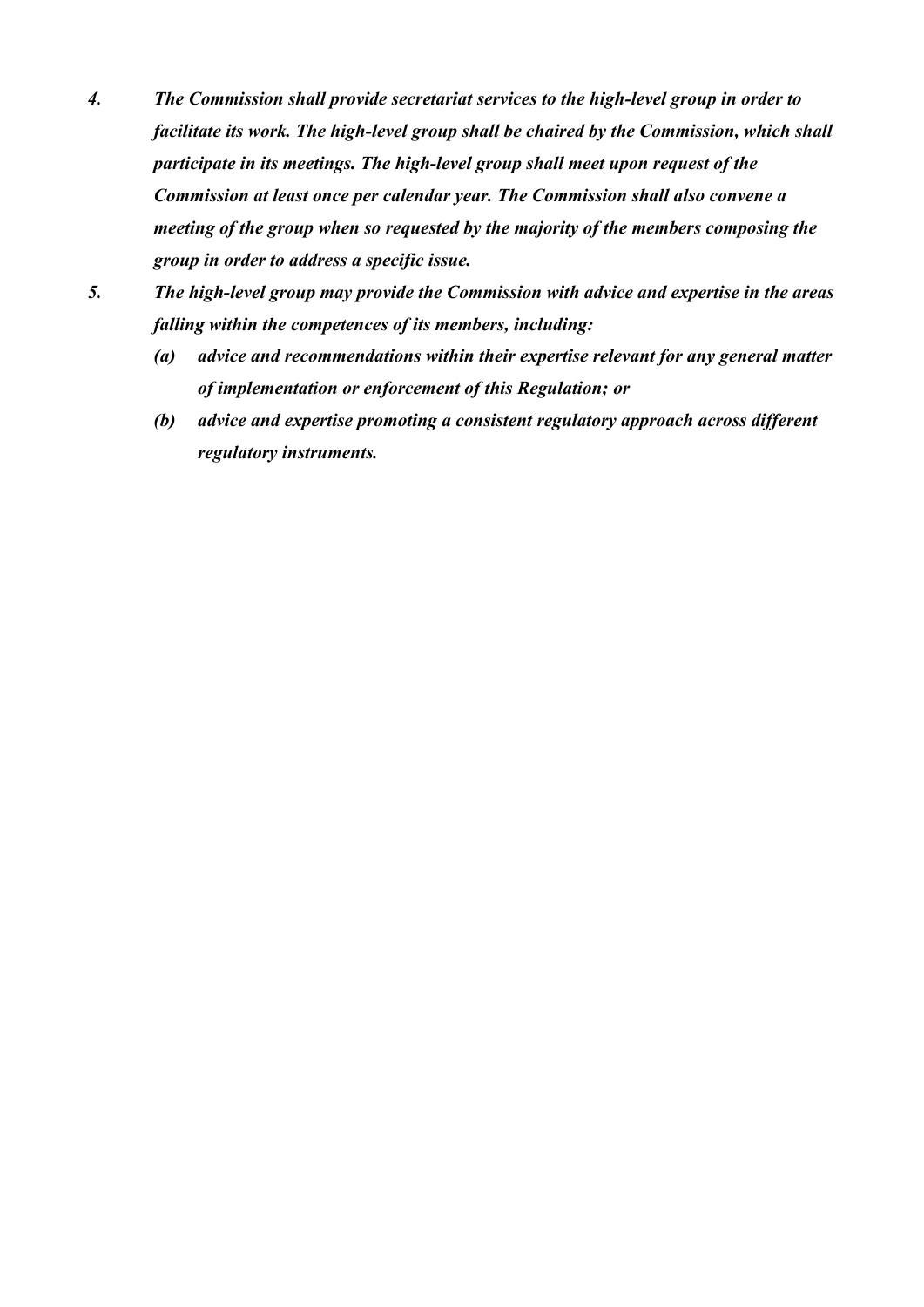*6. The high-level group may, in particular, identify and assess the current and potential interactions between this Regulation and the sector-specific rules applied by the national authorities composing the European bodies and networks referred to in paragraph 2 and submit an annual report to the Commission presenting such assessment and identifying potential trans-regulatory issues. Such report may be accompanied by recommendations aiming at converging towards consistent transdisciplinary approaches and synergies between the implementation of this Regulation and other sectoral regulations. The report shall be communicated to the European Parliament and to the Council.*

*7. In the context of market investigations into new services and new practices, the highlevel group may provide expertise to the Commission on the need to amend, add or remove rules in this Regulation, to ensure that digital markets across the Union are contestable and fair.*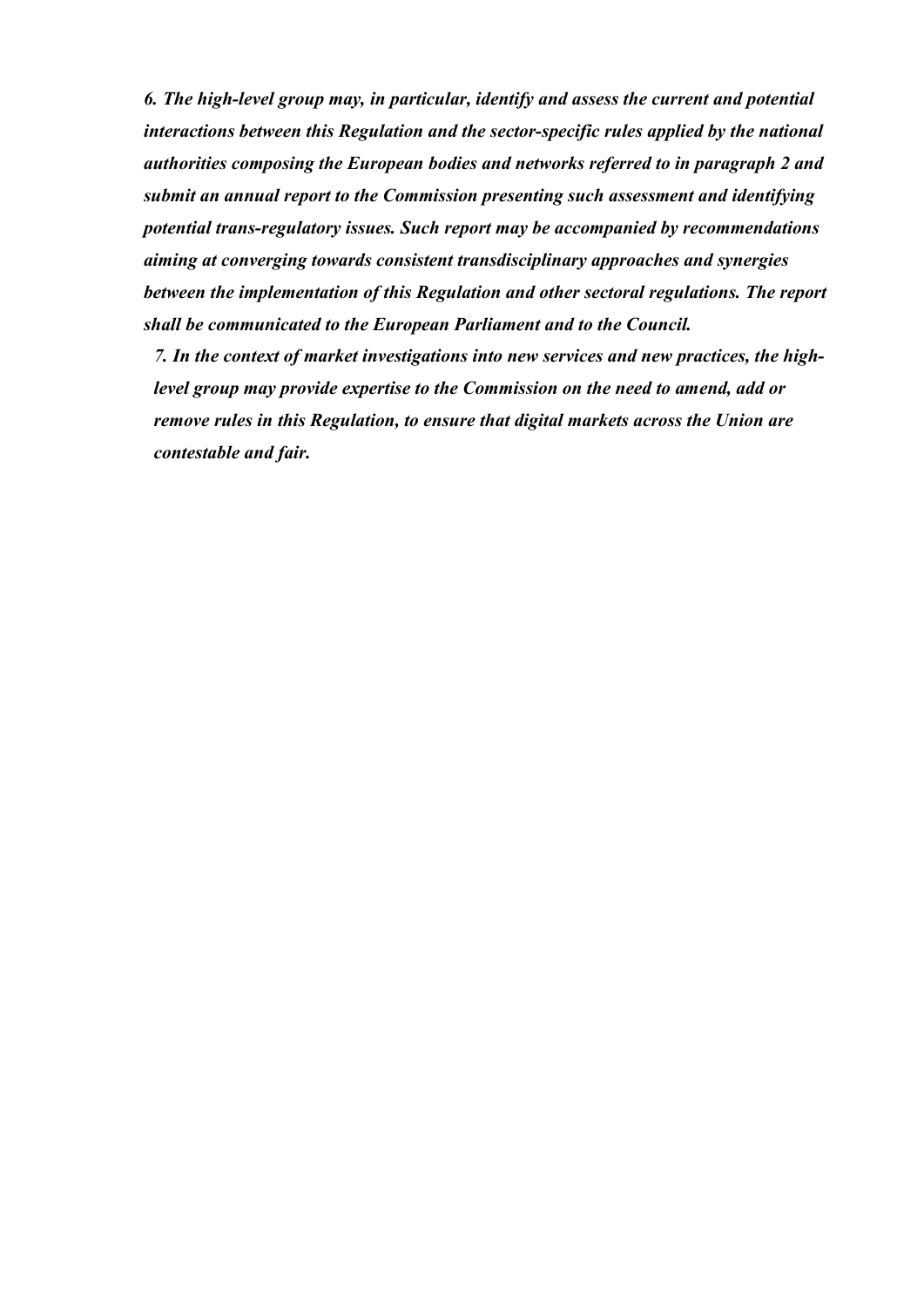#### Request for a market investigation

- 1. Three or more Member States *may* request the Commission to open a *market* investigation pursuant to Article *17* because they consider that there are reasonable grounds to suspect that *an undertaking* should be designated as a gatekeeper ▌.
- *2. One or more Member States may request the Commission to conduct a market investigation pursuant to Article 18 because they consider that there are reasonable grounds to suspect that a gatekeeper has systematically infringed one or more of the obligations laid down in Articles 5, 6 and 7 and has maintained, strengthened or extended its gatekeeper position in relation to the requirements under Article 3(1).*
- *3. Three or more Member States may request the Commission to conduct a market investigation pursuant to Article 19 because they consider that there are reasonable grounds to suspect that:*
	- *(a) one or more services within the digital sector should be added to the list of core platform services laid down in Article 2, point (2), or*
	- *(b) one or more practices are not effectively addressed by this Regulation and might limit the contestability of core platform services or be unfair.*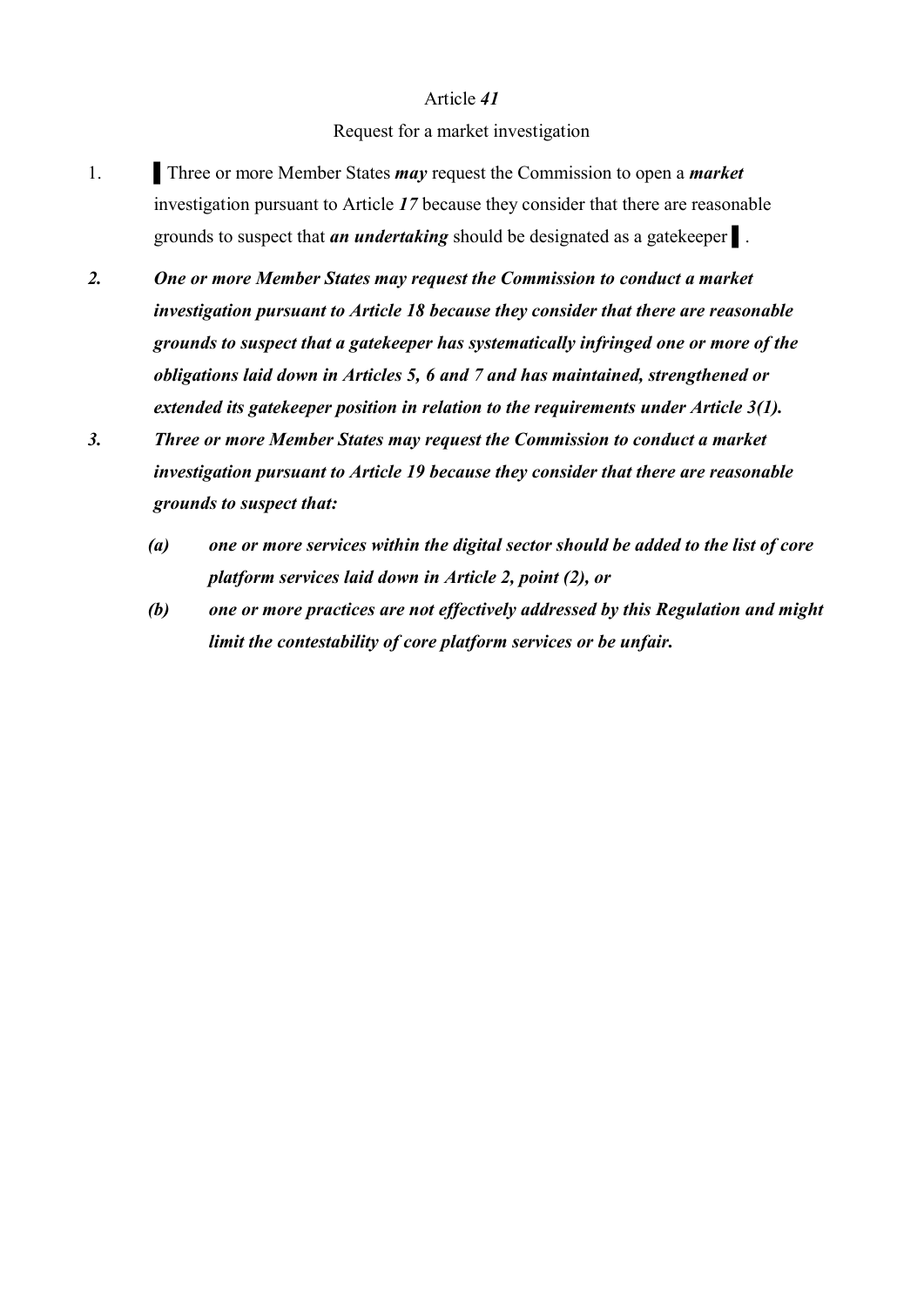- *4*. Member States shall submit evidence in support of their request*s pursuant to paragraphs 1, 1a and 1b. For requests pursuant to paragraph 1b, such evidence may include information on newly introduced offers of products, services, software or features which raise concerns of contestability or fairness, whether implemented in the context of existing core platform services or otherwise.*
- *5. Within 4 months of receiving a request pursuant to this Article, the Commission shall examine whether there are reasonable grounds to open a market investigation pursuant to paragraph 1, 1a or 1b. The Commission shall publish the results of its assessment*.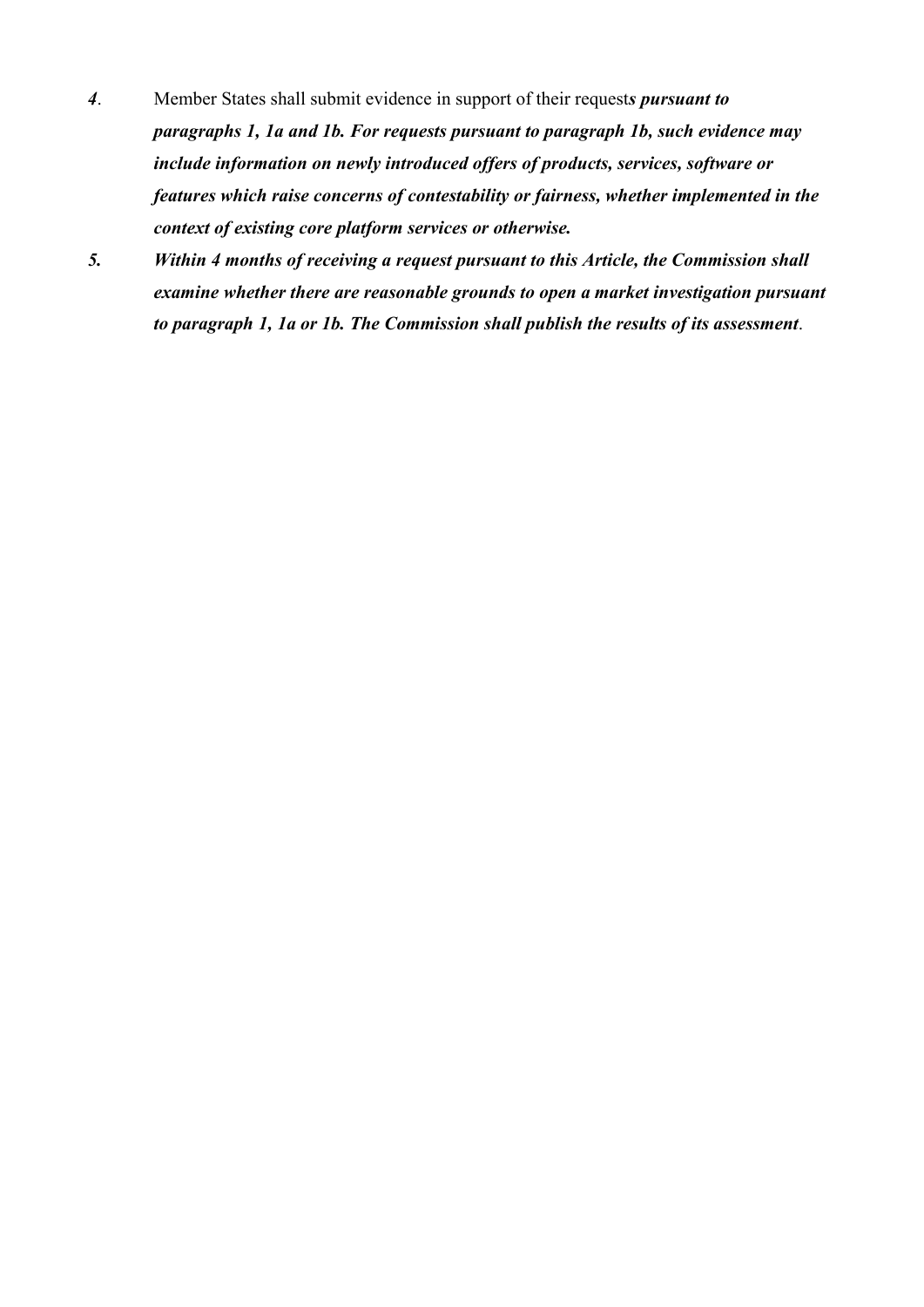#### *Representative actions*

*Directive (EU) 2020/1828 shall apply to the representative actions brought against infringements by gatekeepers of provisions of this Regulation that harm or may harm the collective interests of consumers.*

## *Article 43*

## *Reporting of breaches and protection of reporting persons*

*Directive (EU) 2019/1937 shall apply to the reporting of all breaches of this Regulation and the protection of persons reporting such breaches.*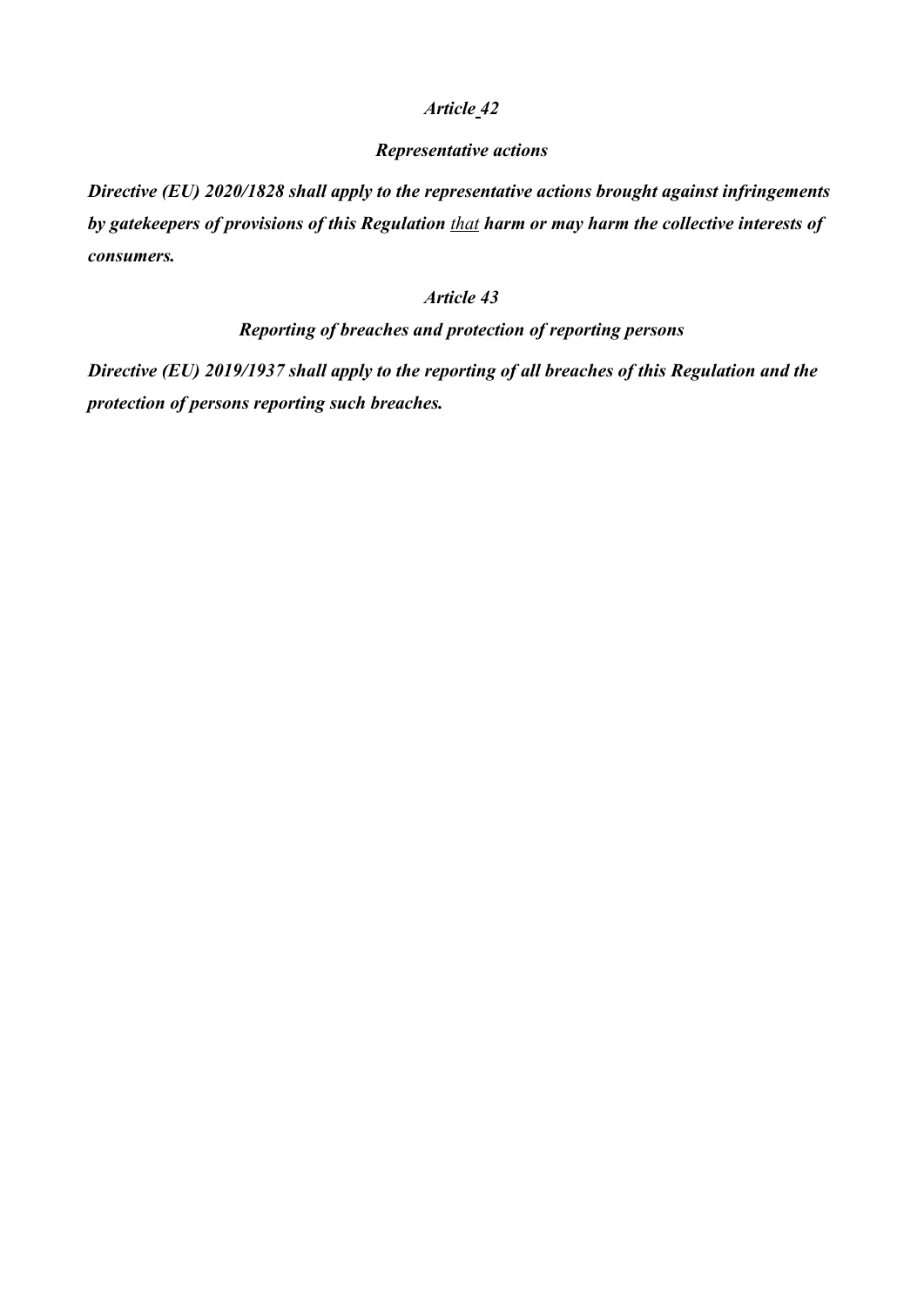# Chapter VI

# *Final* provisions

## Article *44*

## Publication of decisions

- 1. The Commission shall publish the decisions which it takes pursuant to Articles 3 *and 4, Article 8(2)*, *Articles 9*, *10*, *16to 20 and 24*, *Article 25*(1), *Articles 29*, *30* and *31*. Such publication shall state the names of the parties and the main content of the decision, including any penalties imposed.
- 2. The publication shall have regard to the legitimate interest of gatekeepers or third parties in the protection of their confidential information.

## Article *45*

Review by the Court of Justice

In accordance with Article 261 *TFEU*, the Court of Justice has unlimited jurisdiction to review decisions by which the Commission has imposed fines or periodic penalty payments. It may cancel, reduce or increase the fine or periodic penalty payment imposed.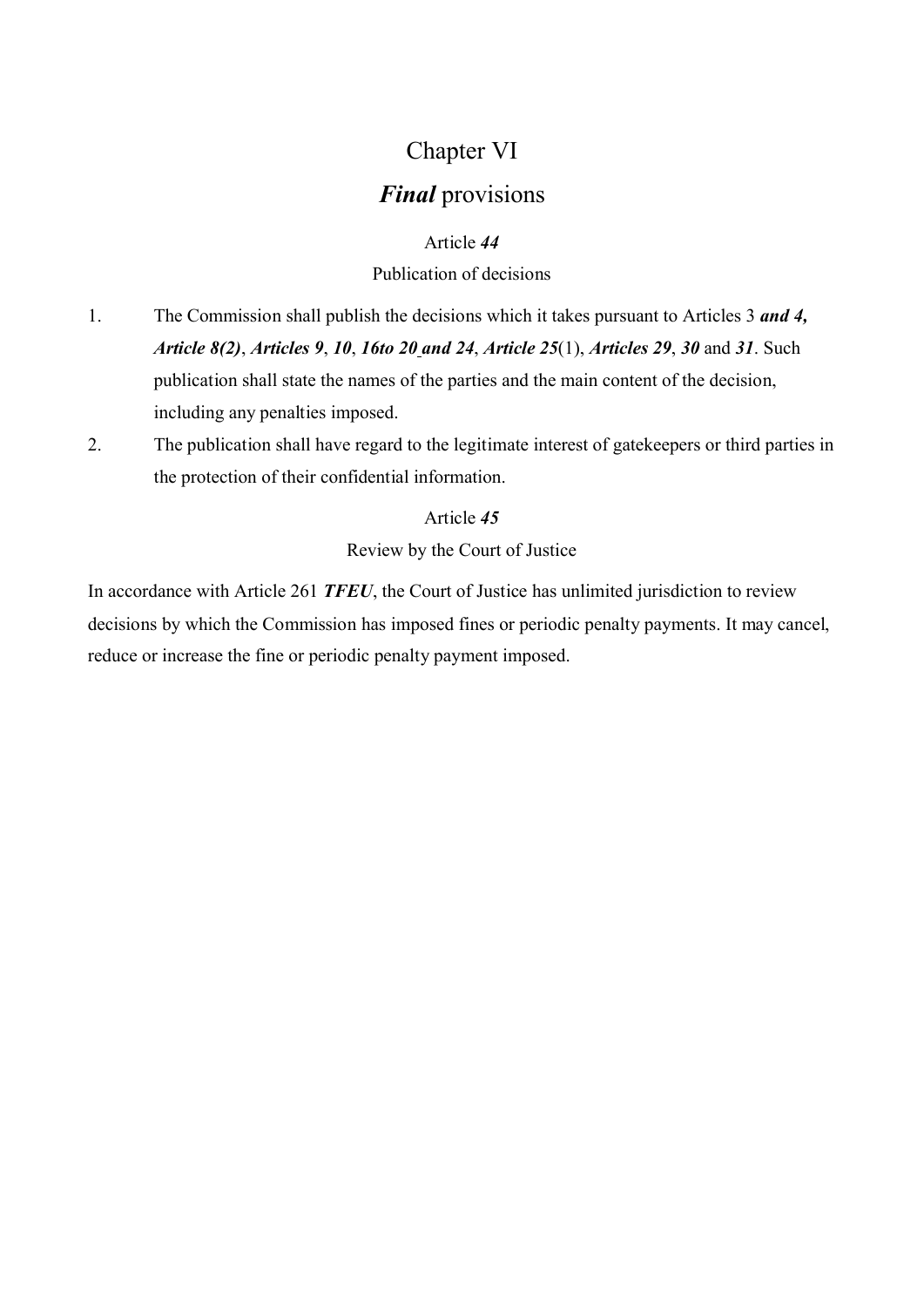#### Implementing provisions

- 1. The Commission may adopt implementing acts *laying down detailed arrangements for the application of the following:*
	- (a) the form, content and other details of notifications and submissions pursuant to Article 3;
	- (b) the form, content and other details of the technical measures that gatekeepers shall implement in order to ensure compliance with *Article 5,* Article 6(1) or Article *7;*
	- *(c) operational and technical arrangements in view of implementing interoperability of number-independent interpersonal communications services pursuant to Article 7;*
	- *(d) the form, content and other details of the reasoned request pursuant to Article 7(7);*
	- *(e) the form, content and other details of the reasoned requests pursuant to Articles 9 and 10;*
	- *(f) the form, content and other details of the regulatory reports delivered pursuant to Article 11;*
	- *(g) the methodology and procedure for the audited description of techniques used for profiling of consumers provided for in Article 13(1); when developing a draft implementing act for this purpose, the Commission shall consult the European Data Protection Supervisor and may consult the European Data Protection Board, civil society and other relevant experts*
	- (*h*) the form, content and other details of notifications and submissions made pursuant to Articles *14* and *15*;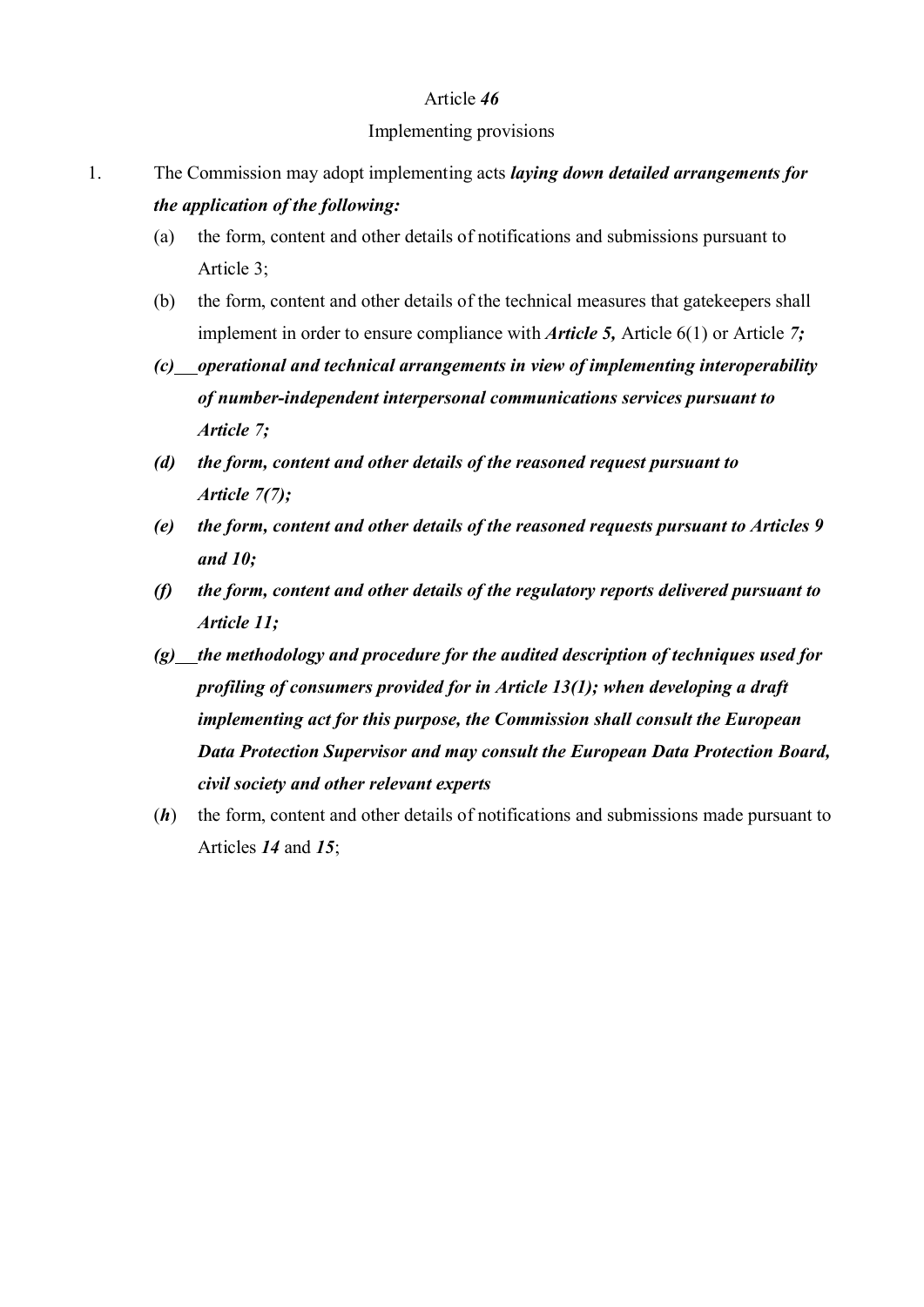- (*i*) the practical arrangements of the proceedings concerning *the market* investigations pursuant to Articles 17, *18 and 19,* and proceedings pursuant to Articles *24*, *25*  and *29*;
- (*j*) the practical arrangements for exercising rights to be heard provided for in Article *34*;
- (*k*) the practical arrangements for the *terms of* disclosure provided for in Article *34*;
- *(l) the practical arrangements for the cooperation and coordination between the Commission and national authorities provided for in Articles 37 and 38;*

*and*

*(m) the practical arrangements for the calculation and extension of deadlines.*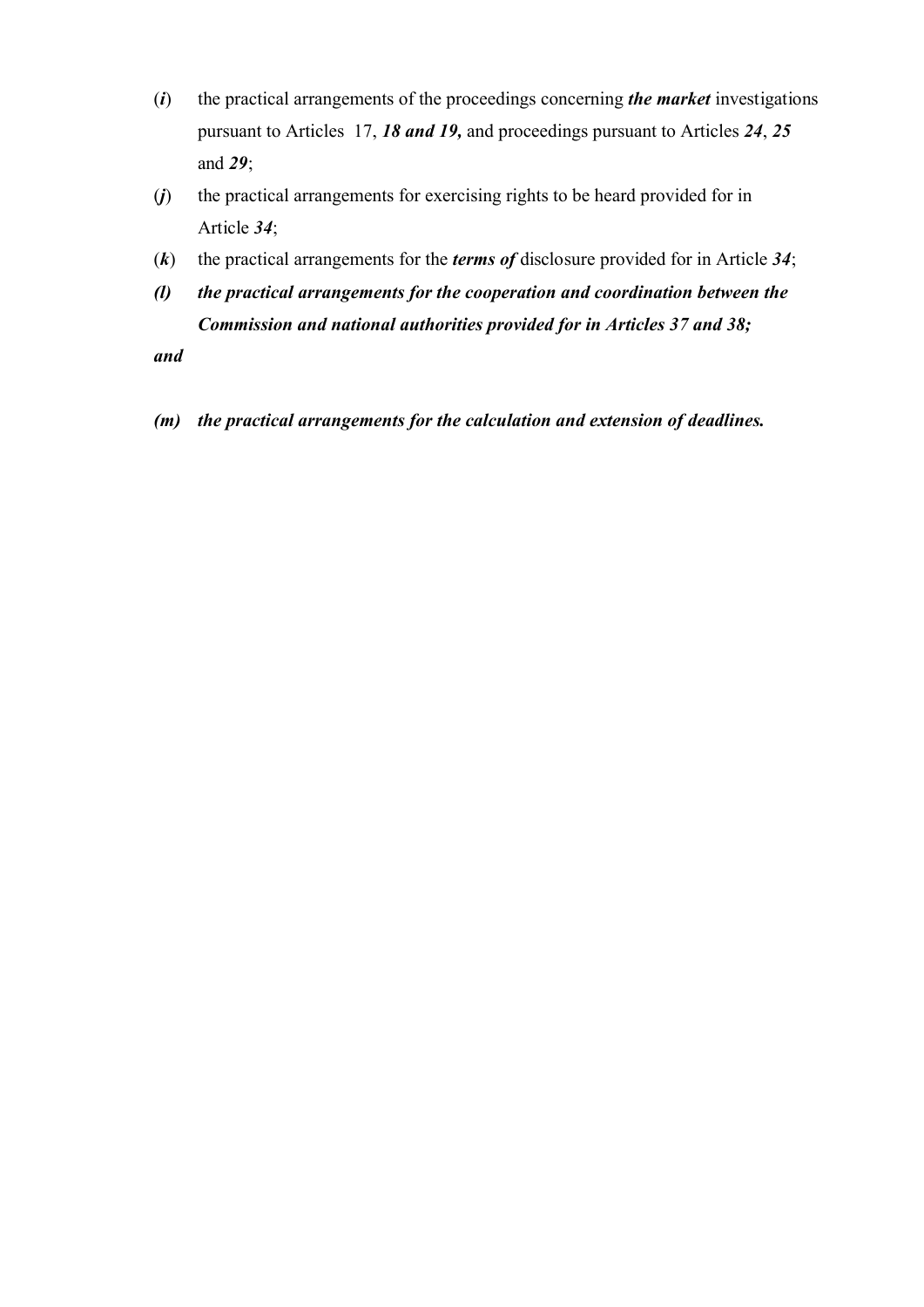- 2. *The implementing acts referred to in paragraph 1 points (a) to (k), and point (m) shall be adopted in accordance with the advisory procedure referred to* in Article *50(2)*. *The implementing act referred to in paragraph 1, point (l),* shall be adopted in accordance with the *examination* procedure referred to in Article *50(3)*.
- *3.* Before the adoption of any *implementing act* pursuant to paragraph 1, the Commission shall publish a draft thereof and invite all interested parties to submit their comments within *a* time limit, which may not be less than one month.

#### *Guidelines*

*The Commission may adopt guidelines on any of the aspects of this Regulation in order to facilitate its effective implementation and enforcement.*

#### *Article 48*

## *Standardisation*

*Where appropriate and necessary, the Commission may mandate European standardisation bodies to facilitate the implementation of the obligations set out in this Regulation by developing appropriate standards.*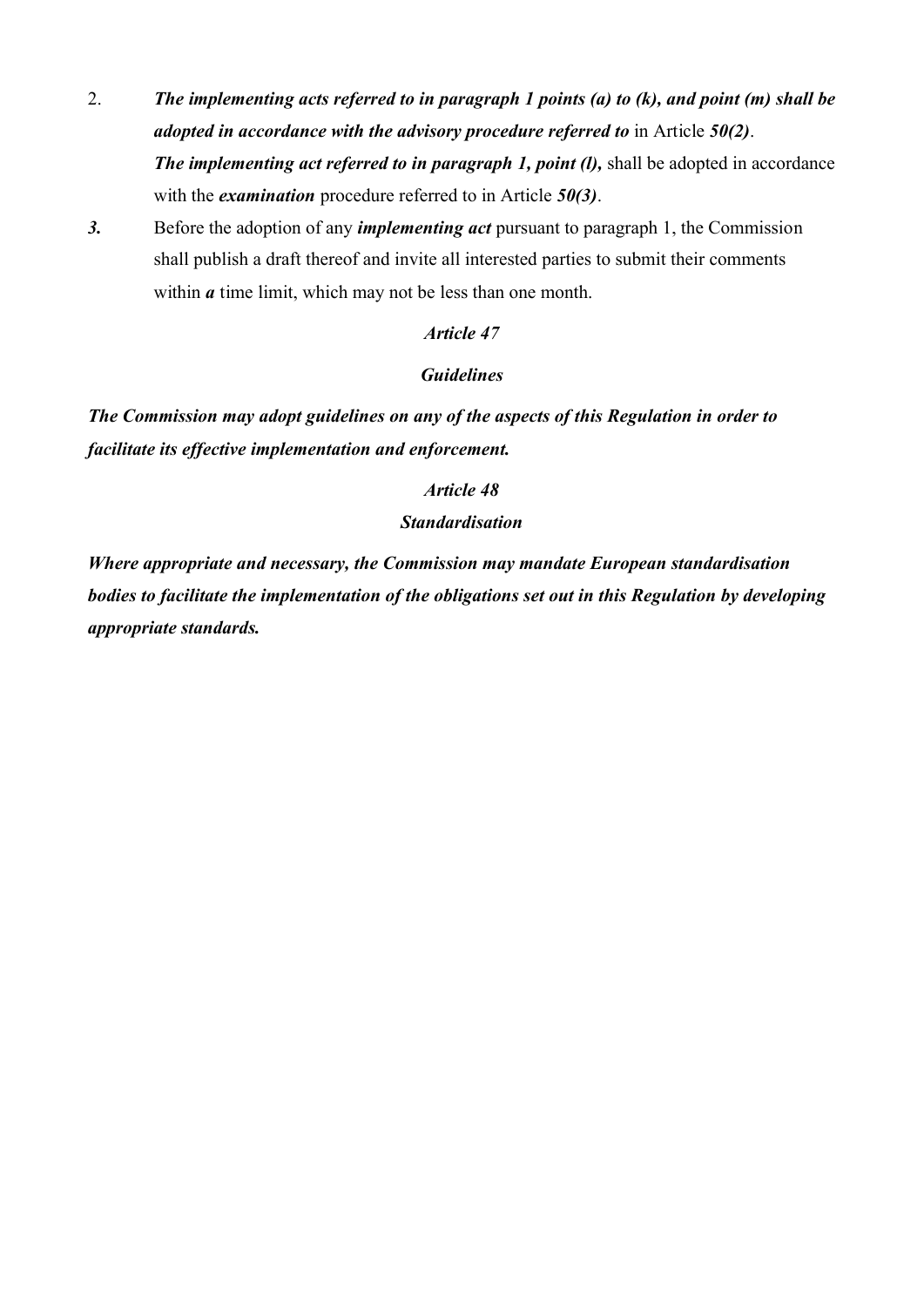#### Exercise of the delegation

- 1. The power to adopt delegated acts is conferred on the Commission subject to the conditions laid down in this Article.
- 2. The power to adopt delegated acts referred to in *Article 3(5) and (6) and Article 12(1) and (2)* shall be conferred on the Commission for a period of *5* years from *…… [date of entry into force of this Regulation]*. The Commission shall draw up a report in respect of the delegation of power not later than *9* months before the end of the five-year period. The delegation of power shall be tacitly extended for periods of an identical duration, unless the European Parliament or the Council opposes such extension not later than *3* months before the end of each period.
- 3. The delegation of power referred to in Article *3(5) and (6), and Article 12(1) and (2)* may be revoked at any time by the European Parliament or by the Council. A decision to revoke shall put an end to the delegation of the power specified in that decision. It shall take effect the day following the publication of the decision in the *Official Journal of the European Union* or at a later date specified therein. It shall not affect the validity of any delegated acts already in force.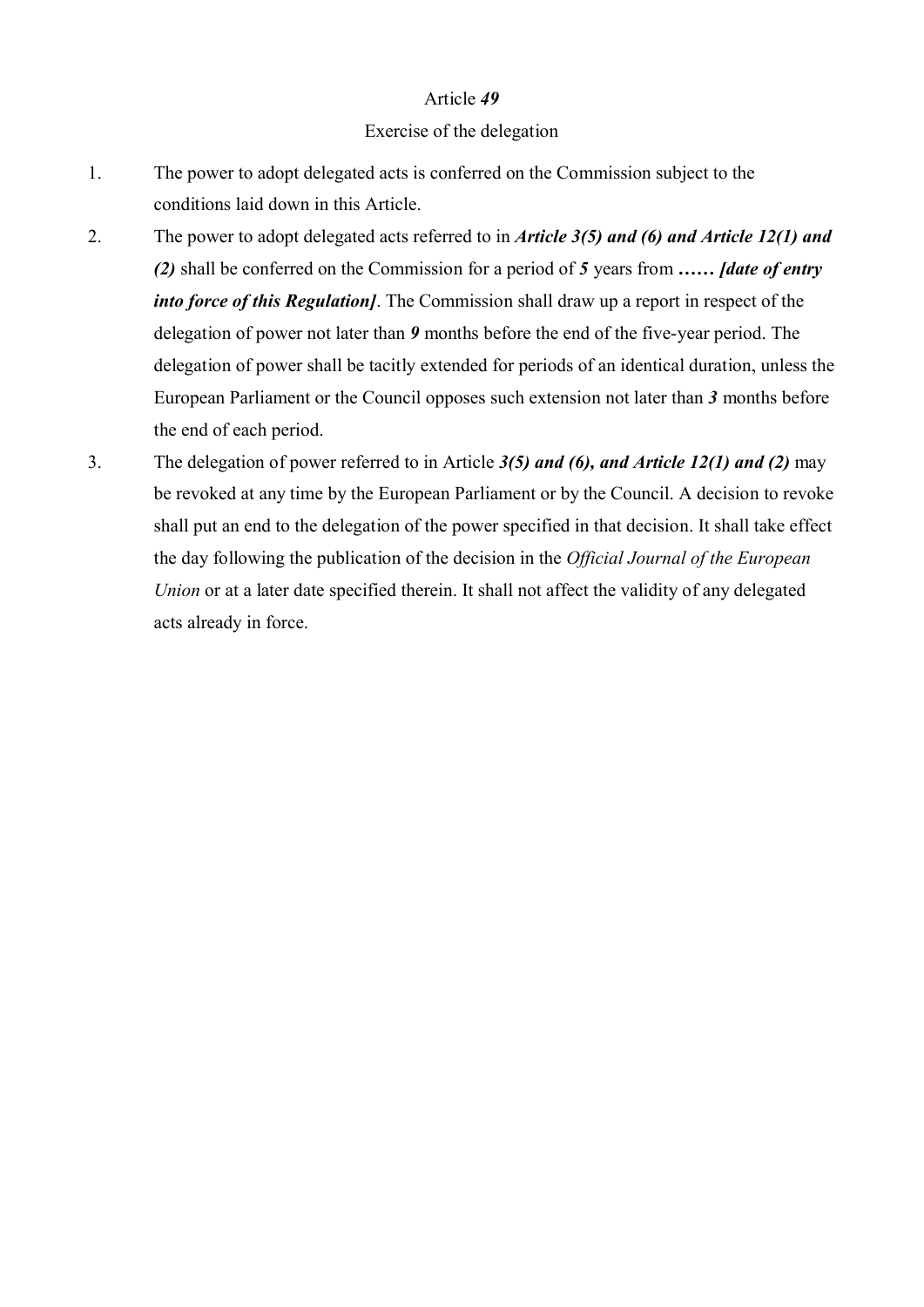- 4. Before adopting a delegated act, the Commission shall consult experts designated by each Member State in accordance with the principles laid down in the Interinstitutional Agreement of 13 April 2016 on Better Law-Making.
- 5. As soon as it adopts a delegated act, the Commission shall notify it simultaneously to the European Parliament and to the Council.
- 6. A delegated act adopted pursuant to Article *3(5) and (5a), and Article 12(1) and (2)* shall enter into force only if no objection has been expressed either by the European Parliament or by the Council within a period of *2* months of notification of that act to the European Parliament and to the Council or if, before the expiry of that period, the European Parliament and the Council have both informed the Commission that they will not object. That period shall be extended by *2* months at the initiative of the European Parliament or of the Council.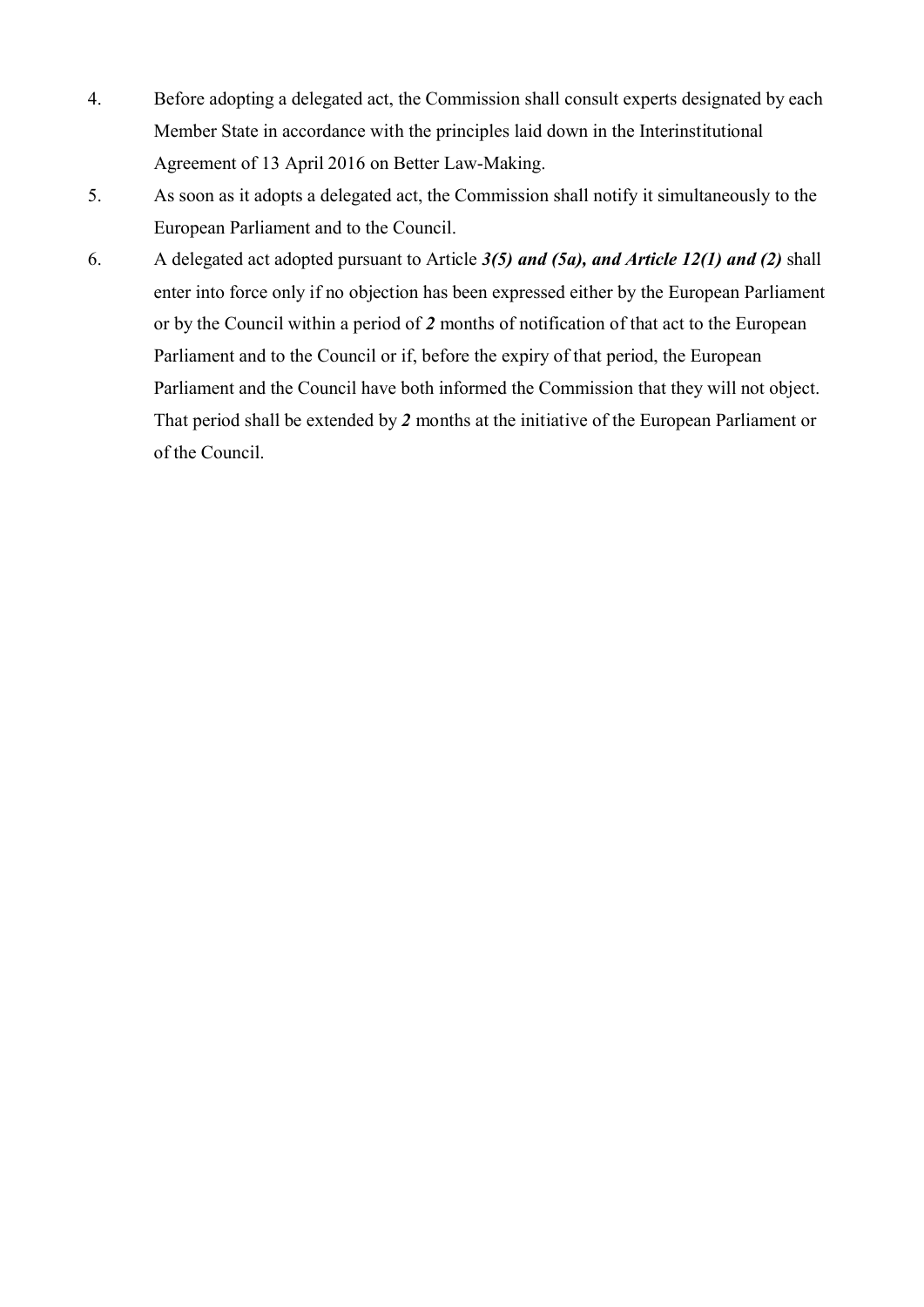#### *Committee procedure*

- *1. The Commission shall be assisted by a committee ('the Digital Markets Advisory Committee'). That committee shall be a committee within the meaning of Regulation (EU) No 182/2011.*
- *2. Where reference is made to this paragraph, Article 4 of Regulation (EU) No 182/2011 shall apply.*

*Where the opinion of the committee is to be obtained by written procedure, that procedure shall be terminated without result when, within the time-limit for delivery of the opinion, the chair of the committee so decides or a simple majority of committee members so request.*

*3. Where reference is made to this paragraph, Article 5 of Regulation (EU) No 182/2011 shall apply.*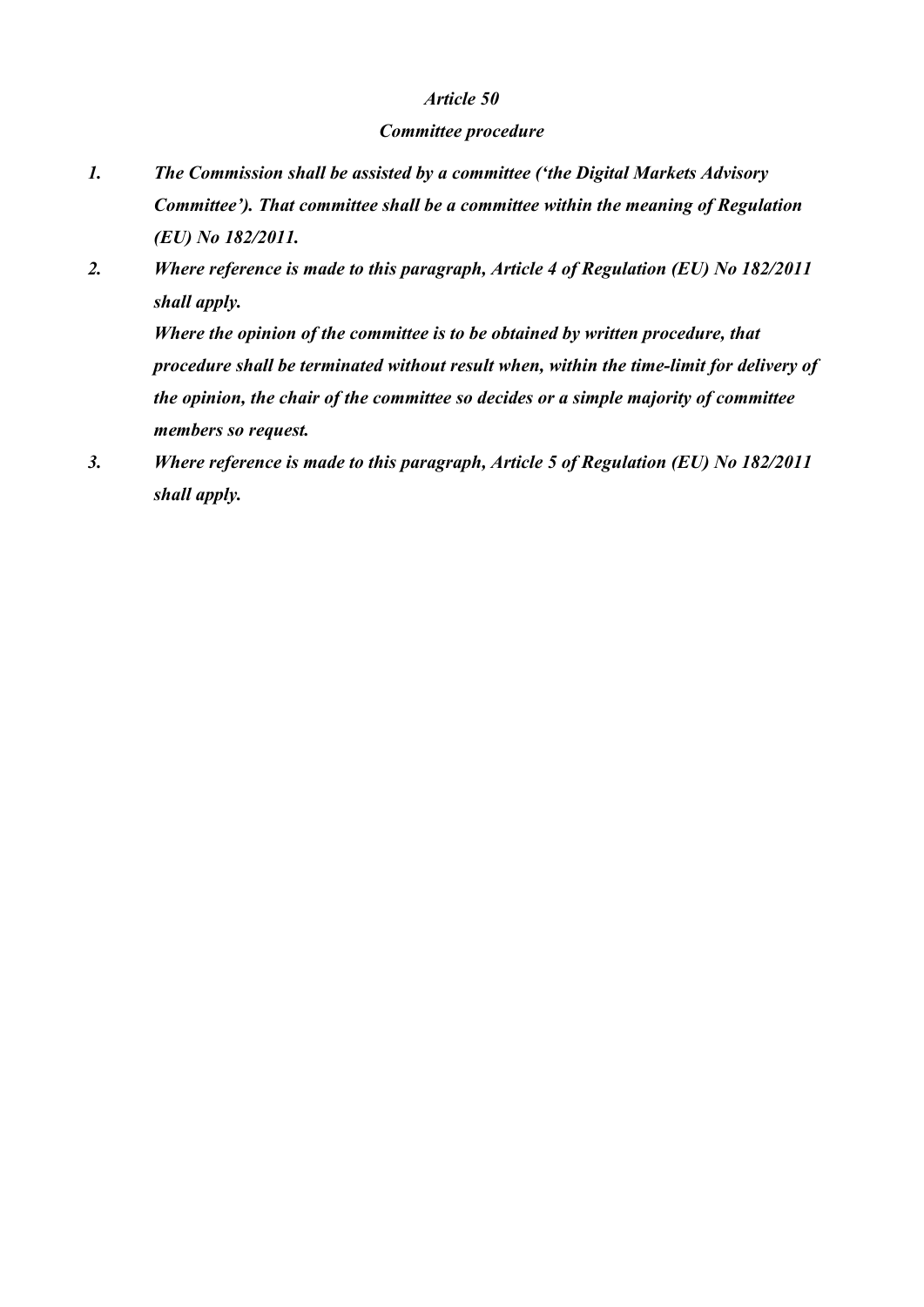*4. The Commission shall communicate the opinion of the committee to the addressee of an individual decision, together with that decision. It shall make the opinion public together with the individual decision, having regard to the legitimate interest in the protection of professional secrecy.*

#### *Article 51*

*Amendment to Directive (EU) 2019/1937*

*In Point J of Part I of the Annex to Directive (EU) 2019/1937, the following point is added:*

*'(iv) Regulation (EU) …/… of the European Parliament and of the Council of … on contestable and fair markets in the digital sector (Digital Markets Act) (OJ L …, …, p. …)<sup>+</sup> .'*

#### *Article 52*

*Amendment to Directive (EU) 2020/1828* 

*In Annex I to Directive (EU) 2020/1828, the following point is added:*

*"(67) Regulation (EU) …/… of the European Parliament and of the Council of … on contestable and fair markets in the digital sector (Digital Markets Act) (OJ L …, …, p. …)<sup>+</sup> ."*

<u>.</u>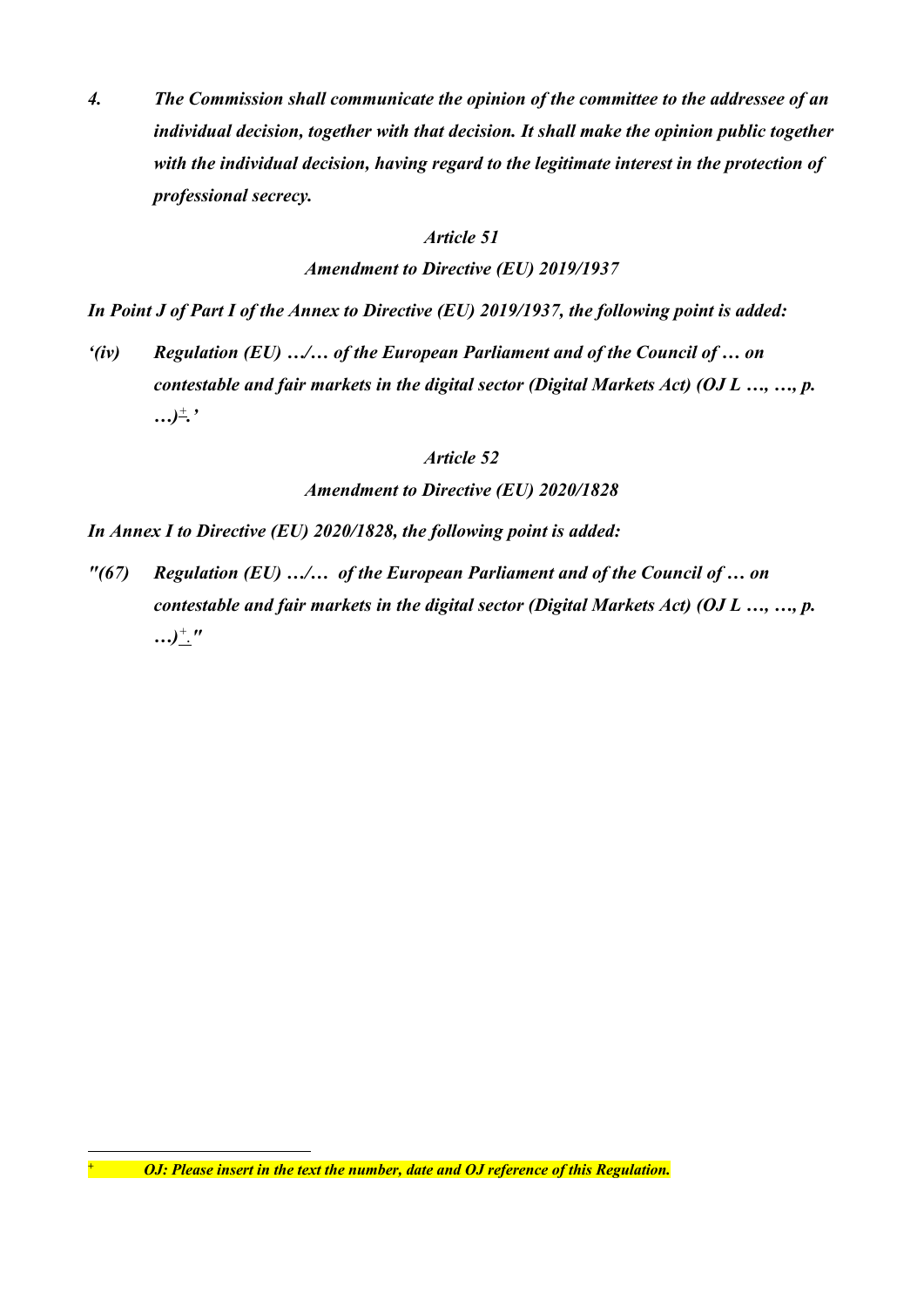#### Review

- 1. By *… [3 years from the date of application of this Regulation]*, and subsequently every *3*  years, the Commission shall evaluate this Regulation and report to the European Parliament, the Council and the European Economic and Social Committee.
- *2. The evaluations shall assess whether the aims of this Regulation of ensuring contestable and fair markets have been achieved and assess the impact of this Regulation on business users, especially SMEs, and end users. Moreover, the Commission shall evaluate if the scope of Article 7 may be extended to online social networking services.*
- *3*. The evaluations shall establish whether *it is required to modify* rules, including regarding the list of core platform services laid down in Article 2*, point (2)*, the obligations laid down in Articles 5*,* 6 *and 7* and their enforcement, ▌ to ensure that digital markets across the Union are contestable and fair. Following the evaluations, the Commission shall take appropriate measures, which may include legislative proposals.
- *4*. *The competent authorities of* Member States shall provide any relevant information they have that the Commission may require for the purposes of drawing up the report referred to in paragraph 1.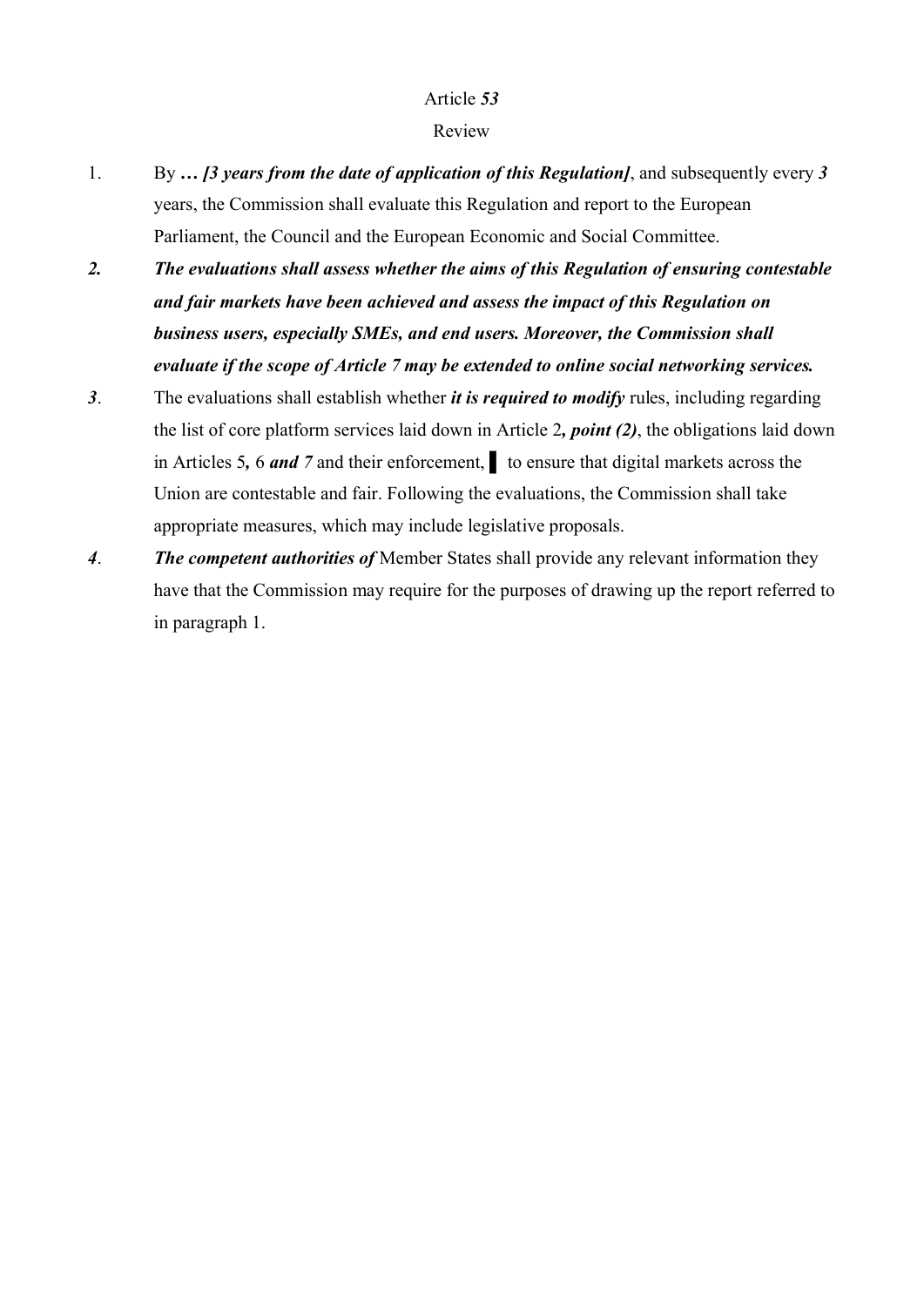#### Entry into force and application

This Regulation shall enter into force on the twentieth day following that of its publication in the *Official Journal of the European Union*.

*It* shall apply from *… [6* months after its entry into force*]*.

*However,* Article *3(5) and (6) and Articles 40, 46, 47, 48, 49 and 50* shall apply from *…* [date of entry into force of this Regulation] *and Article 42 and Article 43 shall apply from 25 June 2023. Nevertheless, if the date of 25 June 2023 precedes the date of application referred to in the second subparagraph, the application of Article 42 and Article 43 shall be postponed until the date of application referred to in the second subparagraph.*

This Regulation shall be binding in its entirety and directly applicable in all Member States. Done at *…*,

*For the European Parliament For the Council The President The President*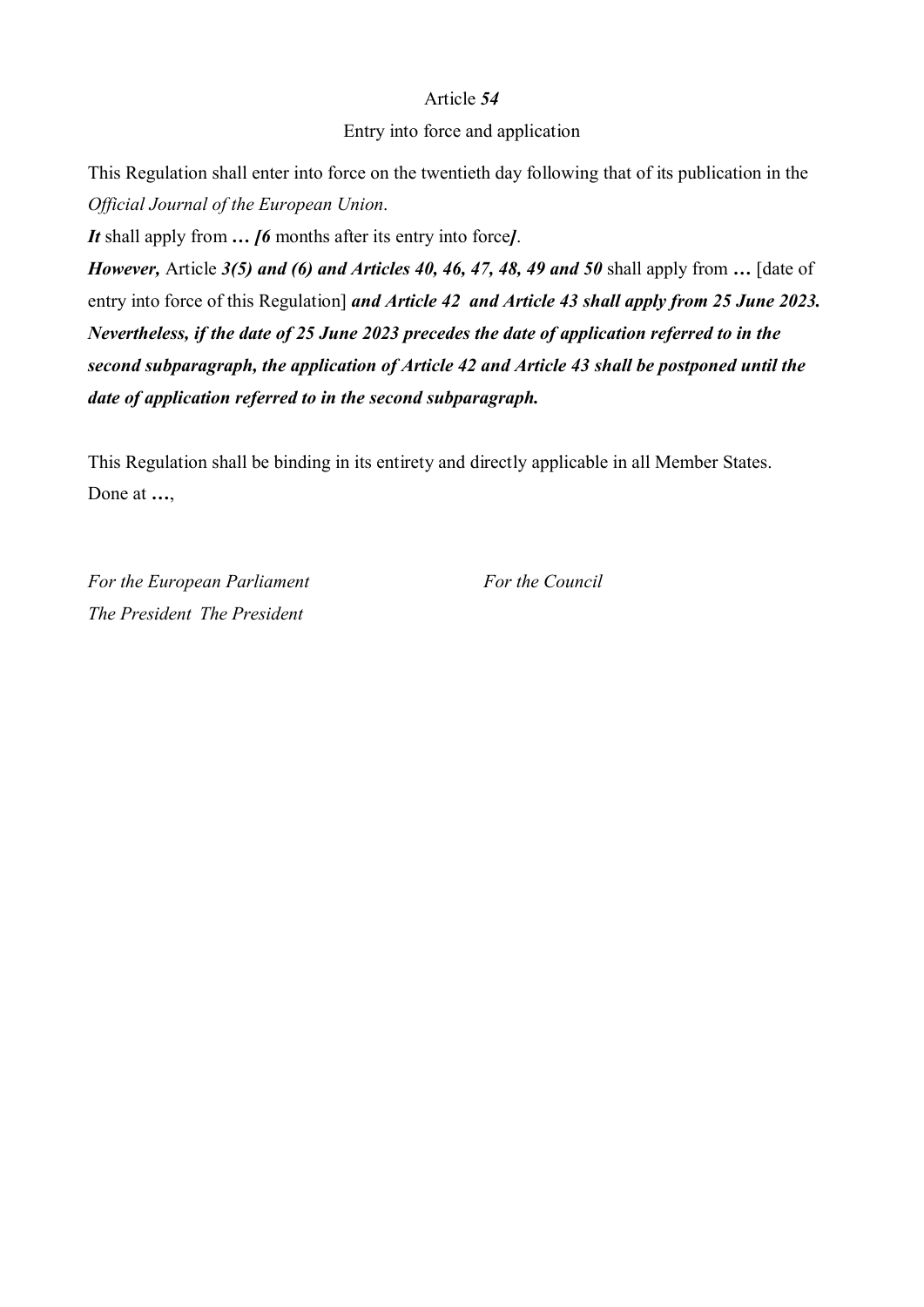#### *ANNEX*

#### *I*. 'General'

1. Th*is A*nnex aims at specifying the methodology for identifying and calculating the '*active* end users' and the '*active* business users' for each core platform service *listed* in Article 2 *point* (2). It provides a reference to enable an undertaking to assess whether its core platform services meet the quantitative thresholds set out in Article 3(2) *point* (b) and would therefore be presumed to meet the requirement in Article 3(1) *point* (b). *Such reference* will therefore equally be of relevance to any broader assessment under Article 3(*8*). It is the responsibility of the undertaking to come to the best approximation possible in line with the common principles and specific methodology set out in this *A*nnex. Nothing in this *A*nnex precludes the Commission*, within the time limits laid down in the relevant provisions of this Regulation,* from requiring the undertaking providing core platform services to provide any information necessary to identify and calculate the '*active* end users' and the '*active* business users'. Nothing in th*is A*nnex should constitute a legal basis for tracking users. The methodology contained in this *A*nnex is also without prejudice to any of the obligations *laid down* in th*is* Regulation, notably in Article 3(3) *and* (*8*) and Article *13*(*3*). In particular, the required compliance with Article *13*(*3*) also means identifying and calculating *'active* end users*'* and *'active* business users*'* based either on a precise measurement or on the best approximation available*,* in line with the actual identification and calculation capacities that the undertaking providing core platform services possesses at the relevant point in time. Th*o*se measurements or the best approximation available shall be consistent with, and include, those reported under Article *15*.

2. Article 2 *points* (*20*) and (*21*) set out the definitions of 'end user' and 'business user', which are common to all core platform services.

3. In order to identify and calculate the number of '*active* end users' and '*active* business users', th*is A*nnex refers to the concept of 'unique users'. The concept of 'unique users' encompasses '*active* end users' and '*active* business users' counted only once, for the relevant core platform service, over the course of a specified time period (i.e. month in case of '*active* end users' and year in case of '*active* business users'), no matter how many times they engaged with the relevant core platform service over that period. This is without prejudice to the fact that the same natural or legal person can simultaneously constitute an *'active* end user*'* or *an 'active* business user*'* for different core platform services.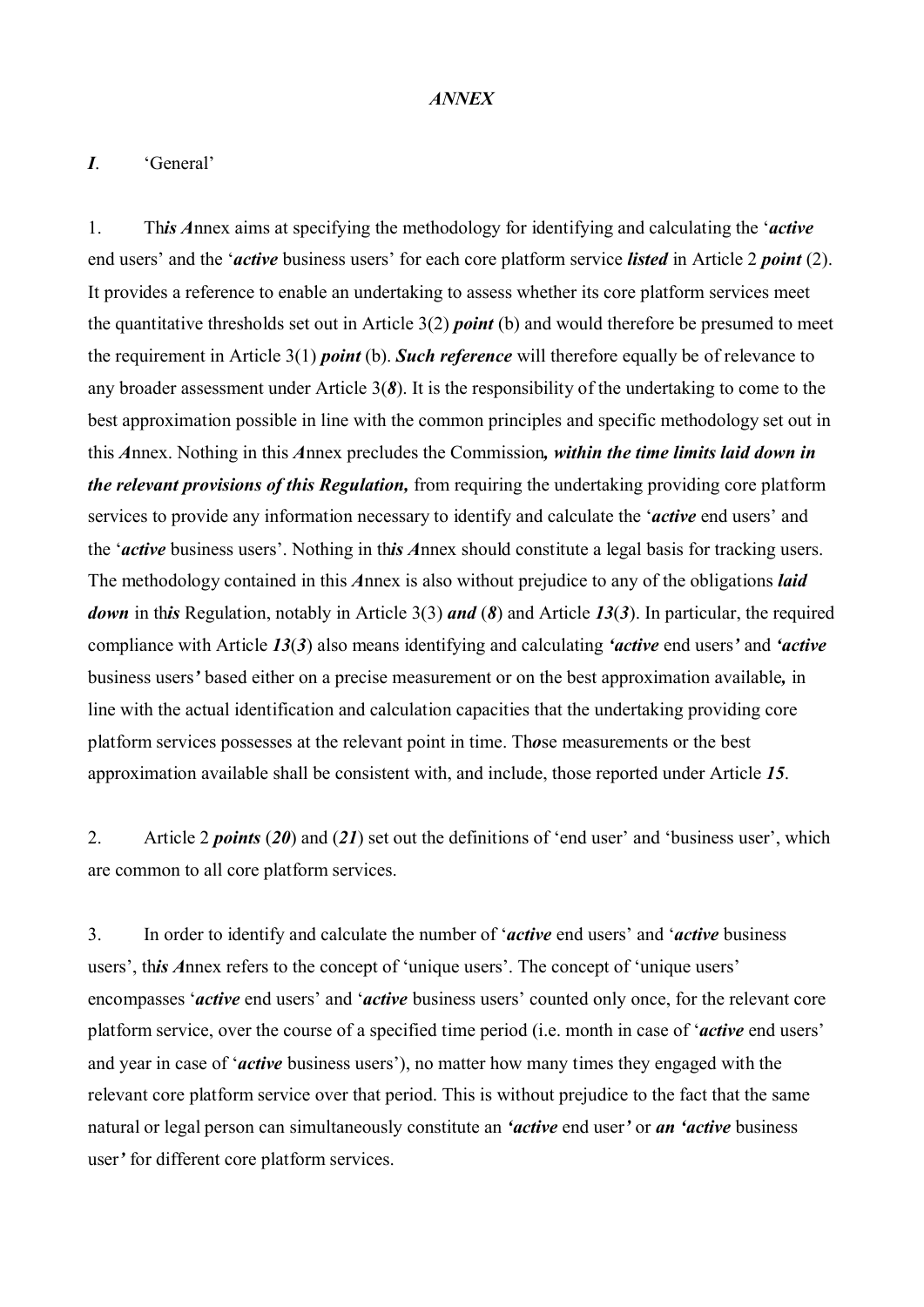*B*. '*Active* end users'

*1*. *The n*umber of 'unique users' as regards '*active* end users' shall be identified according to the most accurate metric reported by the undertaking providing any of the core platform services, specifically:

a. It is considered that collecting data about the use of core platform services from signed-in or logged-in environments would *prima facie* present the lowest risk of duplication, for example in relation to user behaviour across devices or platforms. Hence, the undertaking shall aggregate anonymized data on the number of unique users per respective core platform service based on signed-in or logged-in environments*,* if such data exists.

b. In the case of core platform services which are also accessed by end users outside signed-in or logged-in environments, the undertaking shall additionally aggregate anonymized data on the number of unique users of the respective core platform service based on an alternate metric capturing also end users outside signed-in or logged-in environments*,* such as internet protocol addresses, cookie identifiers or other identifiers such as radio frequency identification tags*,* provided that those addresses or identifiers are objectively necessary for the provision of the core platform services.

*2*. *T*he number of 'monthly *active* end users' is based on the average number of monthly *active* end users *throughout the largest part of* the financial year. *The notion ´the largest part of thefinancial year´ is intended to allow* an undertaking providing core platform services *to discount*  outlier figures in a given year. Outlier figures inherently mean figures that fall *significantly* outside the normal *and foreseeable figures. An unforeseen peak or drop in user engagement that occurred during a single month of the financial year is an example of what could constitute such outlier figures. Figures related to annually recurring occurrences, such as annual sales promotions, are not outlier figures*

*C*. '*Active* business users'

*The number of 'unique users' as regards 'business users' is to be determined, where* applicable, at the account level with each distinct business account associated with the use of a core platform service provided by the undertaking constituting one unique user of that respective core platform service. If the notion of ´business account´ does not apply to a given core platform service,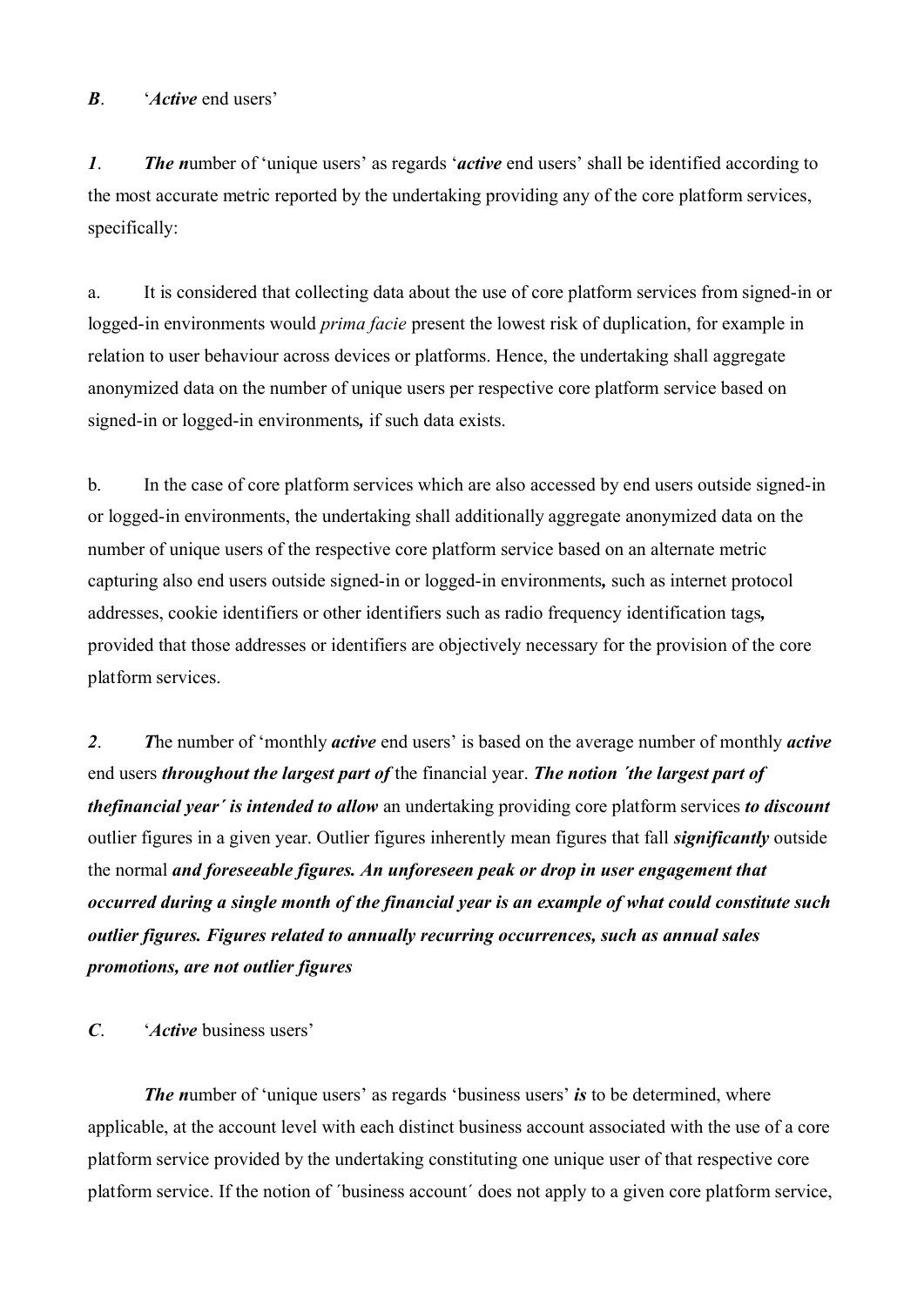the relevant undertaking providing core platform services shall determine the number of unique users by referring to the relevant undertaking.

*D*. 'Submission of information'

*1*. The undertaking submitting *to the Commission pursuant to Article 3(3)* information concerning the number of *active* end users and *active* business users per core platform service shall be responsible for ensuring the completeness and accuracy of that information. In that regard:

a. The undertaking shall be responsible for submitting data for a respective core platform service that avoids under-counting and over-counting the number of *active* end users and *active* business users (for example*,* where users access the core platform services across different platforms or devices).

b. The undertaking shall be responsible for providing precise and succinct explanations about the methodology used to arrive at the information and of any risk of under-counting or overcounting of the number of *active* end users and *active* business users for a respective core platform service and of the solutions adopted to address that risk.

c. The undertaking shall provide data that is based on an alternative metric when the Commission has concerns about the accuracy of data provided by the undertaking providing core platform services.

*2*. For the purpose of calculating the number of '*active* end users' and '*active* business users':

a. The undertaking providing core platform service(s) shall not identify core platform services that belong to the same category of core platform services pursuant to Article 2 *point* (2) as distinct mainly on the basis that they are provided using different domain names*,* whether country code toplevel domains (ccTLDs) or generic top-level domains (gTLDs)*,* or any geographic attributes.

b. The undertaking providing core platform service(s) shall consider as distinct core platform services those core platform services, which are used for different purposes by either their end users or their business users, or both, even if their end users *or* business users may be the same *and even if they belong to the same category of core platform services pursuant to Article 2 point (2)*.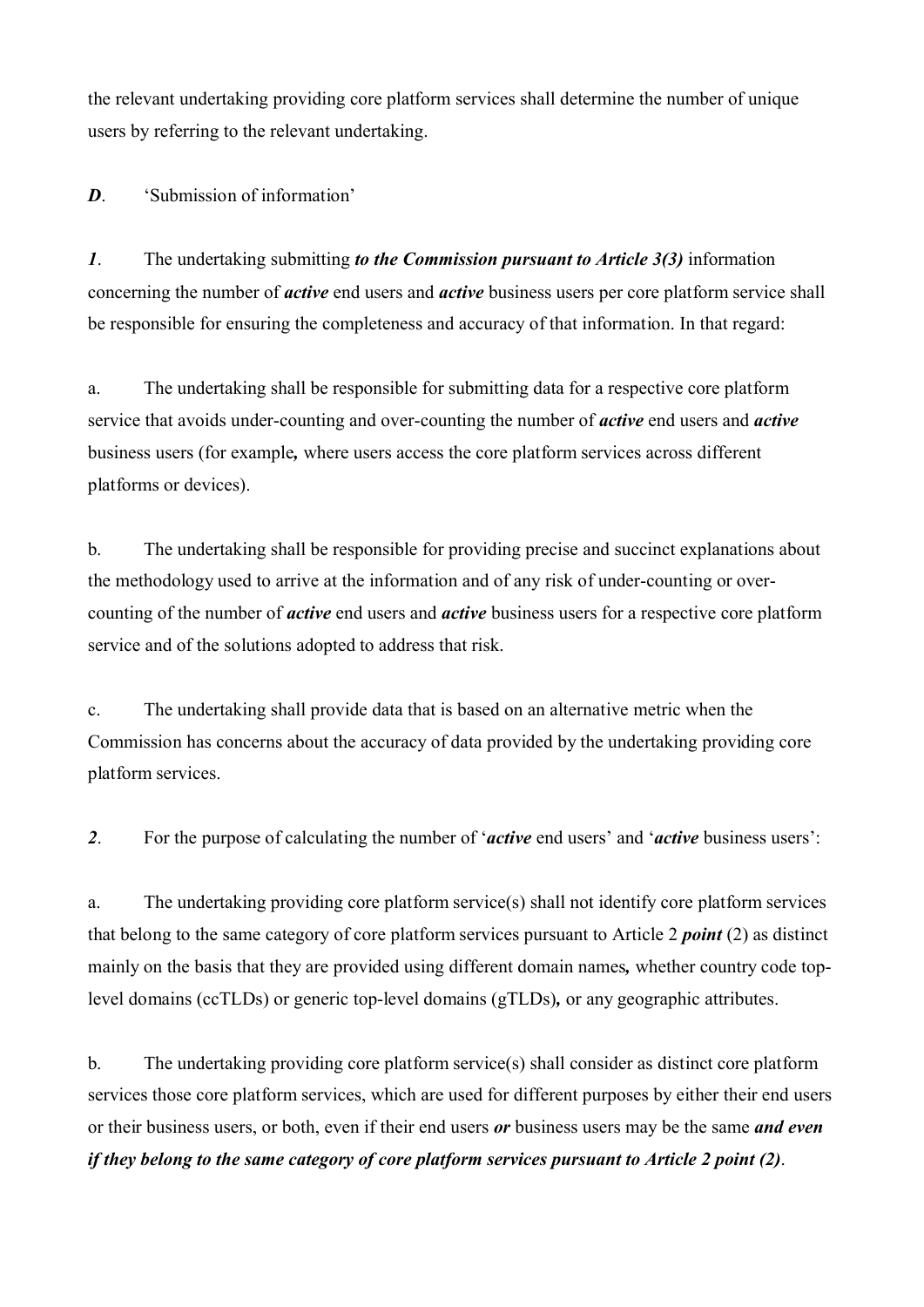c. The undertaking providing core platform service(s) shall consider as distinct core platform services those services which the relevant undertaking offers in an integrated way*,* but which*:*

(i) do not belong to the same category of core platform services pursuant to Article 2 *point* (2) or

(ii), are used for different purposes by either their end users or their business users, or both, even if their end users and business users may be the same *and even if they belong to the same category of core platform services pursuant to Article 2, point (2)*.

*E*. 'Specific definitions'

The *table* below sets out specific definitions of '*active* end users' and '*active* business users' for each core platform service.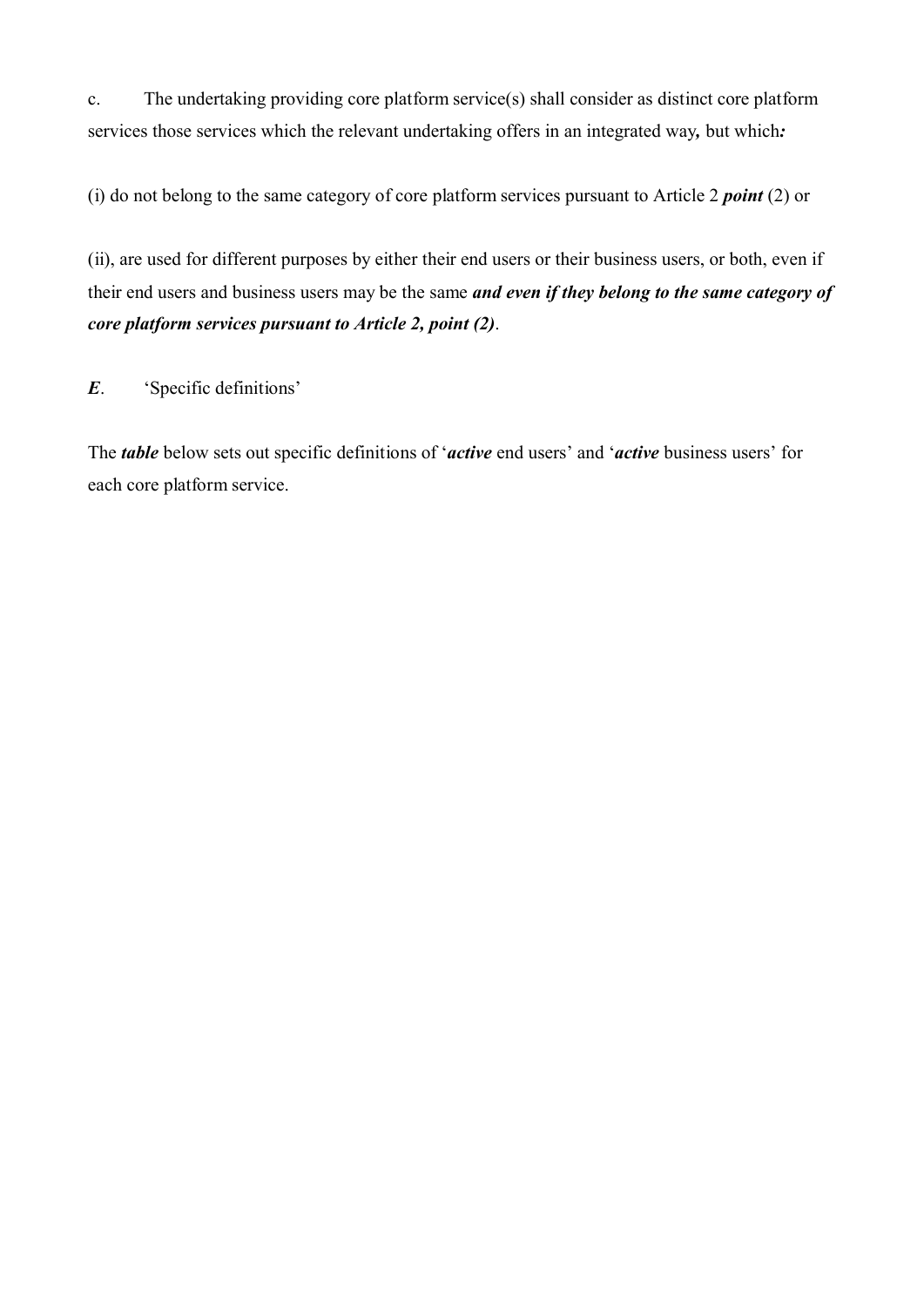| Core platform services               | Active end users                                                                                                                                                                                                                                                                                     | Active business users                                                                                                                                                                                                                    |
|--------------------------------------|------------------------------------------------------------------------------------------------------------------------------------------------------------------------------------------------------------------------------------------------------------------------------------------------------|------------------------------------------------------------------------------------------------------------------------------------------------------------------------------------------------------------------------------------------|
| Online intermediation<br>services    | Number of unique end users who engaged with the online<br>intermediation service at least once in the month for<br>example through actively logging-in, making a query,<br>clicking or scrolling or concluded a transaction through the<br>online intermediation service at least once in the month. | Number of unique business users who had at least one item listed<br>in the online intermediation service during the whole year or<br>concluded a transaction enabled by the online intermediation<br>service during the year.            |
| Online search engines                | Number of unique end users who engaged with the online<br>search engine at least once in the month, for example through<br>making a query.                                                                                                                                                           | Number of unique business users with business websites (i.e.<br>website used in commercial or professional capacity) indexed by or<br>part of the index of the online search engine during the year.                                     |
| Online social<br>networking services | Number of unique end users who engaged with the online<br>social networking service at least once in the month, for                                                                                                                                                                                  | Number of unique business users who have a business listing or<br>business account in the online social networking service and have                                                                                                      |
|                                      | example through actively logging-in, opening a page,<br>scrolling, clicking, liking, making a query, posting or<br>commenting.                                                                                                                                                                       | engaged in any way with the service at least once during the year,<br>for example through actively logging-in, opening a page, scrolling,<br>clicking, liking, making a query, posting, commenting or using its<br>tools for businesses. |
|                                      |                                                                                                                                                                                                                                                                                                      |                                                                                                                                                                                                                                          |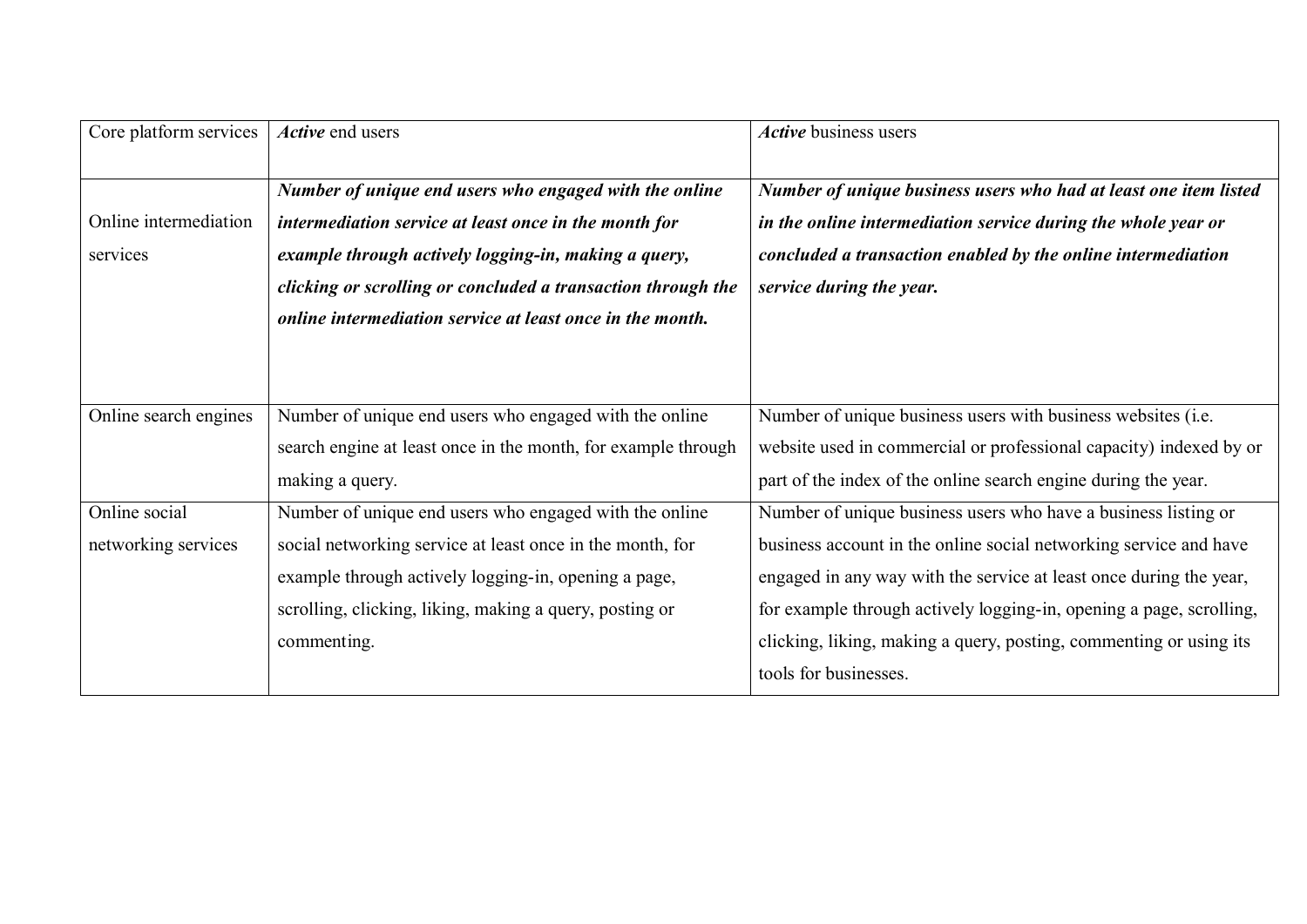| Video-sharing            | Number of unique end users who engaged with the video-       | Number of unique business users who provided at least one piece of |
|--------------------------|--------------------------------------------------------------|--------------------------------------------------------------------|
| platform services        | sharing platform service at least once in the month, for     | audiovisual content uploaded or played on the video-sharing        |
|                          | example through playing a segment of audiovisual content,    | platform service during the year.                                  |
|                          | making a query or uploading a piece of audiovisual content,  |                                                                    |
|                          | notably including user-generated videos.                     |                                                                    |
| Number-independent       | Number of unique end users who initiated or participated in  | Number of unique business users who used a business account or     |
| interpersonal            | any way in a communication through the number-independent    | otherwise initiated or participated in any way in a communication  |
| communication            | interpersonal communication service at least once in the     | through the number-independent interpersonal communication         |
| services                 | month.                                                       | service to communicate directly with an end user at least once     |
|                          |                                                              | during the year.                                                   |
| Operating systems        | Number of unique end users who utilised a device with the    | Number of unique developers who published, updated or offered at   |
|                          | operating system, which has been activated, updated or used  | least one software application or software program using the       |
|                          | at least once in the month.                                  | programming language or any software development tools of, or      |
|                          |                                                              | running in any way on, the operating system during the year.       |
| <b>Virtual assistant</b> | Number of unique end users who engaged with the virtual      | Number of unique developers who offered at least one virtual       |
|                          | assistant in any way at least once in the month, such as for | assistant software application or a functionality to make an       |
|                          | example through activating it, asking aquestion, accessing a | existing software application accessible through the virtual       |
|                          | service through a command or controlling a smart home        | assistant during the year.                                         |
|                          | device.                                                      |                                                                    |